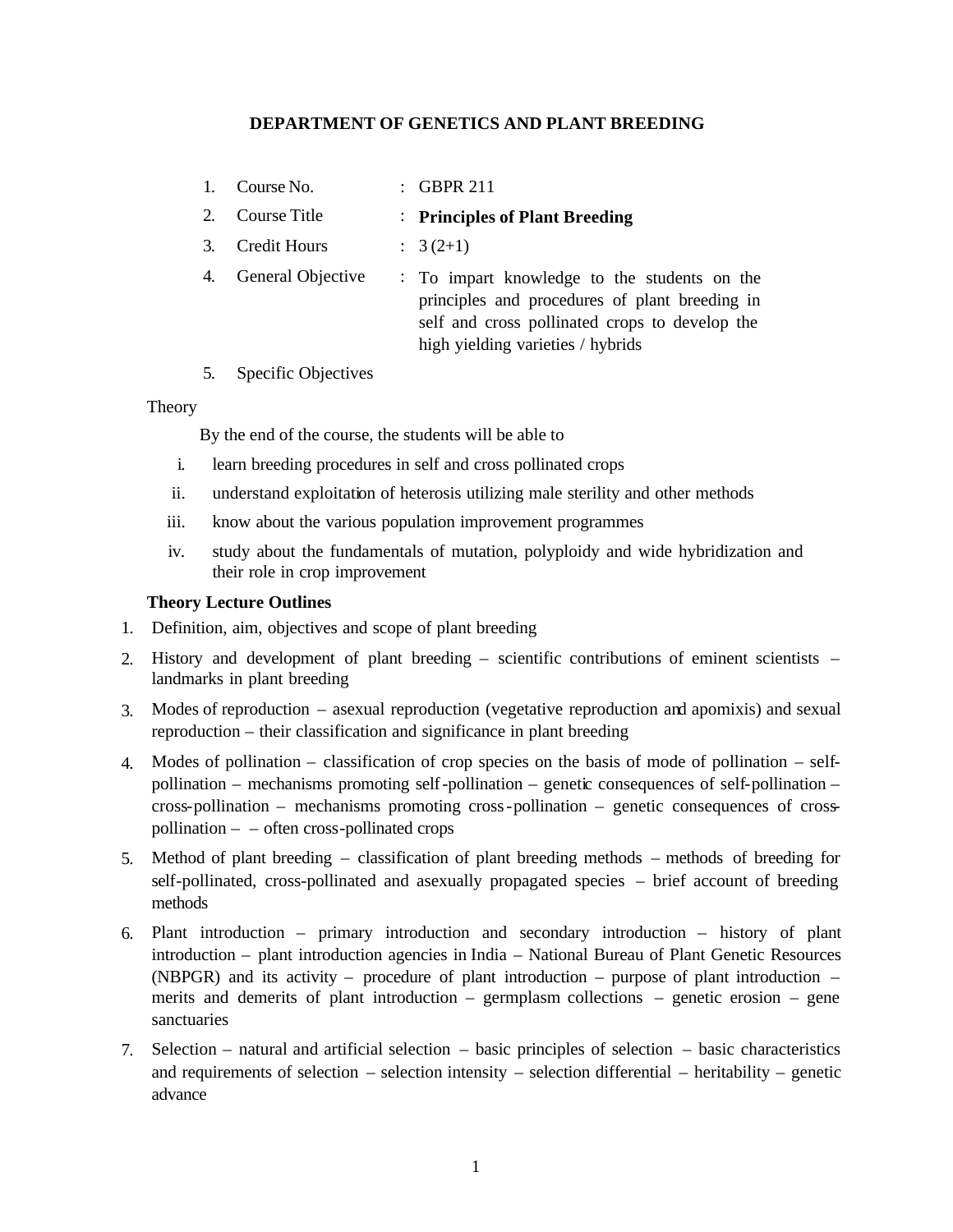- 8. Mass selection procedure for evolving a variety by mass selection modification of mass selection – merits, demerits and achievements
- 9. Johannsen's pure line theory and its concepts and significance origin of variation in pure lines characters of pure lines – progeny test
- 10. Genetic basis of pure line selection general procedure for evolving a variety by pure line selection – merits, demerits and achievements – comparison between mass and pure line selection
- 11. Biometrics definition qualitative and quantitative characters role of environment in quantitative inheritance – biometrical techniques in plant breeding – components of genetic variation i.e. additive, dominance and epistatic variance – differences between additive and dominance variance
- 12. Hybridization aims and objectives types of hybridization pre-requisites for hybridization procedure / steps involved in hybridization
- 13. Handling of segregating generations pedigree method procedure modifications of pedigree method – merits, demerits and achievements
- 14. Handling of segregating generations bulk method procedure merits, demerits and achievements of bulk method – comparison between pedigree and bulk method – single seed descent method
- 15. Handling of segregating generations backcross method of breeding its requirements and applications – procedure for transfer of single dominant gene and procedure for transfer of single recessive gene
- 16. Handling of segregating generations backcross method applications of back cross method transfer of a dominant gene – transfer of a recessive gene – transfer of two or more characters into a single recurrent parent (simultaneous transfer, stepwise transfer and simultaneous but separate transfer) – merits, demerits and achievements – comparison between pedigree and backcross method; Multiline variety – definition – characteristics of a good multilane – development of multilane varieties – achievements
- 17. Self-incompatibility classification heteromorphic, homomorphic, gametophytic and sporophytic systems of incompatibility – mechanisms of self-incompatibility
- 18. Self-incompatibility relevance of self-incompatibility methods to over come selfincompatibility – advantages and disadvantages – utilization in crop improvement
- 19. Male sterility different types genetic, cytoplasmic and cytoplasmic genetic male sterility inheritance and maintenance
- 20. Male sterility utilization of male sterile lines in hybrid seed production their limitations, advantages and disadvantages
- 21. Hardy Weinberg Law factors affecting equilibrium frequencies in random mating populations
- 22. Heterosis heterosis and hybrid vigour luxuriance heterobeltiosis brief history heterosis in cross- pollinated and self-pollinated species – manifestations of heterosis
- 23. Heterosis genetic bases of heterosis dominance, over dominance and epistasis hypotheses objections and their explanations – comparison between dominance and overdomiance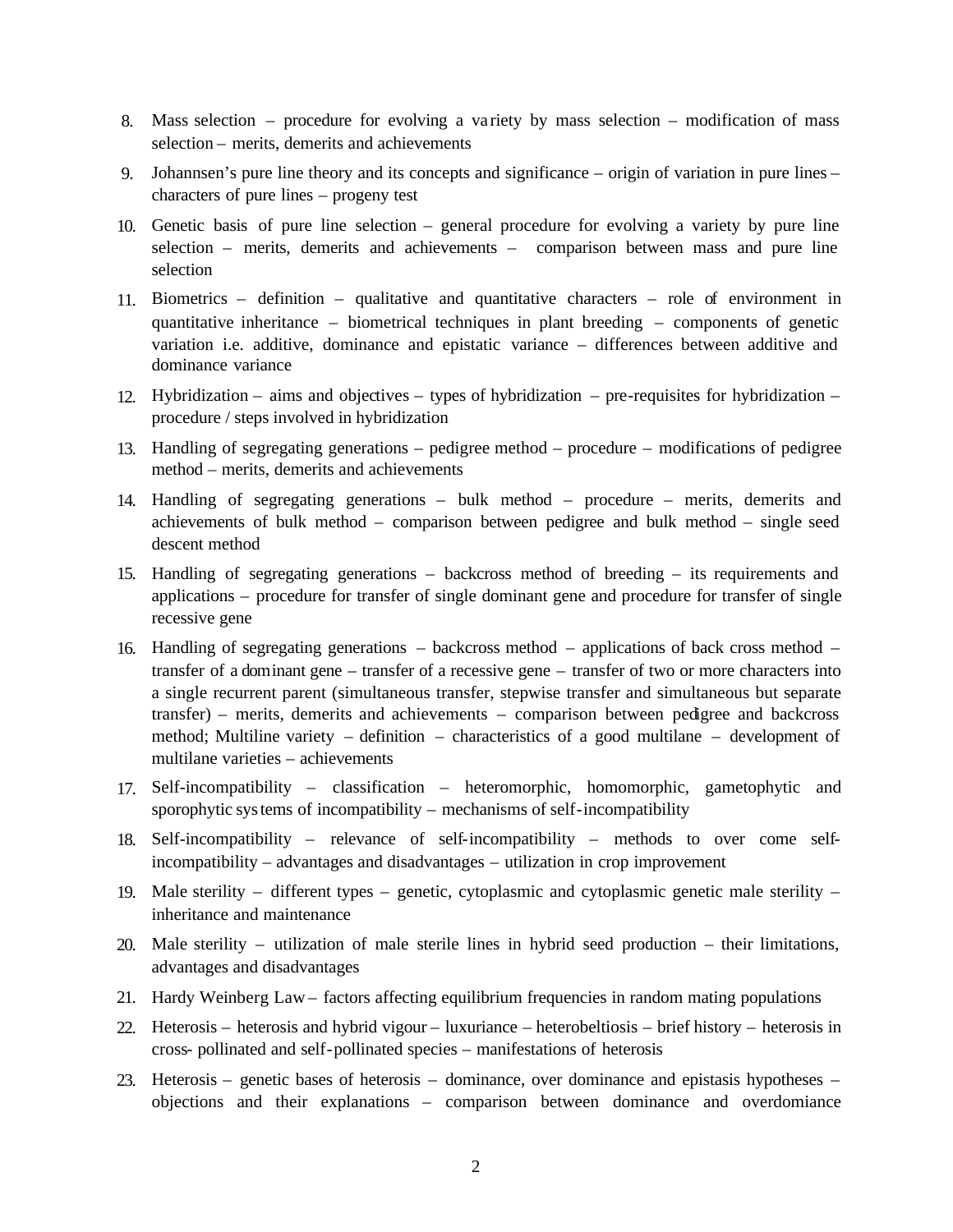hypotheses – physiological bases of heterosis – commercial utilization

- 24. Inbreeding depression brief history effects of inbreeding degrees of inbreeding depression procedure for development of inbred lines and their evaluation
- 25. Exploitation of heterosis history of hybrid varieties important steps in production of single and double cross hybrids – brief idea of hybrids in maize, bajra, sunflower, rice and forage crops
- 26. Synthetics and composites production procedures merits, demerits and achievements factors determining the performance of synthetic varieties – comparison between synthetics and composites
- 27. Population improvement selection without progeny testing selection with progeny testing progeny selection – merits and demerits of progeny selection – line breeding – achievements
- 28. Recurrent selection different types detailed procedure of simple recurrent selection and brief description of other recurrent selection methods – conclusion on the efficiency of different selection schemes
- 29. Methods of breeding for vegetatively propagated crops clone characteristics of asexually propagated crops – characteristics of clones – importance of a clone – sources of clonal selection – procedure – advantages and disadvantages – problems in breeding asexually propagated crops – genetic variation within a clone – clonal degeneration – achievements – comparison among clones, purelines and inbreds
- 30. Mutation breeding spontaneous and induced mutations characteristic features of mutations procedure of mutation breeding – applications – advantages, limitations and achievements
- 31. Polyploidy autopolyploids origin and production morphological and cytological features of autopolyploids – applications of autopolyploidy in crop improvement – limitations of autopolyploidy – segregation in autotetraploids – allopolyploidy – morphological and cytological features of allopolyploids – applications of allopolyploidy in crop improvement – limitations of allopolyploidy
- 32. Wide hybridization history objectives barriers to the production of distant hybrids techniques for production of distant hybrids – applications of wide hybridization in crop improvement – sterility in distant hybrids – cytogenetic, genetic and cytoplasmic bases of sterility – limitations and achievements

# **References**

Allard, R.W. 1960. *Principles of Plant Breeding*. John Wiley and Sons, New York.

- Phundan Singh, 2006. *Essentials of Plant Breeding* . Kalyani Publishers, New Delhi.
- Poehlman, J.M. and Borthakur, D. 1995. *Breeding Asian Field Crops*. Oxford and IBH Publishing Co., New Delhi.
- Sharma, J.R. 1994. *Principles and Practice of Plant Breeding*. Tata McGraw Hill, Publishing Company Ltd., New Delhi.

Singh, B.D. 2006. *Plant Breeding: Principles and Methods*. Kalyani Publishers, New Delhi.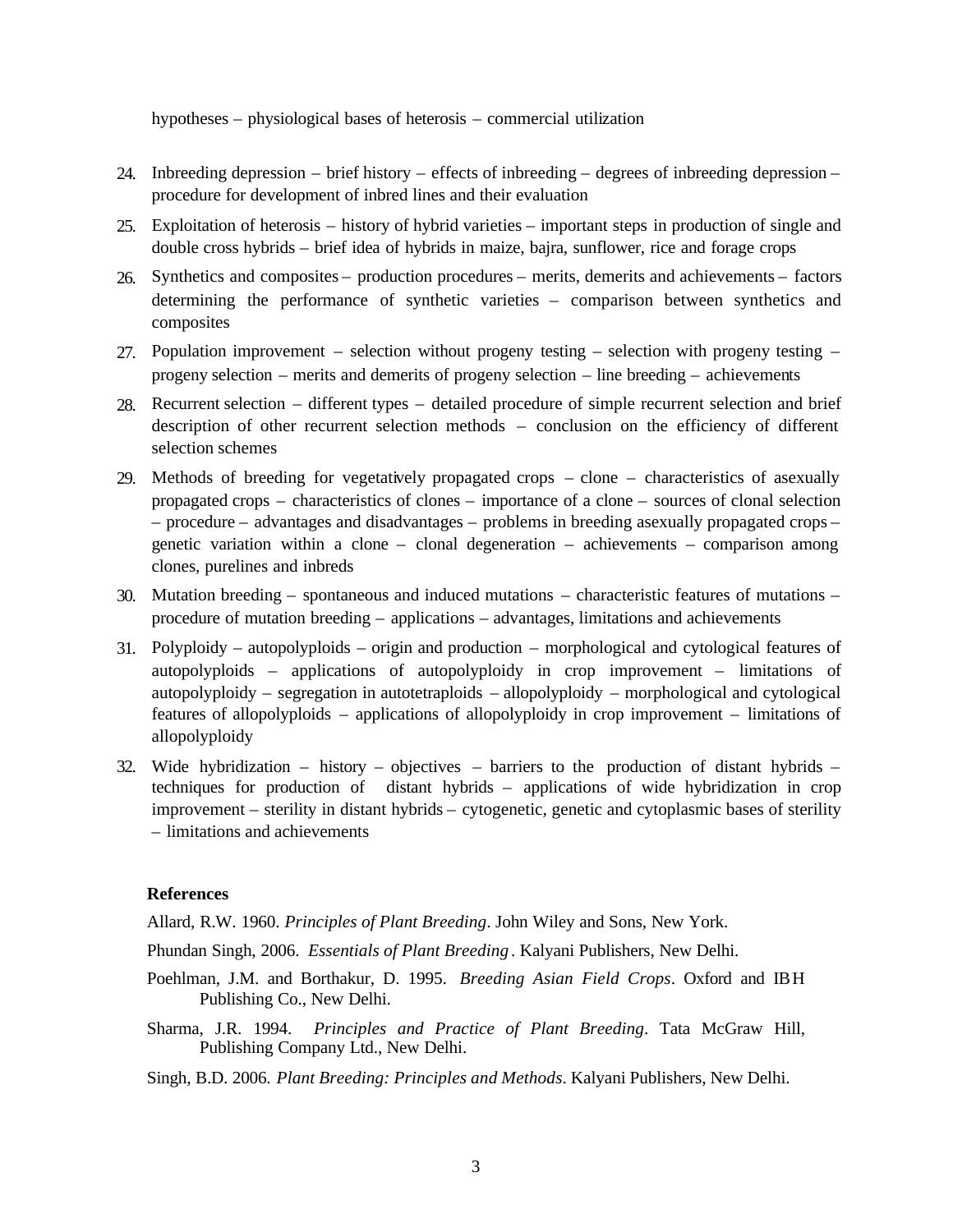Lecture No: 1

# **Definition, Aim, Objectives and Scope of Plant Breeding**

# **Definition :**

Plant breeding can be defined as an art, a science, and technology of improving the genetic make up of plants in relation to their economic use for the man kind.

or

Plant breeding is the art and science of improving the heredity of plants for the benefit of mankind.

or

Plant breeding deals with the genetic improvement of crop plants also known as science of crop improvement.

or

Science of changing and improving the heredity of plants

# **Aim :**

Plant breeding aims to improve the characteristics of plants so that they become more desirable agronomically and economically. The specific objectives may vary greatly depending on the crop under consideration.

# **Objectives of Plant Breeding :**

- **1. Higher yield** : The ultimate aim of plant breeding is to improve the yield of economic produce. It may be grain yield, fodder yield, fibre yield, tuber yield, cane yield or oil yield depending upon the crop species. Improvement in yield can be achieved either by evolving high yielding varieties or hybrids.
- **2. Improved quality**: Quality of produce is another important objective in plant breeding. The quality characters vary from crop to crop. Eg. grain size, colour, milling and backing quality in wheat. Cooking quality in rice, malting quality in barley, size, colour and size of fruits, nutritive and keeping quality in vegetables, protein content in pulses, oil content in oilseeds, fibre length, strength and fineness in cotton.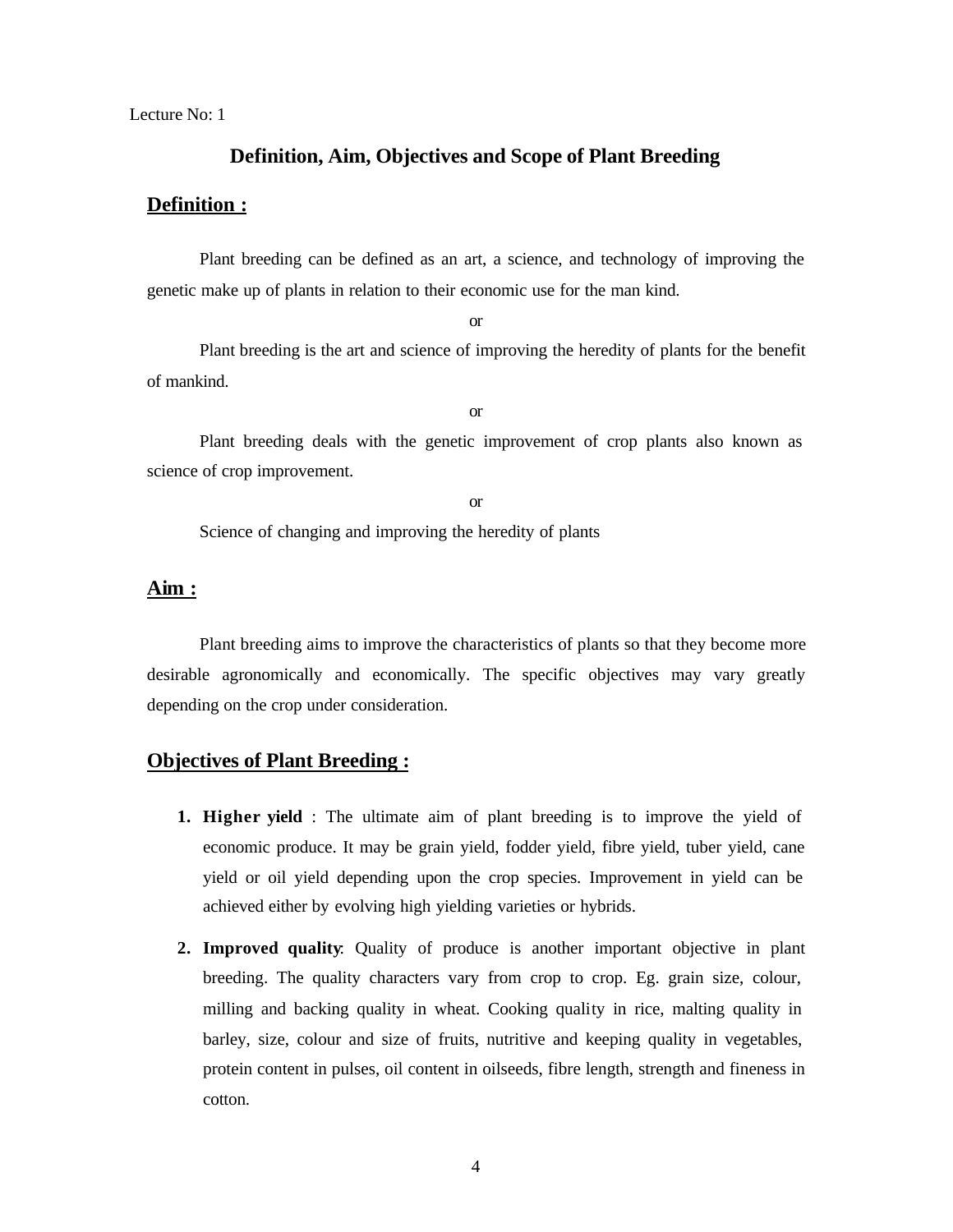- **3. Abiotic resistance :** Crop plants also suffer from abiotic factors such as drought, soil salinity, extreme temperatures, heat, wind, cold and frost, breeder has to develop resistant varieties for such environmental conditions.
- **4. Biotic resistance :** Crop plants are attacked by various diseases and insects, resulting in considerable yield losses. Genetic resistance is the cheapest and the best method of minimizing such losses. Resistant varieties are developed through the use of resistant donor parents available in the gene pool.
- **5. Change in maturity Duration / Earliness** : Earliness is the most desirable character which has several advantages. It requires less crop management period, less insecticidal sprays, permits new crop rotations and often extends the crop area. Development of wheat varieties suitable for late planting has permitted rice-wheat rotation. Thus breeding for early maturing crop varieties, or varieties suitable for different dates of planting may be an important objective. Maturity has been reduced from 270 days to 170 days in cotton, from 270 days to 120 days in pigeonpea, from 360 days to 270 days in sugarcane.
- **6. Determinate Growth :** Development of varieties with determinate growth is desirable in crops like Mung, Pigeon Pea (*Cajanus cajan* ), Cotton (*Gossypium sp.*), etc.
- **7. Dormancy** : In some crops, seeds germinate even before harvesting in the standing crop if there are rains at the time of maturity, e.g., Greengram, Blackgram, Barley and Pea, etc. A period of dormancy has to be introduced in these crops to check loss due to germination. In some other cases, however, it may be desirable to remove dormancy.
- **8. Desirable Agronomic Characteristics**: It includes plant height, branching, tillering capacity, growth habit, erect or trailing habit etc., is often desirable. For example, dwarf ness in cereals is generally associated with lodging resistance and better fertilizer response. Tallness, high tillering and profuse branching are desirable characters in fodder crops.
- **9. Elimination of Toxic Substances** : It is essential to develop varieties free from toxic compounds in some crops to make them safe for human consumption. For example, removal of neurotoxin in Khesari (*Lathyruys sativus*) which leads to paralysis of lower limbs, erucic acid from *Brassica* which is harmful for human health, and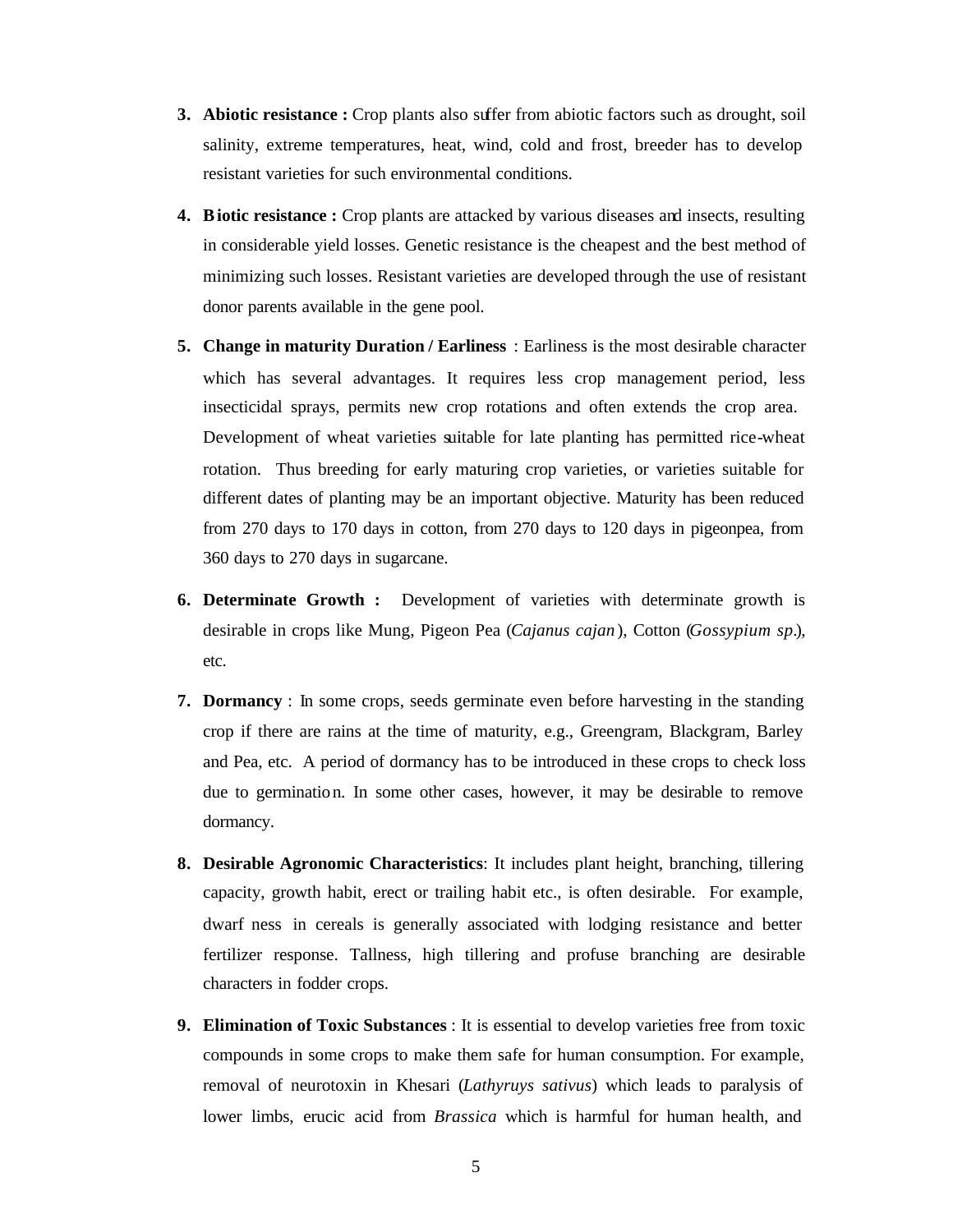gossypol from the seed of cotton is necessary to make them fit for human consumption. Removal of such toxic substances would increase the nutritional value of these crops.

- **10.Non-shattering characteristics**: The shattering of pods is serious problem in green gram. Hence resistance to shattering is an important objective in green gram.
- **11.Synchronous Maturity** : It refers to maturity of a crop species at one time. The character is highly desirable in crops like Greengram, Cowpea, and Cotton where several pickings are required for crop harvest.
- **12.Photo and Thermo insensitivity**: Development of varieties insensitive to light and temperature helps in crossing the cultivation boundaries of crop plants. Photo and thermo-insensitive varieties of wheat and rice has permitted their cultivation in new areas. Rice is now cultivated in Punjab, while wheat is a major *rabi* crop in West Bengal.
- **13.Wider adaptability** : Adaptability refers to suitability of a variety for general cultivation over a wide range of environmental conditions. Adaptability is an important objective in plant breeding because it helps in stabilizing the crop production over regions and seasons.
- **14.Varieties for New Seasons** : Traditionally Maize is a *kharif* crop. But scientists are now able to grow Maize as *rabi* and *zaid* crops. Similarly, mung is grown as a summer crop in addition to the main *kharif* crop.

# **Scope of plant breeding (Future Prospects)**

From times immemorial, the plant breeding has been helping the mankind. With knowledge of classical genetics, number of varieties have been evolved in different crop plants. In order to combat the global alarm created by population explosion, the food front has to be strengthened which is serious challenge to those scientists concerned with agriculture. Advances in molecular biology have sharpened the tools of the breeders, and brighten the prospects of confidence to serve the humanity. The application of biotechnology to field crop has already led to the field testing of genetically modified crop plants. Genetically engineered Rice, Maize, Soybean, Cotton, Oilseeds Rape, Sugar Beet and Alfalfa cultivars are expected to be commercialized before the close of  $20<sup>th</sup>$  century. Genes from varied organisms may be expected to boost the performance of crops especially with regard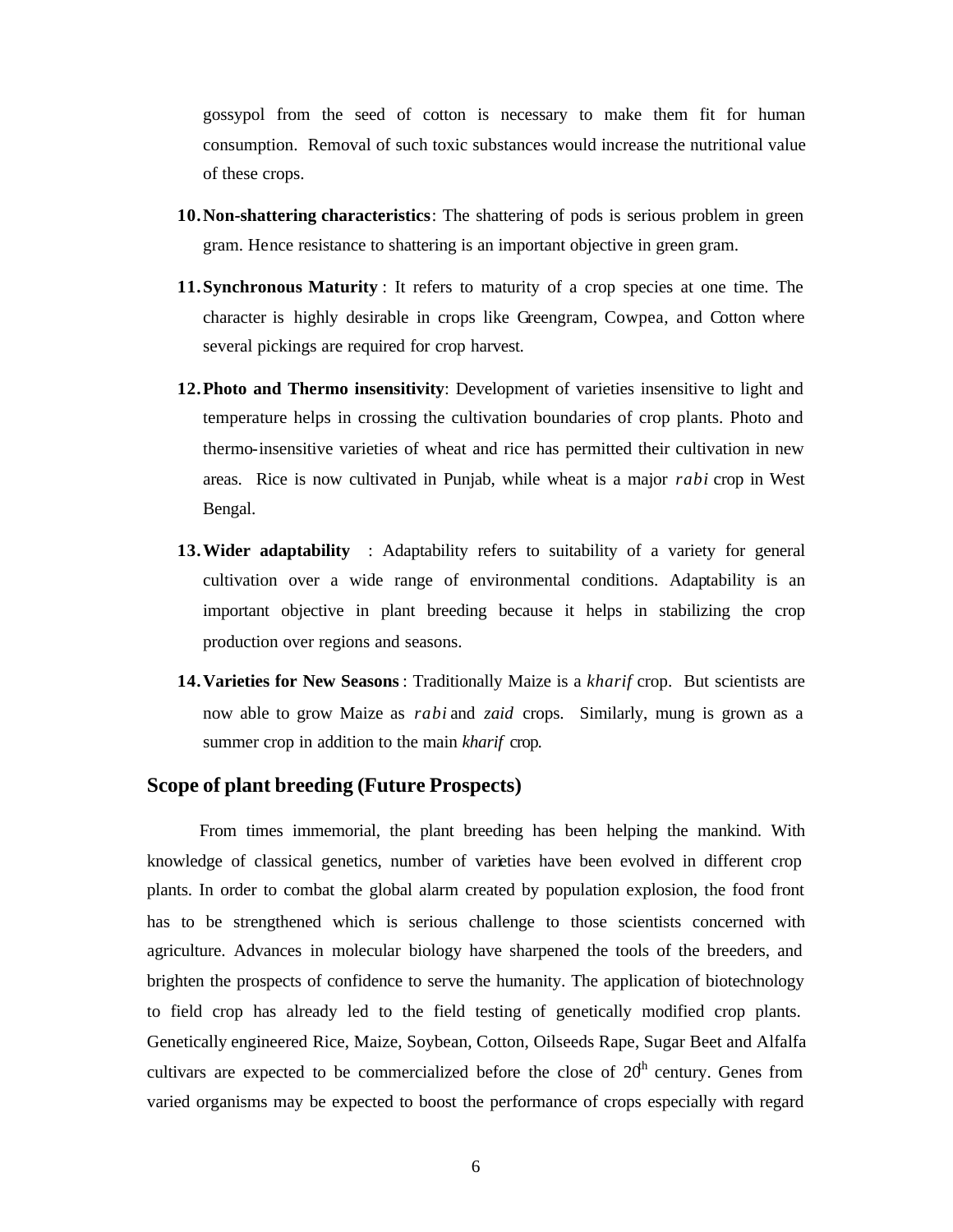to their resistance to biotic and abiotic stresses. In addition, crop plants are likely to be cultivated for recovery of valuable compounds like pharmaceuticals produced by genes introduced into them through genetic engineering. It may be pointed out that in Europe hirudin, an anti-thrombin protein is already being produced from transgenic *Brassica napus.*

# **Undesirable effects**

Plant breeding has several useful applications in the improvement of crop plants. However, it has five main undesirable effects on crop plants.

- **1. Reduction in Diversity :** Modern improved varieties are more uniform than land races. Thus plant breeding leads to reduction in diversity. The uniform varieties are more prone to the new races of pathogen than land races which have high genetic diversity.
- **2. Narrow genetic base :** Uniform varieties have narrow genetic base. Such varieties generally have poor adaptability.
- **3. Danger of Uniformity :** Most of the improved varieties have some common parents in the pedigree which may cause danger of uniformity.
- **4. Undesirable combinations :** Sometimes, plant breeding leads to undesirable combinations. The examples of man made crops having undesirable combination of characters are *Raphanobrassica* and Pomato.
- **5. Increased susceptibility to minor diseases and pests :** Due to emphasis on breeding for resistance to major diseases and insect pests often resulted in an increased susceptibility to minor diseases and pests. These have gained importance and, in some cases, produced severe epidemics. The epidemic caused by *Botrytis cinerea* (grey mold) in chickpea during 1980-82 Punjab, Haryana. The severe infection by Karnal bunt (*Tilletia sp.*) on some wheat varieties, infestation of mealy bugs in Bt cotton.

Lecture No. 2

#### **History and development of plant breeding**

- The process of bringing a wild species under human management is referred to as **domestication**
- Domestication may be the most basic method of plant breeding
- Domestication continuous today and is likely to continue for some time in future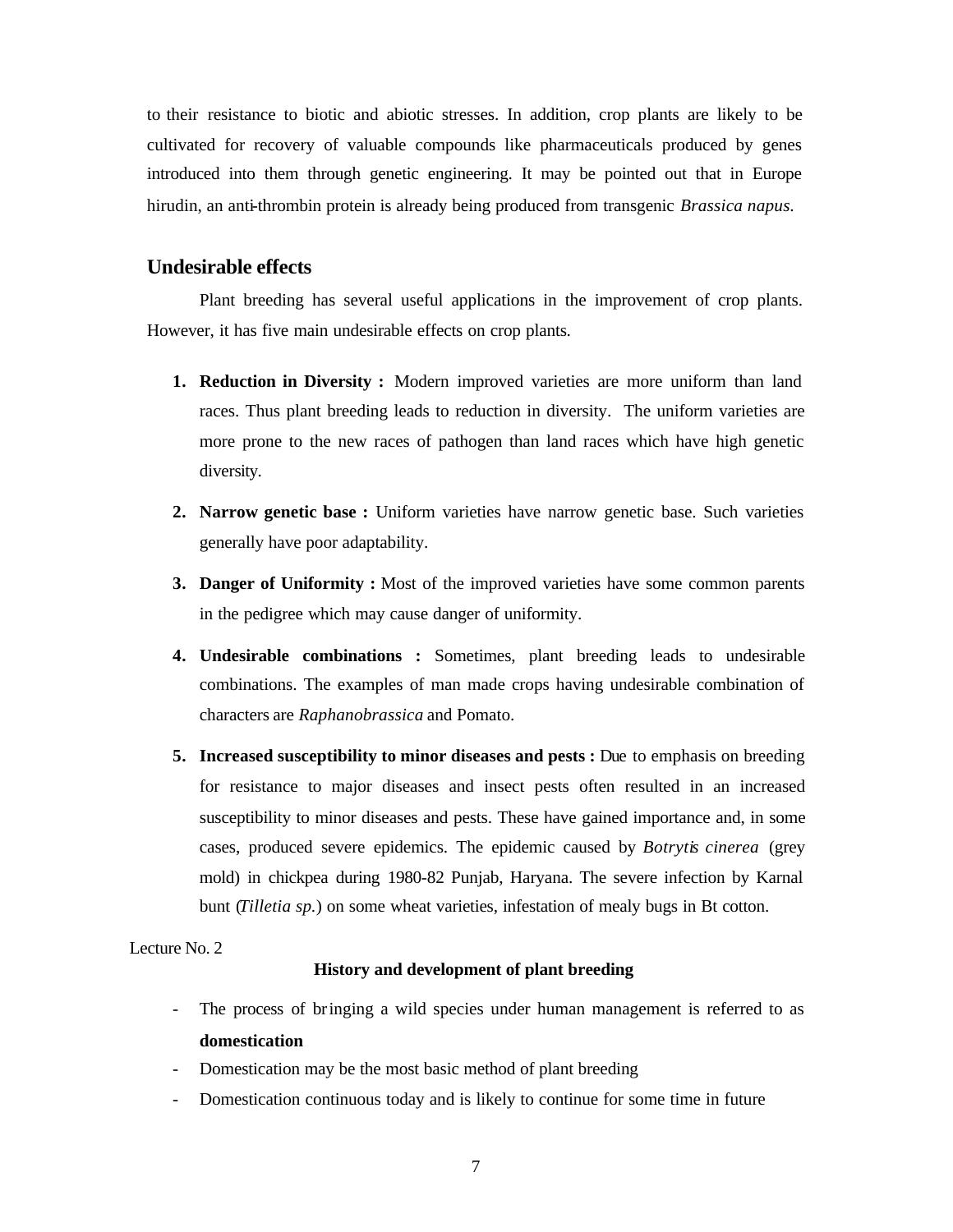- Ex : In case of timber trees medicinal plants, microbes
- During the long period of historic cultivation natural selection has definitely acted on the domesticated species.
- Movement of man from one place to another brought about the movement of his cultivated plant species
- 700 BC Babylonians and Assyrians pollinated date palm artificially
- 17<sup>th</sup> century several varieties of **heading lettuce** were developed in France
- **1717 Thomas Fair Child produced the first artificial hybrid, popularly known as Fair Child's mule, by using carnation with sweet William**
- 1727 The first plant breeding company was established in France by the vilmorins.
- 1760-1766 Joseph koelreuter, a German, made extensive crosses in tobacco.
- 1759-1835 Knight was perhaps the first man to use artificial hybridization to develop several new fruit varieties.
- Le couteur and Shireff used individual plant selections and progeny test to develop some useful cereal varieties
- 1873 the work of Patrick Shireff was first published.
- He concluded that only the variation heritable nature responded to selections, and that there variation arose through 'natural sports' (= mutation) and by 'natural hybridization'

(= recombination during meiosis in the hybrids so produced).

- 1856 Vilmorin developed the progeny test and used this method successfully in the improvement of sugar beets.
- 1900 Nilson-Ehle, his associates developed the individual plant selection method in Sweden.
- 1903 Johannsen proposed the pureline theory that provided the genetic basis for individual plant selection.
- The science of genetics began with the rediscovery of Gregor Johan Mendel's paper in 1900 by Hugo de veris, Tshermark and Correns which was originally published in 1866.
- The modern plant breeding methods have their bases in the genetic and cytogenetic principles.
- Numerous workers who determined the various modes of inheritance have contributed to the development and understanding of plant breeding.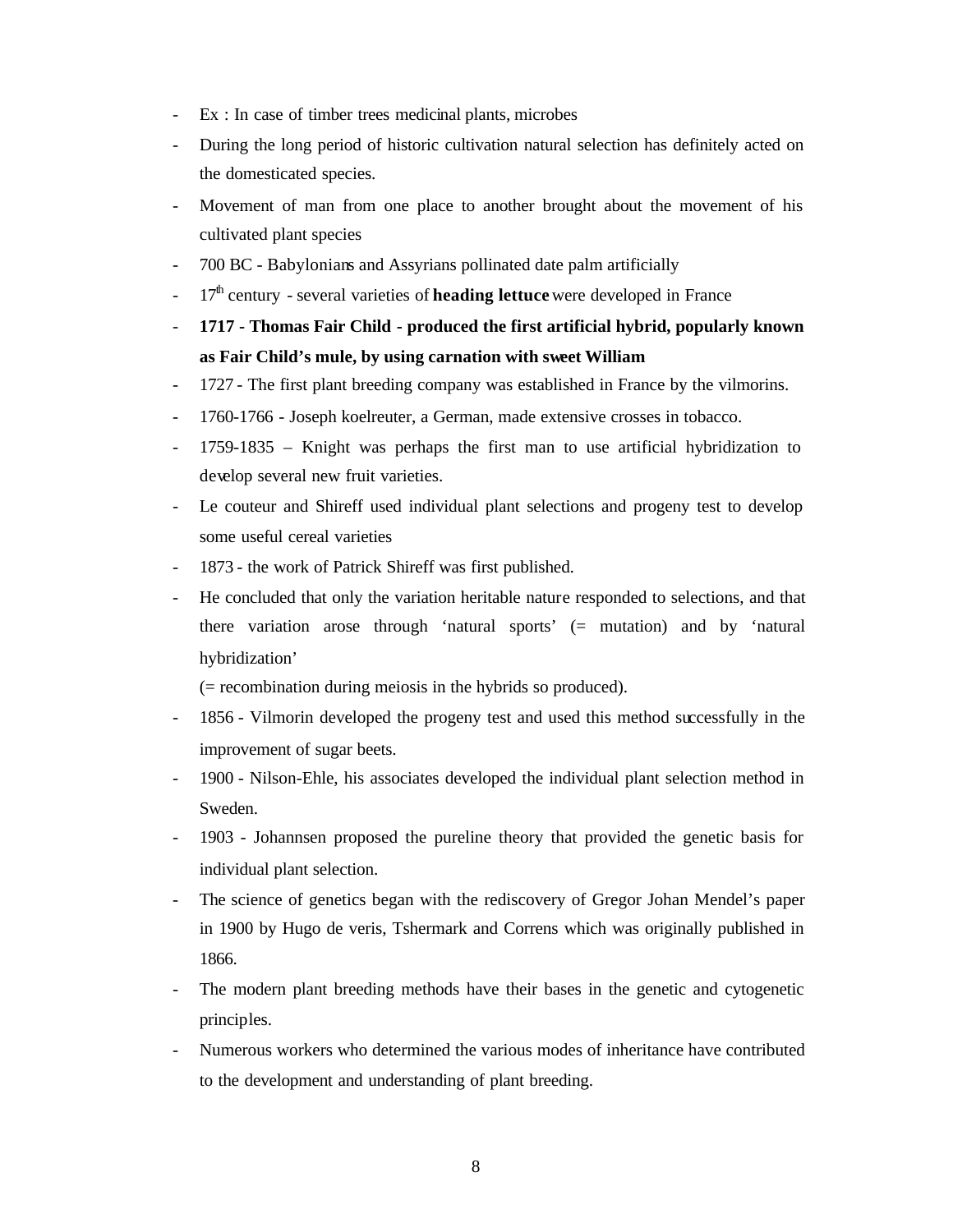- The discovery of chromosomes as carriers of genes has led to the development of specialized plant breeding methods for chromosome engineering.
- The totipotency of plant somatic and gametic cells allows regeneration of complete plants from single cells. This, coupled with the development of recombinant DNA technology, has enabled the transfer of desirable genes from any organism into plants. Crop varieties developed in this manner are already in cultivation in several countries.

# **History of plant breeding in India**

- 1871 The Government of India created the Department of Agriculture
- 1905 The Imperial Agricultural Research Institute was establish in Pusa, Bihar
- 1934 The buildings of the institute damaged in earthquake
- 1936 Shifted to New Delhi
- 1946 Name was changed Indian Agricultural Research Institute
- 1901-05 Agricultural Colleges were established at Kanpur, Pune, Sabour, Llyalpur, Coimbatore
- 1929 Imperial council of Agricultural Research was established
- 1946 Name was change to Indian Council Agricultural Research
- 1921 Indian Central Cotton Committee was established Notable researches on breeding and cultivation of cotton. Eg : 70 improved varieties of cotton
- 1956 Project for intensification of regional research on cotton, oilseeds and millets (PIRRCOM) was initiated to intensify research on these crops – located at 17 different centres through out the country
- 1957 All India Coordinated maize improvement project was started with objective of exploiting heterosis
- 1961 The first hybrid maize varieties released by the project
- ICAR initiated coordinated projects for improvement of the other crops
- 1960 First Agricultural University established at Pantnagar, Nainital, U.P.

# **Scientific contributions of eminent scientists**

| <b>Name of the Scientists</b>      | <b>Contributions</b> |                            |  |
|------------------------------------|----------------------|----------------------------|--|
| Allard and Bradshaw                |                      | - $G \times E$ interaction |  |
| <b>Recurrent Selection for SCA</b> |                      | - Hull                     |  |
| <b>Recurrent Selection for GCA</b> |                      | - Jenkins                  |  |
| Dominance hypothesis               |                      | - Davenport                |  |
|                                    |                      |                            |  |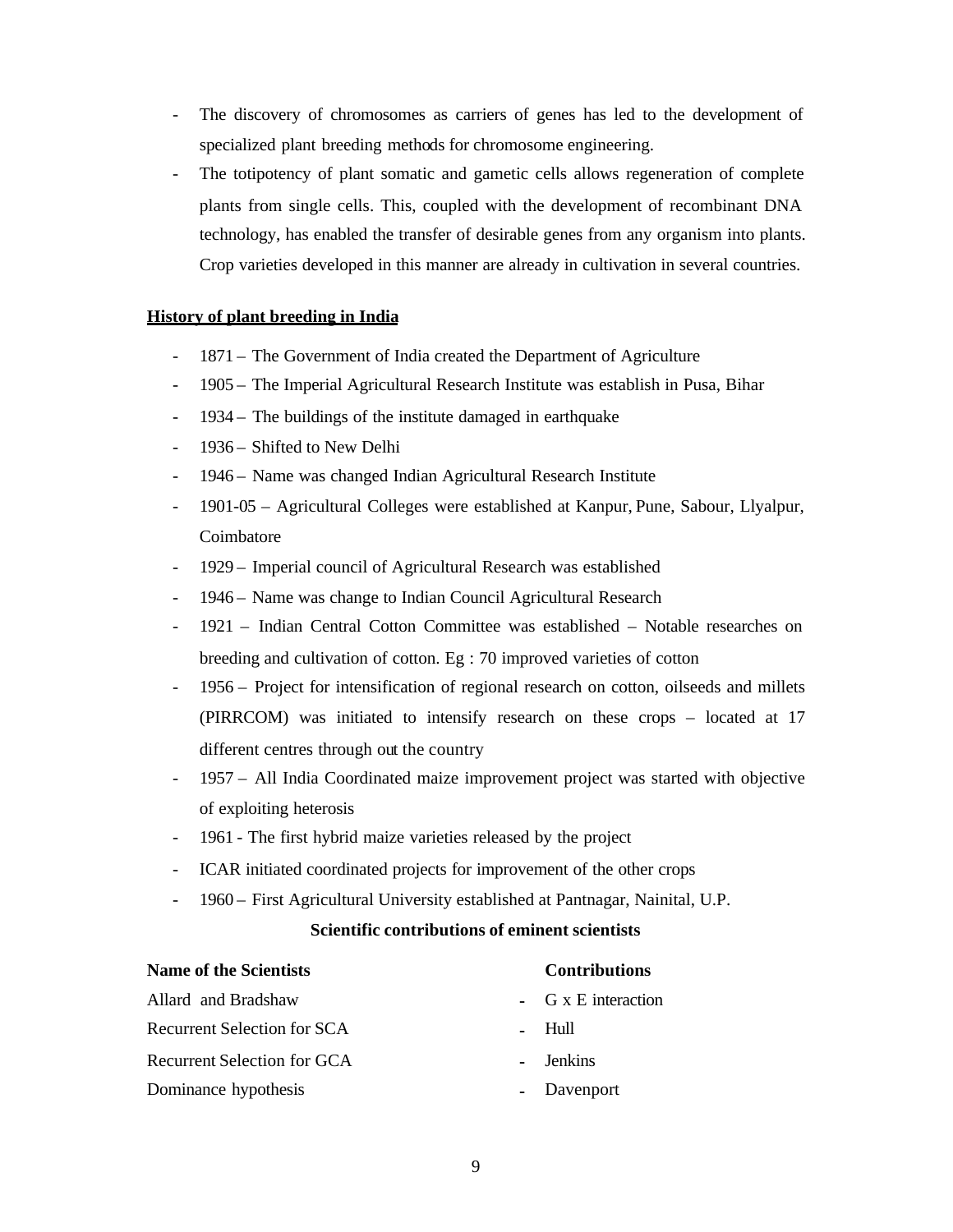| Gene for gene hypothesis                      |                | Flor                       |
|-----------------------------------------------|----------------|----------------------------|
| Pureline concept                              |                | Johannsen                  |
| <b>Backcross method</b>                       |                | Harlan and Pope            |
| Double cross scheme                           | $\blacksquare$ | Jones                      |
| Cytoplasmic Genetic Male sterility            |                | Jones and Davis            |
| Ear to row method                             |                | Hopkins                    |
| Colchicine                                    |                | <b>Blackslee and Nebel</b> |
| <b>Single Seed Descent Method</b>             |                | Goulden                    |
| Self incompatibility                          |                | Lewis                      |
| Vertifolia effect                             |                | Van Der Plank              |
| Centres of diversity, Law of homologus series |                | Vavilov                    |
| Grater initial capital hypothesis             | ä,             | Ashby                      |
| Progeny test                                  |                | Vilmorin                   |
| First artificial hybrid                       |                | Thomas Fairchild           |
| Triticale                                     | $\blacksquare$ | Rimpau                     |
| Mutation                                      |                | Hugo de Vries              |
| Sprophytic System of self incompatibility     | ä,             | Hughes and Babcock         |
| <b>Bulk</b> method                            | ۰              | Nilsson & Ehle             |
| Raphano brassica                              |                | Karpenchenko               |
| Heterosis                                     |                | Shull                      |
| Male sterility                                |                | Jones and Davis            |
| Father of hybrid rice                         |                | Yuan Long Ping             |
| Self incompatibility classification           |                | Lewis                      |
| Mechanism of insect resistance                |                | Painter                    |
| Modified bulk method                          |                | Atkins                     |
| Components of genetic variance classification |                | Fischer                    |
| Male sterility in maize                       |                | Rhoades                    |
| Microcentre                                   |                | Harlan                     |
| Chemical mutagen                              |                | Aurbach                    |
| Multiline concept                             |                | Jenson                     |
| Green revolution in India                     |                | M.S. Swaminathan           |
| Semidwarf rice varieties at IRRI              |                | T.T. Chang                 |
| Forage breeder                                |                | G.W. Burton                |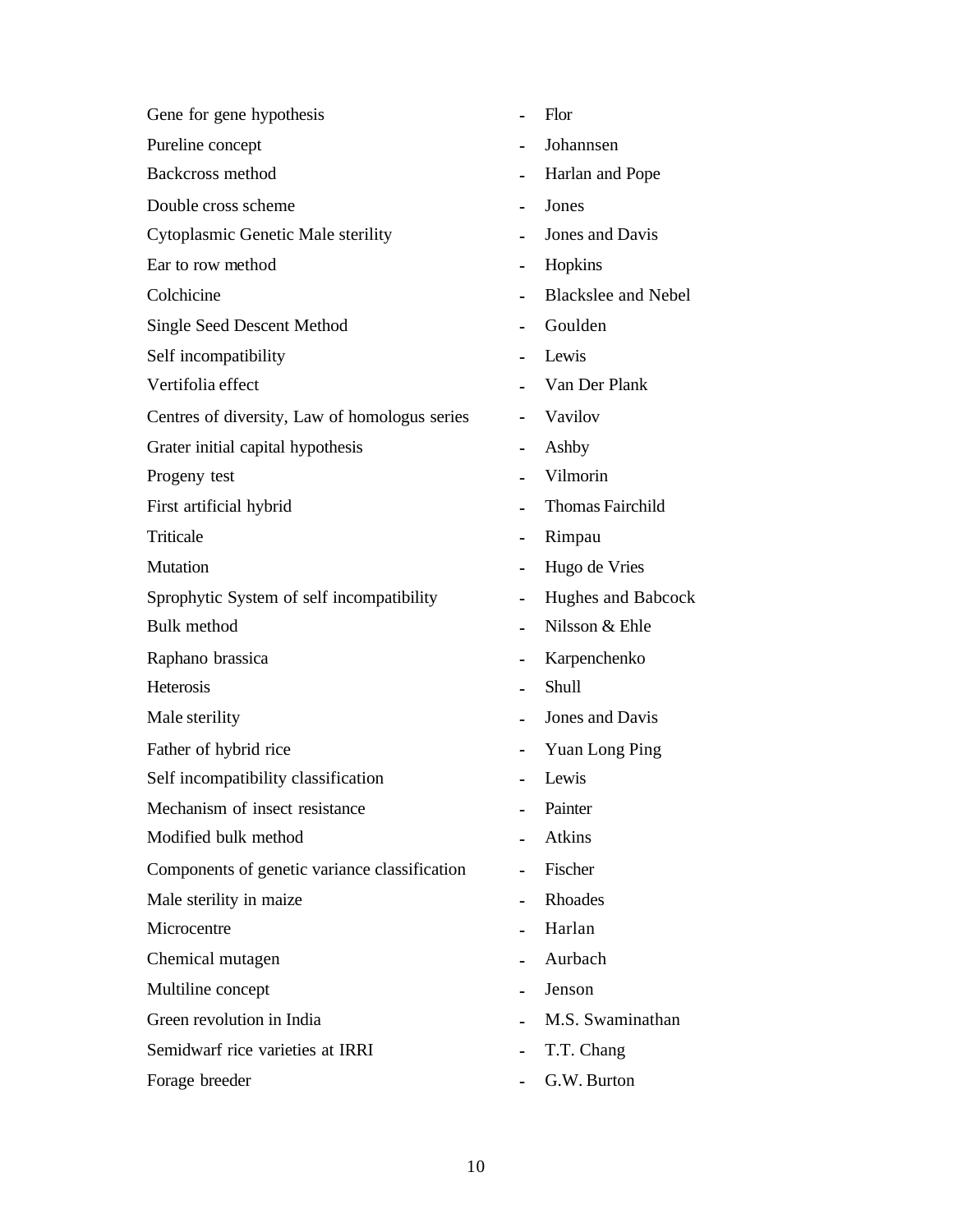| Forage breeder         | T.J. Jenkin                                                                                                                                                                              |
|------------------------|------------------------------------------------------------------------------------------------------------------------------------------------------------------------------------------|
| Soyabean breeder       | E.E. Hartwig                                                                                                                                                                             |
|                        | <b>Some Indian Plant Breeding</b>                                                                                                                                                        |
| T.S. Venkatraman       | An eminent sugarcane breeder, he transferred thick stem and<br>high sugar contents from tropical noble cane to North Indian<br>Canes. This process is known as noblization of sugarcane. |
| B.P. Pal               | eminent Wheat<br>breeder, developed superior disease<br>An<br>٠<br>resistant N.P. varieties of wheat.                                                                                    |
| M.S. Swaminathan       | Responsible for green revolution in India, developed high<br>yielding varieties of Wheat and Rice                                                                                        |
| Pushkarnath            | Famous potato breeder                                                                                                                                                                    |
| N.G.P. Rao             | An eminent sorghum breeder<br>۰                                                                                                                                                          |
| K. Ramaiah             | A renowned rice breeder                                                                                                                                                                  |
| Ram Dhan Singh         | Famous wheat breeder                                                                                                                                                                     |
| D.S. Athwal            | Famous pearlmillet breeder                                                                                                                                                               |
| <b>Bosisen</b>         | An eminent maize breeder                                                                                                                                                                 |
| <b>Dharampal Singh</b> | An eminent oil-seed breeder                                                                                                                                                              |
| C.T. Patel             | Famous cotton breeder who developed world's first cotton<br>hybrid in 1970                                                                                                               |
| V. Santhanam           | Famous cotton breeder                                                                                                                                                                    |

Lecture No: 3

# **MODES OF REPRODUCTION**

Mode of reproduction determines the genetic constitution of crop plants, that is, whether the plants are normally homozygous or heterozygous. This, in turn, determines the goal of a breeding programme. If the crop plants are naturally homozygous, *e.g.,* as in selfpollinators like wheat, a homozygous line would be desirable as a variety. But if the plants are heterozygous naturally, *e.g.,* as in cross-pollinators like Maize, a heterozygous population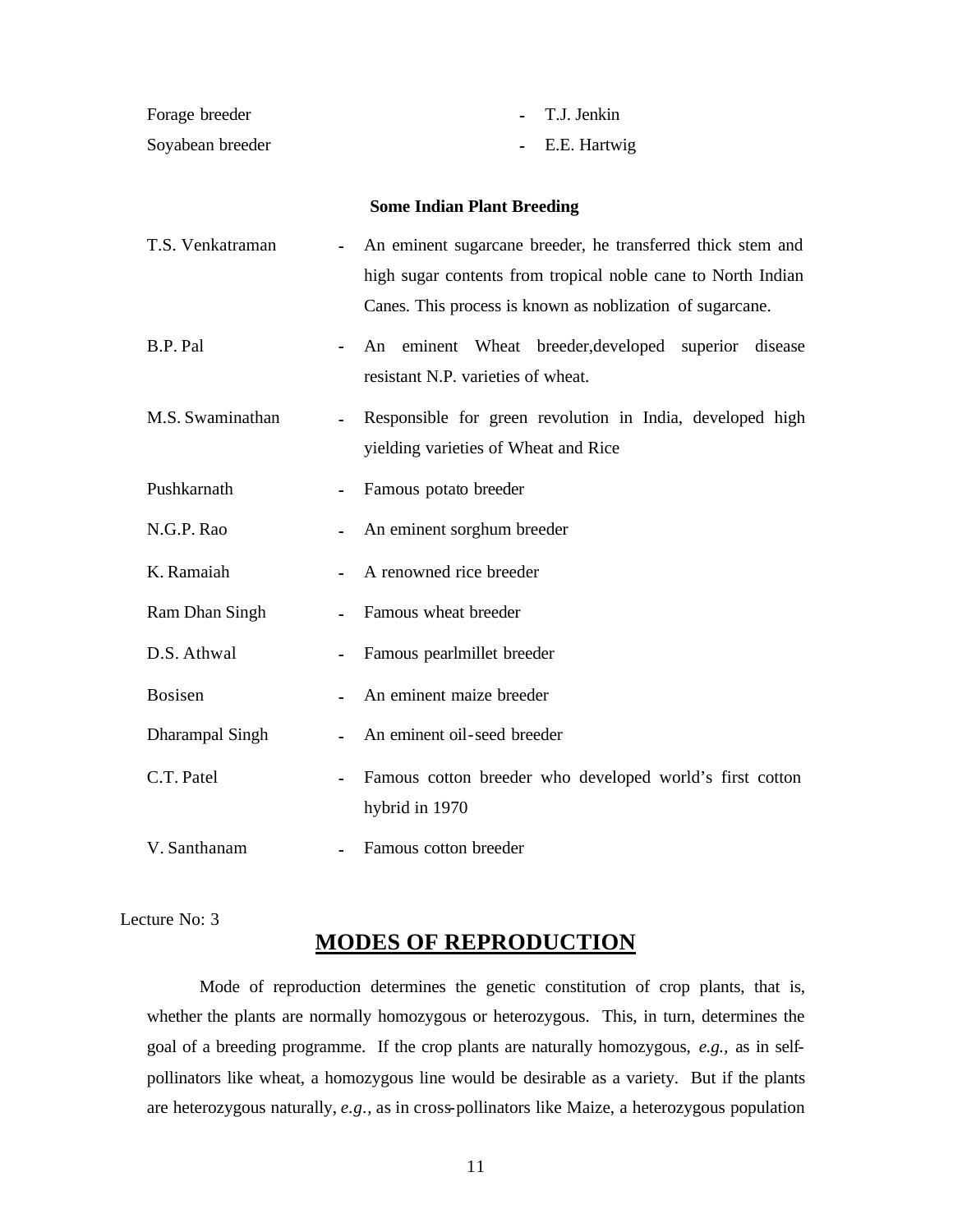has to be developed as a variety. Consequently, the breeding methods have to be vastly different for the two groups of crop plants. A knowledge of the mode of reproduction of crop plants is also important for making artificial hybrids. Production of hybrids between diverse and desirable parents is the basis for almost all the modern breeding programmes.

# **MODES OF REPRODUCTION**

The modes of reproduction in crop plants may be broadly grouped into two categories, *asexual* and *sexual.*

# *Asexual Reproduction*

A *sexual reproduction* does not involve fusion of male and female gamentes. New plants may develop from vegetative parts of the plant (*vegetative reprodu ction)* or may arise from embryos that develop without fertilization (apomixis).

# **Vegetative Reproduction**

In nature, a new plant develops from a portion of the plant body. This may occur through modified underground and sub-acrial stems, and through bulbills.

# **Underground Stems**

The underground modifications of stem generally serve as storage organs and contain many buds. These buds develop into shoots and produce plants after rooting. Examples of such modifications are given below.

Tuber : Potato Bulb : Onion, Garlic Rhizome : Ginger, turmeric

Corm : Bunda, arwi

# **Sub-aerial Stems**

These modifications include runner, stolon, sucker etc.,. Sub-aerial stems are used for the propagation of mint, date plam etc.

# **Bulbils**

Bulbils are modified flowers that develop into plants directly without formation of seeds. These are vegetative bodies; their development does not involve fertilization and seed formation. The lower flowers in the inflorescence of garlic naturally develop into bulbils. Scientists are trying to induce bulbil development in plantation crops by culturing young inflorescence on tissue culture media ; it has been successfully done in the case of cardamom.

# **Artificial Vegetative Reproduction**

It is commonly used for the propagation of many crop spec ies, although it may not occur naturally in those species. Stem cuttings are commercially used for the propagation of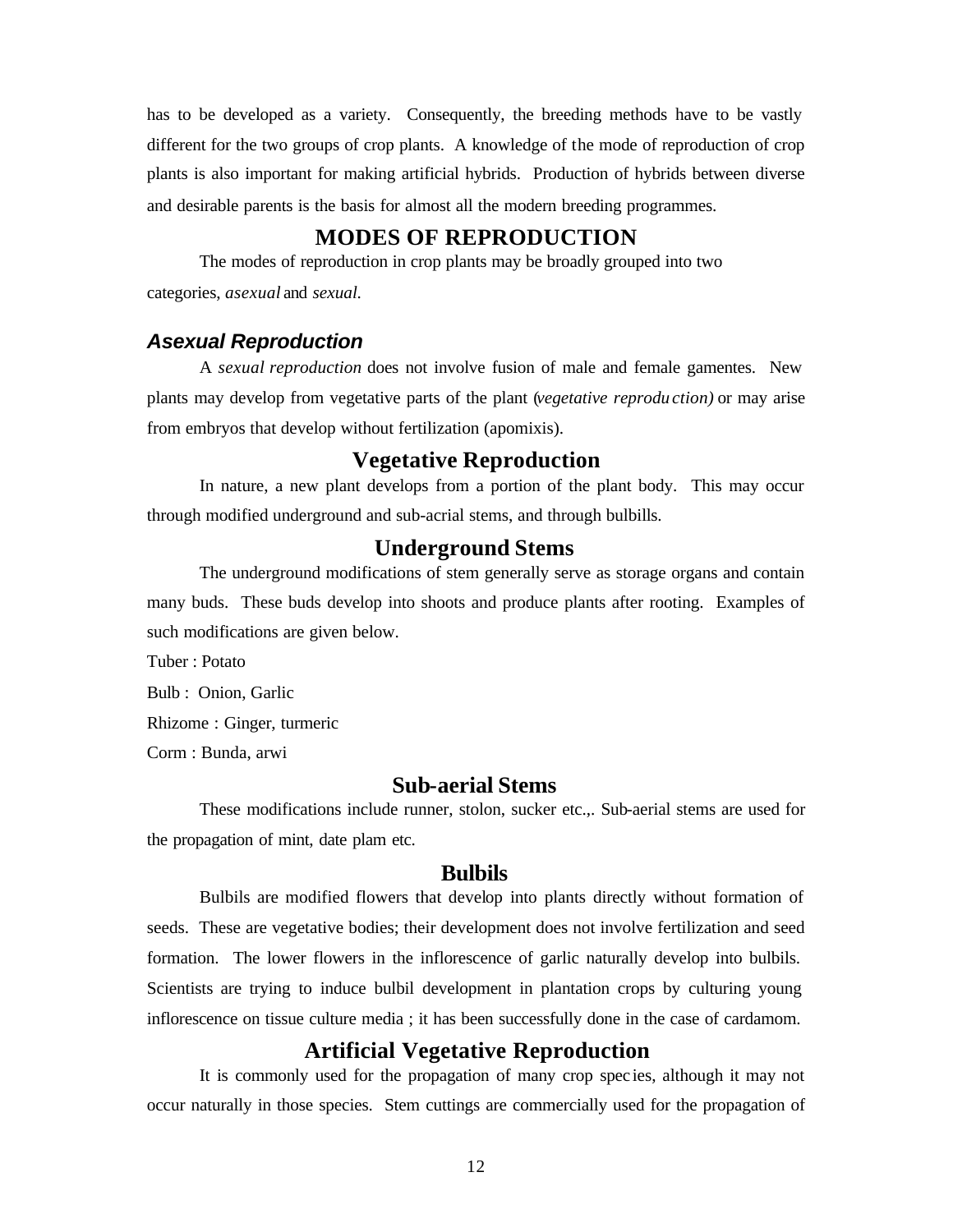sugarcane, grapes, roses, etc. Layering, budding, grafting and gootee are in common use for the propagation of fruit trees and ornamental shrubs. Techniques are available for vegetative multiplication through tissue culture in case of many plant species, and attempts are being made to develop the techniques for many others. In many of these species sexual reproduction occurs naturally but for certain reasons vegetative reproduction is more desirable.

# **Significance of Vegetative Reproduction**

Vegetatively reproducing species offer unique possibilities in breeding. A desirable plant may be used as a variety directly regardless of whether it is homozygous or heterozygous. Further, mutant buds, branches or seedlings, if desirable, can be multiplied and directly used as varieties.

# **Apomixis**

In apomixis, seeds are formed but the embryos develop without fertilization. Consequently, the plants resulting from them are identical in genotype to the parent plant. In apomictic species, sexual reproduction is either suppressed or absent. When sexual reproduction does occur, the apomixis is termed as *facultative*. But when sexual reproduction is absent, it is referred to as obligate. Many crop species show apomixis, but it is generally facultative. The details of apomictic reproduction vary so widely that a confusing terminology has resulted. A simplified classification of apomixis is given below.

# **Adventive Embryony**

In this case, embryos develop directly from vegerative cells of the ovule, such as nucellus, integument, and chalaza. Development of embryo does not involve production fo embryo sac. Adventive embryony occurs in mango, citrus, etc.

## **Apospory**

Some vegetative cells of the ovule develop into unreduced embryo sacs after meiosis. The embryo may develop from egg cell or some other cell of this embryo sac. Apospory occurs in some species of H*ieraceum, Malus, Crepis, Ranunculus,* etc.

#### **Diplospo ry**

Embryo sac is produced from the megaspore, which may be haploid or, more generally, diploid. Generally the meiosis is so modified that the megaspore remains diploid. Diplospory leads to parthenogenesis or apogamy.

#### **Parthenogenesis**

The embryo develops from embryo sac without pollination. It is of two types **Gonial parthenogenesis** – embryos develop from egg cell,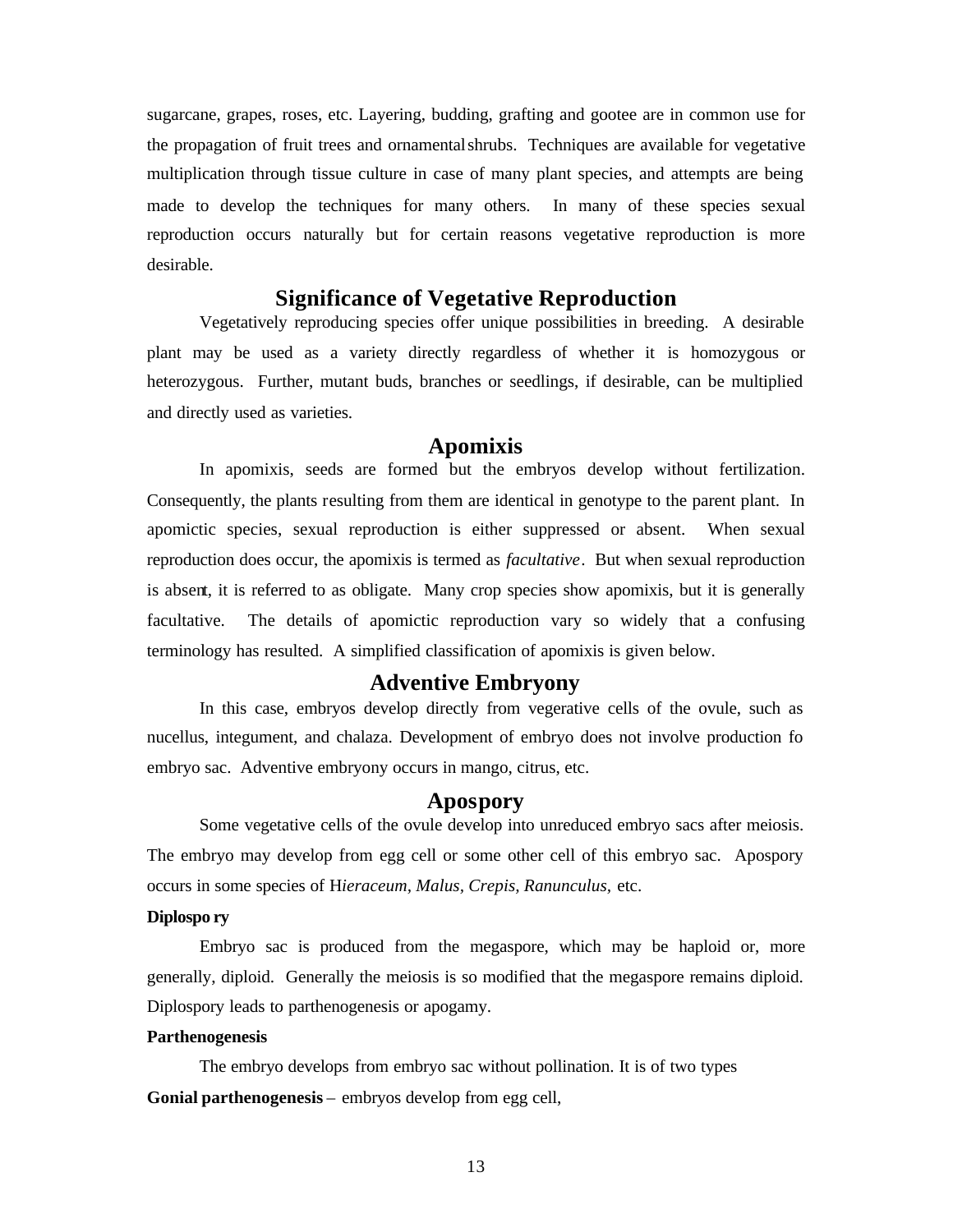**Somatic parthenogenesis** – embryos develop from any cell of the embryo sac other than the egg cell.

### **Apogamy**

In apogamy, synergids or antipodal cells develop into an embryo. Like parthenogenesis, apogamy may be haploid or diploid depending upon the haploid or diploid state of the embryo sac. Diploid apogamy occurs in Antennaria, Alchemilla, Allium and many other plant species.

# **Significance of Apomixis**

Apomixis is a nuisance when the breeder desires to obtain sexual progeny, i.e., selfs or hybrids. But it is of great help when the breeder desires to maintain varieties. thus in breeding of apomictic species, the breeder has to avoid apomictic progeny when he is making crosses or producing inbred lines. But once a desirable genotype has been selected, it can be multiplied and maintained through apomictic progeny. This would keep the genotype of a variety intact. Asexually reproducing crop species are highly heterozygous and show severe inbreeding depression. Therefore, breeding methods in such species must avoid inbreeding.

#### **SEXUAL REPRODUCTION**

Sexual reproduction involves fusion of male and female gametes to form a zygote, which develops into an embryo. In crop plants, male and female gametes are produced in specialised structures known as flowers.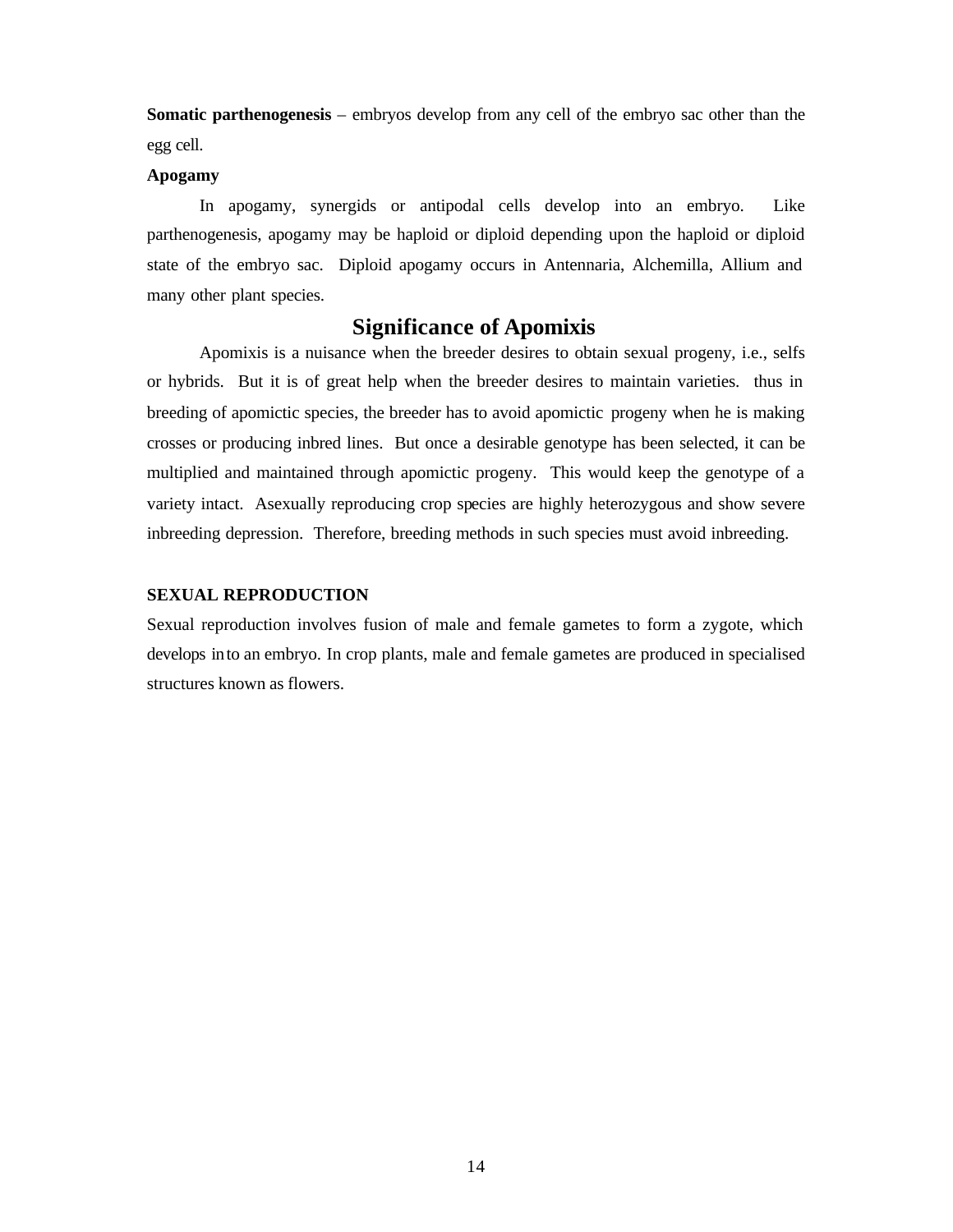#### **Flower**

A flower usually consists of sepals, petals (or their modifications), stamens and/or pistil. A flower containing both stamens and pistil is a perfect or hermaphrodite flower. If it contains stamens, but not pistil, it is known as staminate, while a pistillate flower contains pistil, but not stamens. Staminate and pistillate flowers occur on the same plant in a monoecious species, such as maize, Colocasia, castor (Ricinus communis), coconut, etc. But in dioecious species, staminate and pistillate flowers occur on different plants, e.g., papaya, date palm (Phoenix dactylifera), pistachio (Pistacia vera), etc. In "crop plants, meiotic division of specific cells in stamen and pistil yields microspores and megaspores, respectively. This is followed by mitotic division of the spore nuclei to produce gametes; the male and female gametes are produced in microspores and megaspores, respectively.

#### **Sporogenesis**

Productions of microspores and megaspores is known as **sporogenesis.** Microspores are produced in anthers (microsporogenesis), while **megs.spores** are produced in ovules (megasporogenesis).

Microsporogenesis. Each anther has four pollen sacs, which contain numerous pollen mother cells (PMCs). Each PMC undergoes meiosis to produce four haploid cells or microspores. This process is known as microsporogenesis (Fig. 4.1). The microspores mature into pollen grains mainly by a thickening of their walls.

Megasporogenesis. Megasporogenesis occurs in ovules, which are present inside the ovary. A single cell in each ovule differentiates into a megaspore mother cell. The megaspore mother cell undergoes meiosis to produce four haploid megaspores. Three of the megaspores degenerate leaving one functional megaspore per ovule (Fig. 4.2). This completes megasporogenesis.

#### **Gametogenesis**

The production of male and female gametes in the microspores and the megaspores, respectively, is known as gametogenesis.

**Microgametogenesis.** This refers to the production of male gamete or **sperm.** During the maturation of pollen, the microspore nucleus divides mitotically to produce a generative and a vegetative or tube **nucleus.** The pollen is generally released in this binucleate stage. When the pollen lands onto the stigma of a flower, it is known as pollination. Shortly after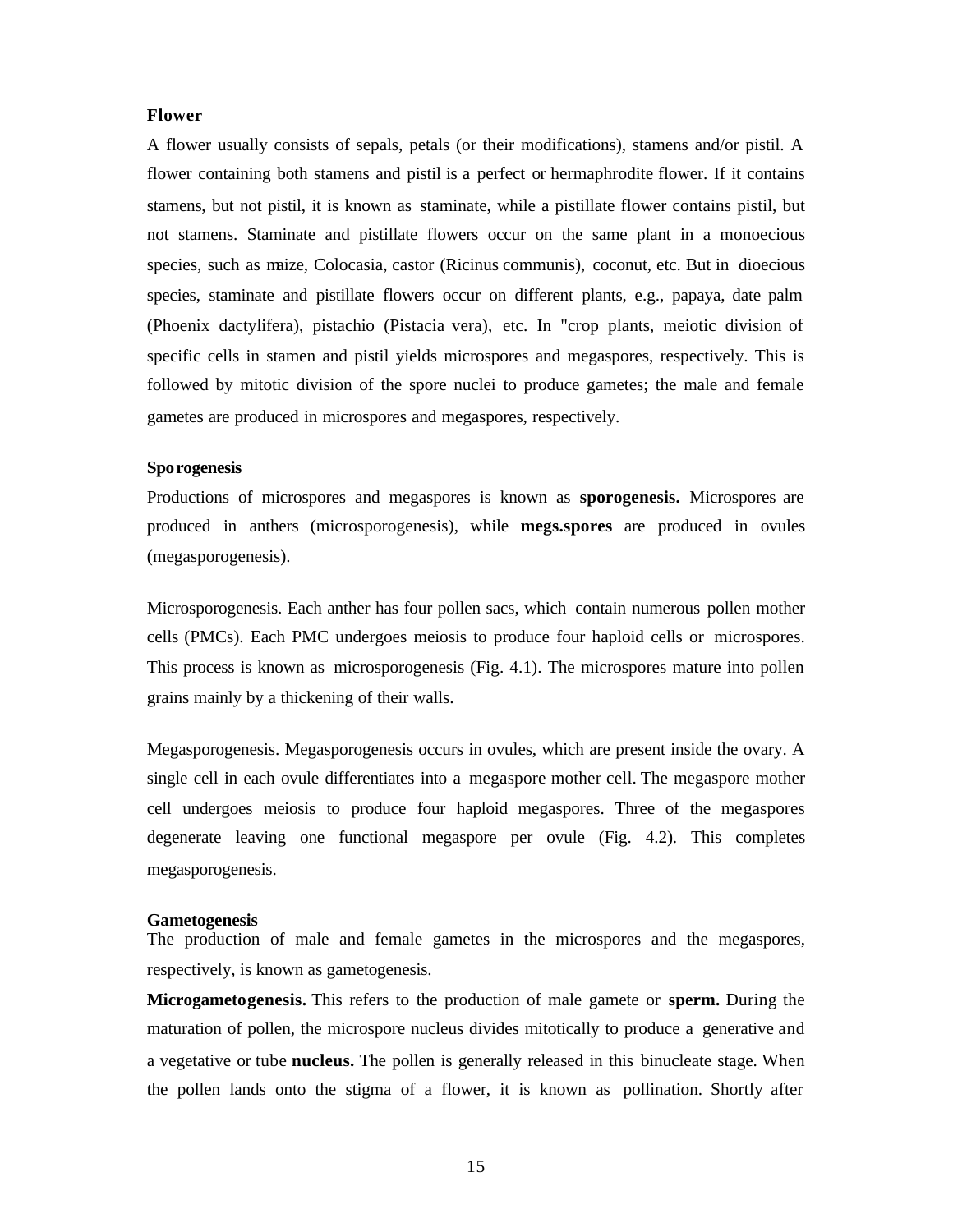pollination, the pollen germinates. The pollen tube enters the stigma and grows through the style. The generative nucleus now undergoes a mitotic division to produce two male gametes or sperms. The pollen, along with the pollen tube, is known as microgametophyte. The pollen tube finally enters the ovule through a small pore, micropyle, and discharges the two sperms into the embryo sac.



Microsporogenesis and microgametogenesis (a generalized scheme)

**Megagametogenesis.** The nucleus of a functional megaspore divides mitotically to produce four or more nuclei. The exact number of nuclei and their arrangement vary considerably from one species to another. In most of the crop plants, megaspore nucleus undergoes three mitotic divisions to produce eight nuclei. Three of these nuclei move to one pole and produce a central egg cell and two synergid cells; one synergid is situated on either side of the egg cell. Another three nuclei migrate to the opposite pole to give rise to antipodal cells. The two nuclei remaining in the centre, the polar nuclei, fuse to form a secondary nucleus. The megaspore thus develops into a mature megagametophyte or embryo sac. The development of embryo sac from a megaspore is known as megagametogenesis. The embryo sac generally contains one egg cell, two synergids, three antipodal cells (all haploid), and one diploid secondary nucleus.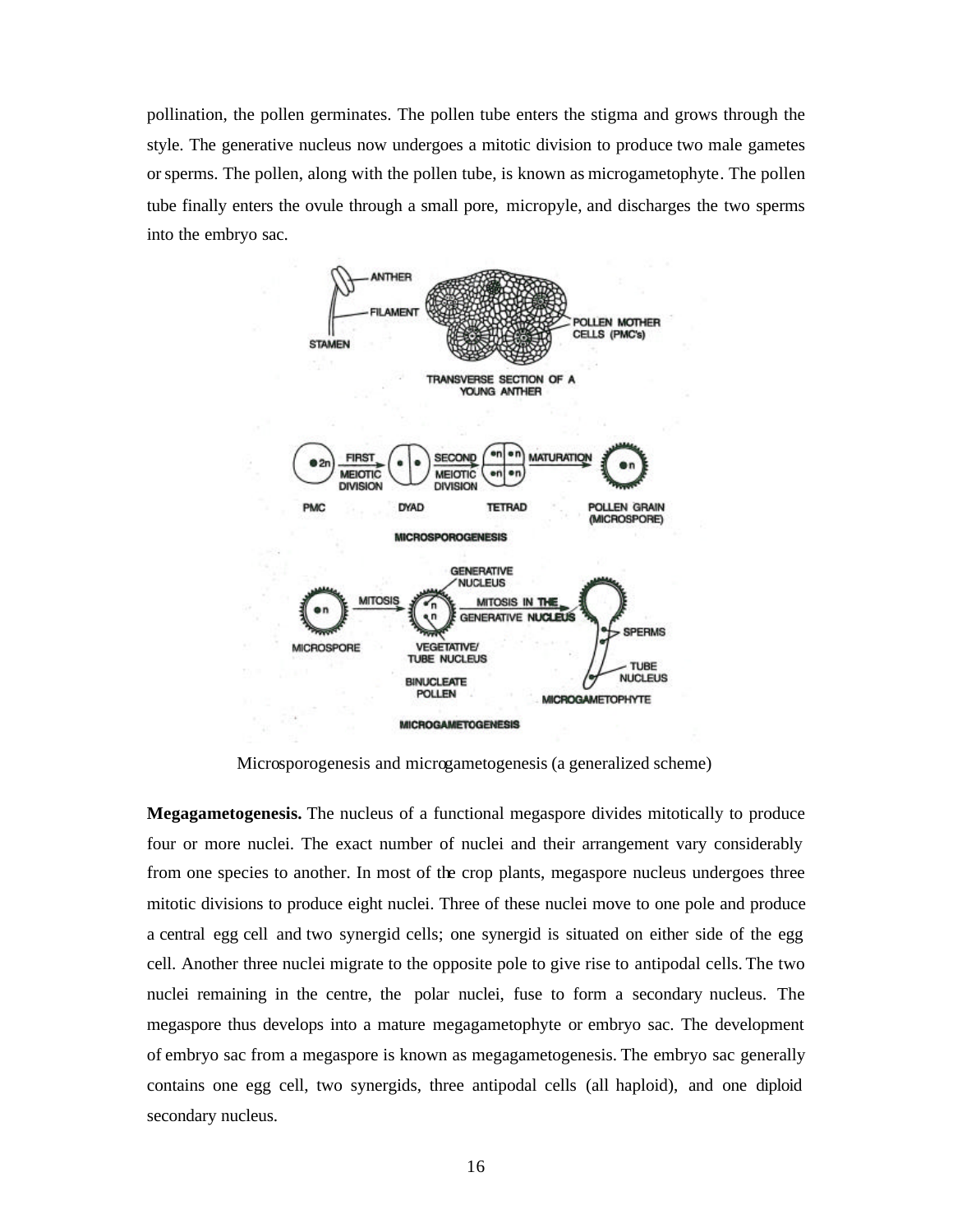

Megasporogenesis and megagametogenesis (generalized scheme)

# **Significance of Sexual Reproduction**

Sexual reproduction makes it possible to combine genes from two parents into a single hybrid plant. Recombination of these genes produces a large number of genotypes. This is an essential step in creating variation thr ough hybridization. Almost the entire plant breeding is based on sexual reproduction. Even in asexually reproducing species, sexual reproduction, if it occurs, is used to advantage, e.g., in sugarcane, potato, sweet potato etc.

# **Lecture No. 4 MODES OF POLLINATION**

Pollination refers to the transfer of pollen grains from anthers to stigmas. Pollen from an anther may fall on to the stigma of the same flower leading to self-pollination or outogamy. When pollen from flowers of one plant are transmitted to the stigmas of flowers of another plant, it is known as cross-pollination or allogamy. A third situation, geitonogamy, results when pollen from a flower of one plant falls on the stigmas of other flowers of the same plant, e.g., in Maize. The genetic consequences of geitonogamy are the same as those of autogamy.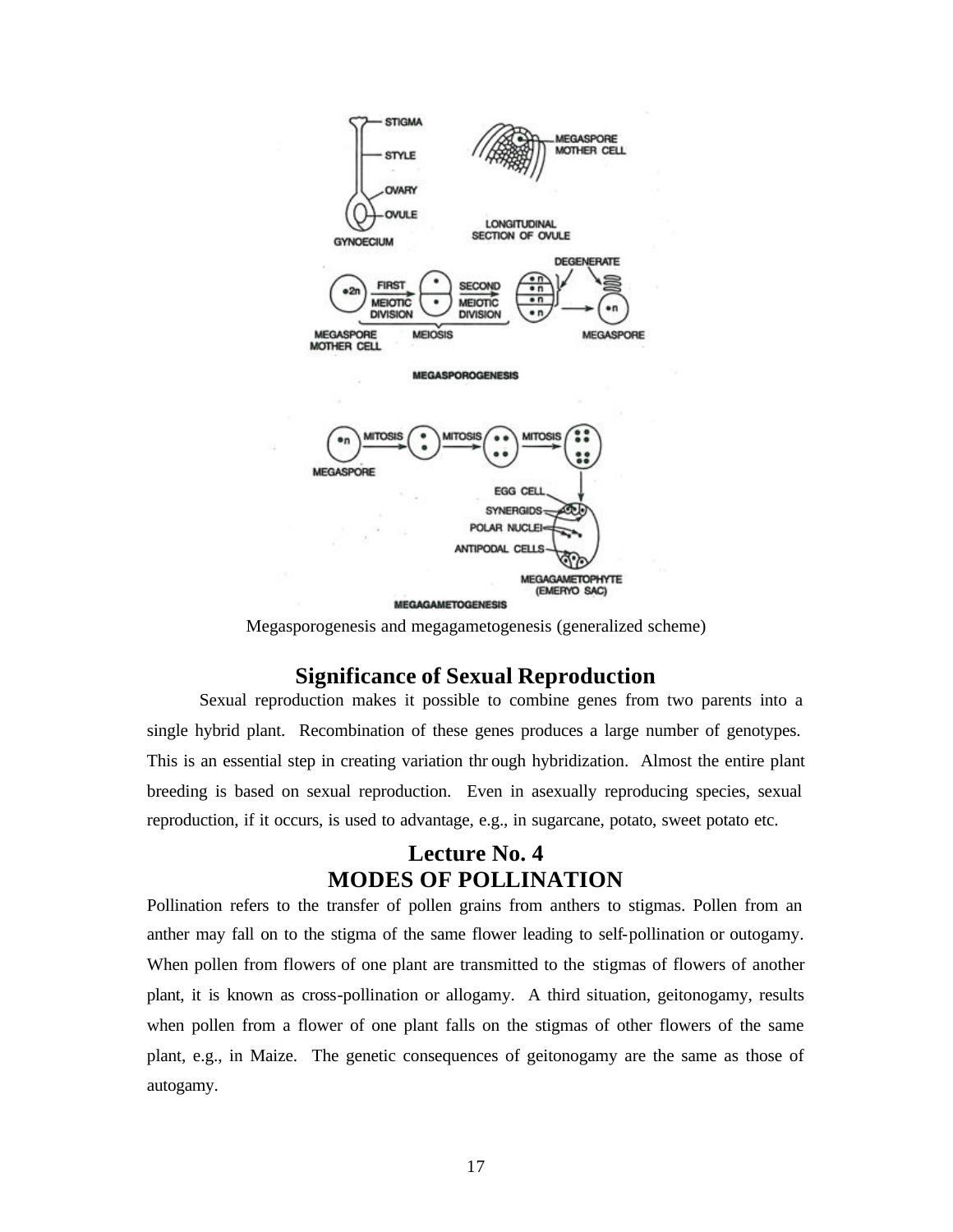#### **Self-pollination**

Many cultivated plant species reproduce by self-pollination. Self-pollination species are believed to have originated from cross-pollinated ancestors. These species, as a rule, must have hermaphrodite flowers. But in most of these species, self-pollination is not complete and cross-pollination may occur up to 5%. The degree of cross-pollination in selfpollinated species is affected by several factors, e.g., variety environmenta l conditions like temperature and humidity, and location.

**Mechanisms promoting self-pollination** The various mechanisms that promote selfpollination are generally more efficient than those promoting cross-pollination. These mechanisms are listed below.

- 1. Cleistogamy. In this case, flowers do not open at all. This ensures complete selfpollination since foreign pollen cannot reach the stigma of a closed flower. Cleistogamy occurs in some varieties of wheat, oats, barley and in a number of other grasses.
- 2. In some species, the flowers open, but only after pollination has taken place. This occurs in many cereals, such as, wheat, barley, rice and oats. Since the flower does open, some cross-pollination may occur.
- 3. In crops like tomato and brinjal, the stigmas are closely surrounded by anthers. Pollination generally occurs after the flowers open. But the position of anthers in relation to stigmas ensures self-pollination.
- 4. In some species, flowers open but the stamens and the sigma are hidden by other floral organs. In several legumes, e.g., pea, mung, urd, Soybean and gram the stamens and the stigma are enclosed by the two petals forming a keel.
- 5. In a few species, stigmas become receptive and elongate through staminal columns. This ensures predominant self-pollination.

# **Genetic Consequences of Self-Pollination**

Self-pollination leads to a very rapid increase in homozygosity. Therefore, populations of self-pollinated species are highly homozygous, self-pollinated species do not show inbreeding depression, but may exhibit considerable heterosis. Therefore, the aim of breeding methods generally is to develop homozygous varieties.

# **Cross-Pollination**

In cross-pollinating species, the transfer of pollen from a flower to the stigmas of the others may be brought about by wind (*anemophily*). Many of the crop plants are naturally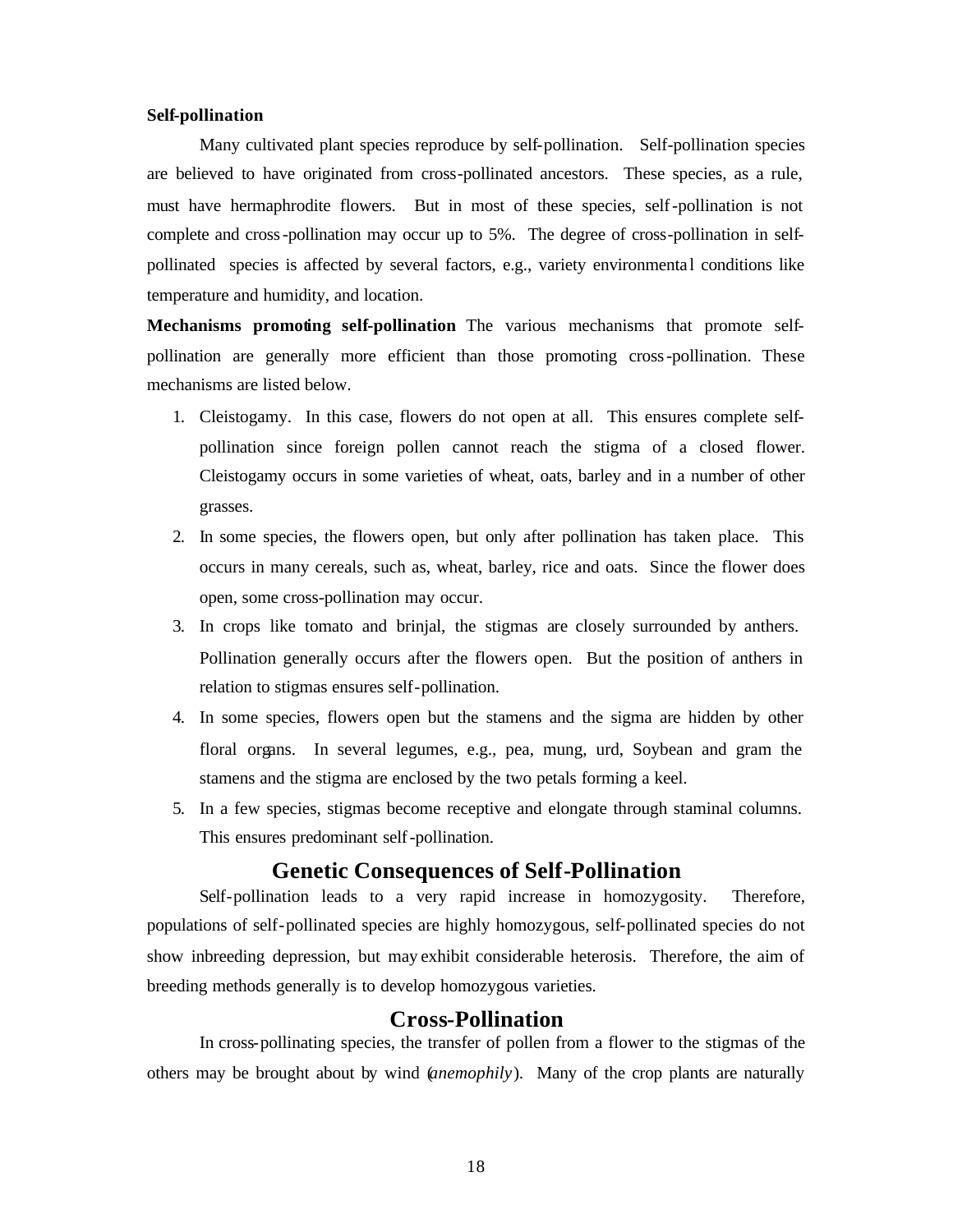cross-pollinated (Table 3.1). In many species, a small amount (up to 5-10 percent) of selfing may occur.

**Mechanisms promoting cross pollination** There are several mechanism that facilitate crosspollination; these mechanisms are described briefly.

- 1. **Dicliny :** *Dicliny* or *unisexuality* is a condition in which the flowers are either staminate (male) or pistillate (female).
	- a) **Monoecy.** Staminate and pistillate flowers occur in the same plant, either in the same inflorescene, *e.g.,* Castor, mango and coconut, or in separate inflorescences, chestnut, strawberries, rubber, grapes and cassava.
	- b) **Dioecy.** The male and female flowers are present on different plants, *i.e.,* the plants in such species are either male or female, *e.g.,* papaya, date, hemp, asparagus, and spinach. In general, the sex is governed by a single gene, e.g., asparagus and papaya. In some cases, there are hermaphrodite plants in addition to males and females, and a number of intermediate forms may also occur.
- *2.* Stamens and pistils of hermaphrodite flowers may mature at different times facilitating cross-pollination.
	- a) **Protogyny**. In crop species like bajra, pistils mature before stamens.
	- b) **Protandry.** in crops like Maize and sugarbeets, stamens mature before pistils.
- *3.* In Lucerne or alfalfa, stigmas are covered with a waxy film. The stigma does not become receptive until this waxy film is broken. The waxy membrane is broken by the visit of honey bees which also effect cross-pollination.
- *4.* A combination of two or more of the above mechanisms may occur in some specie. This improves the efficiency of the system in promoting cross-pollination. For example, Maize exhibits both monoecy and protandry.
- *5.* **Self-Incompatibility**. It refers to the failure of pollen from a flower to fertilize the same flower or other flowers on the same plant. Self-incompatibility is of two types : sporophytic and gametophytic. In both the cases, flowers do not set seed on selfing. Self-incompatibility is common in several species of Brassica, some species of Nicotiana, radish, rye and many grasses. It is highly effective in preventing selfpollination.
- *6.* **Male Sterility**. Male sterility refers to the absence of functional pollen grains in otherwise hermaphrodite flowers. Male sterility is not common is natural populations. But it is of great value in experimental populations, particularly in the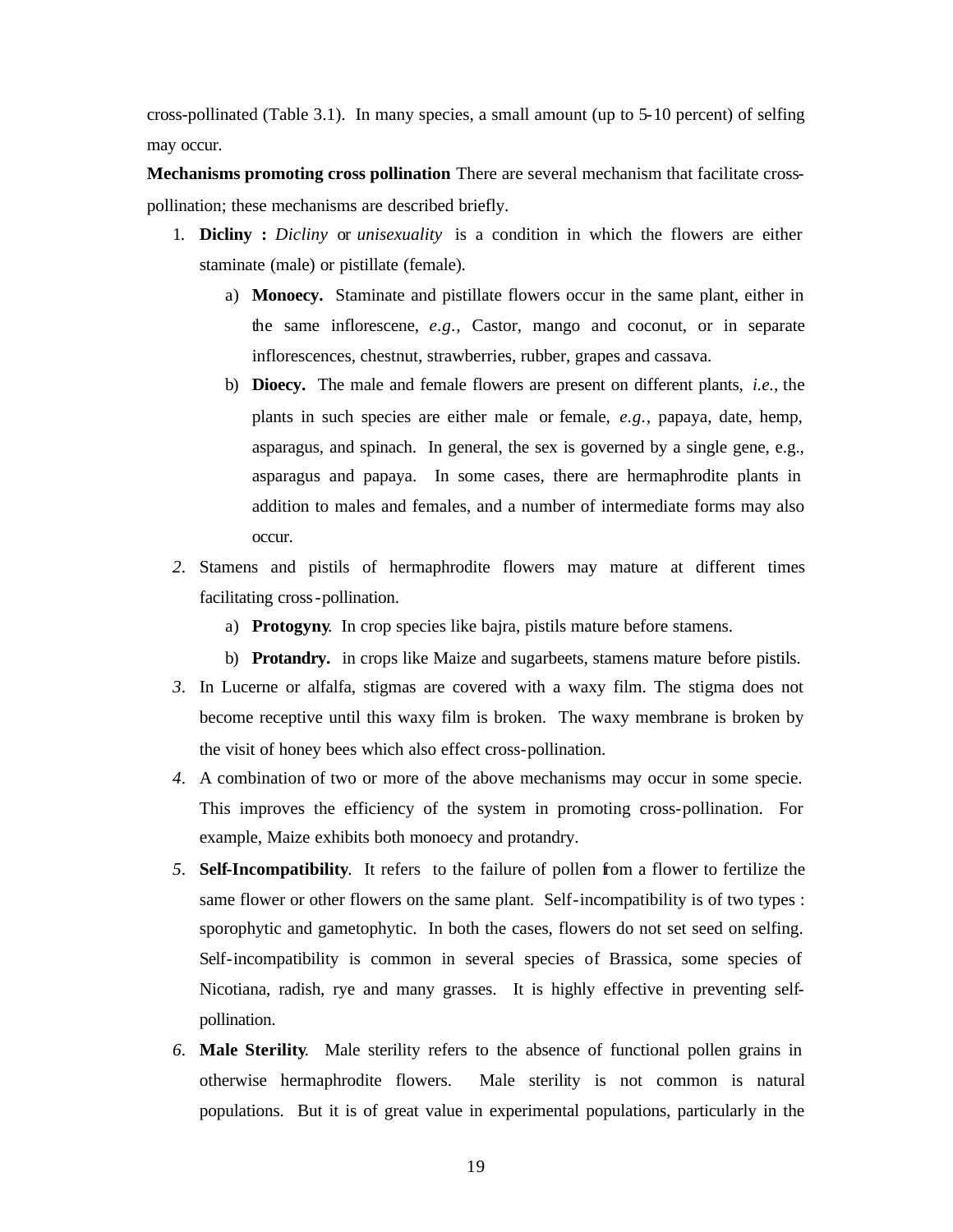production of hybrid seed. Male sterility is of two types : genetic and Cytoplasmic. Cytoplasmic male sterility is termed Cytoplasmic-genetic when restorer genes are known. In view of the importance of self-incompatibility and male sterility, a more detailed discussion on them follows later.

**Genetic Consequences of Cross-Pollination.** Cross-pollination preserves and promotes heterozygosity in a population. Cross-pollinated species are highly heterozygous and show mild to severe inbreeding depression and a considerable amount of heterosis. The breeding methods in such species aim at improving the crop species without reducing heterozygosity to an appreciable degree. Usually, hybrid or synthetic varieties are the aim of breeder wherever the seed production of such varieties is economically feasible.

# **Often Cross-Pollinated Species**

In many crop plants (Table 3.1), cross-pollination often exc eeds 5 per cent and may reach 30 per cent. Such species are generally known as often cross-pollinated species, e.g., Jowar, Cotton, arhar, safflower etc. The genetic architecture of such crops is intermediate between self-pollinated and cross-pollinated species. Con-sequently, in such species breeding methods suitable for both of them may be profitably applied. But often hybrid varieties are superior to others.

Lecture No: 5

#### **METHODS OF PLANT BREEDING**

Various approaches (*viz.,* selection, hybridization, mutation, etc) that are used for genetic improvement of crop plants are referred to as plant breeding methods or plant breeding procedures or plant breeding techniques. The choice of breeding methods mainly depends on the mode of pollination, mode of reproduction, gene action and breeding objective of crop species. Plant breeding methods are generally classified on the basis of application of crop improvement (general methods, special methods and population improvement approaches) and hybridization (methods involving hybridization and methods not involving hybridization).

Various breeding procedures that are more commonly used for the genetic improvement of various crop plants are known as general breeding methods. Such breeding methods include introduction, selection (pure line selection, mass selection, progeny selection), hybridization (pedigree, bulk and backcross methods), heterosis breeding, synthetic and composite breeding. On the other hand, those breeding procedures that are rarely used for improvement of crop plants are referred to as special breeding methods. Such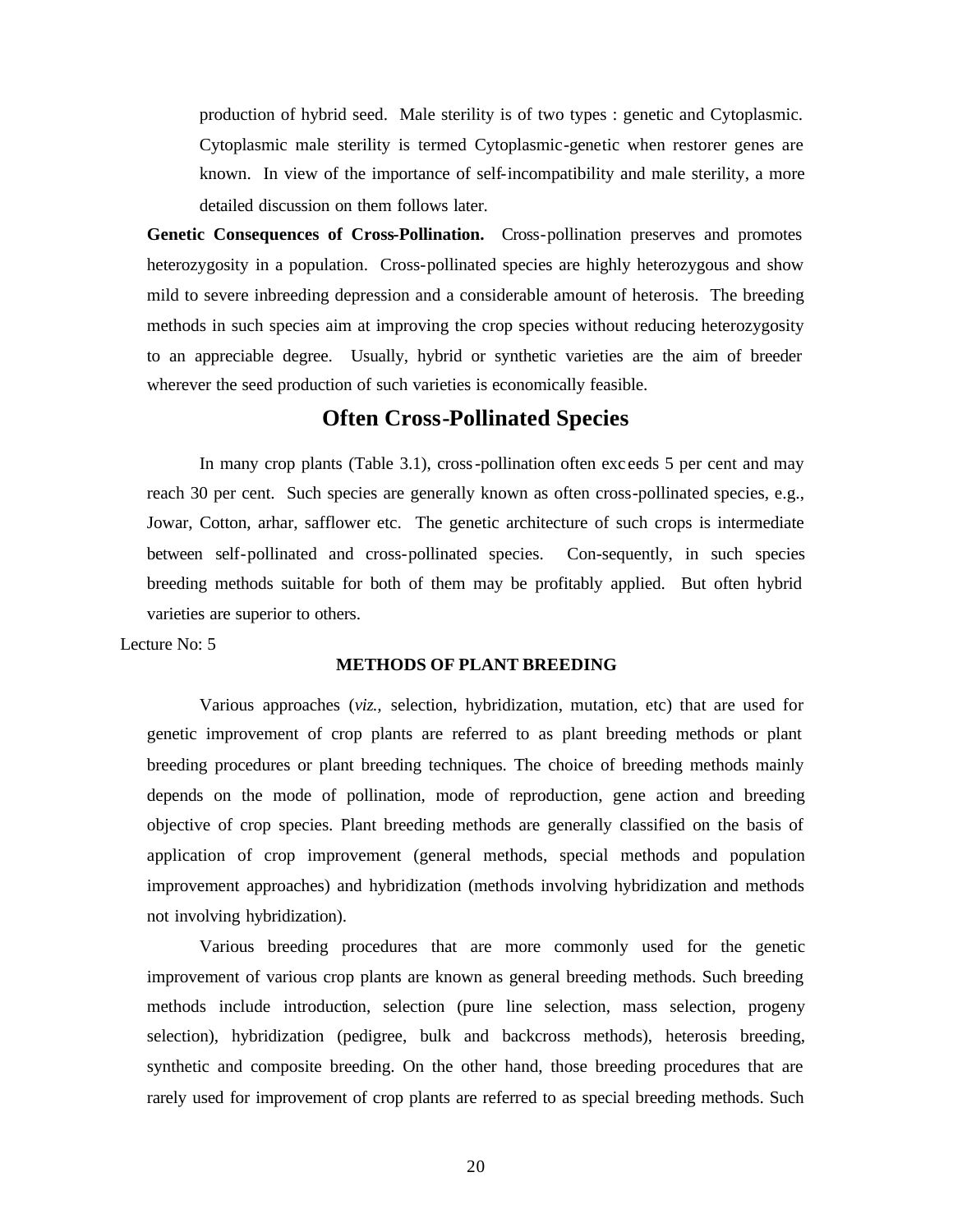methods include: mutation breeding, polyploidy breeding, wide crossing or distant hybridization and biotechnology. Four breeding approaches, *viz.,* recurrent selection, disruptive mating and selection, diallel selective mating system and biparental mating are used mainly for population improvement.

#### **Classification of Plant Breeding Methods**

*Basis of classification and Types of methods*

## *Breeding methods included*

| A. Application in crop improvement      |                                                 |  |  |  |  |  |
|-----------------------------------------|-------------------------------------------------|--|--|--|--|--|
| (1) General Methods                     | Plant introduction, Pure line selection, mass   |  |  |  |  |  |
|                                         | selection,<br>progeny selection, pedigree       |  |  |  |  |  |
|                                         | method, bulk method, back cross method,         |  |  |  |  |  |
|                                         | SSD, clonal selection, heterosis breeding,      |  |  |  |  |  |
|                                         | synthetics and composites.                      |  |  |  |  |  |
| (2) Special Methods                     | Mutation breeding, Polyploidy breeding,         |  |  |  |  |  |
|                                         | transgenic breeding, molecular breeding.        |  |  |  |  |  |
| (3) Population Improvement              | Recurrent selection, disruptive selection,      |  |  |  |  |  |
|                                         | diallel selective approaches mating system,     |  |  |  |  |  |
|                                         | biparental mating.                              |  |  |  |  |  |
| <b>B.</b> Hybridization                 |                                                 |  |  |  |  |  |
| (1) Methods involving hybridization     | Pedigree, bulk, backcross and SSD Methods:      |  |  |  |  |  |
|                                         | heterosis<br>breeding, and<br>population        |  |  |  |  |  |
|                                         | improvement approaches and molecular            |  |  |  |  |  |
|                                         | breeding (marker aided selection).              |  |  |  |  |  |
| (2) Methods not involving hybridization | Plant Introduction, pureline selection, mass    |  |  |  |  |  |
|                                         | selection, progeny selection, clonal selection, |  |  |  |  |  |
|                                         | mutation breeding and transgenic breeding.      |  |  |  |  |  |

There are some differences in the breeding methods used for self pollinated and cross pollinated species. Self pollinated species are homozygous, hence we can start hybridization directly. Cross pollinated species, on the other hand, are highly heterozygous. Hence we can not start hybridization directly. First we have to develop inbred lines by selfing or inbreeding and then only hybridization can be taken up. We have to exploit homozygosity in self pollinated crops and heterozygosity in cross pollinated species. Asexually propagated species such as sugarcane, potato, sweet potato, etc., are highly heterozygous. Hence,  $F_1$  hybrids in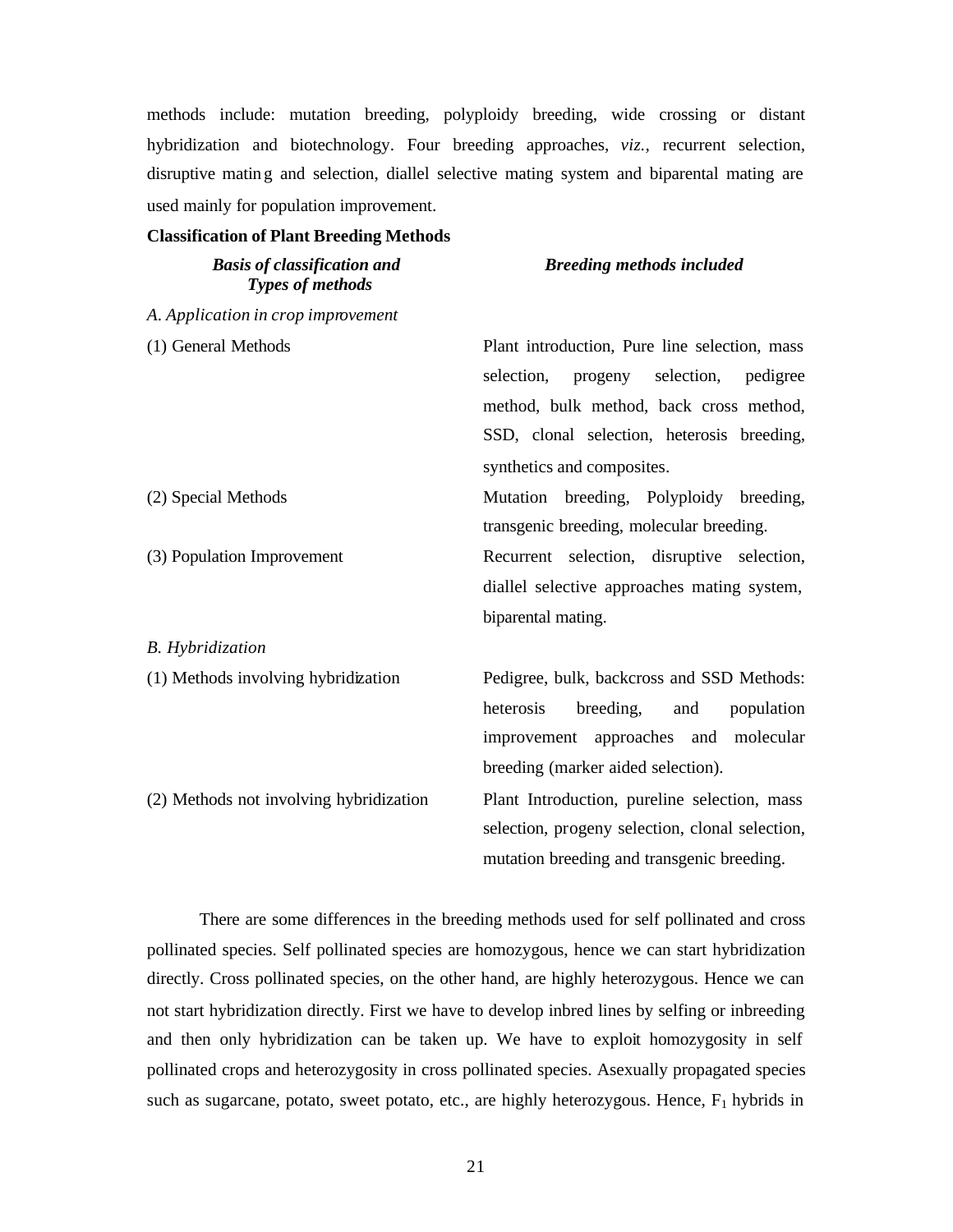such crops exhibit segregation and selection can be practiced in  $F_I$  generation. The superior clones are identified and further multiplied. The maintenance or conservation of hybrid vigour is easy in such crops because of asexually propagation.

## **Methods of Breeding Autogamous species**

Plant breeding methods that are used for genetic improvement of self pollinated or autogamous species include:

- 1. Plant Introduction
- 2. Pureline selection
- 3. Mass selection
- 4. Pedigree method
- 5. Bulk method
- 6. Single seed descent method
- 7. Backcross method
- 8. Heterosis breeding
- 9. Mutation breeding
- 10. Polyploidy breeding
- 11. Distant hybridization
- 12. Transgenic breeding.

Four breeding approaches, *viz.,* recurrent selection, disruptive selection, diallele selective mating, and biparental mating are used for population improvement.

## **Methods or Breeding Allogamous species**

Breeding methods that are used for genetic improvement of cross pollinated or allogamous species include

- (1) Plant introduction
- (2) Mass and progeny selection
- (3) Backcross method
- (4) Heterosis breeding
- (5) Synthetic breeding
- (6) Composite breeding
- (7) Polyploidy breeding
- (8) Distant hybridization
- (9) Transgenic breeding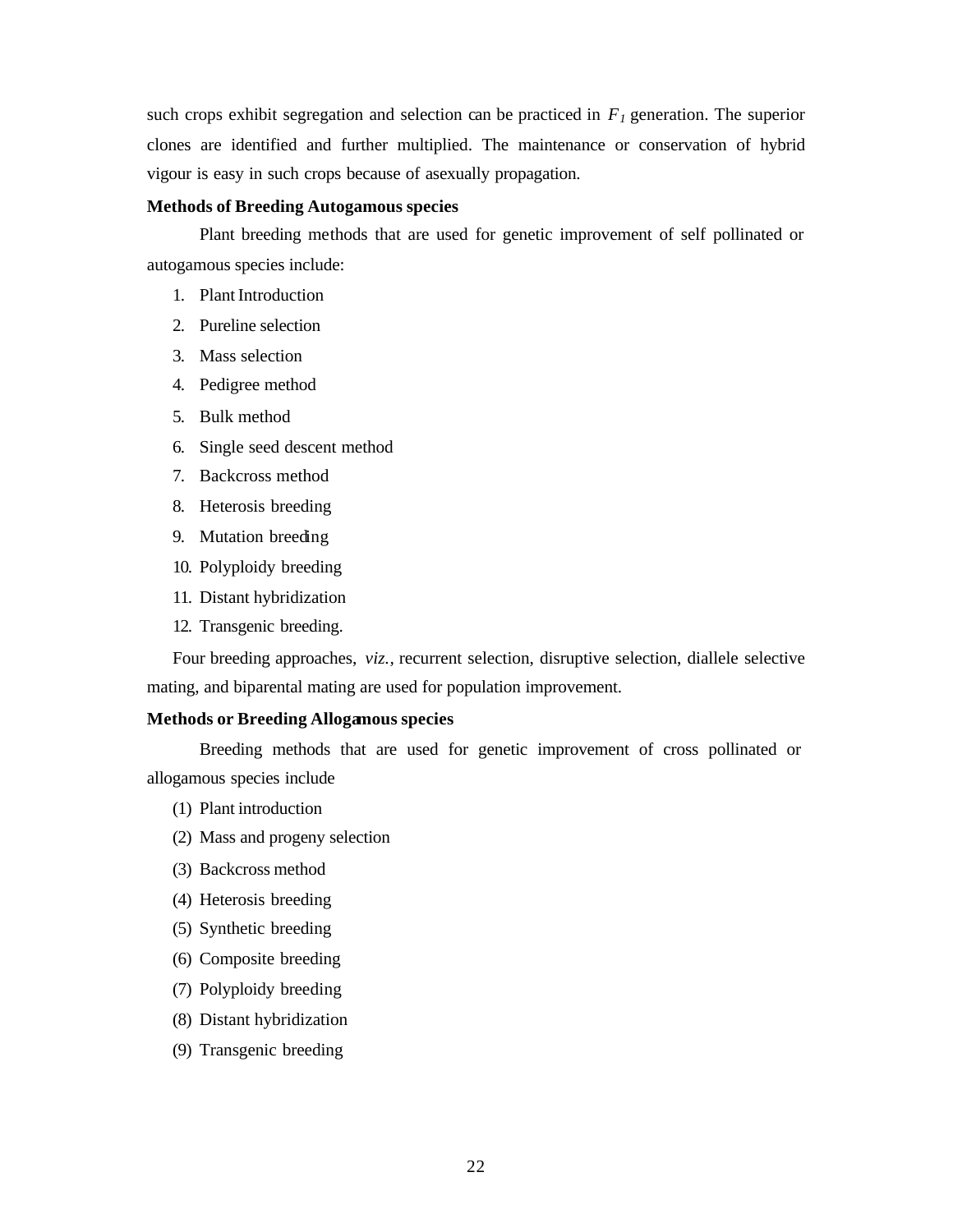Mutation breeding is rarely used in allogamous species. Three breeding approaches *viz.,* recurrent selection, disruptive mating and biparental meting are used for population improvement.

#### **Methods of Breeding Asexually Propagated Species**

Important breeding methods applicable to asexually propagated species are

- (1) Plant Introduction
- (2) Clonal selection
- (3) Mass selection
- (4) Heterosis breeding
- (5) Mutation breeding
- (6) Polyploidy breeding
- (7) Distant hybridization
- (8) Transgenic breeding.

Mass selection is rarely used in asexually propagated species.

#### **Brief account of breeding methods**

Plant introduction is applicable to all three groups of crop plants, *viz.,* self pollinated, cross pollinated and asexually propagated species. It is an oldest and rapid method of crop improvement. The introduced material may be used in three ways *viz.,*

- (1) Directly as a variety
- (2) As a variety after selection
- (3) As a parent in the hybridization for development of variety or hybrid

Pureline selection is applicable to self pollinated species. It is also used sometimes in cross pollinated species for development of inbred lines. A single best pure line is released as a variety. Thus a pureline variety is homozygous and homogeneous population.

Mass selection is common in cross pollinated species and rare in self pollinated and asexually propagates species. In self pollinated crops, a mass selected variety is a mixture of several purelines. Thus it is a homozygous but heterogeneous population. In cross pollinated species, a mass selected variety is a mixture of several hetero and homozygotes. Thus, it is a heterozygous and heterogeneous population

Progeny selection is used in cross pollinated species. A variety developed by this method is heterozygous and heterogeneous population because it consists of several hetero and homozygotes.

Pedigree method is applicable to both self and cross pollinated species. In self pollinated crops progeny of a single best homozygote is released as a variety. Thus a variety developed by this method has a homozygous and homogeneous population. In cross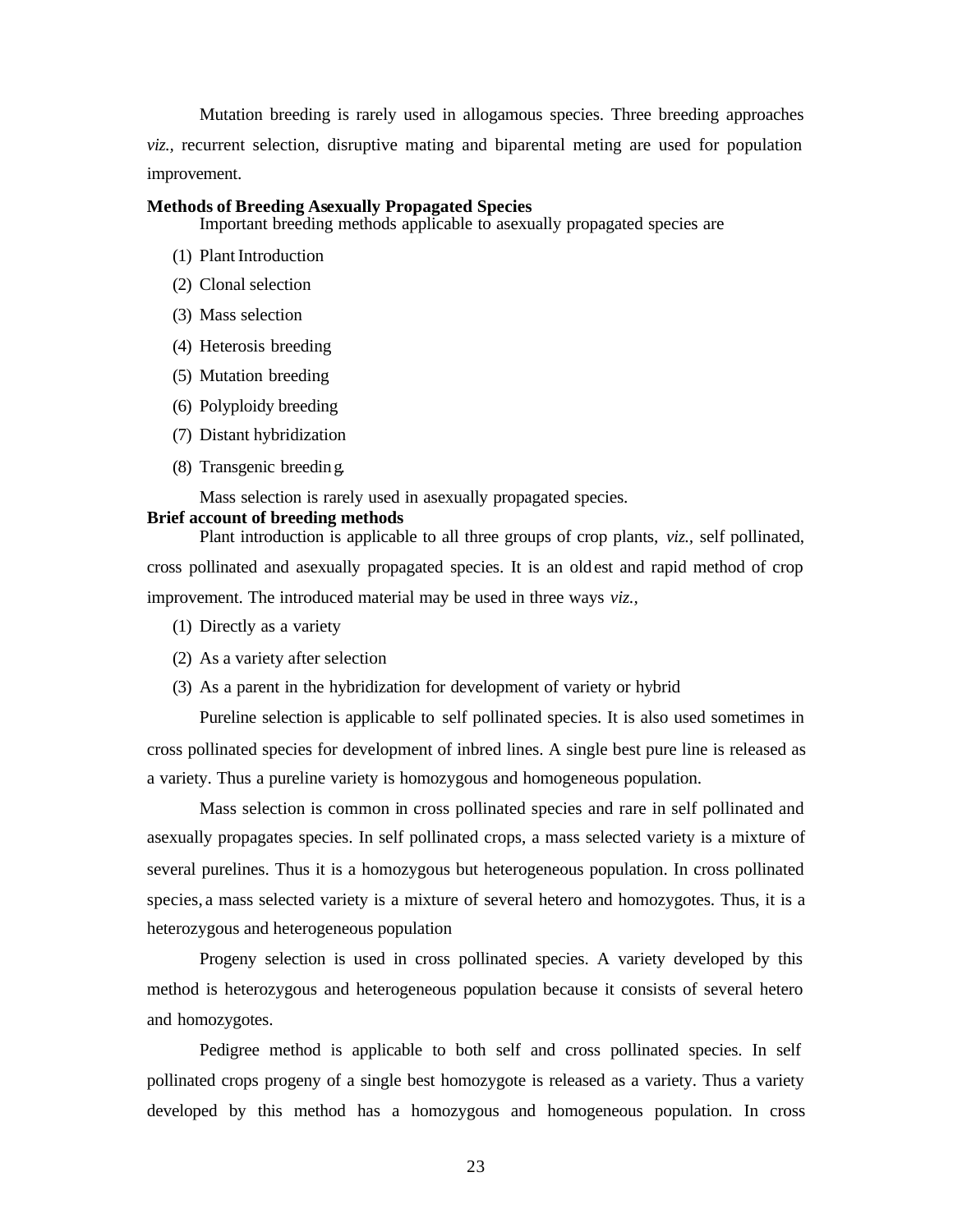pollinated species, it is used for developed of inbred lines. Bulk nad single seed descent methods are used in self pollinated species. Progeny of a single best homozygote is released as a varie ty by these methods. Thus, varieties developed by these methods are homozygous and homogeneous.

Backcross method is applicable in all three groups of crop species. This method is used for transfer of oligogenic characters from a donor source to a well adapted variety. This method is also used for development of multilines, Isogenic lines and transfer of male sterility. This method is more effective in transferring oligogenic characters than polygenic traits. The end product of backcross method is similar to parent variety expect for the character which has to be transferred from the donor source.

Multiline varieties are developed in self pollinated species. They are mixture of several Isogenic lines, closely related lines or unrelated lines. Thus a multiline variety is a homozygous but heterogeneous population.

Clonal selection is used in asexually propagated species. In this method progeny of a single best clone is released as a variety. Such variety has heterozygous but homogeneous population.

Heterosis breeding is used in/all the three groups. However, it is common in cross pollinated and asexually propagated species and rare in self pollinated species. A hybrid variety has homogeneous but heterozygous population. Synthetic and composite varieties are developed in cross pollinated species. Such varieties consist of several homozygotes and heterozygotes and thus constitute a heterogeneous population.

Mutation breeding is common in self pollinated and asexually propagated species and rare in cross pollinated species. A mutant variety differs from parent variety in one or few characters. A mutant differs from a segregant in two main ways. Firstly, the frequency of segregants is very high and that of mutant is extremely low (0.1%). Secondly, mutant differs from parent variety in one or few characters, where as a segregant differs from parent material in several characters.

Polyploidy breeding is common in asexually propagated species and rare in self and cross pollinated species. A polyploidy variety differs from parent variety in chromosome numbers and exhibit gigant morphological characters.

Distant hybridization is used in all the three types of crop species. However, this method is used for transferring some desirable genes from wild species to the cultivated ones. Generally, backcross method is used for transfer of oligogenic characters and pedigree method for transfer of polygenic characters.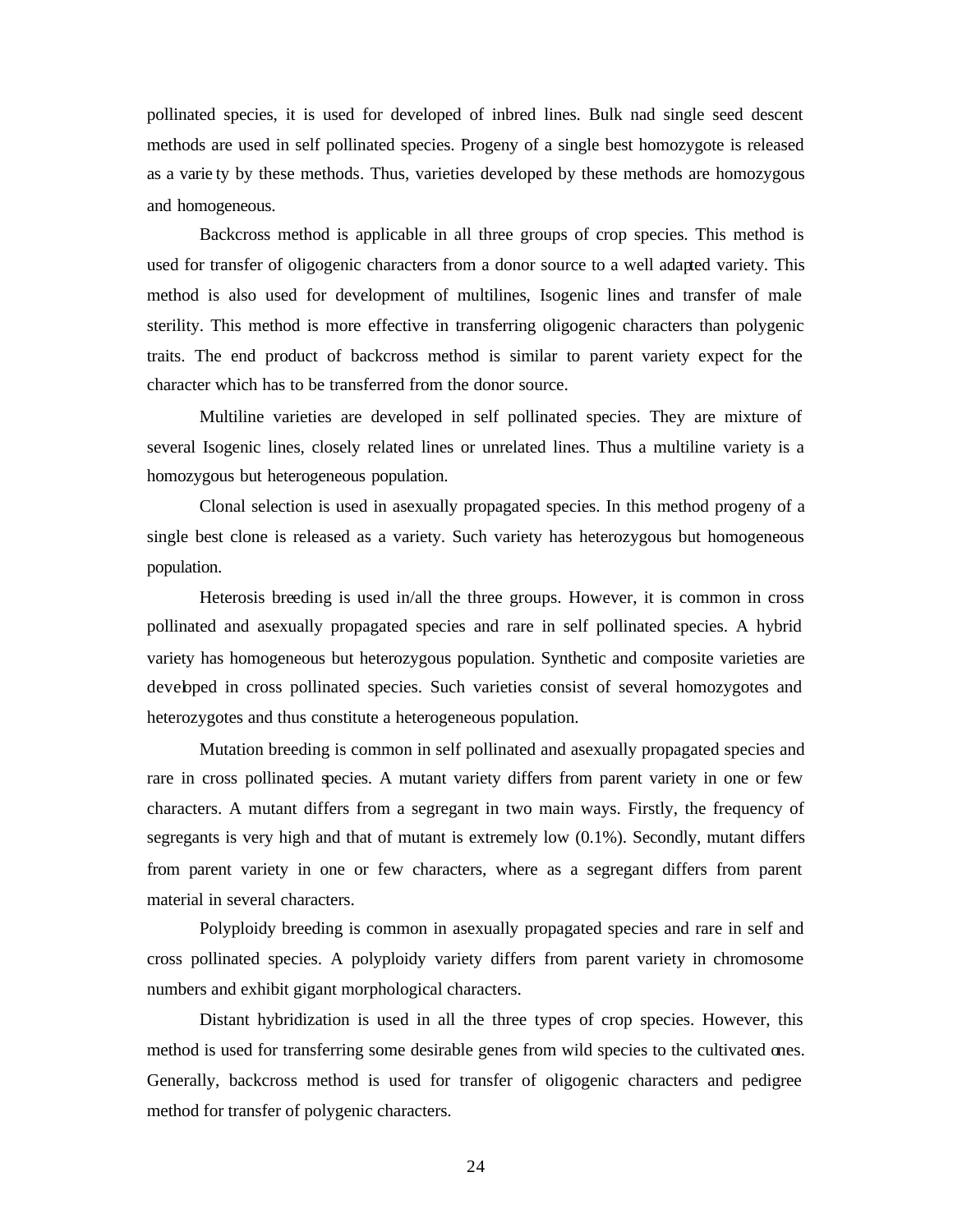Transgenic breeding is applicable to all three types of crop species. This method is used to solve specific problems which can not be solved by conventional breeding techniques. This method will serve as a tool and can not be used as a substitute for conventional breeding methods.

Recurrent selection is common in cross pollinated species and rare in other two groups. It is used for accumulating favourable genes in a population *i.e.,* for population improvement. Other approaches which are used for population improvement include disruptive mating, diallel selective mating (DSM) and biparental mating. DSM is used in self pollinated species and other two techniques can be used both in self and cross pollinated species.

# **Lecture No: 6** Plant Introduction

Plant introduction consists of taking a genotype or a group of genotypes of plants into new environments where they were not being grown before. Introduction may involve new varieties of a crop already grown in the area, wild relatives of the crop species or a totally new crop species. Mostly materials are introduced from other countries or continents. But movement of crop varietie s from one environment into another within a country is also introduction. Some examples of within the country introduction are popularization of grape cultivation in Haryana, Introduction of wheat in West Bengal, Rice in Punjab etc.

**Primary Introduction** : When the introduced variety is well suited to the new environment, it is released fro commercial cultivation without any alteration in the original genotype, this constitutes primary introduction. Primary introduction is less common, particularly in countries having well organized crop improvement programmes. Introduction of semi dwarf wheat varieties Sonora 64, Lerma Roja and of semi dwarf rice varieties Taichung Native 1 (TN-1), IR-8 and IR-36 are some examples of primary introductions.

**Secondary Introduction:** The introduced variety may be subjected to selection to isolate a superior variety. Alternatively, it may be hybridized with local varieties to transfer one or few characters from this variety to the local ones these processes are known as secondary introduction. Secondary introduction is much more common than primary introduction. Examples of secondary introduction are Kalyan Sona and sonalika wheat varieties selected from material introduced from CIMMYT, Mexico.

**History of Plant Introduction**: crop plants have traveled ino many new areas from their centres of origin. This movement of plants occurred with the movement of man. Most of these introductions occurred very early in the histoy. For example, mung mustard, pear, apple and walnut were introduced from the Central Asian Center of origin into various parts of India. Similarly sesame, Jowar, arhar, Asian Cotton and finger millet originated in Africa and traveled to India in the prehistoric period. From this it is clear that plant wealth of various nations is to a large extent the result of plant introductions.

For several centuries A.D. the agencies of plant Introduction wre invaders, settlers, traders, travelles, explorers and naturalists. The plant introduction were made either knowingly or unknowingly. Muslim invaders introduced in India cherries and grapes from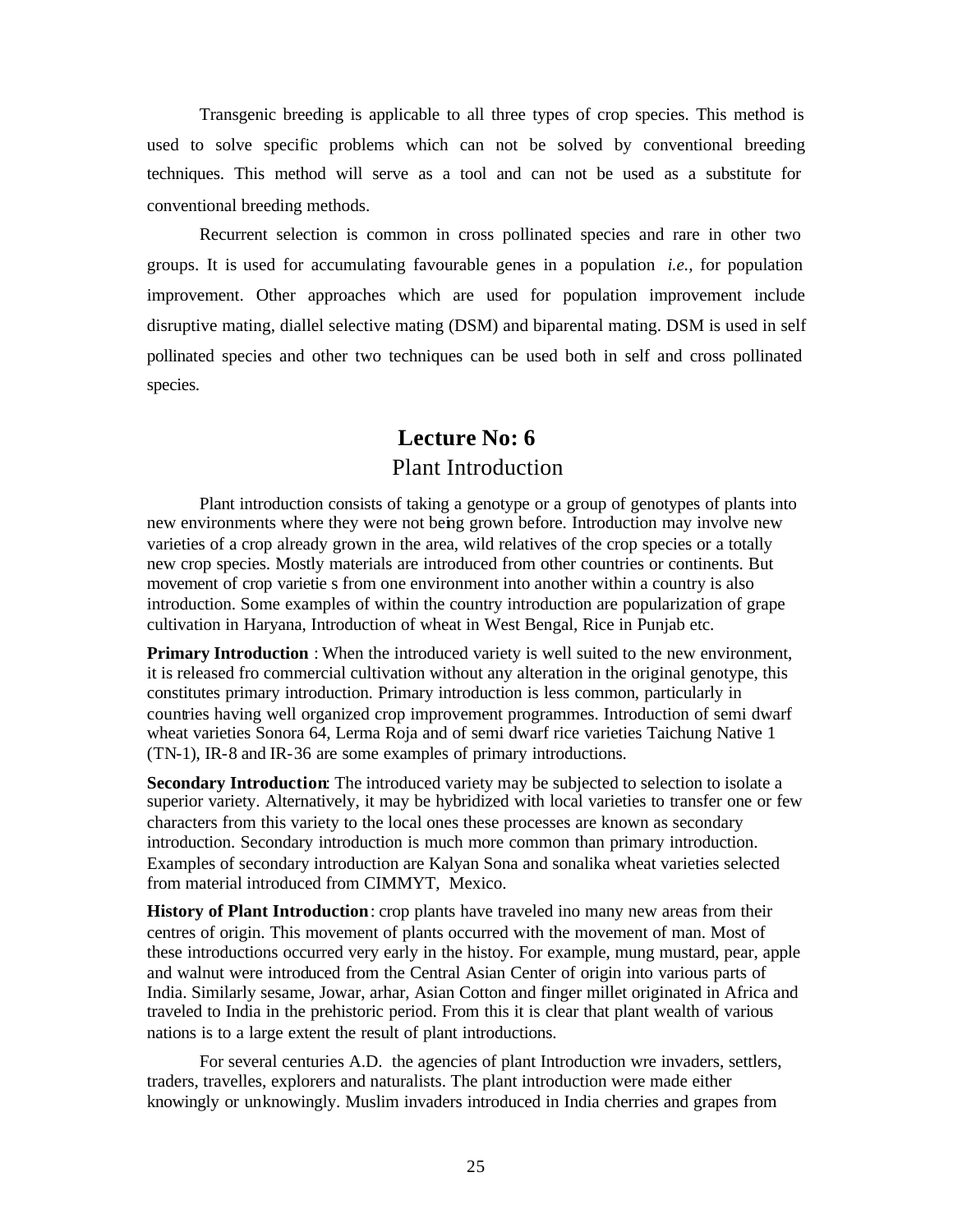Afghanistan by 1300 A.S. In the  $16<sup>th</sup>$  century A.D. Portugues introduced Maize, groundnut, chillies, potato, sweet potato, guava pineapple, papaya, cashewnut and Tobacco. East India Company brought tea, litchi, and loquat from China. Cabbage, cauliflower and other vegetables from the Mediterranean; annatto and mahogany from West Indies in the last quarter of  $18<sup>th</sup>$  century.

During  $19<sup>th</sup>$  century, a number of botanic gardens played an important role in plant introduction. The Calcutta botanic gardens was established in 1781. the Kew botanic gardens, England arranged introduction of quinine and rubber trees from South America into India. During and after the last part of  $19<sup>th</sup>$  century various agricultural and horticulture research stations were established in the country. These stations introduced horticulture and agriculture plants independent of each other. There was no co-ordination among these agencies regarding their introduction activities.

#### **Plant Introduction Agencies in India**

A centralized plant introduction agency was initiated in 1946 at the Indian Agricultural Research Institute (IARI), New Delhi. The agency began as a plant introduction scheme in the Division of Botany and was funded by ICAR. In 1956, during the second five year plan, the scheme was expanded as the Plant Introduction and Exploration Organisation. Subsequently in 1961, it was made an independent division in IARI, the Division of Plant Introduction. The division was reorganized as National Bureau of Plant Genetic Resources (NBPGR) in 1976. the nature of activities and the functions of the bureau have remained the same, but the scope and scale of its activities have increased considerably. The bureau is responsible for the introduction and maintenance of germplasm of agricultural and horticultural plants.

In addition to the National Bureau of Plant Genetic Resources, there are some other agencies concerned with plant introduction. *Forest Research Institute, Dehradun,* has a plant introduction organization which looks after the introduction, maintenance and testing of germplasm of forest trees. The Botanical Survey of India was established in 1890 ; it was responsible for the introduction, testing and maintenance of plant materials of botanical and medicinal interest. But at present, introduction and improvement of medicinal plants is being looked after by NBPGR. The Central Research Institute for various crops, e.g., tea, coffee, sugarcane, potato, Tobacco, rice etc., introduce, test and maintain plant materials of their interest. But their activities are coordinated by the NBPGR, which has the ultimate responsibility for introduction activities. Plant material may also be introduced by individual scientists, universities and other research organizations. But all the introductions in India must be routed through the NBPGR, New Delhi.

**The National Bureau of Plant Genetic Resources.** The bureau has it headquarters at IARI, New Delhi. It has four substations for the testing of introduced plant materials. These substations represent the various climatic zones of India, they are listed below.

- 1. **Simla.** It is situated in Himachal Pradesh and represents the temperate zone ; approximately 2,300 m above sea level.
- 2. **Jodhpur, Rajasthan.** It represents the arid zone
- 3. **Kanya Kumari, Tamil Nadu.** It represents the tropical zone
- 4. **Akola, Maharashtra.** It represents the mixed climatic zone. It was recently shifted from Amravati.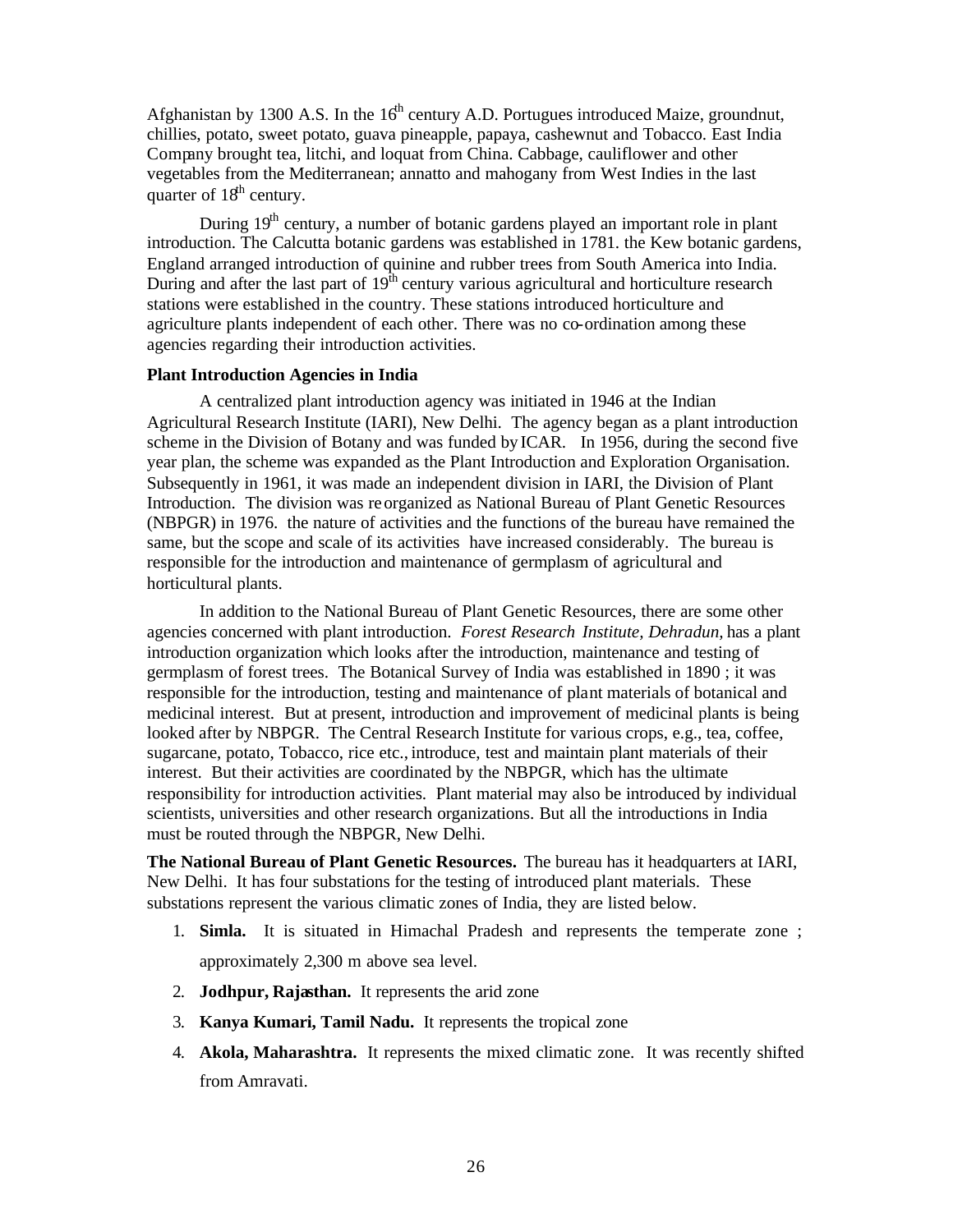In addition, a new substation has recently been established at Shillong for collection of germplasm from North-east India. This part of the country has a large genetic variability for several crop species, e.g., rice, citrus, Maize etc.

The bureau functions as the central agency for the export and introduction of germplasm of economic importance. The bureau is assisted in its activities by the various Central Research Institutes of ICAR. The activities of the bureau are summarized below.

- 1. It introduces the required germplasm from its counterparts or other agencies in other countries.
- 2. It arranges explorations inside and outside the country to collect valuable germplasm.
- 3. It is responsible for the inspection and quarantine of all the introduced plant materials.
- 4. Testing, multiplication and maintenance of germplasm obtained through various sources. This may be done by the bureau itself at one of its substations or by one of the concerned Central Institutes of ICAR.
- 5. To supply, on request, germplasm to various scientists or institutions. The germplasm may be supplied ex-stock or may by procured from outside in case it is not available in the country.
- 6. Maintenance of records of plant name, variety name, propagating material, special characteristics, source, date and other relevant information about the materials received.
- 7. To supply germplasm to its counterparts or other agencies in other countries.
- 8. To publish its exchange and collection lists. An Introduction News Letter containing such lists is being published by the Food and Agriculture Organisation (FAO) since 1957 at irregular intervals. NBPGR has also published some lists, and is in the process of publishing some other catalogues.
- 9. To set up natural gene sanctuaries of plants where genetic resources are endangered.
- 10. Improvement of certain plants like medicinal and aromatic plants.

## **Procedure of Plant Introduction**

Introduction consists of the following steps : Procurement, quarantine, cataloguing, evaluation, multiplication and distribution.

**1. Procurement** : Any individual or institution can introduce germplasm in India. But all the introductions must be routed through the NBPGR, New Delhi. There are two routes for plant introduction. In first route the individual or the institution makes a direct request to an individual or institution abroad, who has the desired germplasm, to send it through the NBPGR, New Delhi. In second procedure the individual or institute submits his germplasm requirements to the NBPGR with a request for their import.

**2. Quarantine :** Quarantine means to keep materials in isolation to prevent the spread of diseases etc. All the introduced plant propagules are thoroughly inspected for contamination with weeds, diseases and insect pests. Materials that are suspected to be contaminated are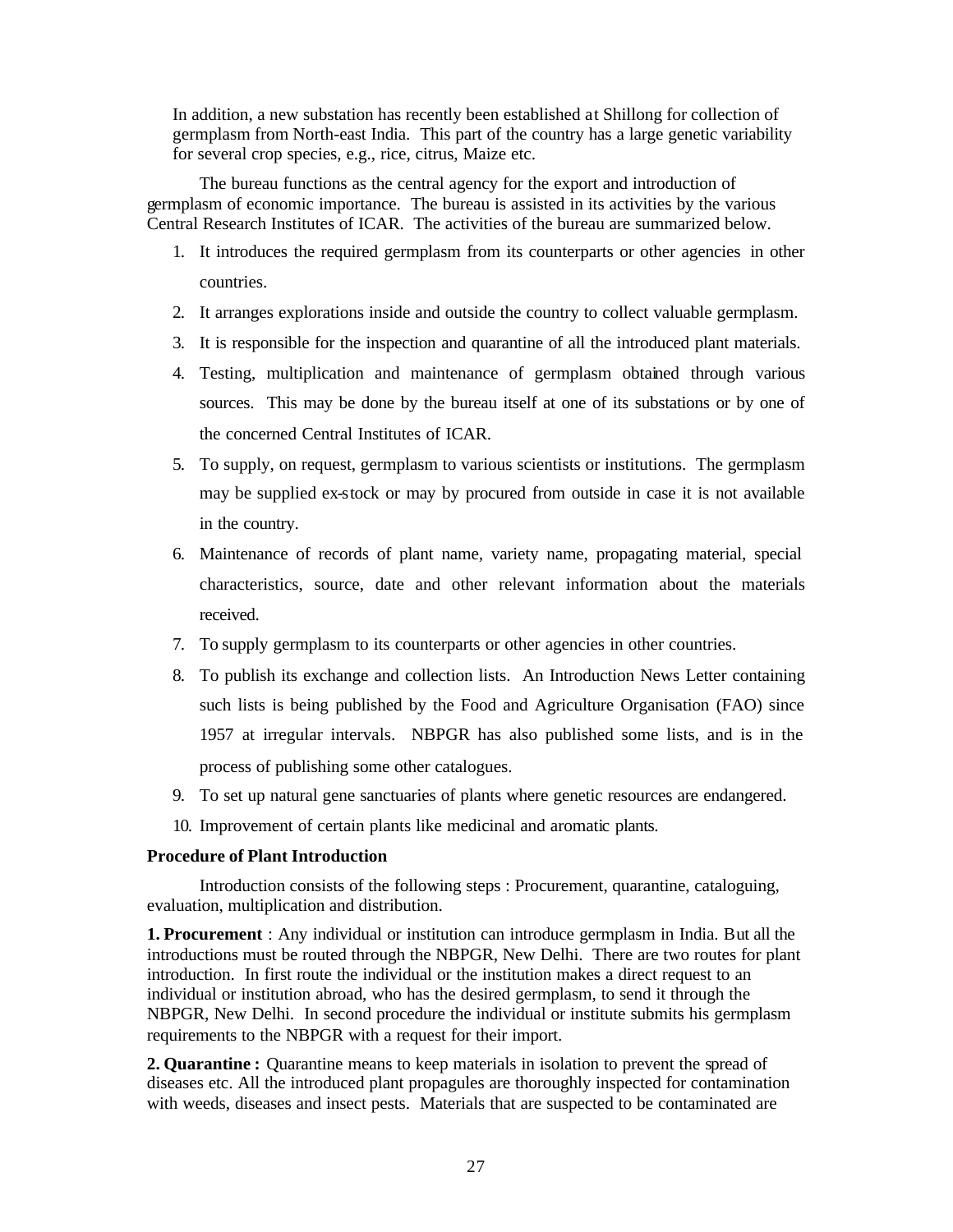fumigated or are given other treatments to get rid of the contamination. If necessary, the materials are grown in isolation for observation of diseases, insect pests and weeds. The entire process is known as quarantine and the rules prescribing them are known as quarantine rules.

**3. Cataloguing** : When an introduction is received, it is given an entry number. Further, information regarding name of the species, variety, place of origin, adaptation and its various characteristics are recorded. The plant materials are classified into three groups.

- 1. Exotic collections are given the prefix 'EC'
- 2. Indigenous collections are designated as 'IC' and
- 3. Indigenous wild collections are marked as 'IW'

**4. Evaluation** : To assess the potential of new introductions, their performance is evaluated at different substations of the Bureau. In case of those crops for which Central Research Institutes are functioning, e.g., rice, sugarcane, potato, Tobacco etc., the introduced materials are evaluated and maintained by these institutes. The resistance to diseases and pests is evaluated under environments favouring heavy attacks by them.

**Acclimatization** : Generally, the introduced varieties perform poorly because they are often not adapted to the new environment. Sometimes, the performance of a variety in the new environment improves with the number of generations grown there. The process that leads to the adaptation of a variety to a new environment is known as acclimatization. Acclimatization isbrought about by a faster multiplication of those genotypes (present in the original population) that are better adapted to the new environment. Thus acclimatization is essentially natural selection. Variability must be present in the original population for acclimatization to occur. Therefore, land varieties are likely to get acclimatized, while purelines are not likely to.

The extent of acclimatization is determined by (1) the mode of pollination, (2) the range of genetic variability present in the original population, and (3) the duration of lifecycle of the crop. Cross-pollination leads to a far greater gene recombinations than selfpollination. As a result cross-pollination is much more helpful in acclimatisation than selfpollination.

**5. Multiplication and Distribution** : Promising introductions or selections from the introductions may be increased and released as varieties after the necessary trials. most of the introductions, however, are characterized for desirable traits and are maintained for future use. Such materials are used in crossing programmes and are readily supplied by the bureau on request.

# **PURPOSE OF PLANT INTRODUCTION**

The main purpose of plant introduction is to improve the plant wealth of the country.

The chief objectives of plant introduction may be grouped as follows.

**To Obtain An Entirely New Crop Plant.** Plant introductions may provide an entirely new crop species. Many of our important crops, e.g., Maize, potato, tomato, Tobacco, etc., are introductions. Some recently introduced crops are Soybean, gobhi sarson, oil palm etc.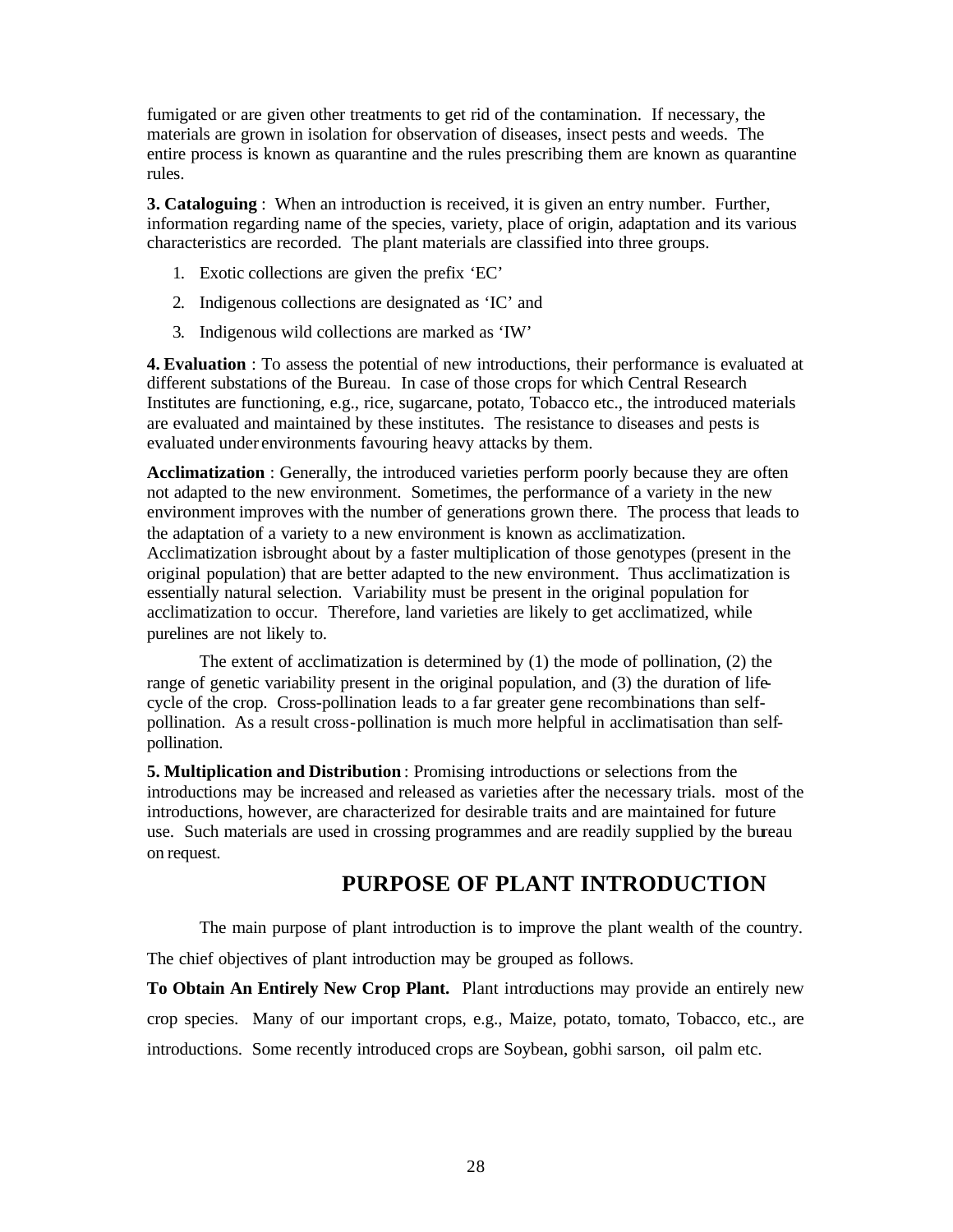**To Serve as New Varieties.** Sometimes introductions are directly released as superior commercial varieties. The Maxican semidwarf wheat varieties Sonora 64 and Lerma Rojo, semidrawf rice varieties TN 1, IR-8 and IR-36 are more recent examples of this type.

**To Be Used in Crop Improvement.** Often the introduced material is used for hybridization with local varieties to develop improved varieties. Pusa Ruby tomato was derived from a cross between Meeruty and Sioux, an introduction from U.S.A.

**To Save the Crop from Diseases And Pests.** Sometimes a crop is introduced into a new area to protect it from diseases and pests. Coffee was introduced in South America from Africa to prevent losses from leaf rust. Hevea rubber, on the other hand, was brought to Malaya from South America to protect it from a leaf disease.

**For Scientific Studies.** Collections of plants have been used for studies on biosystematics, evolution and origin of plant species. N.I. Vavilov developed the concept of centres of origin and that of homologous series in variation from the study of a vast collection of plant types.

**For Aesthetic Value.** Ornamentals, shrubs and lawn grasses are introduced to satisfy the finer sensibilities of man. These plants are used for decoration and are of great value in social life.

**Varieties Selected from Introductions.** Many varieties have been developed through selection from introductions. Two varieties of wheat, Kalyan Sona and Sonalika, were selected from introductions from CIMMYT, Mexico.

**Varieties Developed through Hybridization .** Introductions have contributed immensely to the development of crop varieties through hybridization. All the semidwarf wheat varieties are derived from crosses with Mexican semi-dwarf wheats. All but few semidwarf rice varieties possess the dwarfing gene from Dee-geo-woo-gen through either TN1 or IR 8. Thus almost all these semi-dwarf wheat and rice varieties have been developed from crosses involving introductions. All the sugarcane varieties have been derived from the introduced noble canes.

Other examples of varieties developed through hybridization with introductions are pusa Ruby tomato obtained from a cross between Meeruti and Sioux ; Pusa Early Dwarf Tomato derived from the cross Meeruti x Red Cloud ; Pusa Kesar carrot, Pusa Kanchan turnip etc.

# *Merits of Plant Introduction*

- 1. It provides entirely new crop plants.
- 2. It provides superior varieties either directly or after selection & hybridization.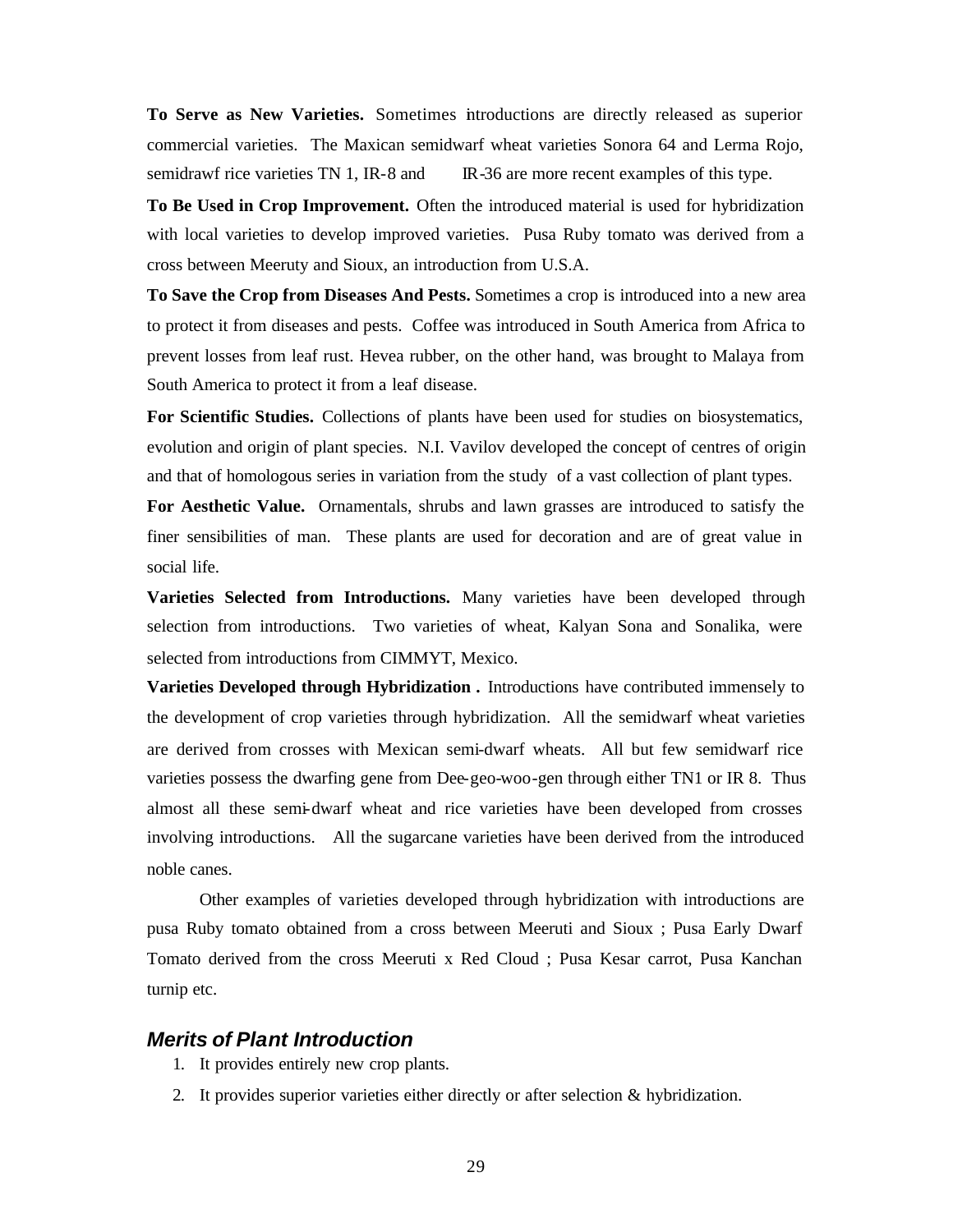- 3. Introduction and exploration are the only feasible means of collecting germplasm and to protect variability from genetic erosion.
- 4. It is very quick & economical method of crop improvement, particularly when the introductions are released as varieties either directly or after a simple selection.
- 5. Plants may be introduced in new disease free areas to protect them from damage, e.g., coffee and rubber.

# *Demerits of Plant Introduction*

The disadvantages of plant introduction are associated with the introduction of weeds, diseases and pests.

#### **Germplasm Collections**

*The sum total of hereditary material or genes present in a species is known as the germplasm of that species*. Therefore, a germplasm collection is the collection of a large number of genotypes of a crop species and its wild relatives. Germplasm collections are also known as gene banks (or world over the world). Furthe r, germplasm collections furnish the richest source of variability. Crop improvement would ultimately depend upon the availability of this variability to be utilized in breeding programmes.

With the modernization of agriculture, large tracts of land have been put under pureline varieties of self-pollinated crops and hybrid varieties of cross-pollinated species. This has led to a gradual disappearance of local or land varieties ('desi' varieties) and openpollinated varieties-both reservoirs of considerable variability. Cultivation and grazing are gradually destroying many wild species and their breeding grounds. Wild relatives of crops may be eliminated by introduced species of weedy nature or even by the cultivated forms derived from them. *The gradual loss of variability in the cultivated forms and in their wild relatives is referred to as genetic erosion.* This variability arose in nature over an extremely long period of time and, if lost, would not be reproduced during a short period.

Most of the countries are greatly concerned about genetic erosion. The establishment of IBPGR to coordinate germplasm conservation activities throughout the world reflects this concern. Germplasm collections are being made and maintained to conserve as many genotype as possible. The germplasm collections contain land varieties, various wild forms, primitive races, exotic collections and highly evolved varieties. Some of the important germplasm collections are listed below.

- 1. Institute of Plant Industry, Leningard. It has 1,60,000 entries of crop plants.
- 2. Royal Botanic Gardens, Kew, England, It has over 45,000 entries.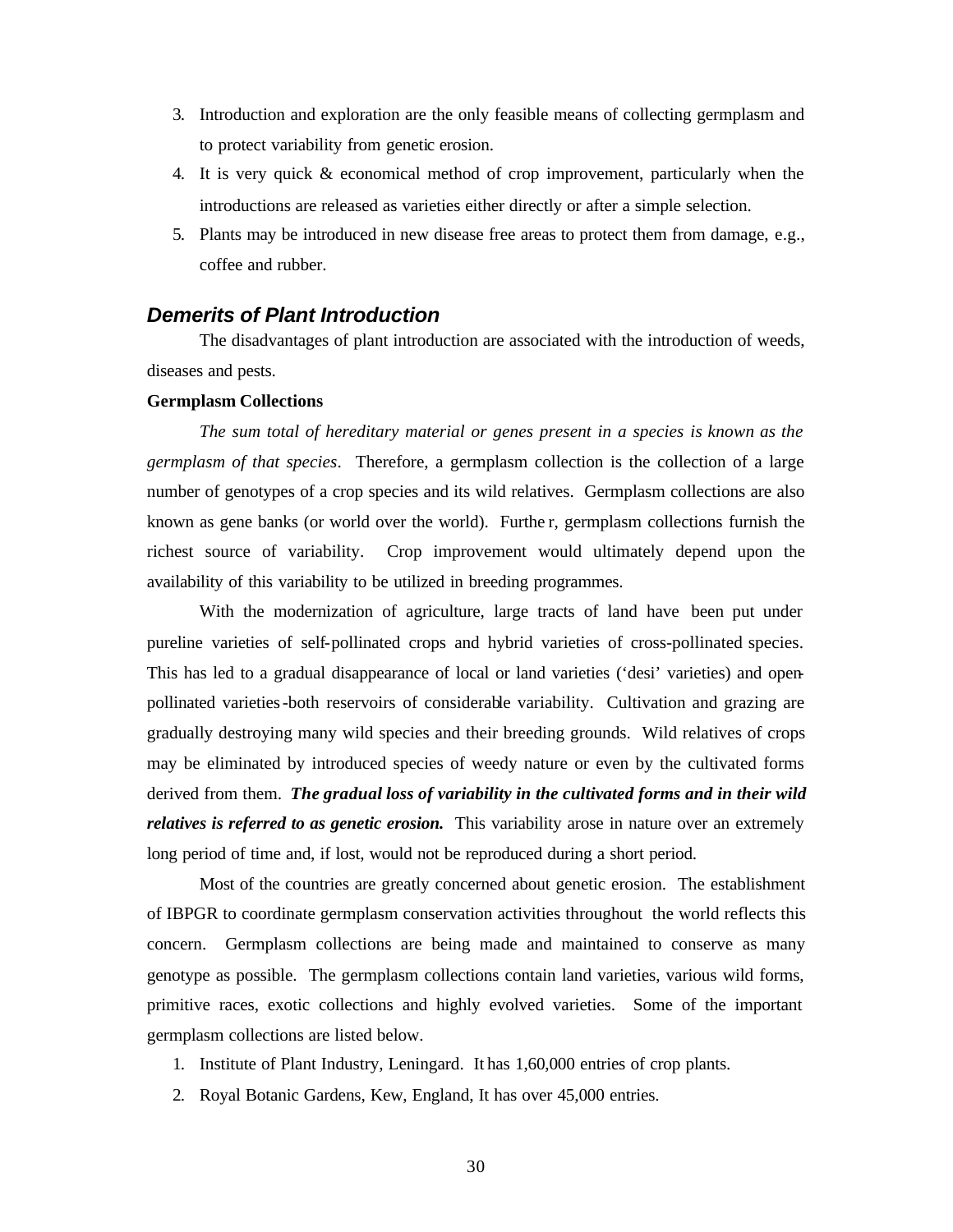- 3. Bellsville, U.S.A., maintains germplasm collections of small grain crops.
- 4. World collections of some of the crops are maintained at the following places.
	- i) Sugarcane. Canal Point, Florida, U.S.A. and Sugarcane Breeding Institute, Coimbatore (2,800 entries).
	- ii) Groundnut. Bambey, Senegal (Africa).
	- iii) Potato. Cambridge, U.K. and Wisconsin, U.S.A.
	- iv) Annual New World Cottons. Near Tashkent, U.S.S.R.
	- v) Coffee. Ethiopis (Africa).
	- vi) Sweet Potatoes. New Zealand
- 5. The National Bureau of Plant Genetic Resources, New Delhi, is maintaining large collections of Sorghum, Pennisetum, wheat, barley, oats, rice, Maize and other agricultural and horticultural crops. For example, groundnut collection is maintained at Junagarh, Cotton at Nagpur, Potato at Simla, Tobacco at Rajahmundhry, tuber crops (other than potato) at Trivandrum etc. The Cotton collection maintained at Central Institute for Cotton Research (CICR, Nagpur) are as follows ; Gossypium hirsutum-4,100 entries ; G. barbadense-300 entries ; G. arboreum-1755 entries ; G. herbaceum-393 entries (1991).
- 6. IRRI, Philippines, is maintaining 42,000 rice strains and varieties. More than 15,000 entries are maintained at CRRI, Cuttack.
- 7. The various International Institutes are building up and maintaining collections of many species.

Seeds of most species lose viability quickly. Consequently, germplasm collections have to be grown every few years. (1) Growing, harvesting and storing large collections is a costly affair requiring much time, labour, land and money. (2) There is also risk of errors in labeling. (3) The genotypic constitution of entries may also change, particularly when they are grown in environments considerably different from that to which they are adapted. This is particularly true in case of cross-pollinated species and for local varieties of self-pollinated species. These difficulties may be considerably reduced by cold storage of seeds. Seeds of most of the plant species can be stored for 10 years or more at low temperatures and low humidity. Thus the entries could be grown every 10 years or so instead of every one or two years. Cold storage facilities are being utilized at Fort Collins, U.S.A and at IRRI, Phillippines, NBPGR has developed cold storage facilities for germplasm maintenance this is known as National Germplasm Repository.

**Gene Sanctuaries.** It has been proposed that within the centres of origin areas of the greatest diversity should be demarcated and protected from human disturbances. In such areas, the evolutionary potential of the local populations and the environment would be preserved. This would not only preserve variability in these populations, but would also allow evolution to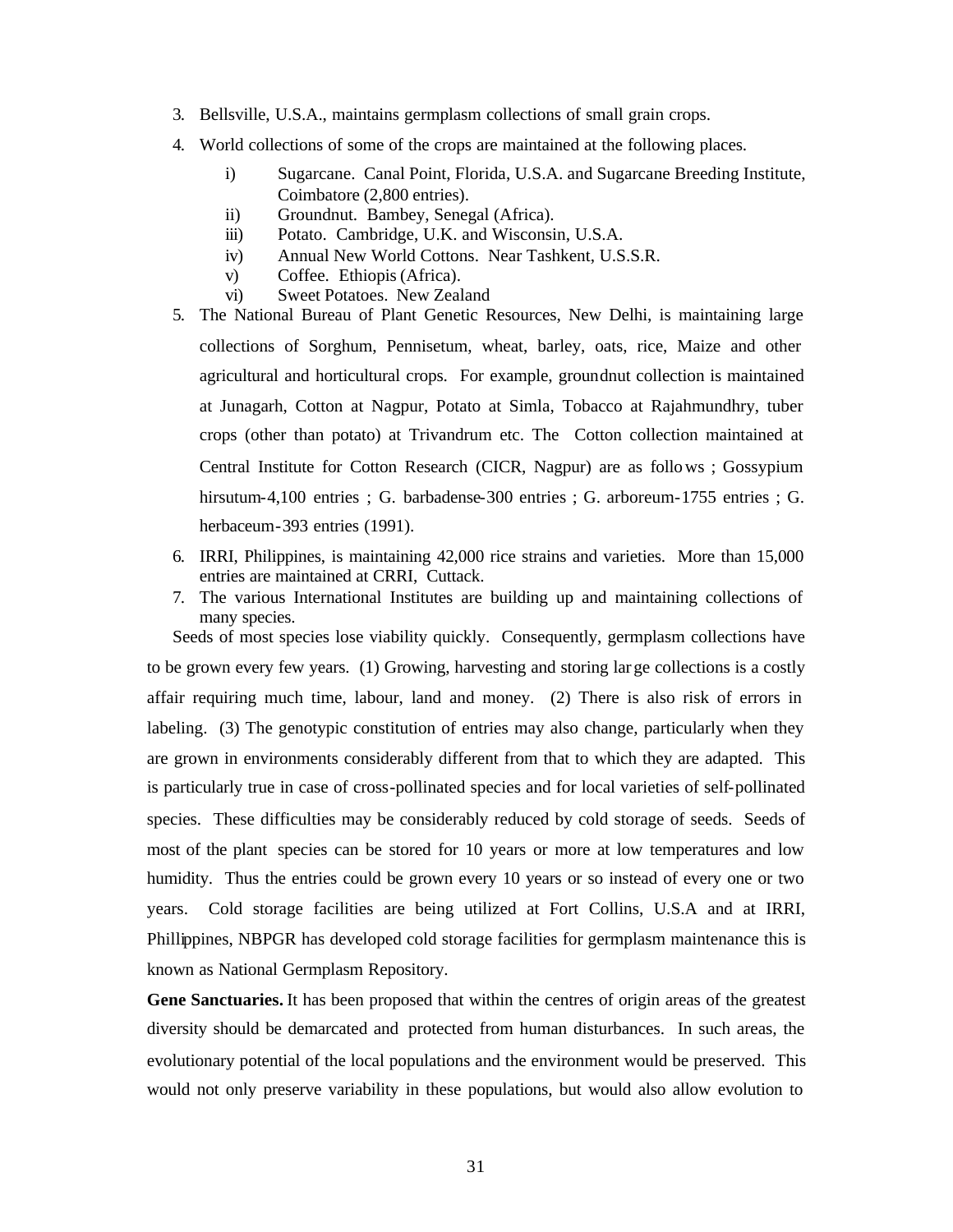continue and create new types. NBPGR proposes to establish gene sanctuaries in Meghalaya for Citrus, and in the North-Eastern Region for Musa, Citrus, Oryza, Saccharum and Mangifera.

*Thus a gene sanctuary may be defined as an area of diversity protected from human interference*. A gene sanctuary conserves the germplasm in-situ, within the environment where it naturally grows. This not only conserves the germplasm with very little labour and expense, but also permits evolution to proceed on its natural course. This allows the appearance of new gene combinations and new alleles not present in the preexisting population.

**Exploration:** Explorations are trips for the purpose of collection of various forms of crop plants and their related species. Explorations generally cover those areas that are likely to show the greatest diversity of forms. The centres of origin are such areas and are often visited by various exploration teams. In addition to wild forms, land races and openpollinated varieties are also collected. Exploration is the primary source of all the germplasm maintained in germplasm collections.

#### **Lecture No. 7**

# **SELECTION**

Selection is basic to any crop improvement. Isolation of desirable plant types from the population is known as selection. It is one of the two fundamental steps of any breeding programme viz., 1. creation of variation and 2. Selection. There are two agencies involved in carrying out selection : one is Nature itself (Natural selection) and the other is man artificial selection. Though both may complement each other in some cases, they are mostly opposite in direction since their aims are different under the two conditions (nature and domestication). The effectiveness of selection primarily depends upon the degree to which phenotype reflects the genotype.

Before domestication, crop species were subjected to natural selection. The basic for natural selection was adaptation to the prevailing environment. After domestication man has knowingly or unknowingly practiced some selection. Thus crop species under domestication were exposed to both natural and artificial selection i.e. selection by man. For a long period, natural selection played an important role than selection by man. But in modern plant breeding methods natural selection is of little importance and artificial selection plays an important role.

**Basic Principles of Selection :** Notwithstanding the highly complex genetic situation imposed by linkage and espistasis, there are just three basic principles of selection (Walker, 1969) :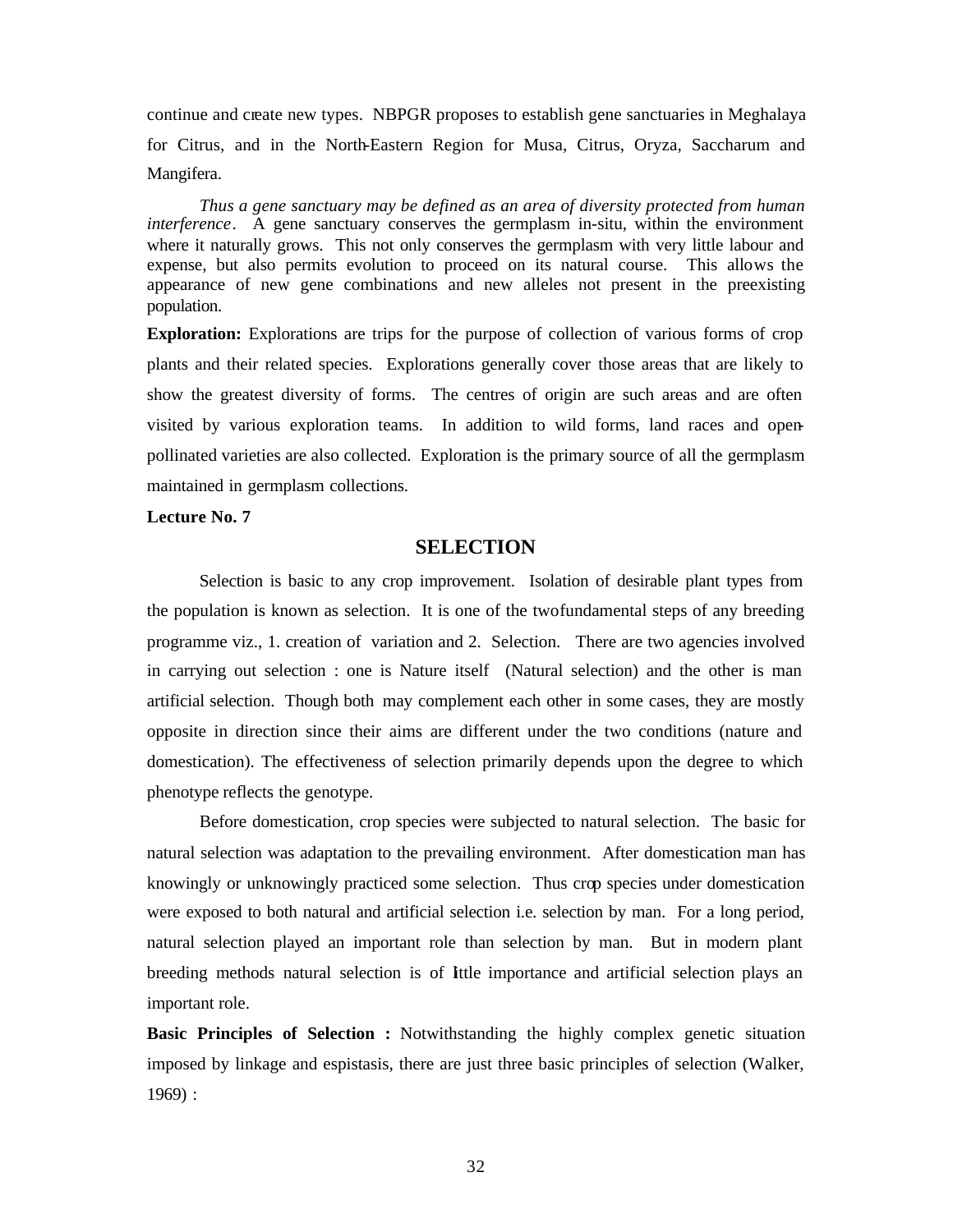- 1. **Selection operates on existing variability** : The main function of the selection exercise is to discriminate between individuals. This is possible only when sufficient variation is present in the material subjected to selection pressure. Thus, selection acts on the existing variation it cannot create new variation.
- 2. **Selection acts only through heritable differences** : only the selected individuals are permitted to contribute to the next genetion / progenies. Therefore, should there be greater influence of non-heritable agencies on the individuals selected, the parentprogeny correlation will be greatly vitiated. Hence the variation among individuals to be selected must be genetic in nature, since it is the genetic variation that tends to close the gap between phenotype and genotype. Environmental variability cannot be of any use under selection.
- 3. **Selection works because some individuals are favoured in reproduction at the expense of others** : As a consequence of its past evolutionary history and breeding struc ture, a population or a crop consists of highly genetically variable individuals with regards to such diverse phenomena as differential viability, differential maturity, differences in mating tendencies, fecundity, and duration of reproductive capacity. Hence some individuals tend to become superior to others for some or other traits desirable under domestication. These superior individuals are retained for reproduction while others discarded under selection.

#### **Selection has two basic characterics viz**.

- 1. Selection is effective for heritable differences only.
- 2. Selection does not create any new variation. It only utilizes the variation already present in a population.

## **The two basic requirements for select on to operate are** :

- 1. Variation must be present in the population.
- 2. The variation should be heritable.

**Selection intensity** : Parcentage of plants selected, to be advanced to next generation, from a population.

Selection intensity I) It is the amount of selection applied expressed as the proportion of the population favoured (selected). The selection intensity is inversely proportional to the percentage proportion selected (PS), as reflectedin Table 1.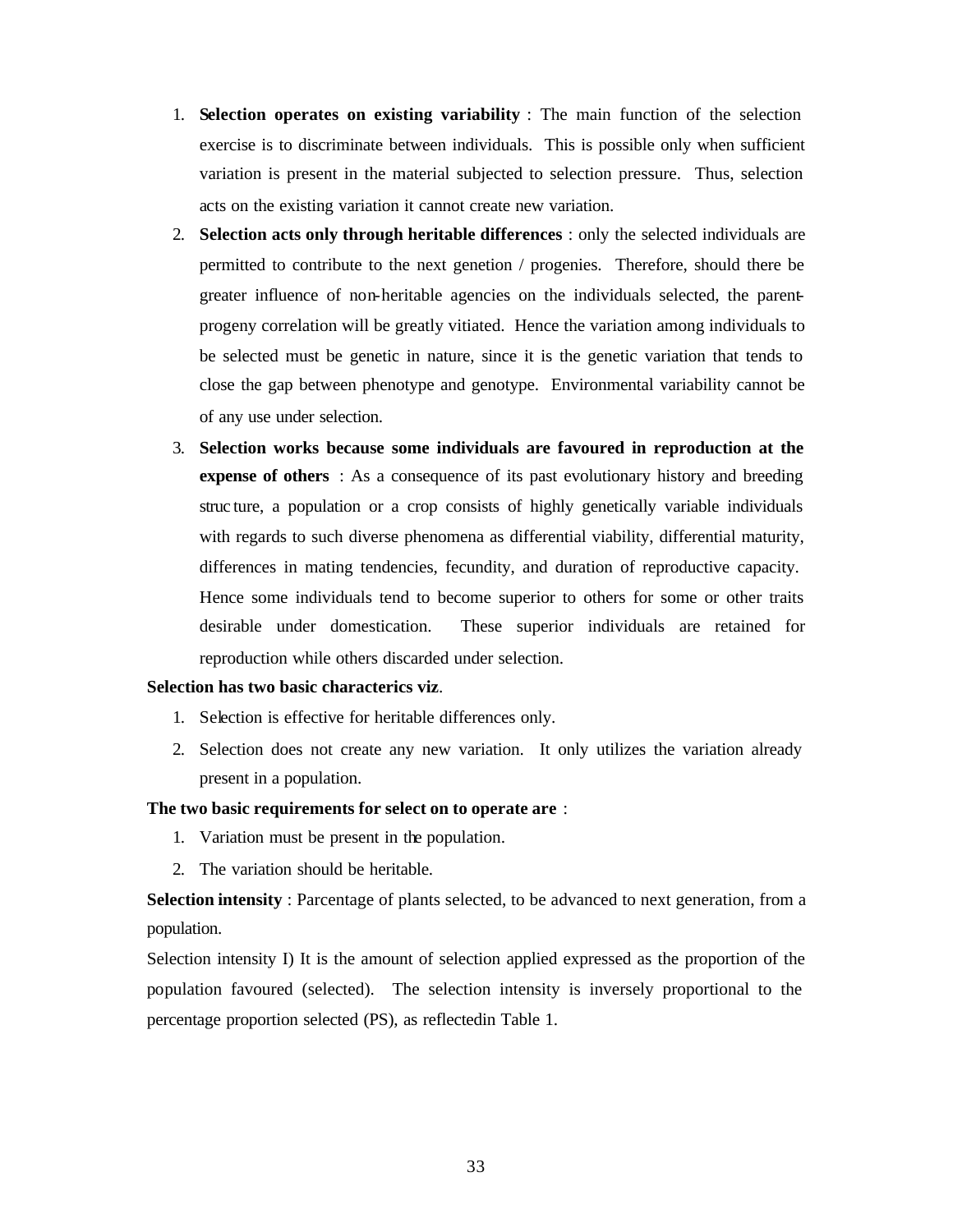| population selected |      |      |      |     |     |      |      |      |      |      |
|---------------------|------|------|------|-----|-----|------|------|------|------|------|
| Selection intensity | 2.64 | 2.42 | 2.06 | 76  | .40 | 1.16 | 0.97 | 0.80 | 0.34 |      |
|                     |      |      |      |     |     |      |      |      |      |      |
| % selected (PS)     | 1%   | 2%   | 5%   | 10% | 20% | 30%  | 40%  | 50%  | 80%  | 100% |

# *Table 1 : Relationship between selection intensity and proportion of*

Thus, larger the size of I, more stringent is the selection pressure (hence low fraction is selected) and vice versa. Then, no selection means all the members of a population are allowed to reproduce  $(I=0, PS=100\%)$ , and zero selection means the whole population is rejected (PS=0). However, in real selection experiments, as the desired alleles become preponderant after each cycle of selection, I is also changed.

The I is of the greatest consequence is bringing about changes in the gene frequency under selection. However, since the latter does not mean undue loss of desirable alleles, or undue load of population size, the choice of an arbitrary value of I may be hazardous in a plant breeding programme. The small size of I (i.e. low selection pressure) may cause a large population size to be handled in the next generation, which will unnecessarily be taxing on time and resources. On the other hand, a large size of I (high selection pressure) might cause allelic erosion due to genetic drift (i.e. changes in gene frequencies due to sampling error, or small sample size under selection in a finite population not due to genetic causes). Therefore, an appropriate level of I should be chosen based upon the range of variability present in the population subjected to selection.

The I=2.06 to 1.76 (i.e. around 5-10 per cent of individuals selected) has generally been found appropriate in plant populations. However, the limit of selection intensity is set by two factors : (i) population size, and (ii) inbreeding. Under natural selection, selection intensity is expressed as the relative number of offsprings produced by different genotypes, and is termed as selection coefficient.

**Selection differential** : Difference between the mean of the population and mean of the selected individuals. Expressed in terms of standard deviation and is designated as 'S'

Selection differential (S) S is the average superiority of selected individuals over the mean of population of their origin. It is considered in the same parental generation before selection is made. An arbitrary culling level, k(i.e. I) is fixed for a trait and individuals beyond that level are selected. The average of all such selected individuals can be designated by X. then the mean of selected individuals (X) exceeds the parental population mean by the measure of S.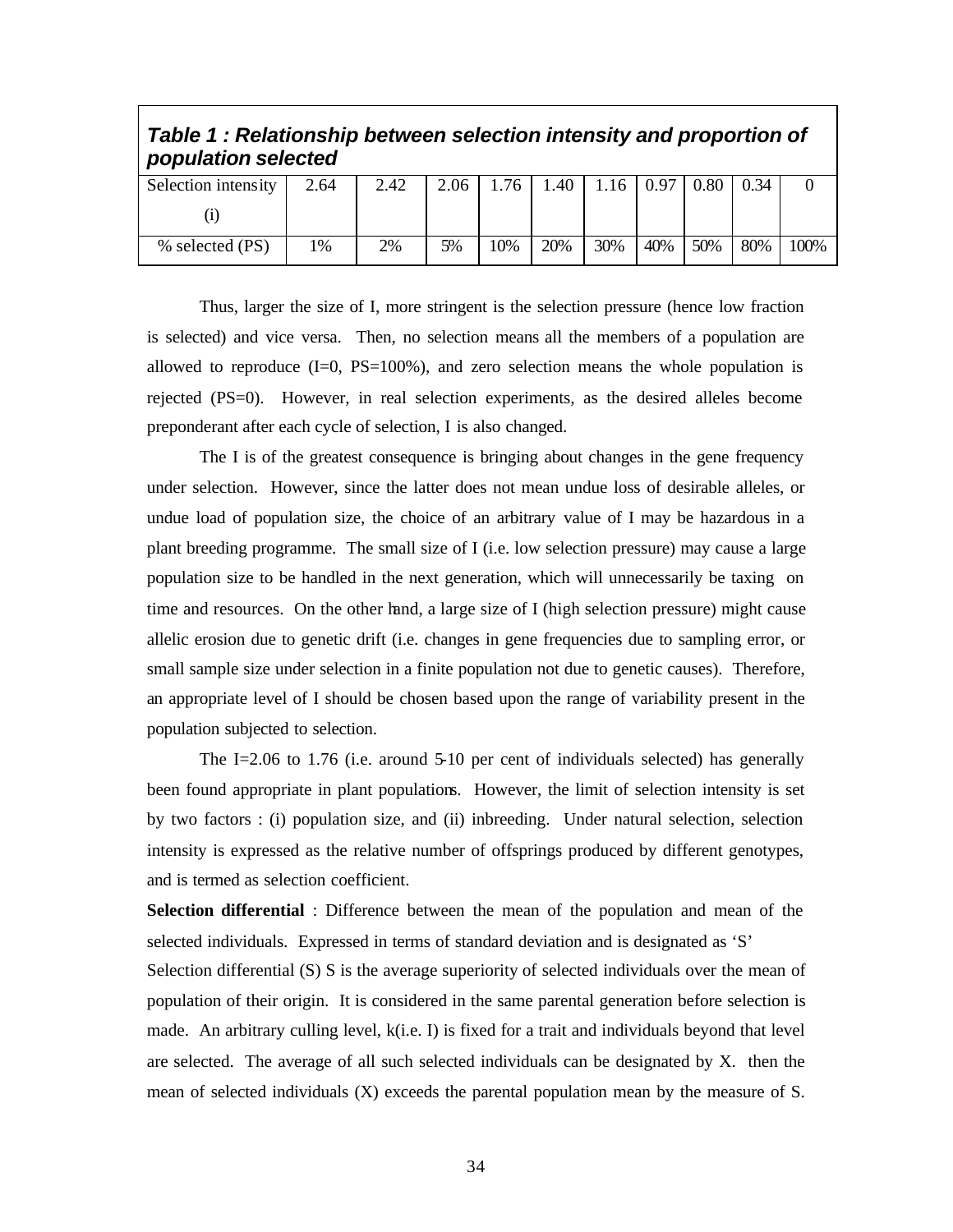That is  $S=X-u$ . Therefore, wider the phenotypic variability (i.e. phenotypic variance, and phenotypic standard deviation, that measures variability), greater is the possibility of S being large.

**Heritability** : In crop improvement, only the genetic component of variation is important since only this component is transmitted to the next generation. The ratio of genetic variance to the total variance i.e. phenotypic variance is known as heritability.

$$
H = Vg / Vp
$$
  
 
$$
Vp = Vg + Ve
$$
 Where  $Vp$  = phenotypic variance  
 
$$
Vg = genotypic variance
$$
  
 
$$
Ve + error variance of environmental variance
$$

Heritability estimated from the above formula is known as the broad sense heritability. This is valid when homozygous lines are studied. But when segregating generations are studied genotypic variance consists of (a) additive variance (b) dominance variance (c) and variance due to epistasis.

Dominance variance is important when we are dealing with hybrids i.e.  $F_1$ generations. In self pollinated crops we release varieties only after making them homozygous lines. Hence additive variance is more important in such cases. The proportion of additive genetic variance to the total variance is known as narrow sence heritability.

If heritability is very high for any character it can be improved. Improvement of characters with low heritability is very difficult.

**Genetic Advance : Genetic advance** is the difference between the mean of the selected plants in the original population and the mean of the progeny raised from the selected plants in the next generation. It can be predicted by the following formula.

Genetic advance(GA) =  $s P * H * K$ 

 $K =$  selection intensity 2.06 when 5% of the population is selected

 $P =$  phenotypic standard deviation of the character in the population

 $H = heritability in broad sense$ 

## **Lecture No. 8**

# **MASS SELECTION**

It is the earliest method of selection. Man has always practiced mass selection consciously or unconciously from the time of domestication. In its most basic form mass selection consists of selecting individuals on the basis of phenotypic superiority and mixing the seeds for using as planting material for next season.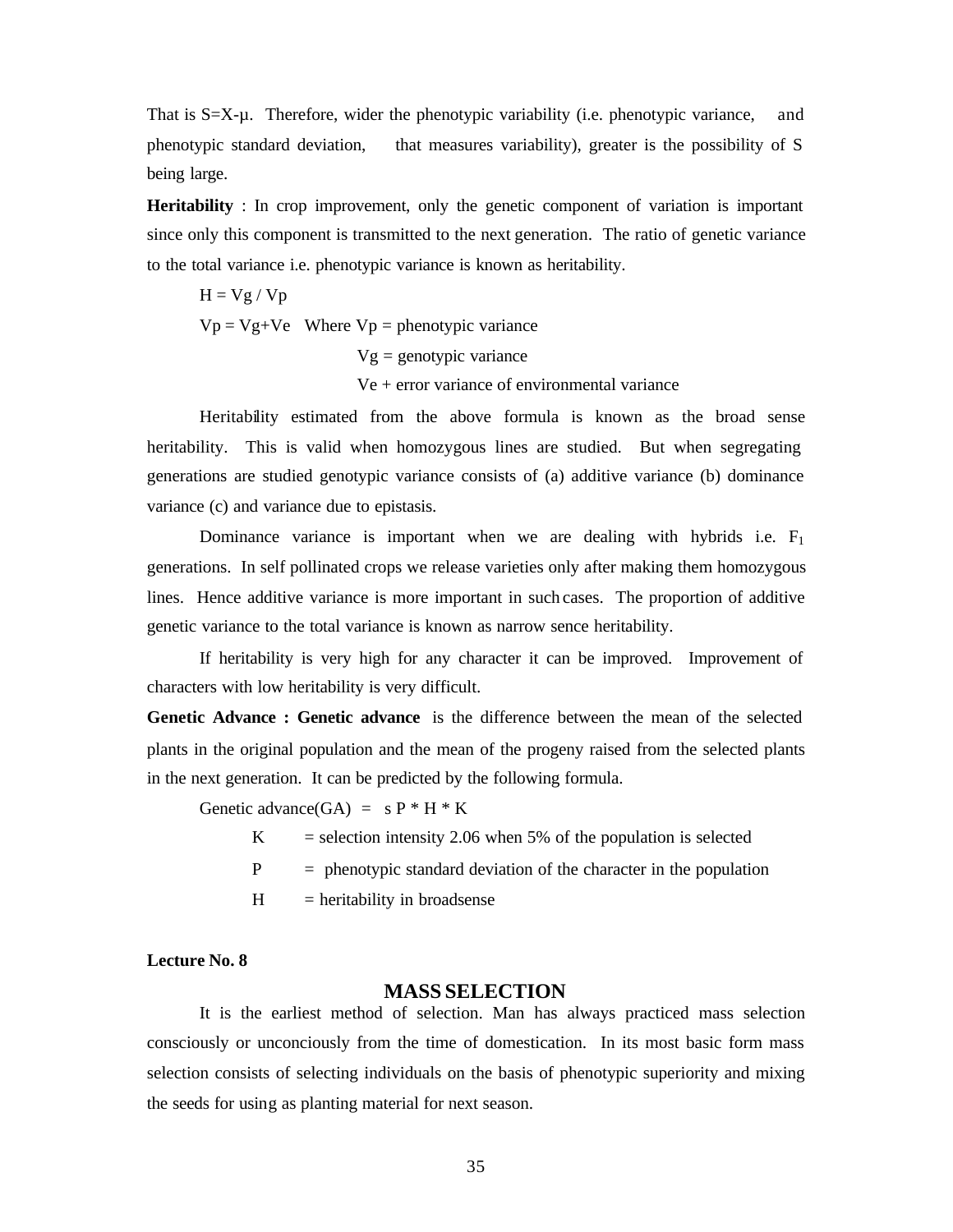# **Procedure for evolving variety by mass selection**

**First year :** Large number of phenotypically similar plants having desirable characters are selected. The number may vary from few hundred to few thousand. The seeds from the selected plants are composited to raise the next generation.

**Second year :** composited seed planted in a preliminary field trial along with standard checks. The variety from which the selection was made should also be included as check. Phenotypic characterlistics of the variety are critically examined and evaluated.

**Third to sixth year :** The variety is evaluated in coordinated yield trials at several locations. It is evaluated in an initial evaluation (IET) trial for one year. If found superior it is promoted to main yield trials for 2 or 3 years.

**Seventh year :** if the variety is proved superior in main yield trials it is multiplied and released after giving a suitable name.

# *Modification of mass selection*

Mass selection is used for improing a local variety. Large number of plants are selected (I year) and individual plant progenies are raised (II year). Inferior, segregating progenies are reflected. Uniform, superior rows are selected and the seed is bulked. Preliminary yield trials are conducted in third year. Fourth to seventh year multilocation tests are conducted and seed is multiplied in eight year and distributed in ninth year. Many other modifications also are followed depending on the availability of time and purpose for ehich it is used.

#### **Merits of Mass selection :**

- 1. Can be practiced both in self and cross pollinated crops
- 2. The varieties developed through mass selection are more widely adopted than pure lines.
- 3. It retains considerable variability and hence further improvement is possible in future by selection
- 4. Helps in preservation of land races
- 5. Useful for purification of pureline varieties
- 6. Improvement of characters governed by few genes with high heritability is possible.
- 7. Less time consuming and less expensive.

# *Demerits of mass selection*

- 1. Varieties are not uniform
- 2. Since no progeny test is done, the genotype of the selected plant is not known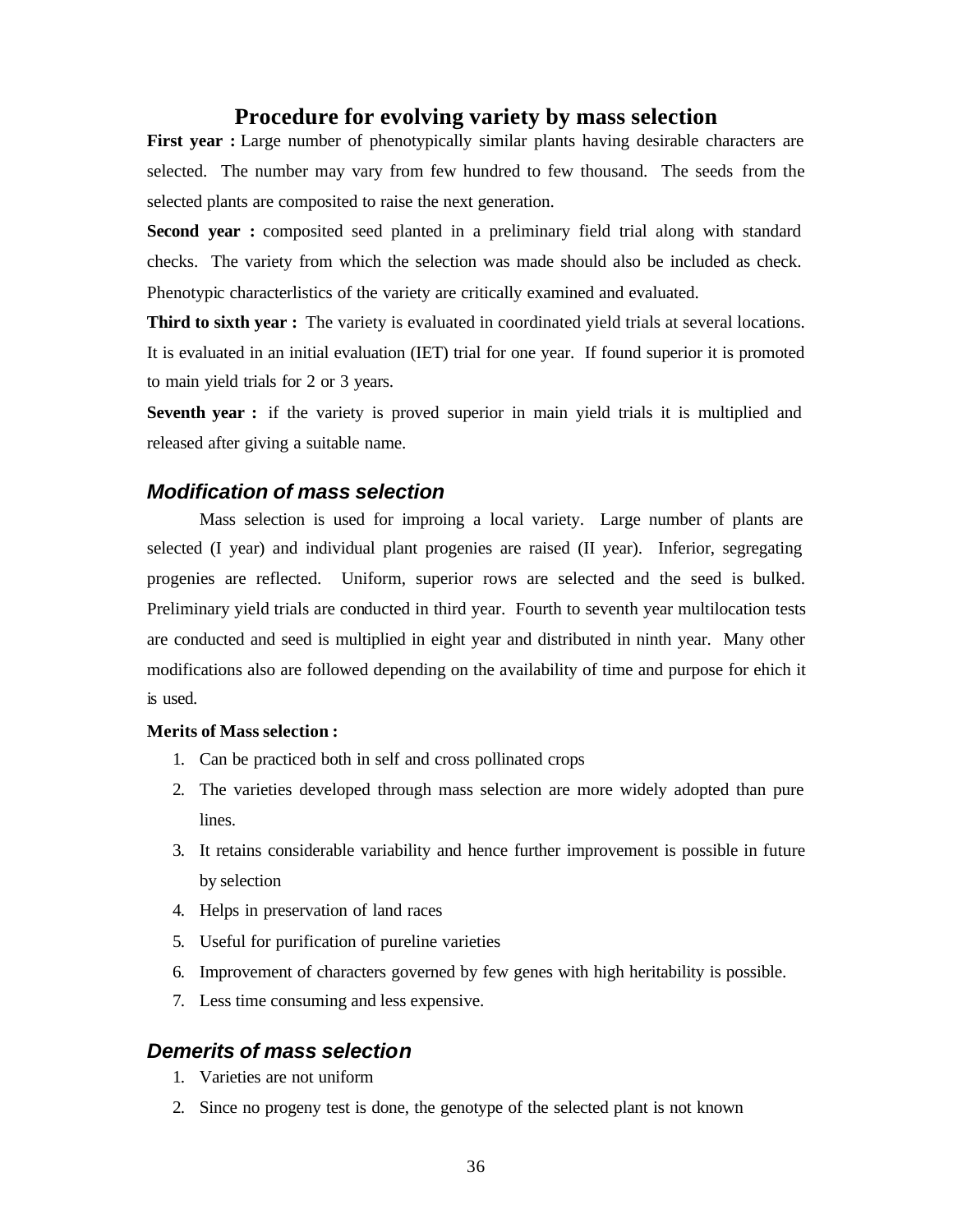- 3. Since selection is based on phenotype and no control over pollination the improvement brought about is not permanent. Hence, the process of mass selection has to be repeated not and then.
- 4. Characters which are governed by large number of genes with low heritability can not be improved.
- 5. It can not create any new genotype but utilizes existing genetic variability.

## **Achievements**

Mass selection must have been used by pre historic man to develop present day cultivated cross from their wild parents. It was also used extensively before pureline selection came into existence.

Cotton : Dharwad American Cotton

Groundnut : TMV-1 & TMV-2

Bajra : pusa moti, Baja puri, Jamnagar gaint, AF<sub>3</sub>

Sorghum : R.S. 1

Rice : SLO 13, MTU-15

Potato : K122

# **Lecture No 9**

# **JOHANNSEN'S PURE LINE THEORY**

# **The pure line theory**

A pureline is a progeny of a single homozygous plant of a self-pollinated species. All the plants of a pureline have the same genotype. The phenotypic differences within a pureline is due to environment. Therefore variation within a pureline is not heritable. Hence selection in a pureline is not effective.

The concept of pureline was proposed by Johannsen in 1903 on the basis of his studies with princess variety of beans (*Phaseolus vulgaris*). From a commercial seed lot he selected seeds of different sizes and grew them separately. The progenies differed in seed size. Progenies from larger seeds produced larger seeds than those obtained from smaller seeds. This clearly showed that the variation in seed size in the commercial seed lot of princess variety had a genetic base. As a result selection for seed size was effective.

Johannsen further studied 19 lines, each line was a progeny of a single seed from the original lot. He discovered that each line showed a characteris mean seed weght, rangin from 640mg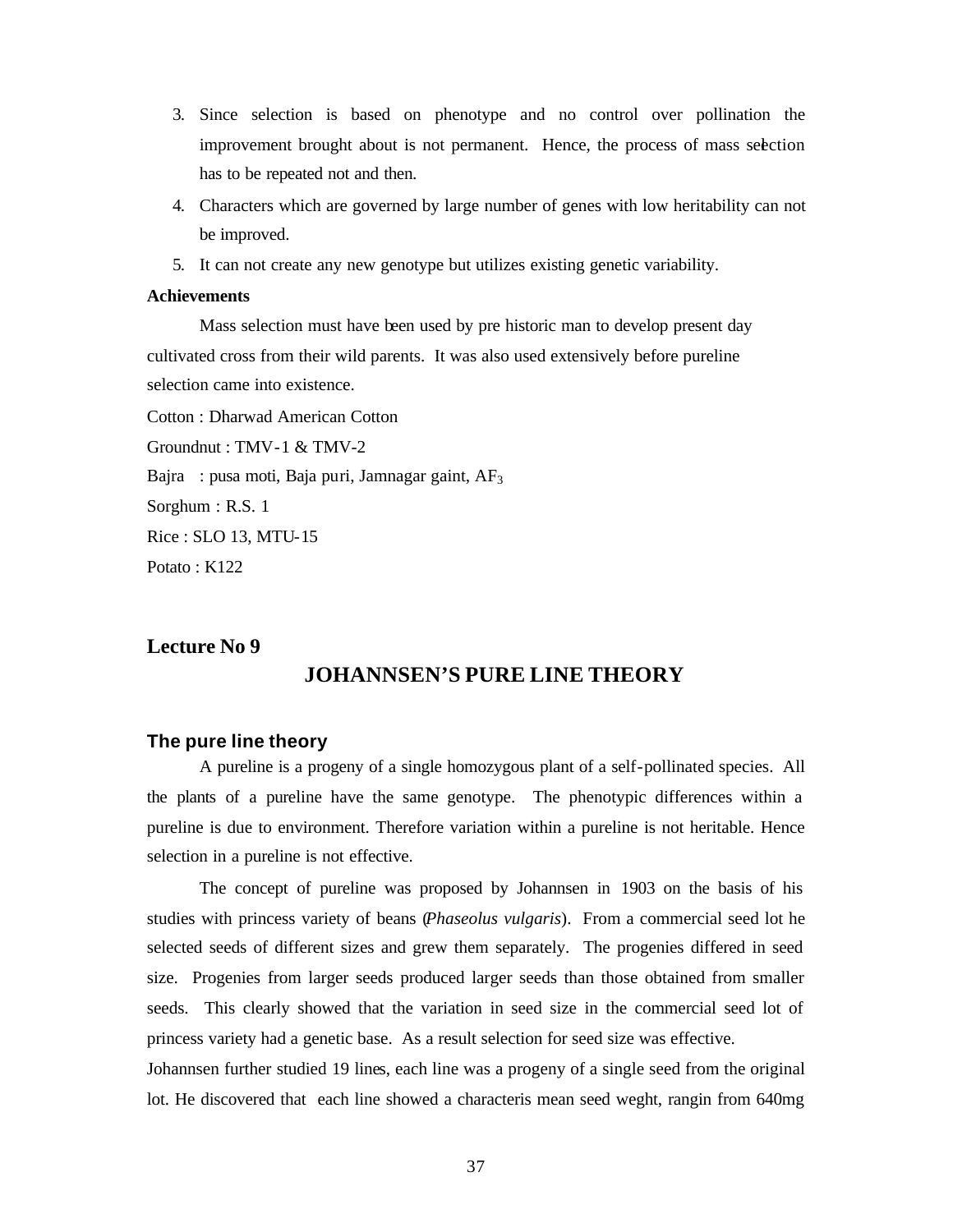in Line No 1 to 350 mg in line No 19. the seed size within a line showed some variation, which was much smaller than that in the original commercial seed lot. Johannsen postulated that the original seed lot was a mixture of purelines. Thus each of the 19 lines represented a pureline, and the variation in seed size within each of the urelines had no genetic basis and was entirely due to environment.

## **Confirmatory evidence was obtained in three ways.**

**In the first case** , he classified the seed from each pureline into 100 mg classes, and grew them separately. The mean seed weight of progenies from different seed weight class of a single pure line were comparable with each other, and with that of the parent pureline. For example Line no 13 had seed size classes of 200 , 300, 400, and 500 mg. The mean seed weights of the progenies derived from these seed weight classes were 475, 450, 451 and 458 mg respectively.

**The second line of evidence came from selection within a pureline.** From each pureline, the largest and the smallest seeds were selected to raise the next generation. In the subsequent generations, large seeds were selected in the progenies obtained from large seeds while in these from small seeds selection was done fro small seeds. Six generations of selection was ineffective in increasing or decreasing the seed size. For example, after 6 generations of selection, the mean seed weight in Line No 1 was 690 and 680 mg in the progenies selected for small and large seeds respectively. Thus selection within a pureline was ineffective.

**The third approach was to estimate parent offspring correlation.** The value of parent offspring correlation within line no 13 was – 0.018 $\pm$  0.038, that is, zero, while it was 0.336  $\pm$ 0.008 in the original seed lot of the Princess which is highly significant. The parent-offspring correlation will be zero when the variation is nonheritable , while it will be significantly greater than zero when the variation has a genetic basis, i.e., is heritable.

**These observations reveal that the variation for seed size in the original seed lot of Princess had a genetic basis and was heritable.** But the variation within the purelines obtained from the single seeds selected from this seed lot was purely due to the environment and, therefore, non-heritable.

## **The two main conclusions from the Johannsens' experiment are,**

- 1. A self-fertilized population consists of a mixture of several homozygous genotypes. Variation in such a population has a genetic component, and therefore selection is effective.
- 2. Each individual plant progeny selected from a self-fertilized population consists of homozygous plants of identical genotype. Such a progeny is known as pureline. The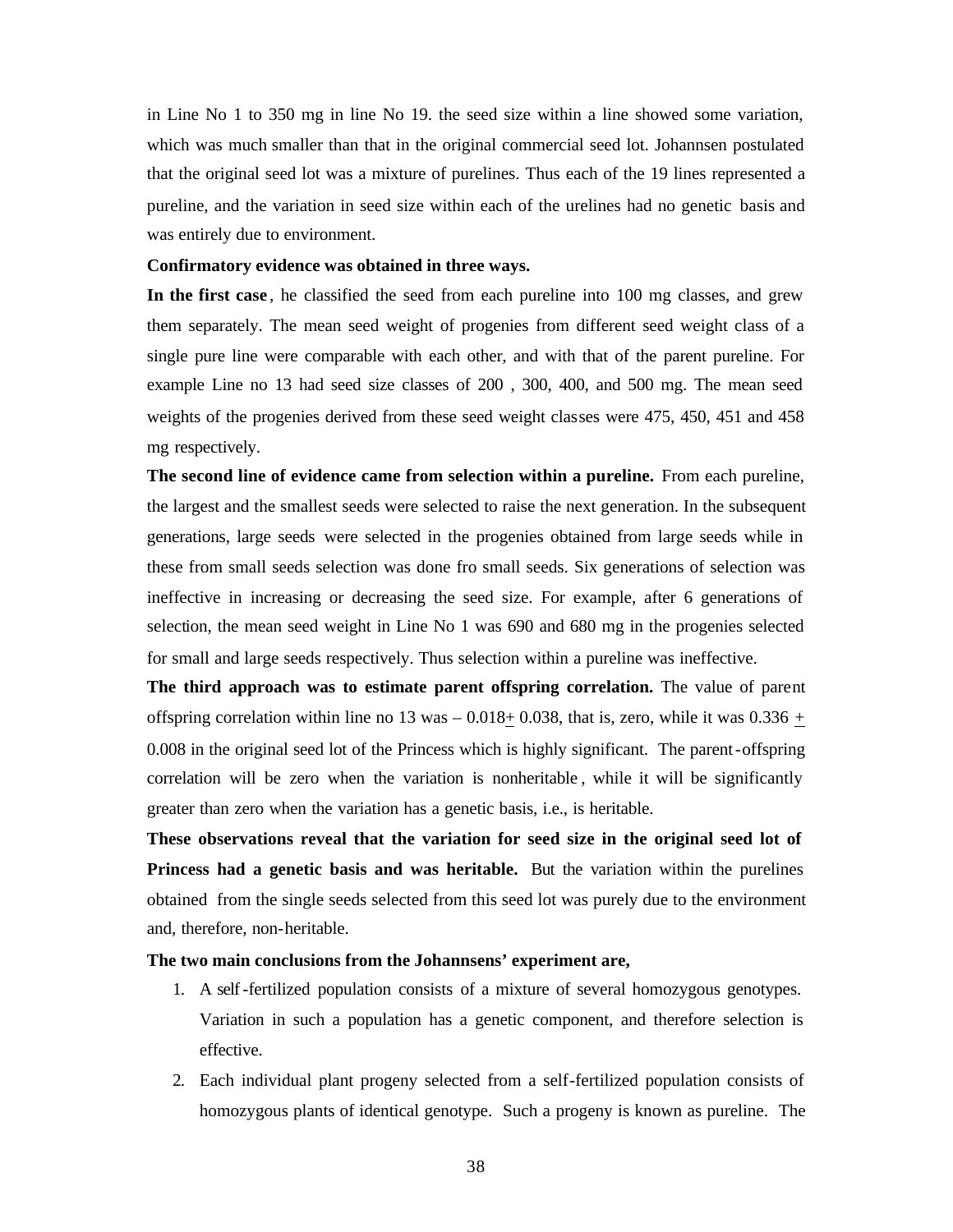variation within a pureline is purely environmental and, as a result, selection within a pureline is ineffective.

## **The two main conclusions of Johannsen's experiment are**

- 1. Selection is effective in population since it contains a mixture of several genotypes.
- 2. Selection is ineffective in a pureline, since it is a progeny of single, self fertilized homozygous individual.

# **Origin of variation in pure lines**

Pure lines show genetic variation after some time because of the following reasons.

- 1. **Mechanical Mixture** : During cultivation, harvesting threshing and storage, other genotypes may get mixed up.
- 2. **Natural hybridization**: Through pure lines are produced in self pollinated crops, some amount of natural cross pollination occurs in them also can be avoided by isolation and rouging.
- 3. **Mutation**: occur spontaneously in nature at random

# **Characters of purelines**

- 1. All the plants within a pureline have the same genotype
- 2. The variation within a pureline is environmental and non-heritable
- 3. Purelines are stable

# **The progeny test**

Evaluation of the worth of plants on the basis of performance of their progenies is known as progeny test. This was developed by Louis de vilmorin and so it is also known as the vilmorin Isolation principle. Vilmorin worked on sugar beat plants. The progeny test serves two valuable function;

- 1. Determines the breeding behaviour of a plant i.e. whether it is homozygous or heterozygous.
- 2. Whether the character for which the plant was selected is heritable i.e. is due to genotype or not. Selections have to be based or phenotype and so it is necessary to know the genotype of the selected plant.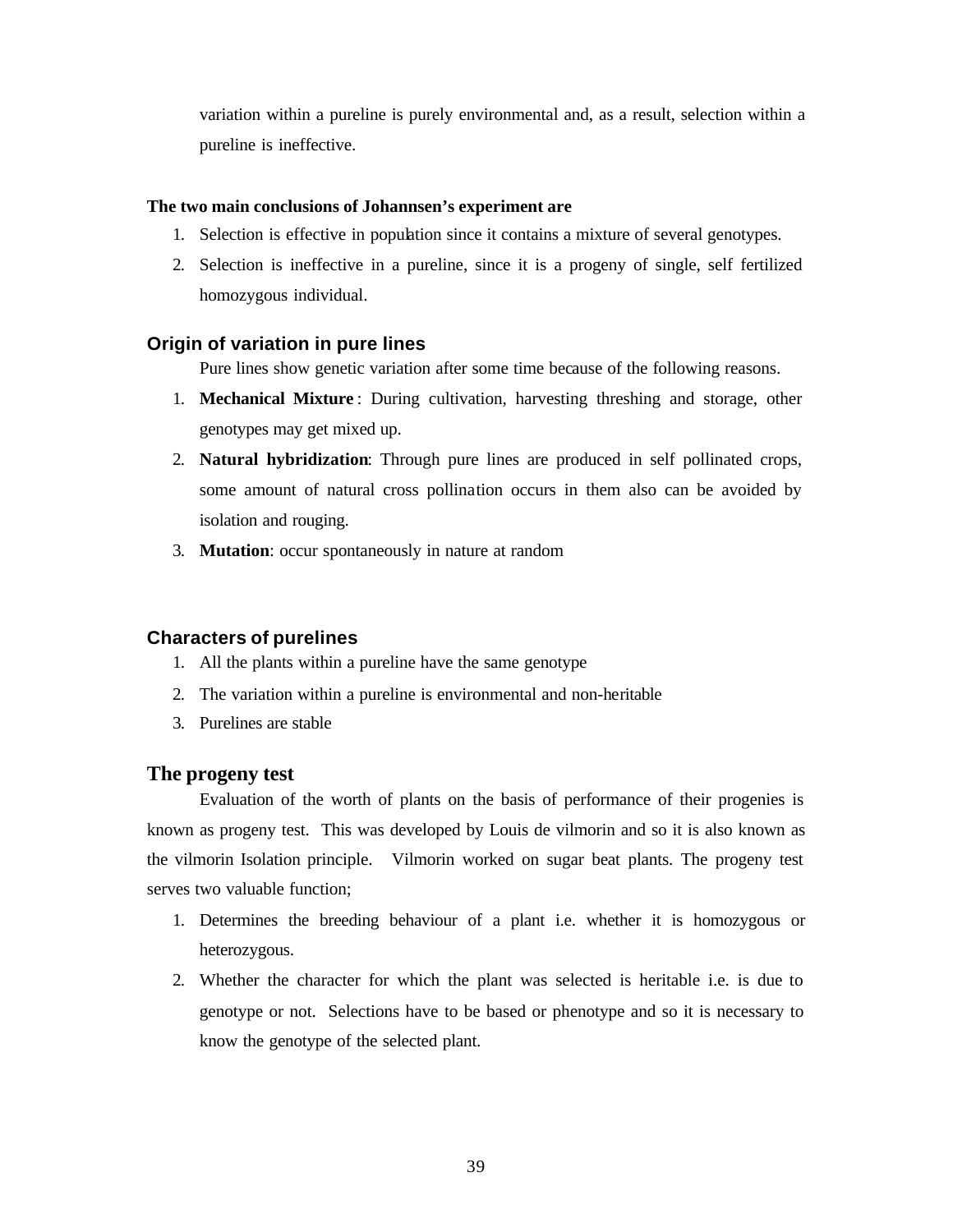## **Genetic basis of pure line**

Self pollination increases homozygosity with a corresponding decrease in heterozygosity. The effect of homozygosity and heterozygosity may be illustrated by taking an individual heterozygous for (Aa) a single gene as follows

| <b>of</b><br>N <sub>0</sub> |          | Frequency % |                | <b>Frequency</b> % |          |  |  |
|-----------------------------|----------|-------------|----------------|--------------------|----------|--|--|
| generations                 | AA       | Aa<br>aa    |                | Homo-              | Hetero-  |  |  |
| of selfing                  |          |             |                | zygosity           | zygosity |  |  |
|                             | $\theta$ | 100         | $\overline{0}$ | $\theta$           | 100      |  |  |
| $\overline{2}$              | 25       | 50          | 25             | 50                 | 50       |  |  |
| 3                           | 37.5     | 25          | 37.5           | 75                 | 25       |  |  |
| $\overline{4}$              | 43.75    | 12.5        | 43.75          | 87.5               | 12.5     |  |  |
| 5                           | 46.875   | 6.25        | 46.875         | 93.73              | 6.25     |  |  |
| 6                           | 48.437   | 3.125       | 48.437         | 96.874             | 3.125    |  |  |
| 7                           | 49.218   | 1.562       | 49.218         | 98.436             | 1.562    |  |  |
| 8                           | 49.608   | 0.781       | 49.608         | 99.216             | 0.781    |  |  |
| 9                           | 49.803   | 0.39        | 49.803         | 99.606             | 0.39     |  |  |

Proportion of completely homozygous plants in the population

 $[(2^m - 1)/2^m]^n$ 

- $m = No$ . of generations of self pollination
- $n = No$ . of genes segregating

Suppose an individual heterozygous for a single gene (Aa) and the successive generations derived from it are subjected to self-pollination.

Every generation of self-pollination will reduce the frequency of heterozygote Aa to 50 per cent of that in the previous generation.

There is a corresponding increase in the frequency of the two homozygotes AA and aa. As a result, after 10 generations of selfing, virtually all the plants in the population would be homozygous, *i.e.,* AA and a.

On the other hand, the frequency of heterozygote Aa would be only 0.097 per cent, which is negligible. It is assumed here that the three genotypes AA, Aa and aa have equal survival. If there is unequal survival, it may increase or decrease the rate at which homozygosity is achieved. If Aa is favoured, the rate of increase in homozygosity would be lower than expected.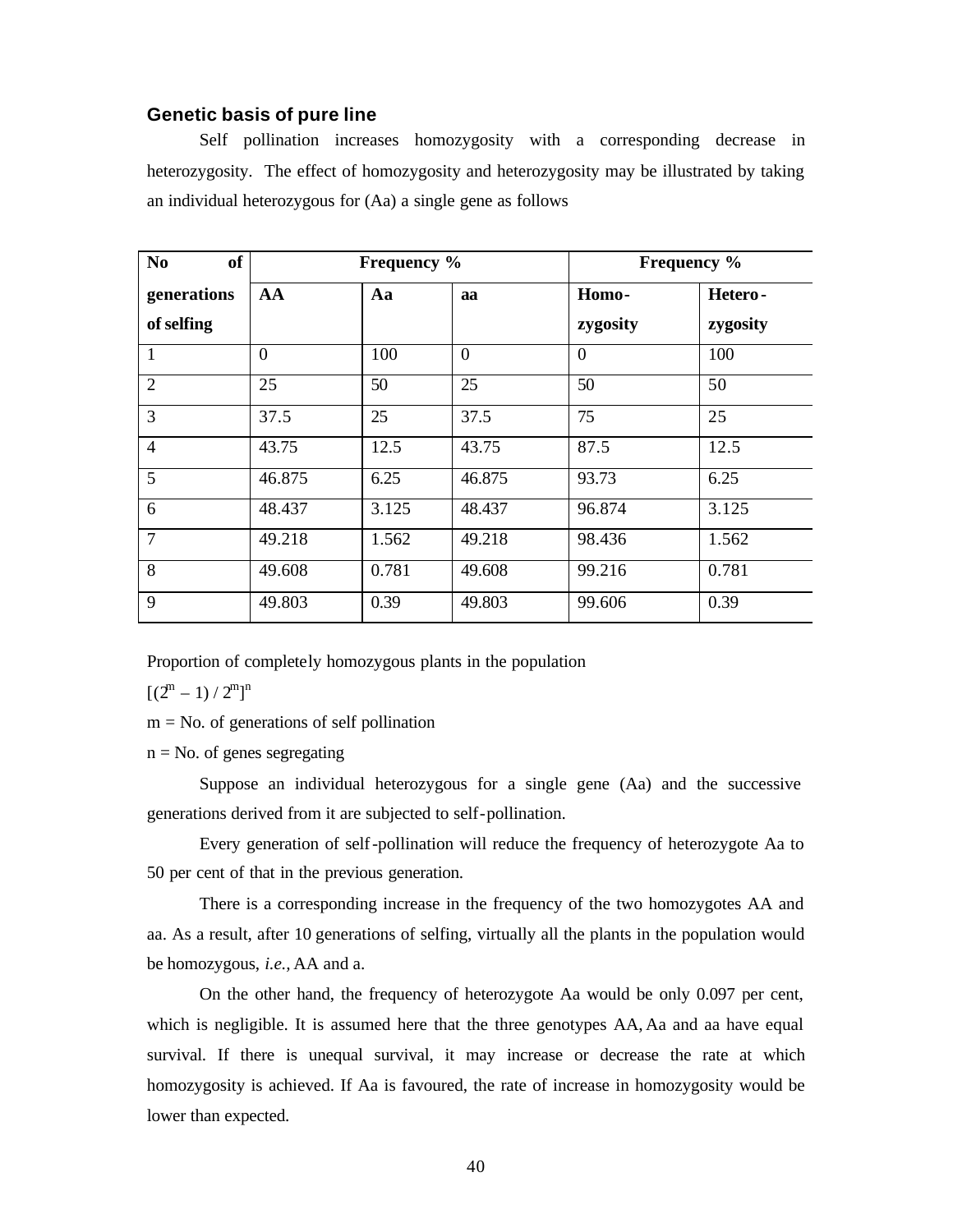But if Aa is selected against, homozygosity would increase at a faster rate than expected.

# **Pureline selection**

Pureline selection has been the most commonly used method of improvement of self pollinated crops. Almost all the present day varieties of self pollinated crops are purelines. Pureline selection has several applications in improvement of self pollinated crops. It is used to improve.

- 1. Local varieties
- 2. Old pureline varieties and
- 3. Introduced varieties

# **General procedure for evolving a variety by pureline selection**

The pureline selection has three steps.

- 1. Selection of individual plants from a local variety or some other mixed population.
- 2. Visual evaluation of individual plant progenies and
- 3. Yield trials
- **1. Selection**

First year : A large number of plants (200-3000) which are superior than the rest are selected from a local variety or mixed population and harvested separately (in some cases individual heads or stems may be selected). The number of plants to be selected depends upon the breeder's discretion but should be as large as possible in view of the available time, land, funds, labour etc. It is advisable to select for easily observable characters such as flowering, maturity, disease resistance, plant height etc.

### **II. Evaluation :**

**Second year:** Progenies of individual plants selected in  $f^{\dagger}$  year are grown separately with proper spacing (plant to row or head to row). The progenies are evaluated by taking elaborate date on visual characters such as plant height, duration, grain type, ear characters besides yield. The number of progenies should be reduced as much as possible. Disease epiphytotics may be created to test the progenies for disease resistance, poor, weak, diseased, insect attacked and segregating progenies are rejected. The superior progenies are harvested separately. If necessary the process may be repeated for one or more years.

## **III. Yield trials :**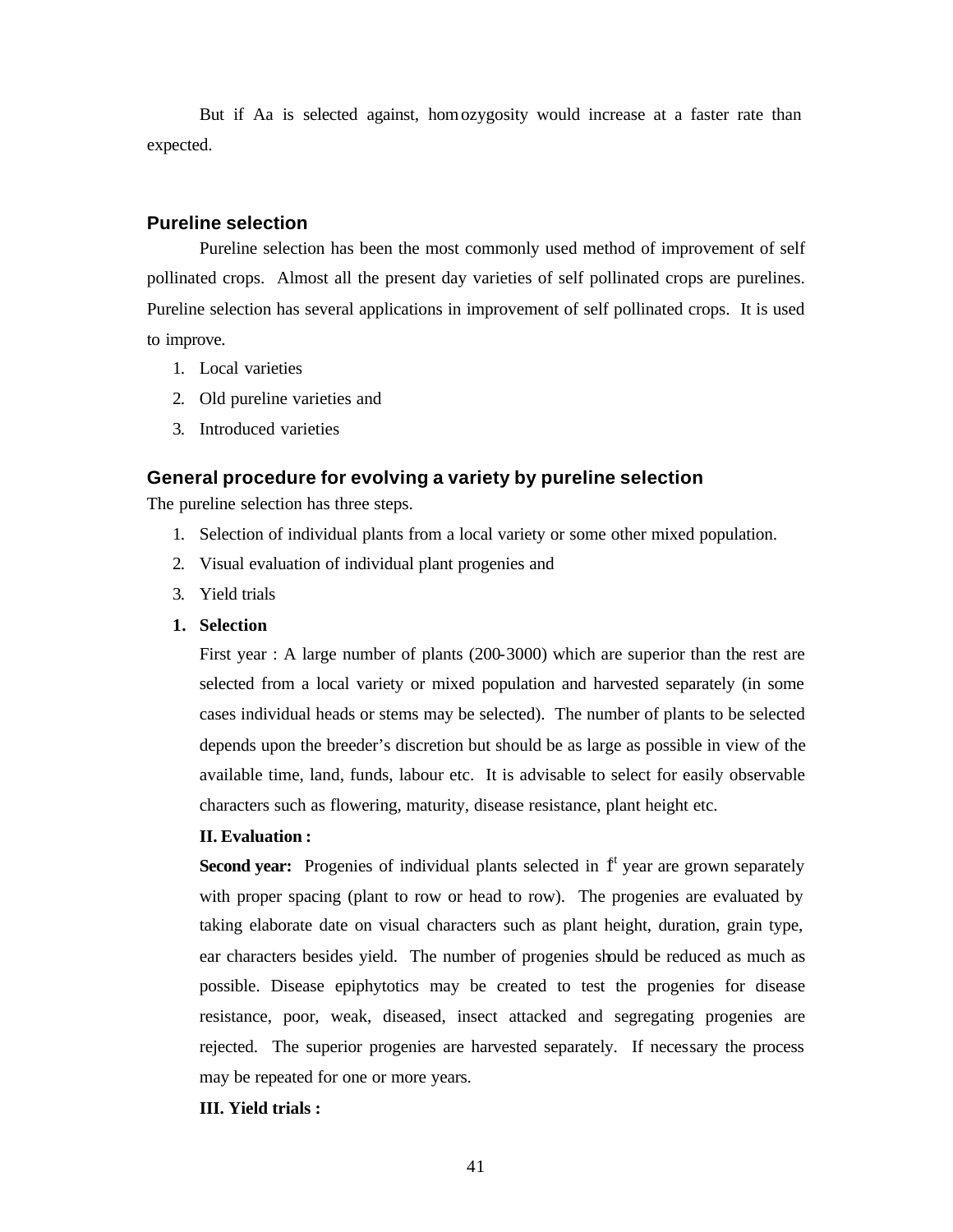**Third year :** The selected progenies, now called as cultures are grown in replicated trial for critical evaluation of yield etc. The best local variety is used as a check and should be grown at regular intervals, after every 15 or 20 cultures for comparision. This is known as preliminary yield trial.

Superior cultures based on observable characters and yield are selected. The number is drastically reduced.

**Fourth & Fifth years :** The superior cultures are tested against the local checks in yield trials. Observations are recorded on many characters like diseases resistance, days to flower, days to maturity, height of the plant ear characters, test weight and yield. The data is subjected to statistical analysis to identify really superior cultures. If necessary the trials may be extended for one more year or season. Inferior culture are rejected and a few (4-5) promising cultures are selected.

**Sixth, Seventh and Eighth years:** The promising cultures selected are evaluated at several locations along with strains or cultures of other breeders and local checks. One or two promising cultures are selected.

**Ninth year:** The best progeny identified earlier is multiplied, named and released as a variety for official release of any variety (approval from the variety releasing committee of the state or central is necessary).

# *Advantage of pureline selection*

- 1. The purelines are extremely uniform since all the plants in the variety will have the same genotype.
- 2. Attractive and liked by the farmers and consumers.
- 3. Purelines are stable and long test for many years.
- 4. Due to its extreme uniformity the variety can be easily identified in seed certification programmes.

# *Limitations or disadvantages of pureline selection*

- 1. New genotypes are not created by pureline selection
- 2. Improvement is limited to the isolation of the best genotype present in population. No more improvement is possible after isolation of the best available genotype in the population.
- 3. Selection of purelines require great skill and familiarity with the crop.
- 4. Difficult to detect small differences that exist between cultures
- 5. The breeder has to devote more time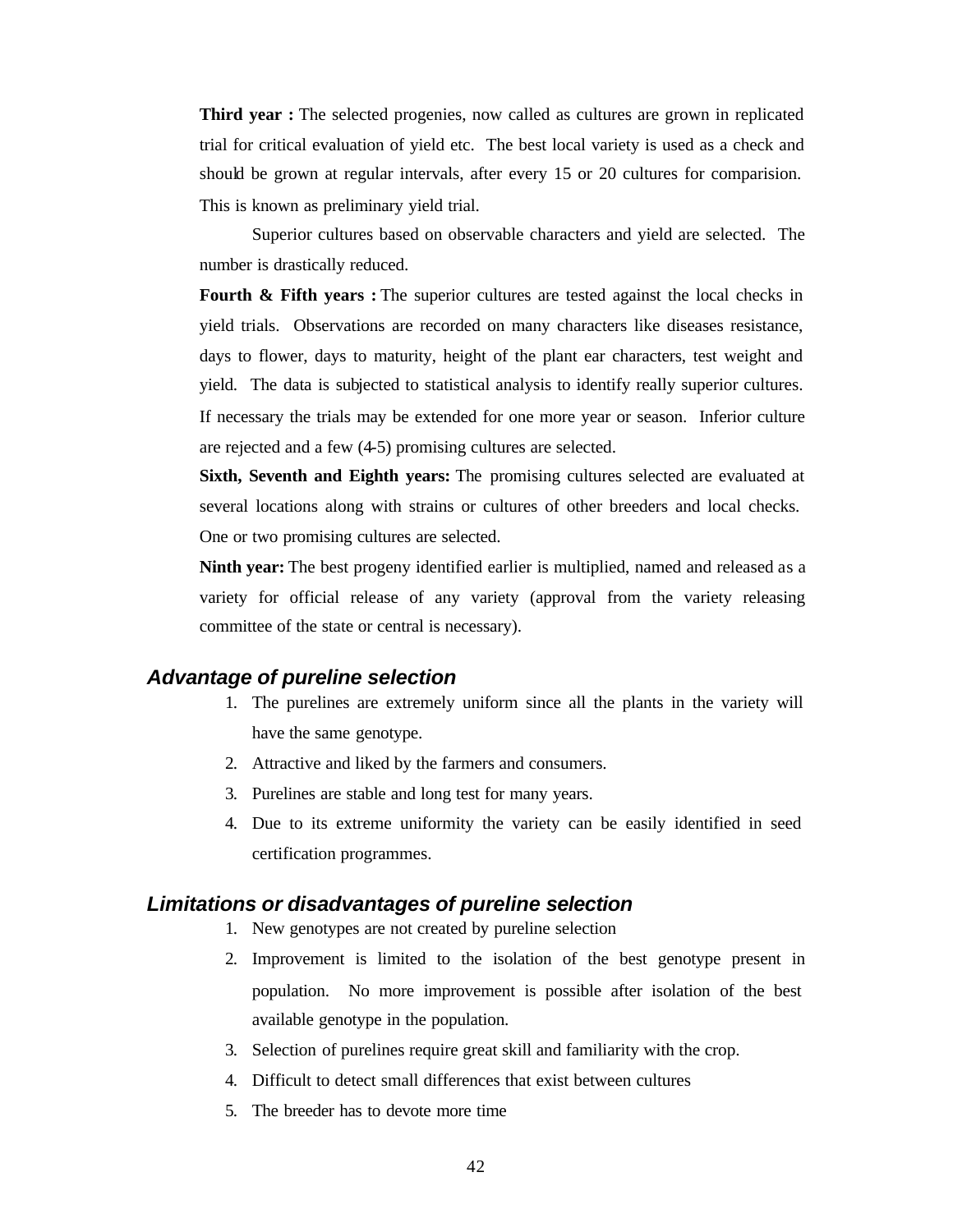6. Pure lines have limited adaptability hence can be recommended for cultivation in limited area only.

# **Achievements :**

Several varieties developed by pureline selection were released in many crops. Some examples are given below Rice : Mtu-1, Mtu-3, Mtu-7, Bcp-1, Adt-1, 3, 5, and 10 Sorghum : G 1 & 2, M 1 & 2, OO 1, 4 & 5, Groundnut : TMV 3, 4, 7, 8 and Kadiri 71-1 Redgram : TM-1, ST-1 Chillies : G1 & G2 Ragi : AKP 1 to 7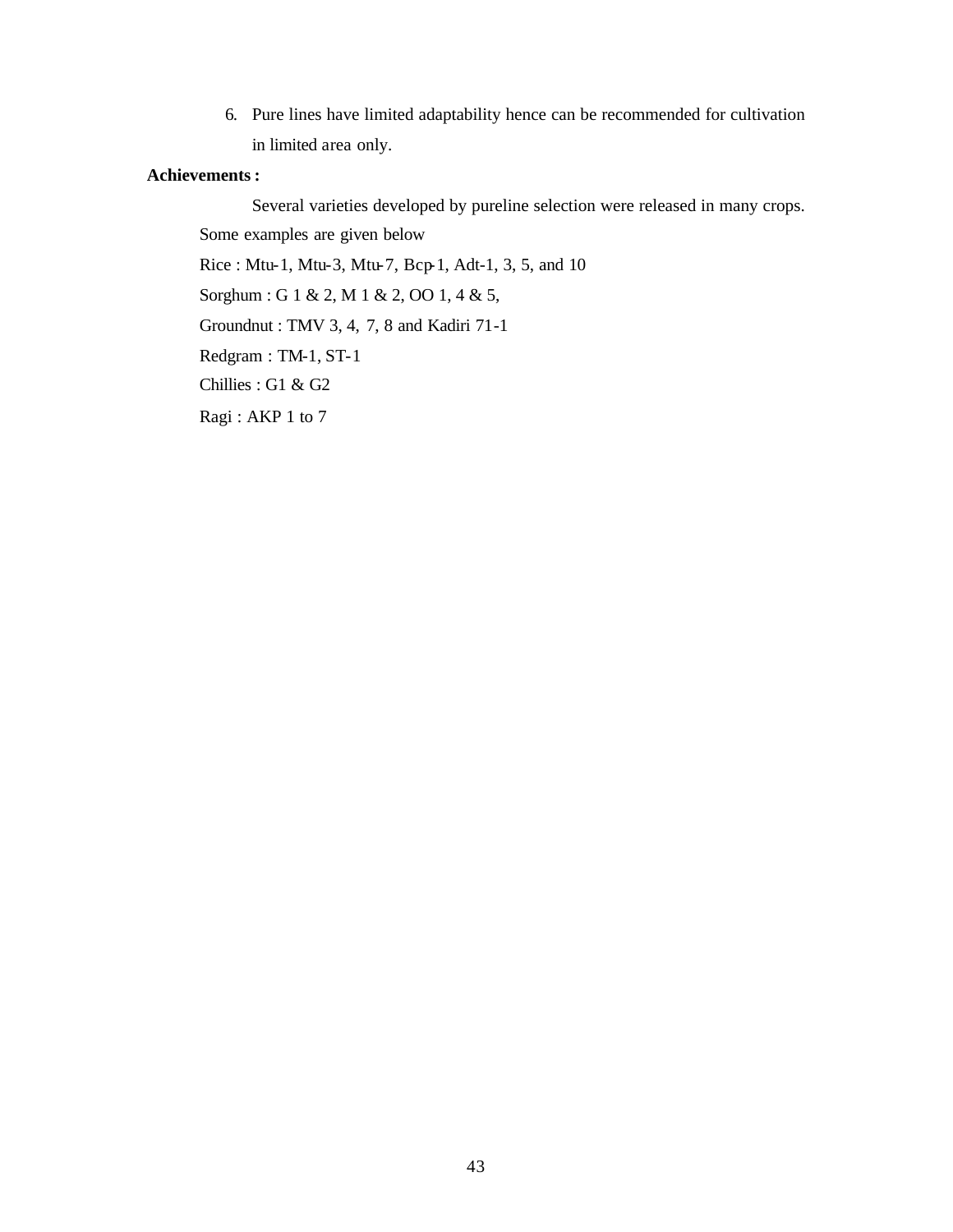# **Differences between Mass and Pureline selections**

| S. No.                   | <b>Mass selection</b>                           | <b>Pureline selection</b>                  |  |  |  |  |  |
|--------------------------|-------------------------------------------------|--------------------------------------------|--|--|--|--|--|
| $\mathbf{1}$             | Used both in self and cross pollinated crops    | Practiced in self pollinated crops only    |  |  |  |  |  |
| $\overline{2}$           | Large number of plants are selected             | Comparatively less number of plants        |  |  |  |  |  |
|                          |                                                 | are selected                               |  |  |  |  |  |
| 3                        | The produce of the selected plants is mixed     | Produce of individual plants is kept       |  |  |  |  |  |
|                          | and sown as such in next year                   | separate and progeny rows are raised       |  |  |  |  |  |
|                          |                                                 | next year                                  |  |  |  |  |  |
| $\overline{\mathcal{A}}$ | No control of pollination                       | Pollination is controlled                  |  |  |  |  |  |
| 5                        | Variety developed is heterozygous and not       | Variety is homozygous homogeneous          |  |  |  |  |  |
|                          | uniform                                         | and uniform                                |  |  |  |  |  |
| 6                        | Due to heterozygosity the variety deteriorates  | Due to homozygosity the variety lasts      |  |  |  |  |  |
|                          | quickly                                         | long                                       |  |  |  |  |  |
| 7                        | The method has to be repeated once in 2-3       | No need to repeat                          |  |  |  |  |  |
|                          | years to purify the variety                     |                                            |  |  |  |  |  |
| 8                        | Wider adaptability due to heterozygosity        | adaptability<br><b>Narrow</b><br>due<br>to |  |  |  |  |  |
|                          |                                                 | homozygosity                               |  |  |  |  |  |
| 9                        | No knowledge of science is required. It is      | Knowledge of science and genetics is       |  |  |  |  |  |
|                          | more an art.                                    | required                                   |  |  |  |  |  |
| 10                       | Selection within a variety is effective         | Selection with in a pureline variety is    |  |  |  |  |  |
|                          |                                                 | not effective                              |  |  |  |  |  |
| 11                       | The variety is relatively difficult to identify | It is relatively easy to identify in seed  |  |  |  |  |  |
|                          |                                                 | certification programmes.                  |  |  |  |  |  |

# **Lecture No 10**

# **GENETIC BASIS OF PURE LINE**

Self pollination increases homozygosity with a corresponding decrease in heterozygosity. The effect of homozygosity and heterozygosity may be illustrated by taking an individual heterozygous for (Aa) a single gene as follows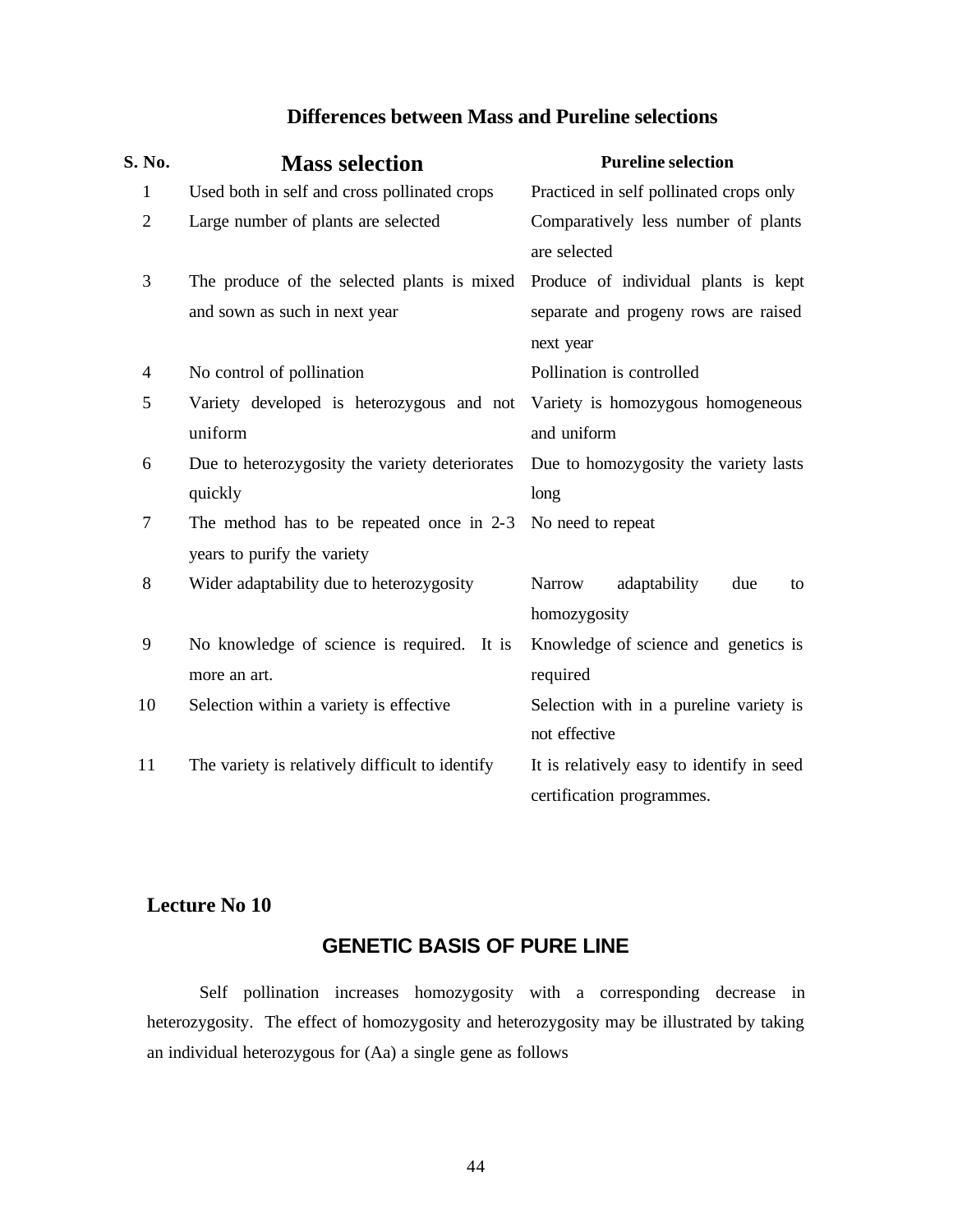| <b>of</b><br>N <sub>0</sub> |                | <b>Frequency</b> % |          |          | <b>Frequency</b> % |
|-----------------------------|----------------|--------------------|----------|----------|--------------------|
| generations                 | AA             | Aa                 |          | Homo-    | Hetero-            |
| of selfing                  |                |                    |          | zygosity | zygosity           |
| 1                           | $\theta$       | 100                | $\theta$ | $\Omega$ | 100                |
| $\overline{2}$              | 25<br>50<br>25 |                    | 50       | 50       |                    |
| 3                           | 37.5           | 25                 | 37.5     | 75       | 25                 |
| $\overline{4}$              | 43.75          | 12.5               | 43.75    | 87.5     | 12.5               |
| 5                           | 46.875         | 6.25               | 46.875   | 93.73    | 6.25               |
| 6                           | 48.437         | 3.125              | 48.437   | 96.874   | 3.125              |
| 7                           | 49.218         | 1.562              | 49.218   | 98.436   | 1.562              |
| 8                           | 49.608         | 0.781              | 49.608   | 99.216   | 0.781              |
| 9                           | 49.803         |                    | 49.803   | 99.606   |                    |

Proportion of completely homozygous plants in the population

 $[(2^m - 1)/2^m]^n$ 

 $m = No$ . of generations of self pollination

 $n = No$ . of genes segregating

Suppose an individual heterozygous for a single gene (Aa) and the successive generations derived from it are subjected to self-pollination.

Every generation of self-pollination will reduce the frequency of heterozygote Aa to 50 per cent of that in the previous generation.

There is a corresponding increase in the frequency of the two homozygotes AA and aa. As a result, after 10 generations of selfing, virtually all the plants in the population would be homozygous, *i.e.,* AA and a.

On the other hand, the frequency of heterozygote Aa would be only 0.097 per cent, which is negligible. It is assumed here that the three genotypes AA, Aa and aa have equal survival. If there is unequal survival, it may increase or decrease the rate at which homozygosity is achieved. If Aa is favoured, the rate of increase in homozygosity would be lower than expected.

But if Aa is selected against, homozygosity would increase at a faster rate than expected.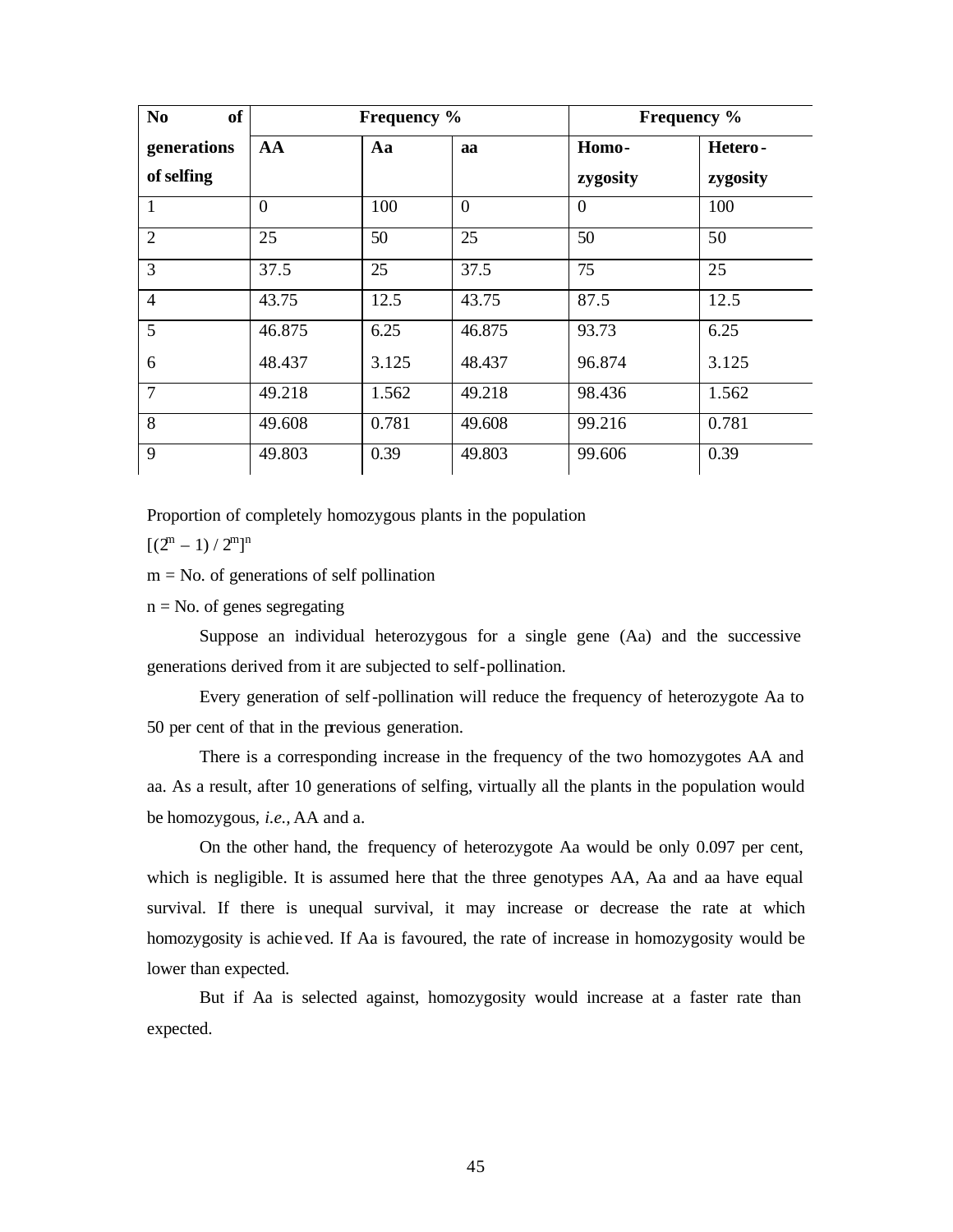# **Pureline selection**

Pureline selection has been the most commonly used method of improvement of self pollinated crops. Almost all the present day varieties of self pollinated crops are purelines. Pureline selection has several applications in improvement of self pollinated crops. It is used to improve.

- 4. Local varieties
- 5. Old pureline varieties and
- 6. Introduced varieties

# **General procedure for evolving a variety by pureline selection**

The pureline selection has three steps.

- 4. Selection of individual plants from a local variety or some other mixed population.
- 5. Visual evaluation of individual plant progenies and
- 6. Yield trials
- **2. Selection**

First year : A large number of plants (200-3000) which are superior than the rest are selected from a local variety or mixed population and harvested separately (in some cases individual heads or stems may be selected). The number of plants to be selected depends upon the breeder's discretion but should be as large as possible in view of the available time, land, funds, labour etc. It is advisable to select for easily observable characters such as flowering, maturity, disease resistance, plant height etc.

# **II. Evaluation :**

**Second year:** Progenies of individual plants selected in  $f^{\text{t}}$  year are grown separately with proper spacing (plant to row or head to row). The progenies are evaluated by taking elaborate date on visual characters such as plant height, duration, grain type, ear characters besides yield. The number of progenies should be reduced as much as possible. Disease epiphytotics may be created to test the progenies for disease resistance, poor, weak, diseased, insect attacked and segregating progenies are rejected. The superior progenies are harvested separately. If necessary the process may be repeated for one or more years.

# **III. Yield trials :**

**Third year :** The selected progenies, now called as cultures are grown in replicated trial for critical evaluation of yield etc. The best local variety is used as a check and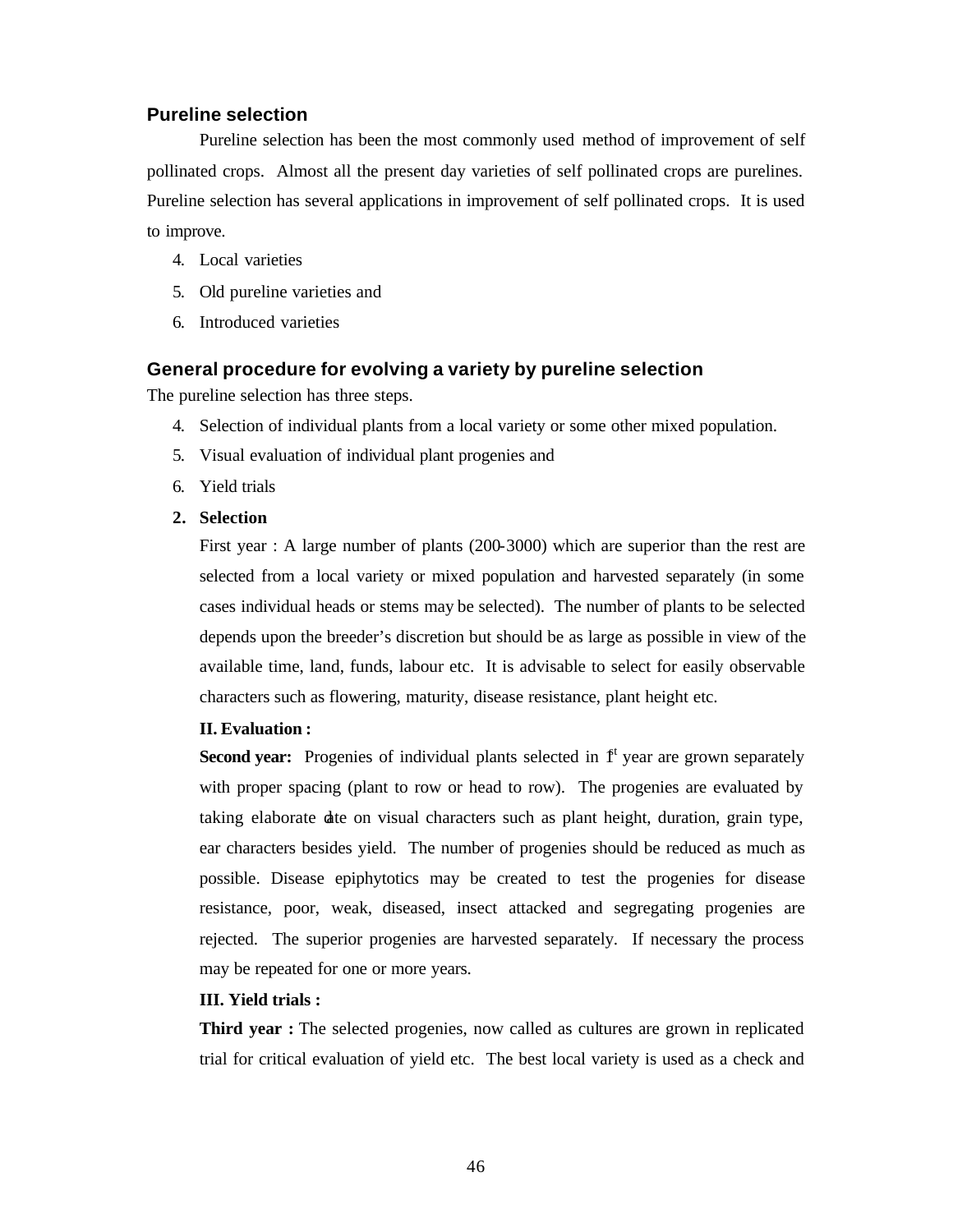should be grown at regular intervals, after every 15 or 20 cultures for comparision. This is known as preliminary yield trial.

Superior cultures based on observable characters and yield are selected. The number is drastically reduced.

**Fourth & Fifth years :** The superior cultures are tested against the local checks in yield trials. Observations are recorded on many characters like diseases resistance, days to flower, days to maturity, height of the plant ear characters, test weight and yield. The data is subjected to statistical analysis to identify really superior cultures. If necessary the trials may be extended for one more year or season. Inferior culture are rejected and a few (4-5) promising cultures are selected.

**Sixth, Seventh and Eighth years:** The promising cultures selected are evaluated at several locations along with strains or cultures of other breeders and local checks. One or two promising cultures are selected.

**Ninth year:** The best progeny identified earlier is multiplied, named and released as a variety for official release of any variety (approval from the variety releasing committee of the state or central is necessary).

# *Advantage of pureline selection*

- 1. The purelines are extremely uniform since all the plants in the variety will have the same genotype.
- 2. Attractive and liked by the farmers and consumers.
- 3. Purelines are stable and long test for many years.
- 4. Due to its extreme uniformity the variety can be easily identified in seed certification programmes.

# *Limitations or disadvantages of pureline selection*

- 7. New genotypes are not created by pureline selection
- 8. Improvement is limited to the isolation of the best genotype present in population. No more improvement is possible after isolation of the best available genotype in the population.
- 9. Selection of purelines require great skill and familiarity with the crop.
- 10. Difficult to detect small differences that exist between cultures
- 11. The breeder has to devote more time
- 12. Pure lines have limited adaptability hence can be recommended for cultivation in limited area only.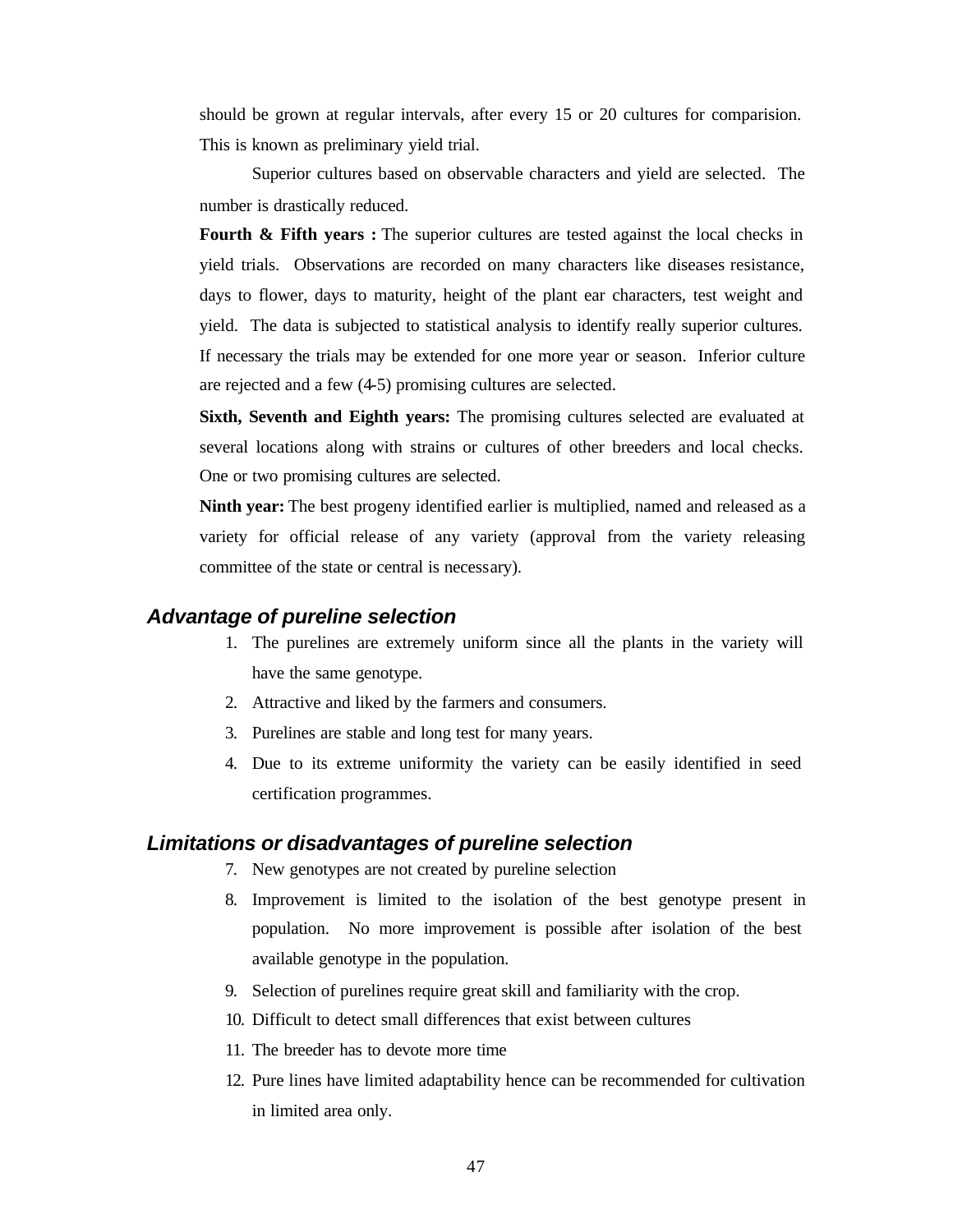# **Achievements :**

Several varieties developed by pureline selection were released in many crops. Some examples are given below

 $Rice$ : Mtu-1, Mtu-3, Mtu-7, Bcp-1, Adt-1, 3, 5, and 10 Sorghum : G 1 & 2, M 1 & 2, OO 1, 4 & 5,

Groundnut : TMV 3, 4, 7, 8 and Kadiri 71-1

Redgram : TM-1, ST-1

Chillies : G1 & G2

Ragi : AKP 1 to 7

# *Differences between Mass and Pureline selections*

| S. No.                   | <b>Mass selection</b>                           | <b>Pureline selection</b>                                                                      |  |  |  |  |
|--------------------------|-------------------------------------------------|------------------------------------------------------------------------------------------------|--|--|--|--|
| $\mathbf{1}$             | Used both in self and cross pollinated crops    | Practiced in self pollinated crops only                                                        |  |  |  |  |
| $\overline{2}$           | Large number of plants are selected             | Comparatively less number of plants<br>are selected                                            |  |  |  |  |
| 3                        | The produce of the selected plants is mixed     |                                                                                                |  |  |  |  |
|                          | and sown as such in next year                   | separate and progeny rows are raised                                                           |  |  |  |  |
|                          |                                                 | next year                                                                                      |  |  |  |  |
| $\overline{\mathcal{A}}$ | No control of pollination                       | Produce of individual plants is kept<br>Pollination is controlled<br>adaptability<br>due<br>to |  |  |  |  |
| 5                        | Variety developed is heterozygous and not       | Variety is homozygous homogeneous                                                              |  |  |  |  |
|                          | uniform                                         | and uniform                                                                                    |  |  |  |  |
| 6                        | Due to heterozygosity the variety deteriorates  | Due to homozygosity the variety lasts                                                          |  |  |  |  |
|                          | quickly                                         | long                                                                                           |  |  |  |  |
| 7                        | The method has to be repeated once in 2-3       | No need to repeat                                                                              |  |  |  |  |
|                          | years to purify the variety                     |                                                                                                |  |  |  |  |
| 8                        | Wider adaptability due to heterozygosity        | <b>Narrow</b>                                                                                  |  |  |  |  |
|                          |                                                 | homozygosity                                                                                   |  |  |  |  |
| 9                        | No knowledge of science is required. It is      | Knowledge of science and genetics is                                                           |  |  |  |  |
|                          | more an art.                                    | required                                                                                       |  |  |  |  |
| 10                       | Selection within a variety is effective         | Selection with in a pureline variety is<br>not effective                                       |  |  |  |  |
| 11                       | The variety is relatively difficult to identify | It is relatively easy to identify in seed<br>certification programmes.                         |  |  |  |  |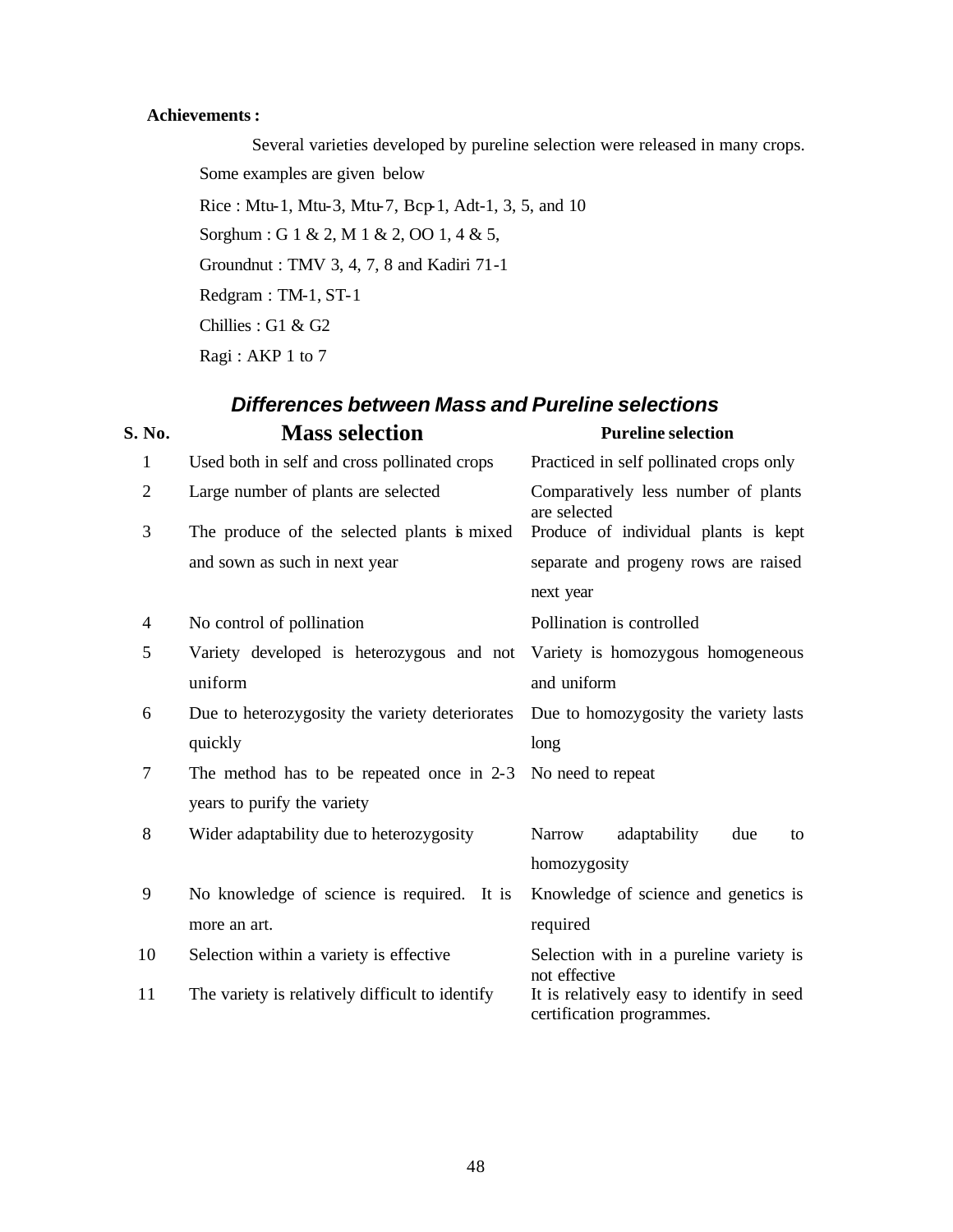## **Lecture No 11 BIOMETRICS – COMPONENTS OF GENETIC VARIATION**

**Biometry or biomatrics** is the science thatdeals with the application of statistical procedures to the study of biological problems.

**Biometrical genetics or Quantitative genetics** is that branch of genetics, which attempts to unravel the inheritance of quantitative traits using statistical concepts and procedure.

## **INTRODUCTION :**

The two basic requirements of Plant Breeding are the presence of genetic variation and exploitation of this variation through selection. The selection of plants from a population is almost always based on their phenotype. Phenotype has both heritable and nonheritable components. The heritable component is due to the genes present in plants, that is genotype. The non-heritable component consists of the effects of environment. The value of progeny obtained from a selected plant, therefore, would largely depend upon therelative contributions by the heritable and the non-heritable components to its phenotype., clearly, the breeder should be thoroughly familiar with the laws of inheritance and the relative importance of the genotype and the environment in determining the concerned phenotype.

#### **Qualitative and Quantitative characters :**

Some characters are little affected by other genes, i.e. the genetic back ground, or the environment. Such characters are generally governed by one or few genes with large, easily detectable effects, such genes are known as **oligogenes**. The characters produced by oligogenes show distinct classes and are known as **qualitative characters** or **olygogenic traits**. On the other hand, the development of many characters is very much affected by the genetic background and, more particularly, by the environment. These characters are governed by several genes with small individual effects; these genes one known as **polygenes**. The characters produced by polygenes are referred to as **quantitative characte rs**, because they do not show clear-cut classes and have to be studied by measurement. They are also called **Polygenic traits** since they are governed by polygenes. The inheritance of both qualitative and quantitative characters follows the laws of Mendel. But the effects of individual genes in the two cases are totally different in magnitude consequently, the techniques used to study the two types of characters are also different.

# **Role of the environment in Quantitative Inheritance**

Quantitative characters are considerably affected by environment. The main result of this effect is that the relationship between genotype and phenotype is partially or completely hidden i.e. the phenotype doesnot reveal the genotype.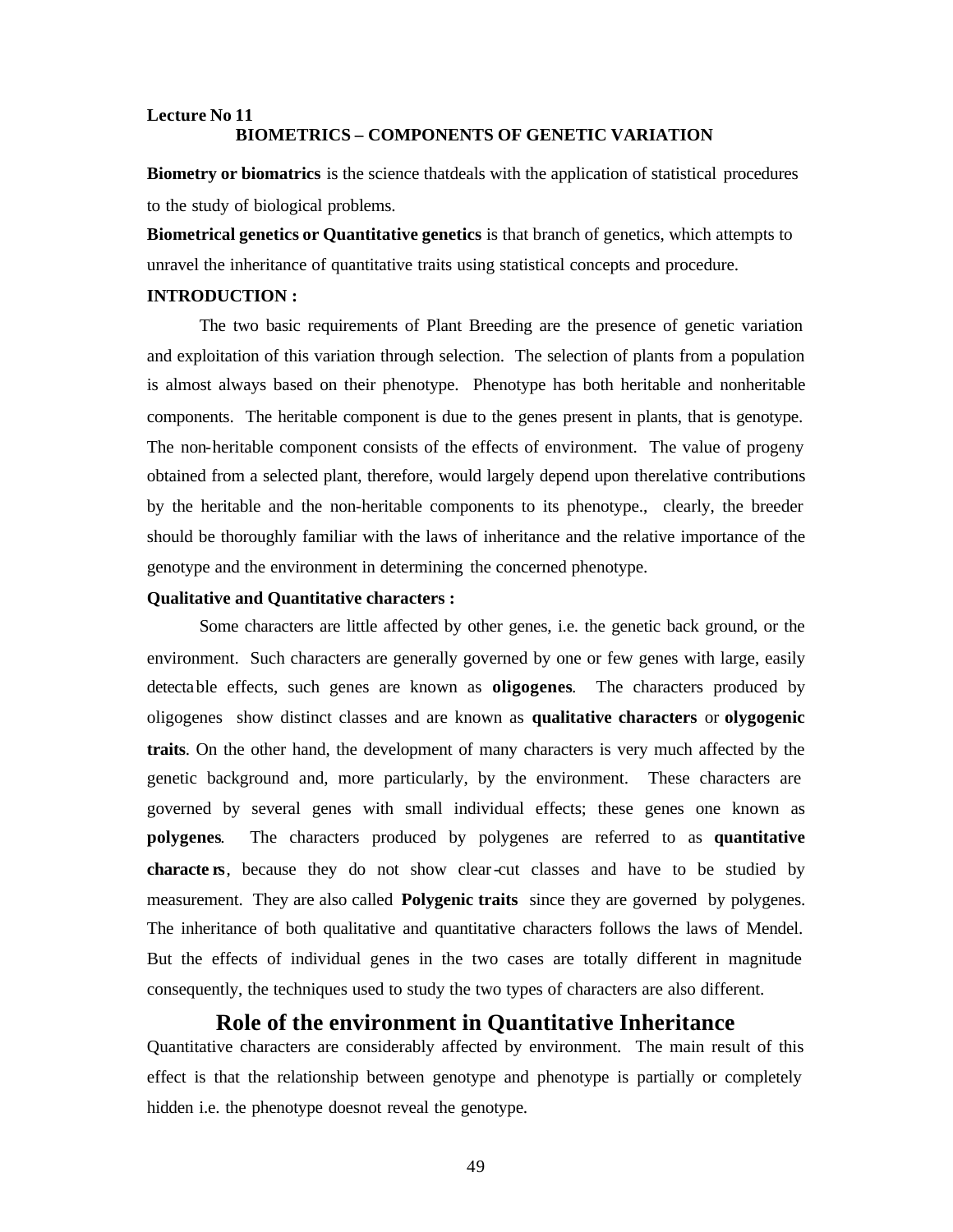For eg: Phenotype = Genotype + Environment  $P=G+E$ 

If environment  $= 0$  then phenotype  $=$  Genotype. However the effect of environment is seldem zero. So phenotype is the joint action of Genotype and Environment.

In crop improvement, the breeder selects plants on the basis of their phenotype.

The effectiveness of selection depend on the proportion of phenotype due to the genotype.

Therefore, it is important to know the extent to which environment influences different quantitative characters.

To estimate the effect of environment on a character, large No. of strain  $/$  genotypes are grown in a replicated trial and the data is subjected to analysis of variance as per the experimental design used.

The genotype x Environmental interaction signifies that the relative performance of various genotype in effected by the environment. For eg: Performance of genotype 'A' may be superior to the genotype 'B' in one environment but in another environment inferior to that of 'B'

If G X E interaction is absent, genotype 'A' will be superior 'B' in all the environments.

# **BIOMETRICAL TECHNIQUES IN PLANT BREEDING**

The biometrical techniques are useful to the plant breeders in the following 4 different ways.

- 1. Assessment of genetic variability present in the population. It can be assesed by Range, variance, standard deviation, coefficient of variation,  $D^2$  statistics, metro glyph analysis
- 2. In the selection of elite genotypes from mixed populations correlation, path and discriminant function analysis)
- 3. Selection of parents and breeding procedures diallel , partial diallel, line x tester, generation means, triallel by parental cross and triple test cross analysis
- 4. Determining varietal adaptation Stability analysis Finley and Wilkinson (1963) Eberhart and Russel (1966) Perkins and Jinks (1968) Freeman and Parkins (1971)
- 5. AMMI Model Additive main effects and multiplicative interaction

## **Components of Genetic variance :**

Phenotypic variance = Genotypic variance + Environment variance

 $Vp = Vg + Ve$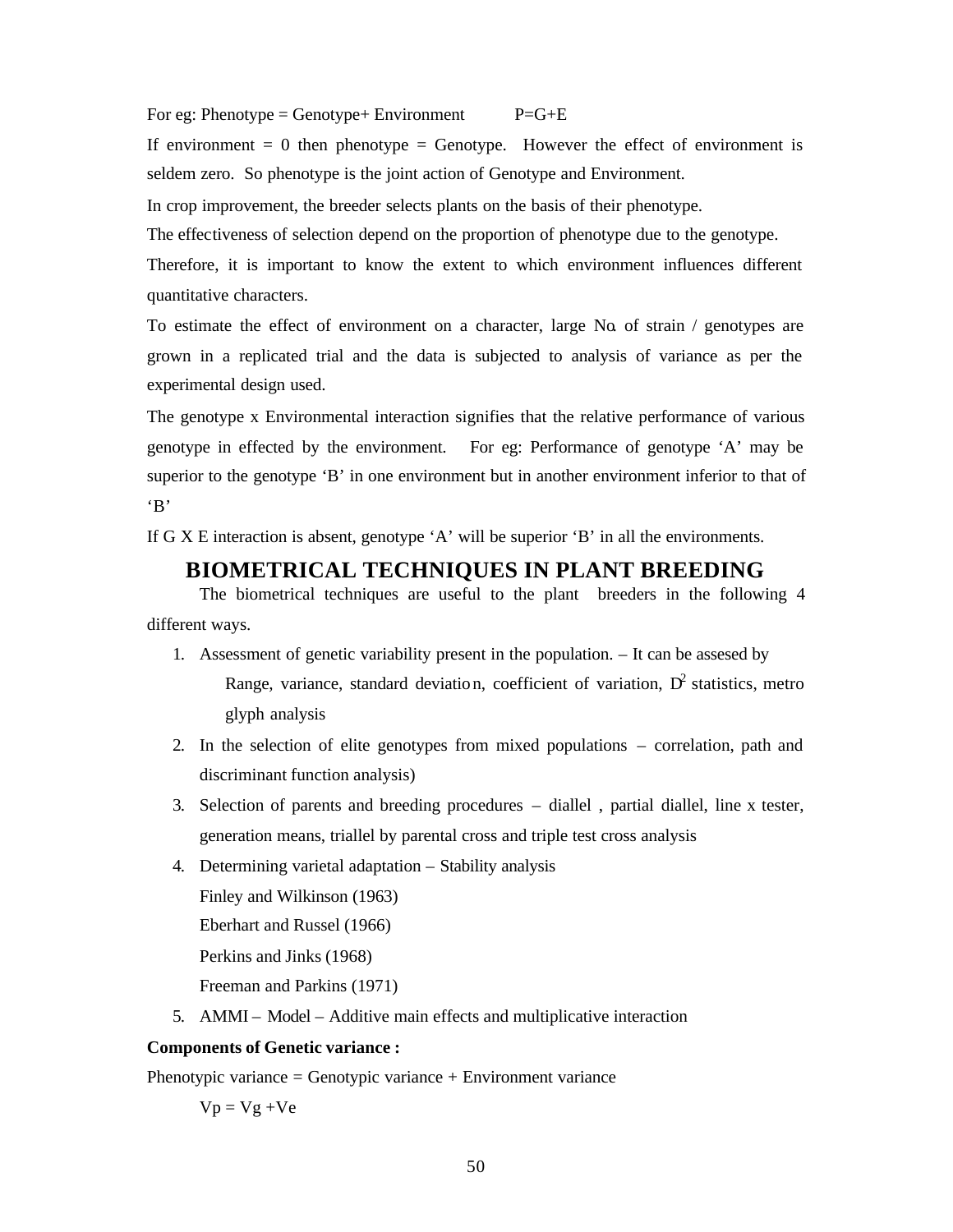Fisher (1918) divided the genotypic variance into three components :

- 1. Additive
- 2. Dominance
- 3. Epistasis

Later Hayman and Mather partitioned the epistatic component into three types of interactions – vig.,

Additive x additive ; additive x dominance and dominance x dominance

- 1. Additive variance : Arises of from difference between two homozygotes for a gene *i.e.* AA and aa. It is generally represented 'd'
- 2. Dominance variance or Intra allelic interaction: It is due to the deviation of heterozygote (Aa) phenotype from the average of phenotypic values of the two homozygotes (AA and aa) it is represented by 'h'.
- 3. Epistasis variance or Inter allelic Interaction : Results from an interaction between two or more genes represented by 'e'.

# **Difference between additive and dominance variance**

| It refers to difference between homozygotes  | It refers to deviation of Aa from the mean of |
|----------------------------------------------|-----------------------------------------------|
| (AA/aa)                                      | AA and aa                                     |
| Genes show lack of dominance                 | Genes show incomplete, complete or over       |
|                                              | dominance                                     |
| Associated with homozygosity and is more in  | Associated with heterozygosity and is more    |
| inbreders                                    | in outbreeders                                |
| It is fixable                                | It is non-fixable                             |
| Selection is very effective as it is fixable | Selection is ineffective as it is non-fixable |
| it is the chief cause of transgressive       | It is the chief cause of heterosis            |
| segregation                                  |                                               |

# **Different types of gene actions involving two genes**

| <b>Component of</b> | <b>Specific</b> | <b>Description</b>                             | <b>General</b> |
|---------------------|-----------------|------------------------------------------------|----------------|
| genetic variance    | symbol          |                                                | symbol         |
| Additive            | da              | The different between AA and aa phynotypic     | đ              |
|                     |                 | values                                         |                |
|                     | db              | The different between BB and bb phynotypic     |                |
|                     |                 | values                                         |                |
| Dominance           | ha              | The deviation of Aa phenotype from the average | h              |
|                     |                 | of AA and aa phenotypes                        |                |
|                     | hb              | The deviation of Bb phenotype from the averave |                |
|                     |                 | of BB and bb phenotypes                        |                |
| Epistasis           | da x db         | Additive x Additive effect due to interaction  | $\mathbf{1}$   |
|                     |                 | between AA & BB                                |                |
|                     | $da \times hb$  | Additive x dominance interaction due to        |                |
|                     | and             | interactions between and AA and Bb and between |                |
|                     | ha x db         | Aa and BB respectively                         |                |
|                     | ha x hb         | Dominance x dominance interaction due to       |                |
|                     |                 | interation between Aa and Bb                   |                |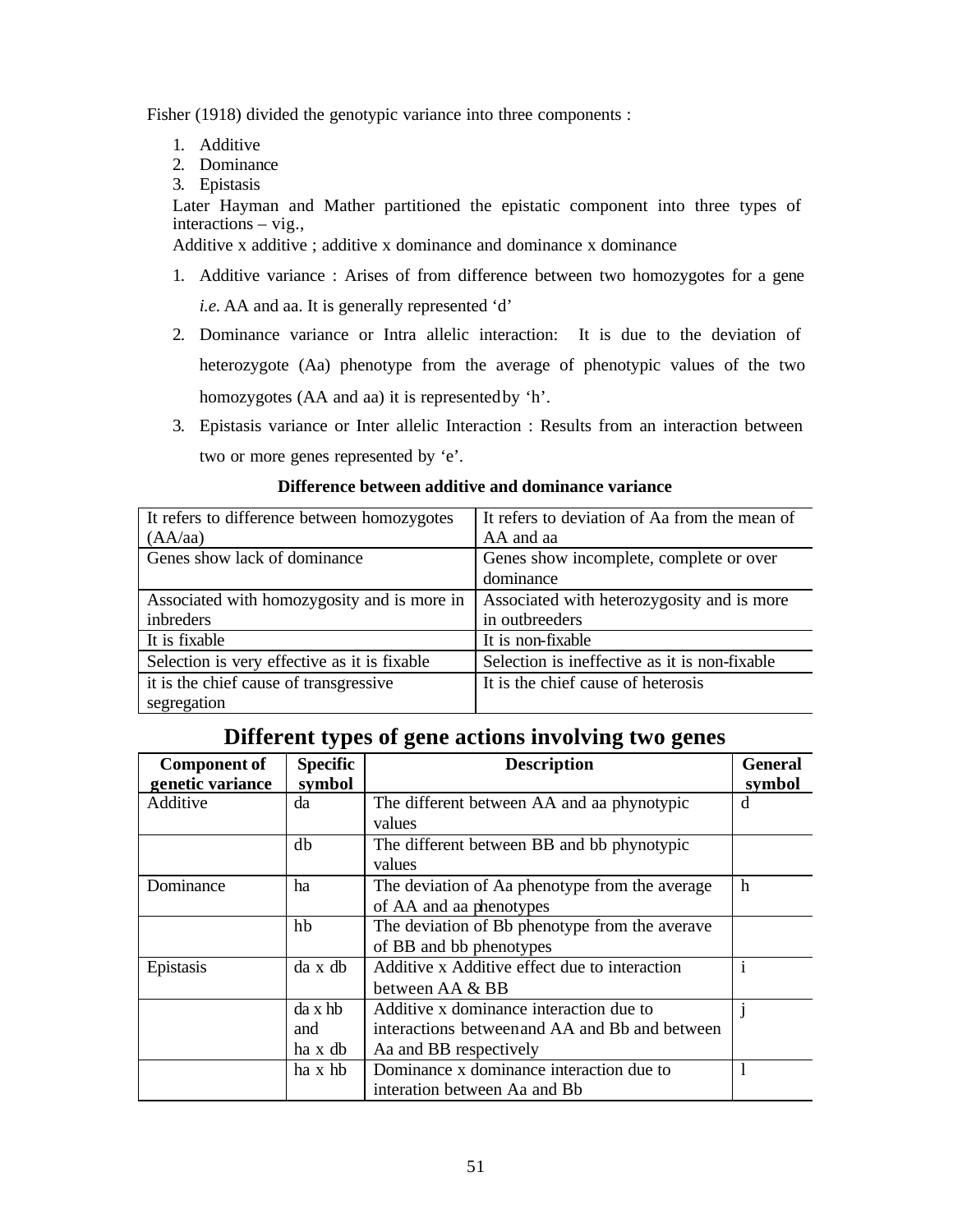## **Lecture No 12**

## **HYBRIDIZATION : TECHNIQUES AND CONSEQUENCES**

The mating or crossing of two plants or lines of dissimilar genotype is known as hybridization. In plants, crossing is done by placing pollen grains from one genotype, the male parent, on to the stigma of flowers of the other genotype, the female parent. It is essential to prevent self-pollination as well as chance cross-pollination in the flowers of the female parent. At the same time, it must be ensured that the pollen from desired male parent reaches the stigma of female flowers for successful fertilization. The seeds as well as the progeny resulting from the hybridization are known as hybrid or  $F_1$ . The progeny of  $F_1$ , obtained by selfing or intermating of  $F_1$  plants, and the subsequent generations are termed as segregating generations. The term cross is often used to denote the products of hybridization, i.e. the  $F_1$  as well as the segregating generations.

# **OBJECTIVES OF HYBRIDIZATION**

The chief objective of hybridization is to create genetic variation. When two genotypically different plants are crossed, the genes from both the parents are brought together in  $F_1$ . segregation and recombination produce many new gene combinations in  $F_2$ and the later generations, i.e. the segregating generations. The degree of variation produced in the segregating generations would, therefore, depend on the number of heterozygous genes in the F<sub>1</sub>. This sill, in turn, depend upon the number of the genes for which the two parents differ. If the two parents are closely related, they are likely to differ for a few genes only. But if they are not related, or are distantly related, they may differ for several, even a few hundred, genes. However, it is not likely that the two parents will ever differ for all their genes. Therefore, when it is said that the  $F<sub>1</sub>$  is 100 per cent heterozygous, it has reference only to those genes for which the two parents differ.

The aim of hybridization may be the transfer of one or few qualitative characters, the improvement in one or more quantitative characters, or use the of  $_1$  as a hybrid variety. These objectives are briefly discussed below.

**Combination Breeding :** The main aim of combination breeding is the transfer of one or more characters into a single variety from other varieties. these characters may be governed by oligogenes or polygenes. The intensity of the character in the new variety is either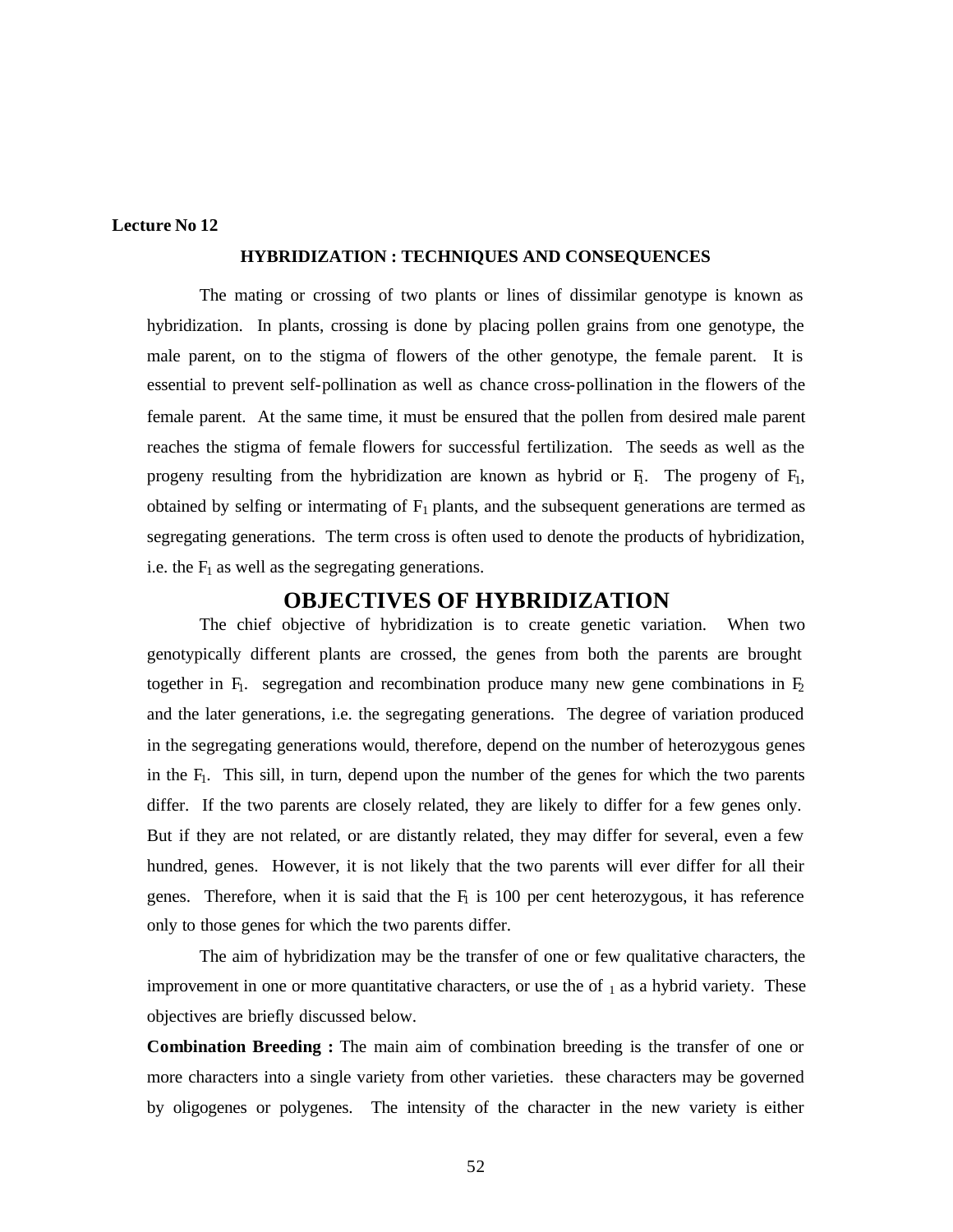comparable to or, more generally, lower that in the parent variety from which it was transferred. In this approach, increase in the yield of a variety is obtained by correcting the weaknesses in the yield contributing traits, e.g., tiller number, grains per spike, test weight is that for disease resistance. The backcross method of breeding was designed for combination breeding, and often pedigree method also fulfils the same purpose. In combination breeding, the genetic divergence between parents is not the major consideration. What is important is that one of the parents must have in a sufficient intensity the character(s) under transfer, while the other parent is generally a popular variety.

**Transgressive Breeding :** Transgressive breeding aims at improving yield or its contributing characters through transgressive segregation. Transgressive segregation is the production of plants in an  $F_2$  generation that are superior to both the parents for one or more characters. Such plants are produced by an accumulation of plus or favourable genes from both the parents as a must combine well with each other, and should preferably be genetically diverse, i.e., quite different. This way, each parent is expected to contribute different plus genes which when brought together by recombination give rise transgressive segregant. As a result, the intensity of character in the transgressive segregant, i.e., the new variety, is greater than that in either of the parents. The pedigree method of breeding and its modifications, particularly the population approach, are designed for the production of transgressive segregants.

**Hybrid Varieties :** In most self-pollinated crops, F<sub>1</sub> is more vigorous and higher yielding than the parents. Wherever it is commercially feasible,  $F_1$  may be used directly as a variety. In such cases, it is important that the two parents should produce an outstanding  $F_1$ .

# **TYPES OF HYBRIDIZATION**

The plants or lines involved in hybridization may belong to the same variety, different varieties of the same species, different species of the same genus or species from different genera. Based on the taxonomic relationship of the two parents, hybridization may be classified into two broad groups :

- 1. Intervarietal and
- 2. Distant hybridization

**Intervarietal Hybridization :** The parents involved in hybridization belong to the same species; they may be two strains, varieties or races of the same spicies. It is also known as intraspecific hyrbidization. In crop improvement programmes, intervarietal hybridization is the most commonly used. In fact, it is so common that it may often appear to be the only form of hybridization used in crop improvement. an example would be crossing of two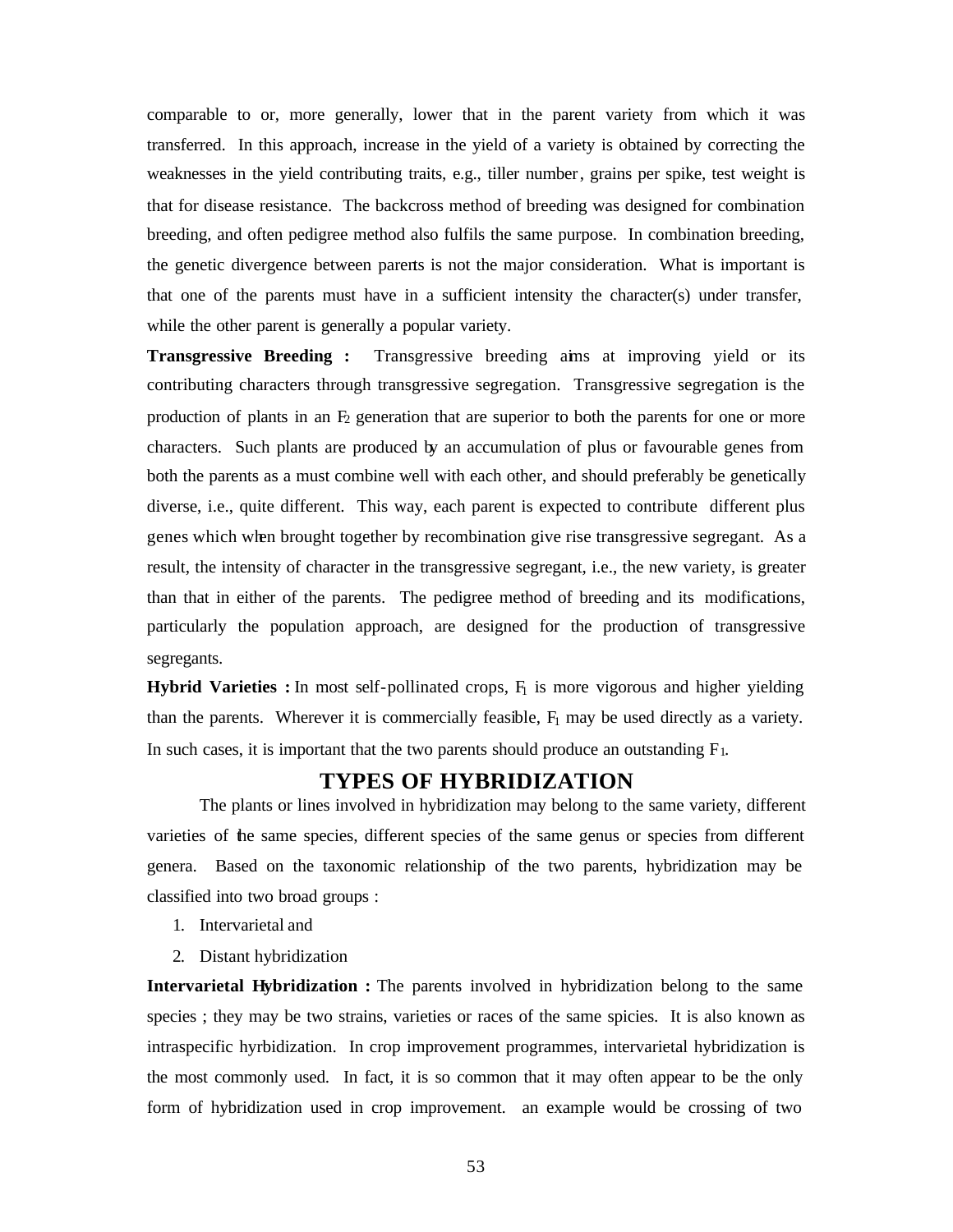varieties of wheat, rice or some other crop. The intervarietal crosses may be simple or complex depending upon the number of parents involved.

**Simple Cross :** In a simple cross, two parents are crossed to produce the  $F_1$ . The  $F_1$  is selfed to produce  $F_2$  or is used in a backcross programme, e.g.,

A X B  $\rightarrow$  F<sub>1</sub>(A X B)

**Complex Cross :** more than two parents are crossed to produce the hybrid, which is then used to produce  $F_2$  or is used in a backcross. Such a cross is also known as convergent cross because this crossing programme aims at converging, i.e., bringing together, genes from several parents into a single hybrid. A few examples of convergent cross are described in Fig. 7.1. As

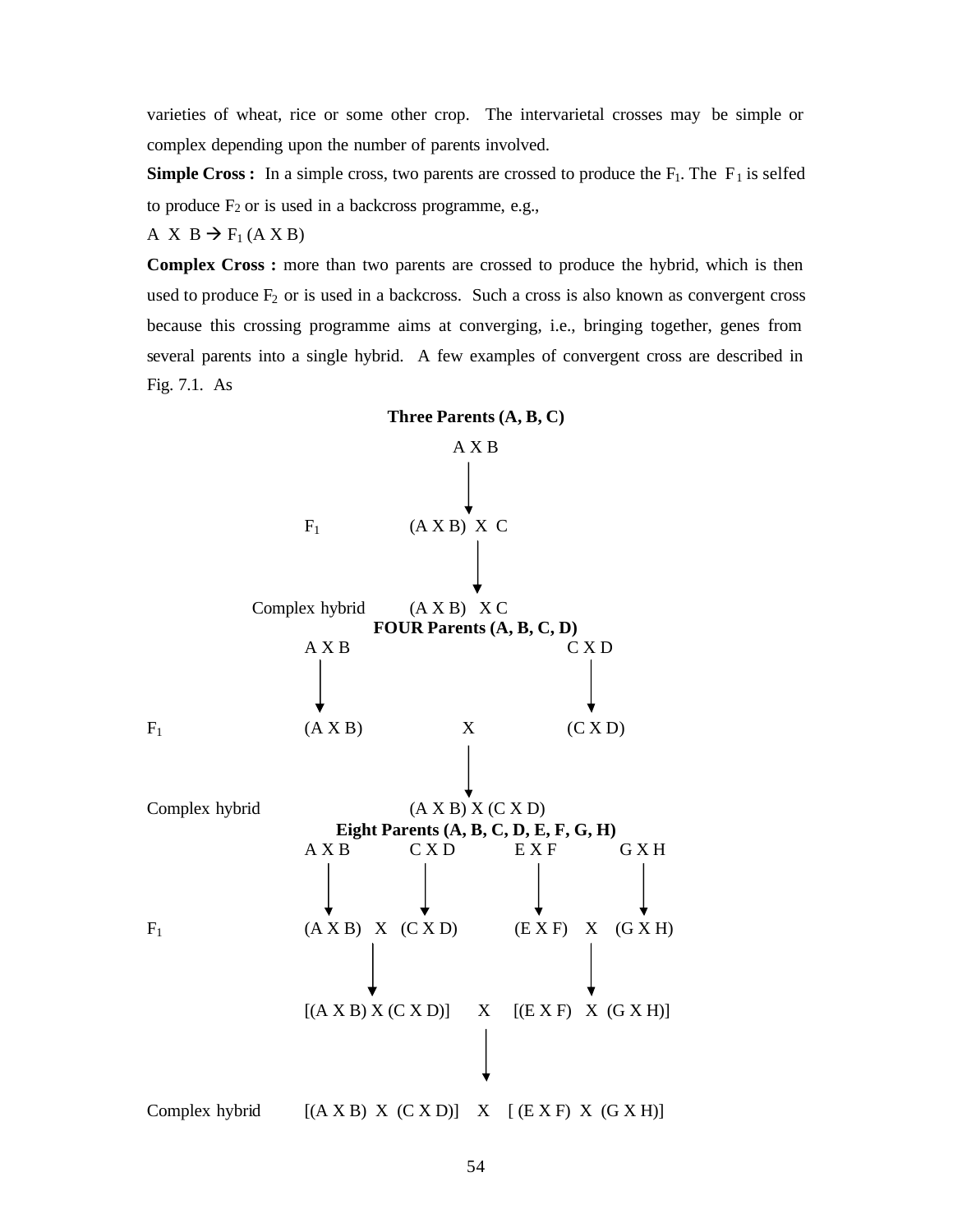Crop improvement progresses, the crop varieties would accumulate more and more favourable genes. This would lead to greater similarities between even unrelated varieties. In view of this, it may be expected that in future complex crosses would become more and more important. In breeding of highly improved self-pollinated crops like wheat and rice, complex crosses are a common practice today. Complex crosses would become routine in near future in the improvement of other self-pollinated crops with the progress in the level of their improvement.

**Distant Hybridization :** Distant hybridization includes crosses between different species of the same genus or of different genera. When two species of the same genus are crossed, it is known as interspecific hybridization; but when they belong to two different genera, it is termed as intergeneric hybridiztion. Generally, the objective of such crosses is to transfer one or few simply inherited characters like disease resistance to a crop species. Sometimes, interspecific hybridization may be used for developing a new variety, e.g., Clintonoat variety was developed from a cross between Avena sativa x A. byza ntina (both hexaploid oat species), and CO 31 rice variety was developed from the cross Oryza sativa var. indica x O. perennis. Almost al the present-day sugarcance varieties have been developed from complex crosses between Saccharum officinarum (noble canes), S. barberi (Indian canes) and other Saccharum species, e.g., S. spontaneum (Kans.). The improvement in fiber length of Indian Cotton (Gossypium arboreum) has been brought about by crossing it with American cultivated Cotton ; many improved varietie s have resulted from such crosses. Intergeneric hybridization may also be used to develop a new crop species, e.g., Triticale from a cross between Triticum sp. And Secale cereale (rye). Wild species often provide genes which are not present in the cultivated species. For example, many of the genes for rust resistance in wheat are derived from related wild species. Distant hybridization is likely to become increasingly important in the correction of specific defects of crop species. In many cases, wild species may contribute valuable 'yield genes' as well to the cultivated species.

#### **Pre-requisites for hybridization**

Breeder should have clear knowledge about the following before taking up hybridization.

- 1. Requirements of the tract
- 2. Local conditions i.e. soil, climate, Agronomic practices and market requirements
- 3. Existing varieties of crops both local and introduced
- 4. Facilities like funds, land, labour and equipment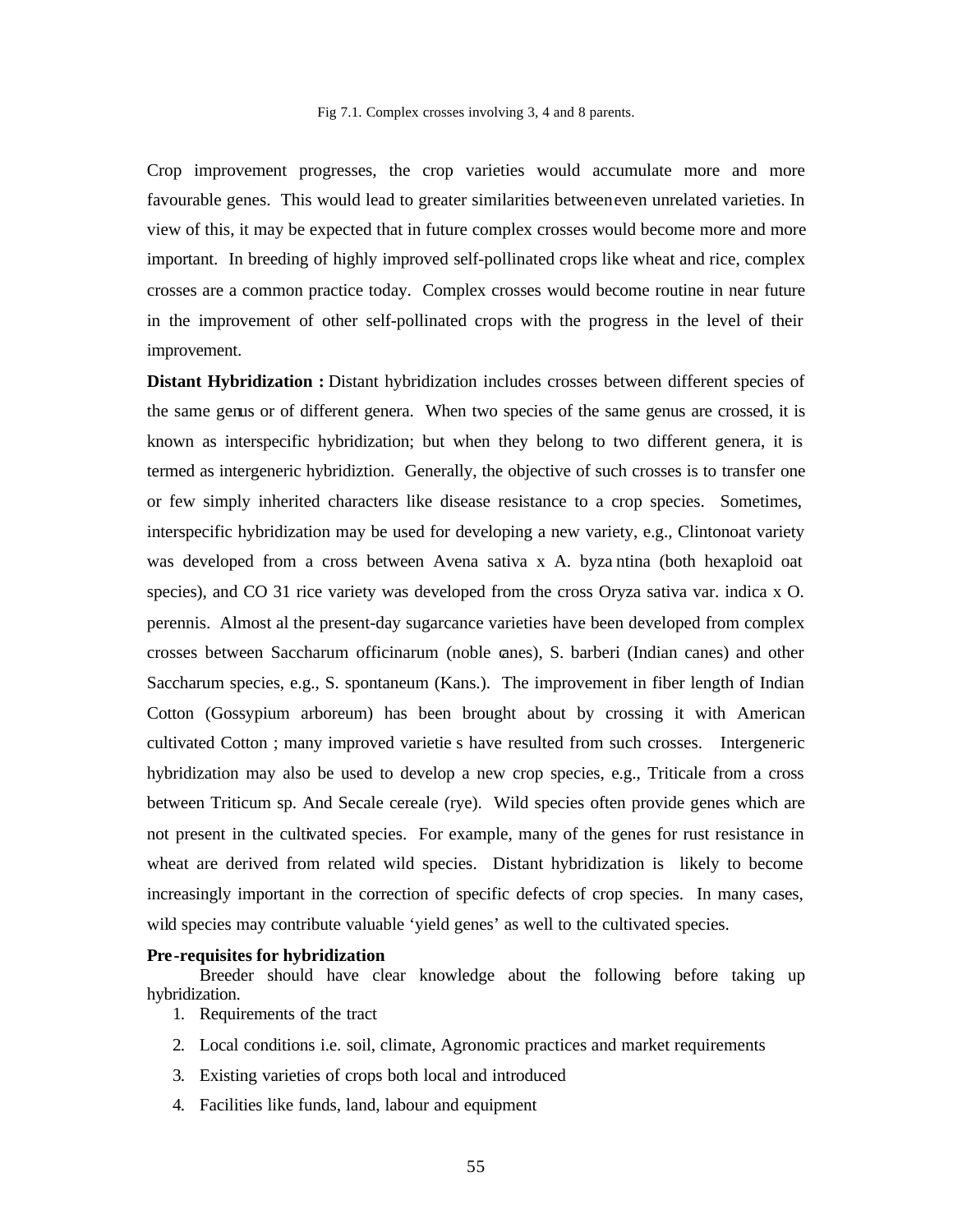- 5. Plant material i.e. germ plasm
- 6. Objectives : Well set objectives and planning

#### **Hybridization proce dure or steps involved in hybridization**

Details of the following steps have to be covered in

Practical classes

- 1. Choice or selection of parents
- 2. Evaluation of parents i.e. by selfing and studying the progeny
- 3. Emasculation
- 4. Crossing or pollination
- 5. Bagging & Labelling
- 6. Harvesting of  $F_1$  seed
- 7. Raising  $F_1$  generation

From F<sub>2</sub> onwards the generations are known as segregating generations and they may be handled either by pedigree method of Bulk method or backcross method for evolving new varieties.

# **Lecture No 13 HANDLING OF SEGREGATING GENERATIONS Pedigree Method**

In the pedigree method, individual plants are selected from  $F_2$  and subsequent generations, and their progenies are tested. During the entire operation a record ofall parent off spring relationships is kept. This is known as pedigree record. Individual plant selection is continued till the progenies show no segregation. At this stage the selection is done among the progenies, multilocation tests are conducted and released as varieties.

The pedigree may be defined as a description of the ancestors of an individual and it generally goes back to some distant ancestors. It is useful to know the relationship of two individuals and useful for selection of parents and prediction of outcome of the cross.

Procedure of pedigree method

**1 st year** : cross is made between the parents possessing desirable characters.

 $2<sup>nd</sup>$  **year** : Sow the F<sub>1</sub> seed giving wide spacing so that each F<sub>1</sub> plant produces more seeds. Raise as many  $F_1$  plants as possible to produce large number of  $F_2$  seeds. Harvest in bulk.

**3<sup>rd</sup> year** : Grow 2000-10000 plants of  $E_2$  giving wide spacing for full expression of the characters in  $E$  generation plants. Grow parents for comparision. Depending upon the facilities and objectives of the programme about 100-500 superior plants are selected. The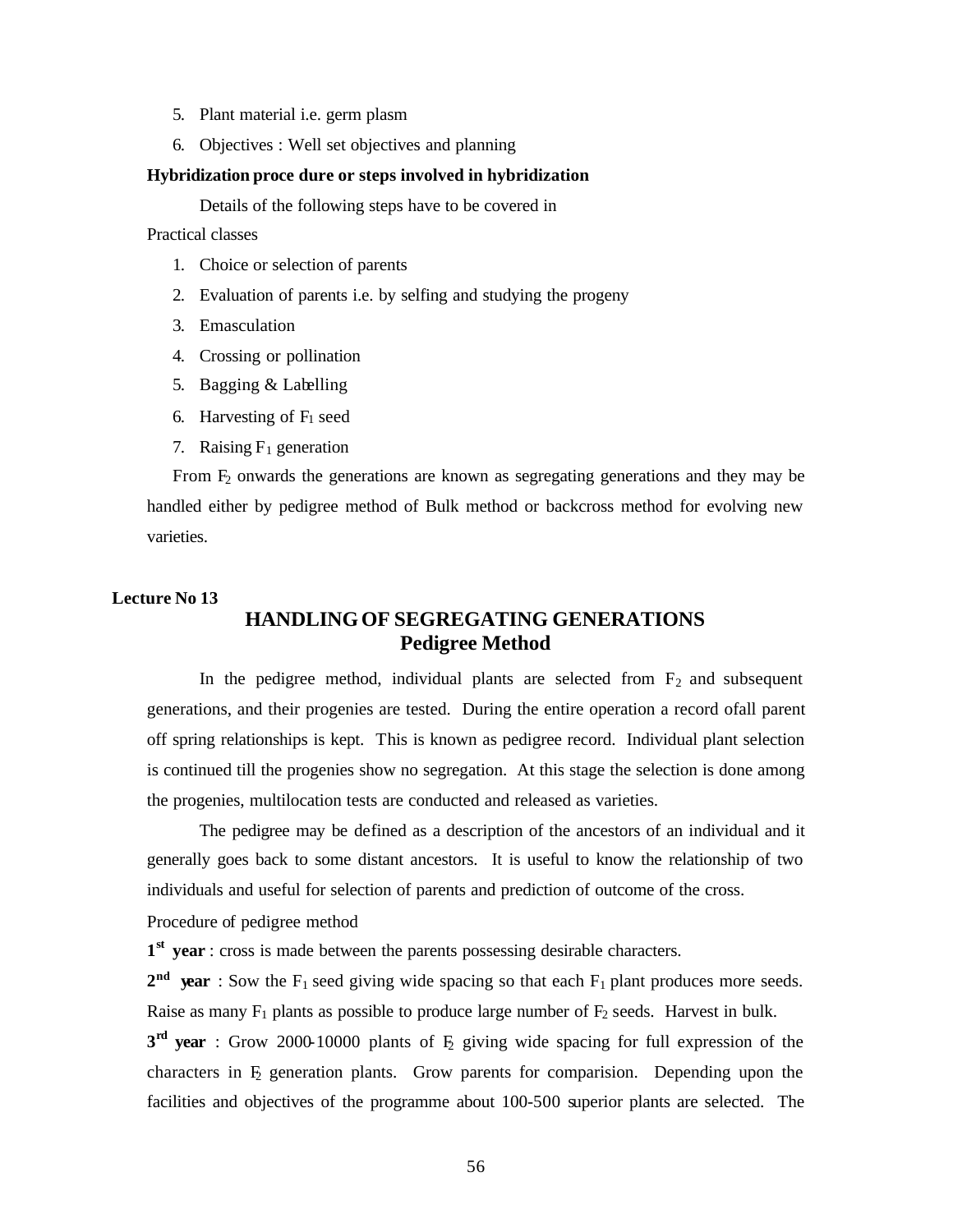value of selection depend on the skill of the breeder. He has to judge which  $F<sub>2</sub>$  plant will produce superior progeny for characters under consideration. The breeder develops this skill through close study of the crop for many generations. The selection in  $F_2$  is done for simply inherited characters like head type disease resistance etc. and selection for characters governed by many genes like yield will be reserved for later generations. The selected plants are harvested separately and given serial numbers and description entered in pedigree registers.

**4<sup>th</sup> year** : Progeny rows of F<sub>3</sub> i.e. seeds of one selection plant in one row are space planted along with parents and checks. From superior progeny rows, individual plants with desirable characters are selected (about 50-100 families and about 5 plants in each family and harvested separately). Diseased, lodging and undersirable progenies are discarded.

5<sup>th</sup> year : F<sub>4</sub> plants raised again as head to row. Desirable plants are selected from desirable rows and harvested separately.

**6<sup>th</sup> year** : F<sub>5</sub> plants raised in 3 row plots i.e. seeds of each selected plant sown in 3 rows. By this time many families might have become reasonly homozygous. For comparision check variety is grown for every 3 or 5 block. Progenies are evaluated for yield and the inferior ones are rejected. The number should be reduced to 25-50. superior plants from superior progenies are selected. Plants from each progeny are bulked.

7<sup>th</sup> year : F<sub>6</sub> individual plant progenies are grown in multi-row plots and evaluated. Inferior progenies are rejected and superior progenies are selected. Plants of each progeny are harvested in bulk. Diseased and inferior plants from the progenies are removed.

**8<sup>th</sup> year** : F<sub>7</sub> preliminary yield trial with 3 or more replications ar conducted to identify superior lines. The progenies are evaluated for many characters including yield. Standard commercial varieties must be included as checks. Two to five outstanding lines are selected and advanced to coordinated yield trials.

**9 th, 10th & 11th year :** selected lines are tested in several localities for 2 or 3 years for adaptation tests. Lines are evaluated for all characters mainly yield and disease resistance. A line that is superior to commercial variety in yield and other characters is selected. 11<sup>th</sup> and **12th year** : Selected superior lines is named, multiplied and released as a new variety. Number of year can be reduced if generations are advanced during off seasons either in green house or under irrigated conditions.

Several modifications for the above described pedigree method are followed by breeders depending upon the crop, time and availability of funds and facilities like labour, land etc.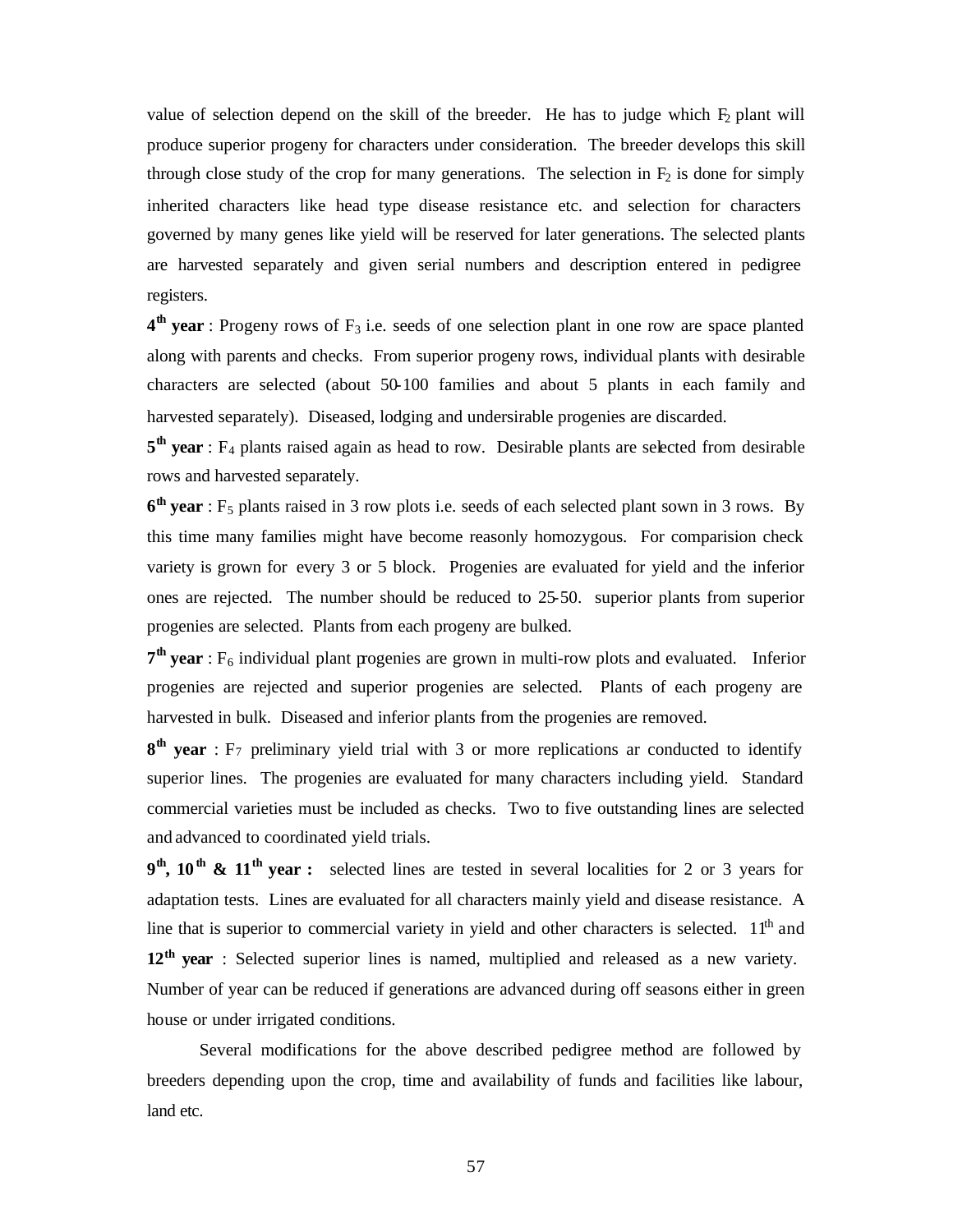## **Early generation tests :**

The objective of these test is to find out superior crosses and superior progenies in early generations i.e. in  $F_2$  and  $F_3$ . we need not advance all the crossed and all selected progenies in each cross upto F8. much labour, time and cost would be saved by this early generation testing. A more reliable information about the potential crosses and progenies may be obtained by conducting replicated tests (preferably in more location) and evaluating them for yield and other characters in  $F_2$  or  $F_3$  itself. A desirable cross or progeny should have high mean yield, high genetic variance and high expected genetic advance under selection. Other crosses and progenies are rejected in the beginning i.e.  $F_2$  and  $F_3$  generations itself.

**F<sub>2</sub>** progeny testing : Another modification for pedigree method. In  $F_2$  make as many single plants selections as possible. From  $F_3$  to  $F_6$  advance the progenies in bulk making selections of the progenies as a wholw and discarding the inferior progenies. Thus each of the progeny is derived from the single plant selected in  $F_2$  generation. In  $F_6$  make single plant selections in each of the progeny. Compare the yields of the single plants with progenies from which they are selected. Select superior single plant progenies and advance to preliminary yield trials, multilocation tests etc. There are two advantages 1. No. of crosses can be handled simultaneously 2. Natural selection operates from  $F_3$  to  $F_6$  since they are advanced in bulk.

**Mass pedigree method :** This is another modified pedigree method. Crosses are made and further generations grown in bulk or as mass until suitable season occurs for making desirable selections against drought, insect and diseases etc. The population will be exposed to the natural conditions of vagaries. From the remaining population individual plants are selected and harvested progenies are evaluated for yield and other characters in preliminary yield trials and further generations are proceeded as in pedigree method till release of variety. The advantages of both bulk and pedigree methods can be obtained and large number of crosses can be handled at a time. The disadvantage is that it takes a bit longer time.

#### **Merits of pedigree method :**

- 1. It gives maximum opportunity for the breeder to use his skill and judgement in selection of plants
- 2. It is well suited for the improvement of characters which can be easily identified and are simply inherited.
- 3. Transgressive segregation for yield and other quantitative characters may be recovered.
- 4. Information about the inheritance of characters and pe digree of lines can be obtained.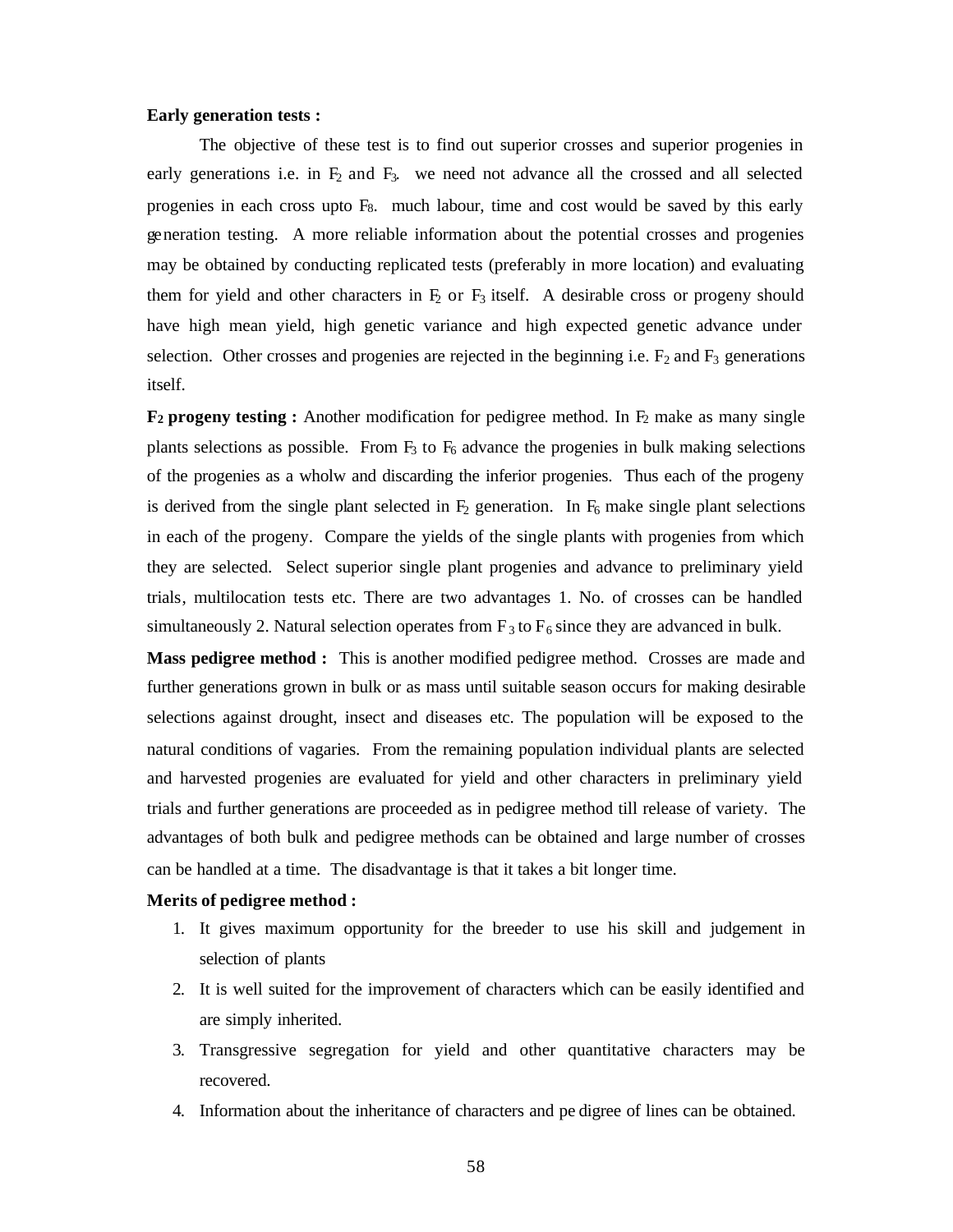- 5. Inferior plants and progenies are eliminated in early generations.
- 6. It takes less time than bulk method to develop new variety.

#### **Demerits of pedigree method :**

- 1. Valuable genotypes may be lost in early generations, if sufficient skill and knowledge are lacking in the breeder, at the time of selection.
- 2. No opportunity for natural selection
- 3. Difficult to handle many crosses
- 4. Maintenance of records, selections, growing progeny rows etc are time consuming and laborious.

**Achievements :** Large number of varieties have been developed by pedigree method in many crops.

A few examples are

Wheat – NP-52, 120,125, 700 and 800 series

Rice – ADT – 25, Jaya, Padma

Cotton – Lakshmi, Digvijay, Sorghum – Co 18, RS 610 etc., Tobacco – NP 222

Sorghum – Co 18, Rs 610, Tobacco – NP 222

Lecture No. 14

# **BULK METHOD**

The bulk method was first proposed by Nilsson Ehle in 1908 at Svalof. This method

is also known as **mass method** 'or' Population method of breeding

- v Isolation of Homozygus lines
- $\triangleleft$  Waiting for the opportunity for selection
- $\triangleleft$  Opportunity for natural selection.
- $\div$  F<sub>2</sub> and subsequent generations are harvested in mass as bulk to raise the next generation.
- $\triangleleft$  At the end of the bulking period (after attaining homozygosity) individual plants are selected and evaluated similar manner as pedigree method of breeding.

# *THE PROCEDURE FOR BULK METHOD*

The exact procedure for the bulk method would vary depending upon the objective of breeder. The following procedure is described for the isolation of homozygous lines. The breeder may introduce various modifications in the scheme to suit his needs.

**Hybridization :** Parents are selected according to the objective of the breeding programme. A simple or a complex cross is then made depending upon the number of parents involved.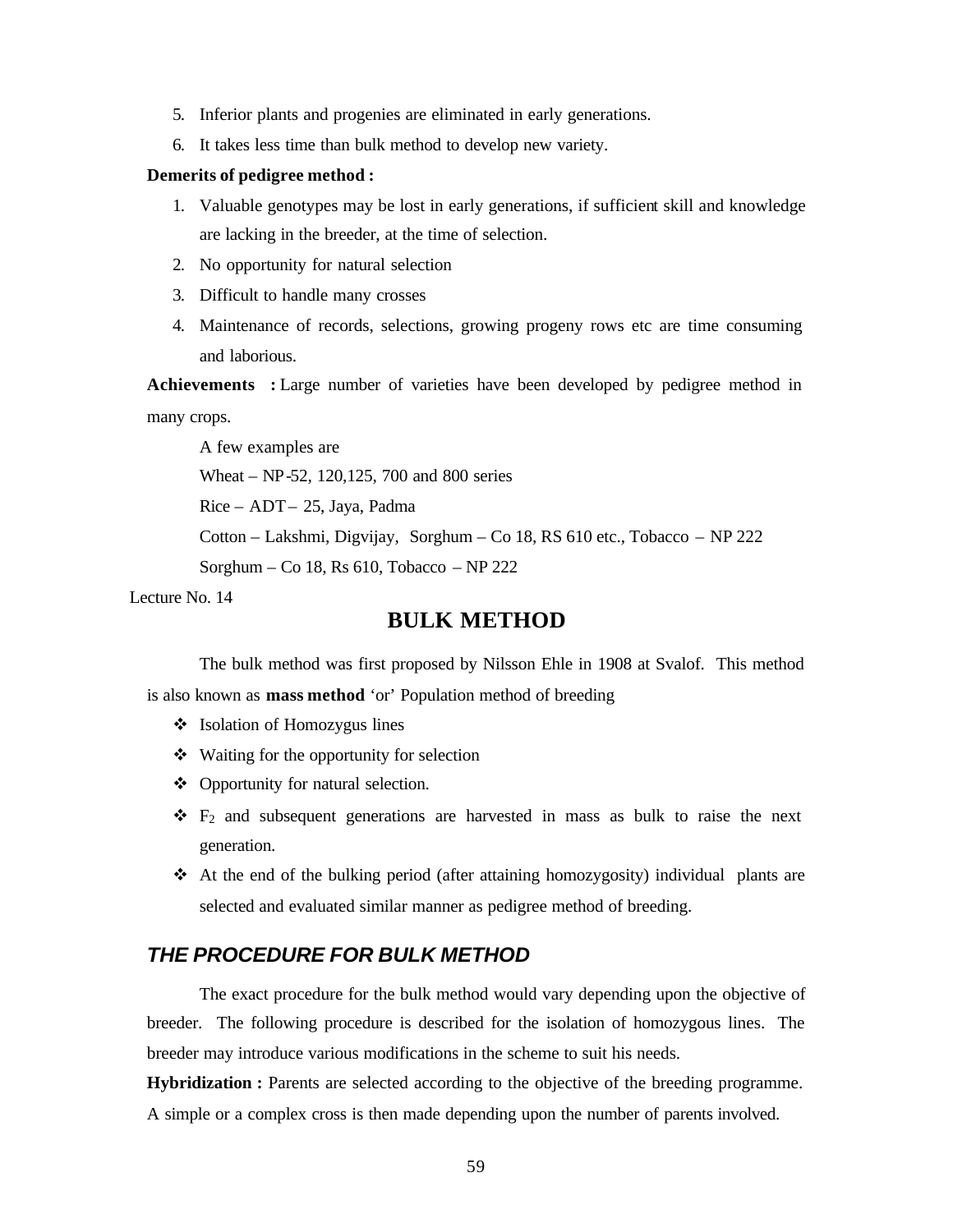$\mathbf{F}_1$  Generation :  $\mathbf{F}_1$  is space-planted and harvested in bulk. The number of  $\mathbf{F}_1$  plants should be as large as possible ; usually more than 20 plants should be grown.

 $\mathbf{F}_2\mathbf{-F}_6$  Generations :  $F_2$  to  $F_6$  generations are planted at commercial seed rates and spacings. These generations are harvested in bulk. During this period, environmental factors, disease and pest outbreaks would change, the frequencies of different genotypes in the population. Artificial selection is generally not done. The population size should be as large as possible, preferably 30,000-50,000 plants in each generation.

**F7 Generations :** About 30-50 thousand plants are space-planted. 1000 to 5000 plants with superior phenotypes are selected and their seeds harvested separately. Selection is based on the phenotype of plants, grain characteristics, disease reaction, etc.

**F8 Generation :** Individual plant progenies are grown in single or multi-row plots. Most of the progenies would be reasonably homozygous and are harvested in bulk. Weak and inferior progenies are rejected on the basis of visual evaluation. Only 100-300 plant progenies with desirable characteristics are saved.

Some progenies which show segregation are generally rejected unless they are of great promise. In promising pr ogenies, individual plants may be selected ; preliminary yield trial will be delayed for one year in such cases.

**F9 Generation :** Preliminary yield trial is conducted by using standard commercial varieties as checks. The progenies which are superior than the check are advanced. Quality test may be conducted to further reject undesirable progenies. The progenies are evaluated for height, lodging resistance, maturity date, disease resistance and other important characteristics of the crop species.

**F10-F<sup>13</sup> Generations :** Replicated yield trials are conducted over several locations using standard commercial varieties as checks. The lines are evaluated for important characteristics in addition to yield, disease resistance and quality. If a line is superior to the standard varieties in yield trials, it would be released as a new variety.

**F14 Generation :** Seed of the released variety is increased for distribution to the cultivators.

# *MERITS OF BULK METHOD*

- 1. The bulk method is simple, convenient and less expensive.
- 2. Since, each  $F_2$  plant is equally represented till  $F_6$ , no chance of elimination of good genotypes in early generations.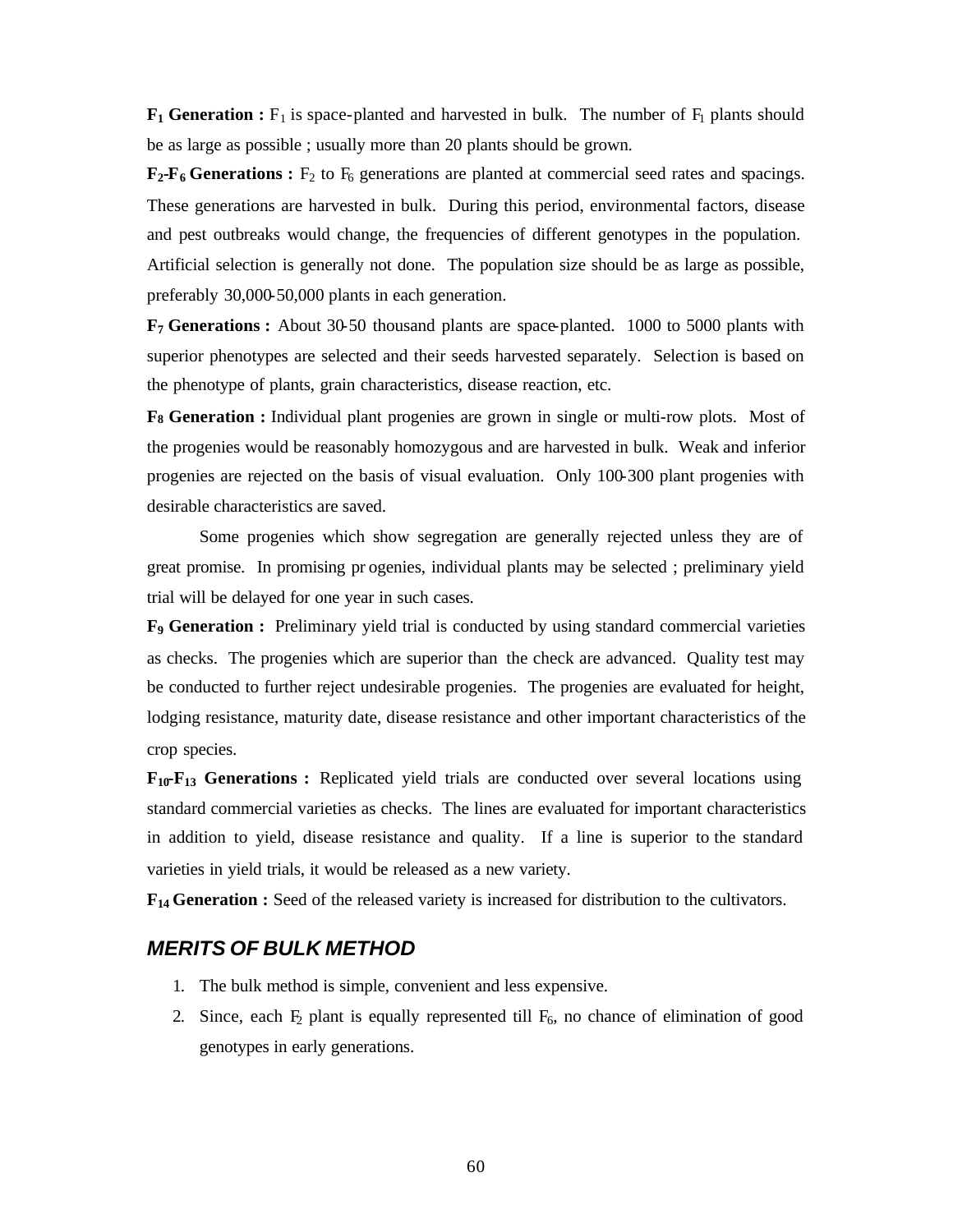- 3. Artificial or natural disease epiphytics, winter killing high temperature etc. eliminates undesirable types and increases the frequency of desirable type. Thus isolation of desirable types becomes easier.
- 4. Progenies select from long term bulks are superior than the selection from  $F_2$  or short term bulk.
- 5. Since, little work and attention is needed in  $F_2$  and subsequent generation more no. of crosses can be handled.
- 6. No pedigree records which saves time
- 7. Since large population are grown, transgressive segregants are more likely to appear and increase due to natural selection. Hence, there is a greater chance to isolate good segregants than pedigree method.

# **DEMERITS OF BULK METHOD**

- 1. The major disadvantage of bulk method is that it takes a much longer time to develop a new variety. Natural selection becomes important only after  $F_8$  or  $F_{10}$ , and bulking may have to be done upto  $F_{20}$  or more. Thus the time required is considerably longer, and most breeders do not use the bulk method simply for this reason.
- 2. In short-term bulks, natural selection has little effect on the genetic composition of populations. But short-term bulks are useful for the isolation of homozygous lines and for specific objectives as in Harlan's mass-pedigree method.
- 3. It provides little opportunity for the breeder to exercise his skill or judgement in selection. But in the modified bulk method, the breeder has ample opportunity for practicing selection in the early segregating generations.
- 4. A large number of progenies have to be selected at the end of the bulking period.
- 5. Information on the inheritance of characters cannot be obtained which is often available from the pedigree method.
- 6. In some cases, at least, natural selection may act against the agronomically desirable types.

| <b>S. No.</b> | PEDIGREE METHOD                          | S. No. | <b>BULK METHOD</b>                   |
|---------------|------------------------------------------|--------|--------------------------------------|
| -1            | Most widely used Breeding method         |        | Used only to a limited extent        |
| 2             | Individual plants are selected in $F_2$  | 2      | $F2$ and subsequent generations are  |
|               | and subsequent generations and           |        | grown in bulk                        |
|               | individual plant progenies are grown     |        |                                      |
| 3             | Artificial selection; artificial disease | 2      | Mainly natural selection. In certain |
|               | epidemics etc. are an integral part of   |        | cases artificial selection may be    |
|               | the method                               |        | essential                            |

# **Comparison between bulk and pedigree method.**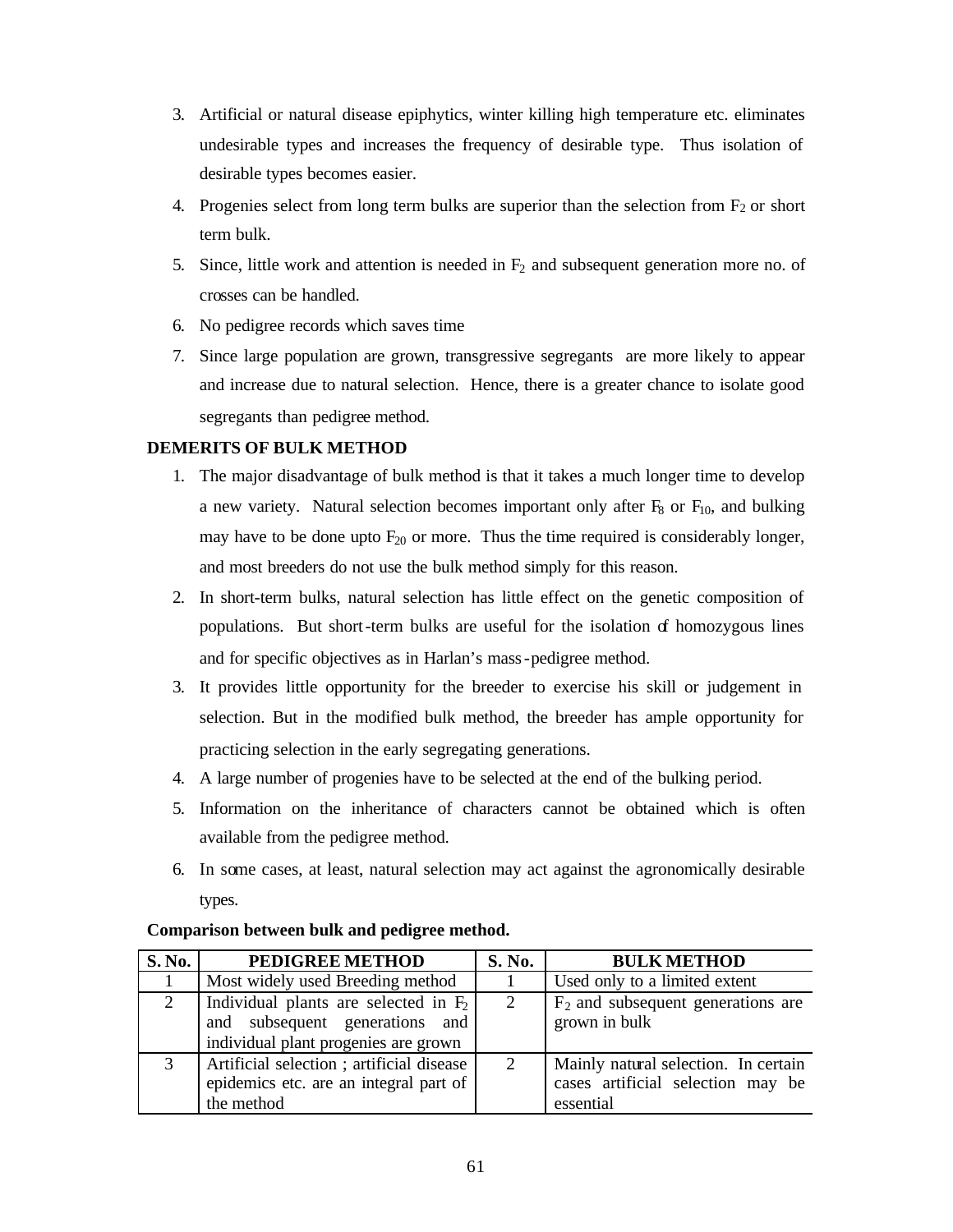| 3              | Natural selection does not play any<br>role                                                                               | 3 | N.S. determines the composition of<br>the pop n at the end of the bulking<br>period |
|----------------|---------------------------------------------------------------------------------------------------------------------------|---|-------------------------------------------------------------------------------------|
| 4              | Pedigree Records have to<br>be<br>maintained which is often time<br>consuming and laborious                               | 4 | No pedigree records are maintained                                                  |
| $\mathfrak{S}$ | Generally its taken 12-13 years to<br>release a new variety                                                               | 5 | Takes more than 15 years.                                                           |
| 6              | Requires close attention of breeder<br>from $F_2$ onwards                                                                 | 6 | It is quite simple and does not<br>require much attention                           |
| 7              | Planting (spacing) the segregating<br>generations are space planted to<br>permits effective individual plant<br>selection | 7 | The bulk populations are generally<br>planted at commercial planting<br>rates       |
| 8              | Population size is<br>in<br>small<br>comparison to bulk                                                                   | 8 | The population size is large                                                        |

Much improvement in crop plants could not be done through this method reason being.

- 1. Long time required for Natural Selector
- 2. Lack of opportunity for the breeder to use his skills
- 3. Lack of facilities to raise large population

### **Achievements of bulk method:**

The method has been used to a limited extent is Barley breeding in U.S.A. and more than 50 varieties were developed. They are : ARIVAL, BEECHER, GLACIER, and GEM. Originated from a cross : Atlas x Vaughn. The bulk was maintained for 7 to 8 months.

#### **SINGLE-SEED-DESCENT METHOD**

Another modification of the bulk method is the single-seed-descent method, which is becoming increasingly popular. In this method, a single seed from each of the one to two thousand  $F_2$  plants is bulked to raise the  $F_3$  generation. Similarly, in  $F_3$  and the subsequent generations one random seed is selected from every plant present in the population and planted in bulk to raise the next generation. This procedure is followed till  $F_5$  or  $F_6$  when the plants would have become nearly homozygous. In  $F_5$  or  $F_6$ , a large number (1 to 5 hundred) of individual plants are selected and individual plant progenies are grown in the next generation. Selection is done mainly among the progenies, and the number of progenies is sufficiently reduced to permit replicated trial in the next generation. Individual plants may be selected only from outstanding families not showing segregation. Thus preliminary yield trials and quality tests begin in  $F_7$  or  $F_8$  and coordinated yield trials in  $F_8$  or  $F_9$ .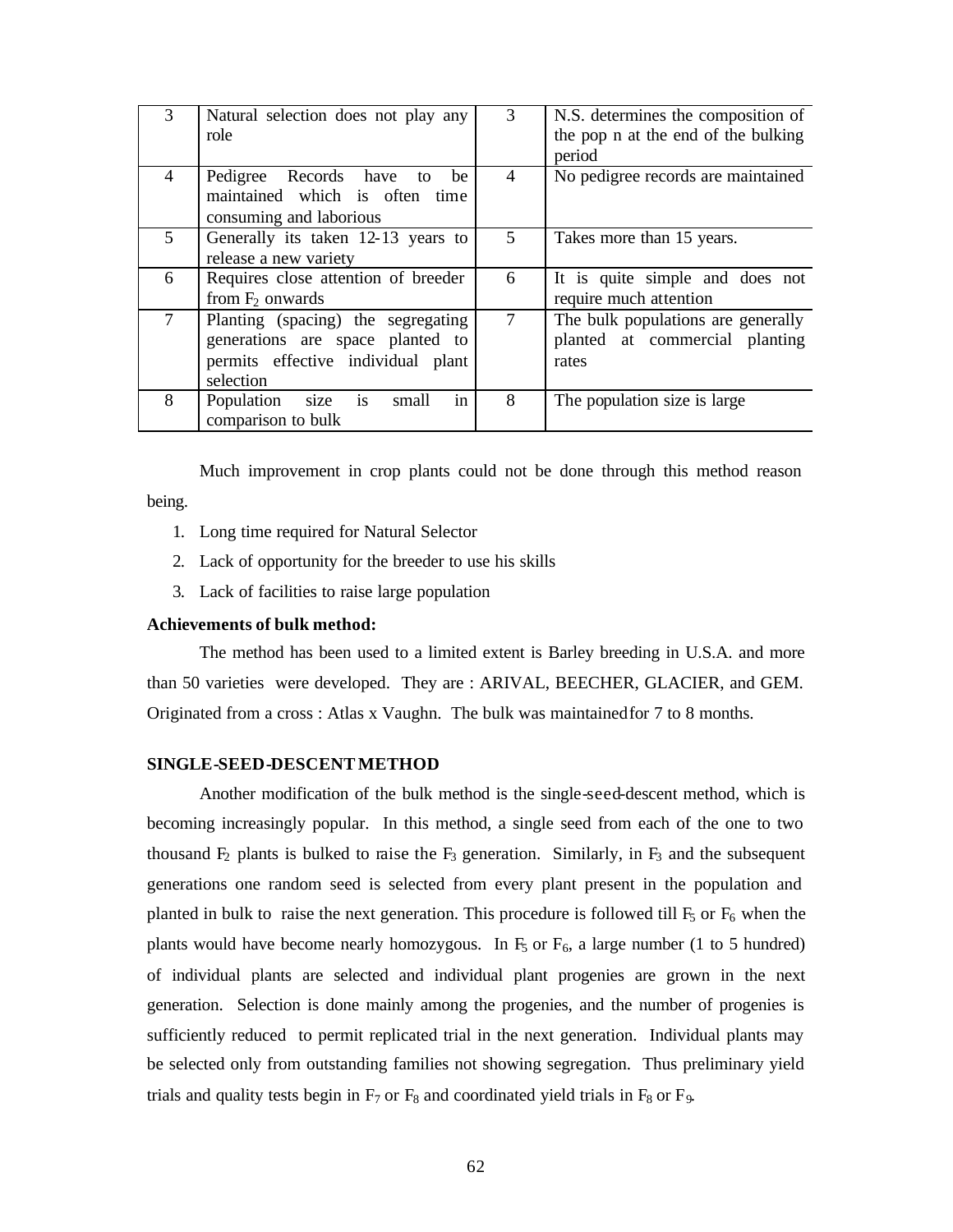The objective of single-seed-descent method is to rapidly advance the generations of crosses ; at the end of the scheme, a random sample of homozygous or near homozygous genotypes/lines is obtained.  $F_2$  and the subsequent generations are grown at very high plant densities as vigour of individual plants is not important. In each year, 2-3 generations may be raised using off-season nurseries and greenhouse facilities. The important features of this scheme are : (1) lack of selection, natural or artificial, till  $F_5$  or  $F_6$  till the population is reasonably homozygous, and  $(2)$  raising of  $F_3$  and later generations from a bulk of one seed from each  $F_2$  and the subsequent generation plant in order to ensure that each  $F_2$  plant is represented in the population. As a result of the speed and economy, the single-seed-descent scheme is becoming increasingly popular with the breeders.

The single-seed-descent scheme (1) advances the generation with the maximum possible speed in a conventional breeding method; (2) requires very little space, effort and labour ; (3) Makes the best use of greenhouse and off-season nursery facilities; and (4) ensures that the plants retained in the end population are random sample from the  $F_2$ population. However, (1) it does not permit any form of selection (which is implied in the scheme) during the segregating generations; and (2) in each successive generation, the population size becomes progressively smaller due to poor germination and death of plants due to diseases, insect pests and accidents. In some crops, e.g., pulses, plant loss may be one of the most serious problems of the scheme.

Lecture No. 15

# **BACK CROSS**

Breeders of early  $20<sup>th</sup>$  century engaged in the development of disease resistant varieties observed that pureline selections with genes for resistance from intra-or interspecific hybridization were inferior to the generally acceptance superior parent in yield or quality characteristic. To overcome this problem, (Harlan and Pope (1922) suggested the back cross method by which an undesirable allele at a particular locus is replaced by the desirable allele in otherwise elite variety. In other words, B.C. procedure conserves all good characteristics of a popular adapted variety and incorporates a desirable character from another variety.

**Back cross :** A cross between a hybrid  $(F_1 \text{ or a segregating generation})$  and one of its parents is known as backcross.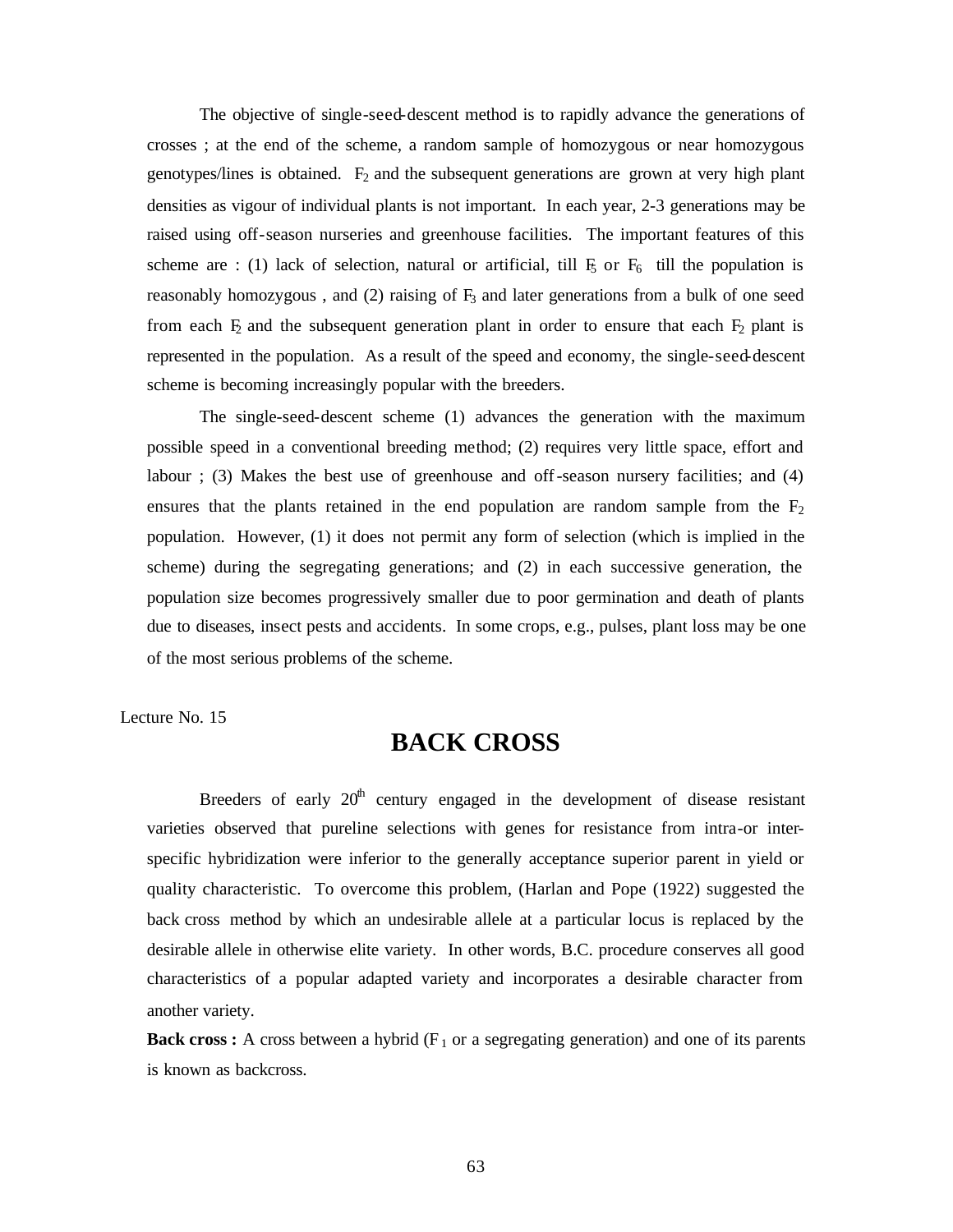**Back cross method :** In the B.C. method, the hybrid and the progenies in the subsequent generations are repeatedly back crossed to one of their parents.

**Objective :** To improve or correct one or two specific defects of a high yielding variety, which is well adapted to the area and has other desirable characteristics.

**Recipient parent :** Well adapted, high yielding variety, lacking one or two characters and hence receives these genes from other variety.

**Donor parent**: The variety which donates one or two useful genes.

**Recurrent parent :** Since the recipient parent is repeatedly used in the backcross programme, it is also known as the recurrent parent.

**Non-recurrent parent :** The donor parent, on the other hand, is known as the non-recurrent parent because it is used only once in the breeding programme (for producing the  $F_1$  hybrid).

# **REQUIREMENTS OF A BACK CROSS PROGRAMME**

- 1. Existence of a good recurrent parent variety which requires improvement is some qualitatively inherited character or a quantitative character with high heritability.
- 2. A suitable donor parent must be available possessing the character or characters to be transferred in a highly in tense form.
- 3. High expressivity of the character under transfer through several back crosses in the genetic back ground of the recurrent parent.
- 4. The character to be transferred must have high heritability-preferably determined by one or few genes.
- 5. Simple testing technique for detecting the presence of the character under transfer.
- 6. Recovery of the recurrent genotype in a reasonable number of back cross generations.

# **Applications of Back Cross method**

B.C. method in applicable to both S.P. & C.P. crops.

1. Inter varietal transfer of simply inherited characters : characters governed by one or two major genes – Eg. disease resistance, used color.

Linkage drag : Failure of transfer of simply inherited characters like disease resistance by B.C. method due to a tight linkage between the gene being transferred and some other undesirable gene.

2. Inter varietal transfer of Quantitative characters : Quantitative characters with high heritability can be transferred.

Eg. Early ness, Pl. height seed size, seed shape.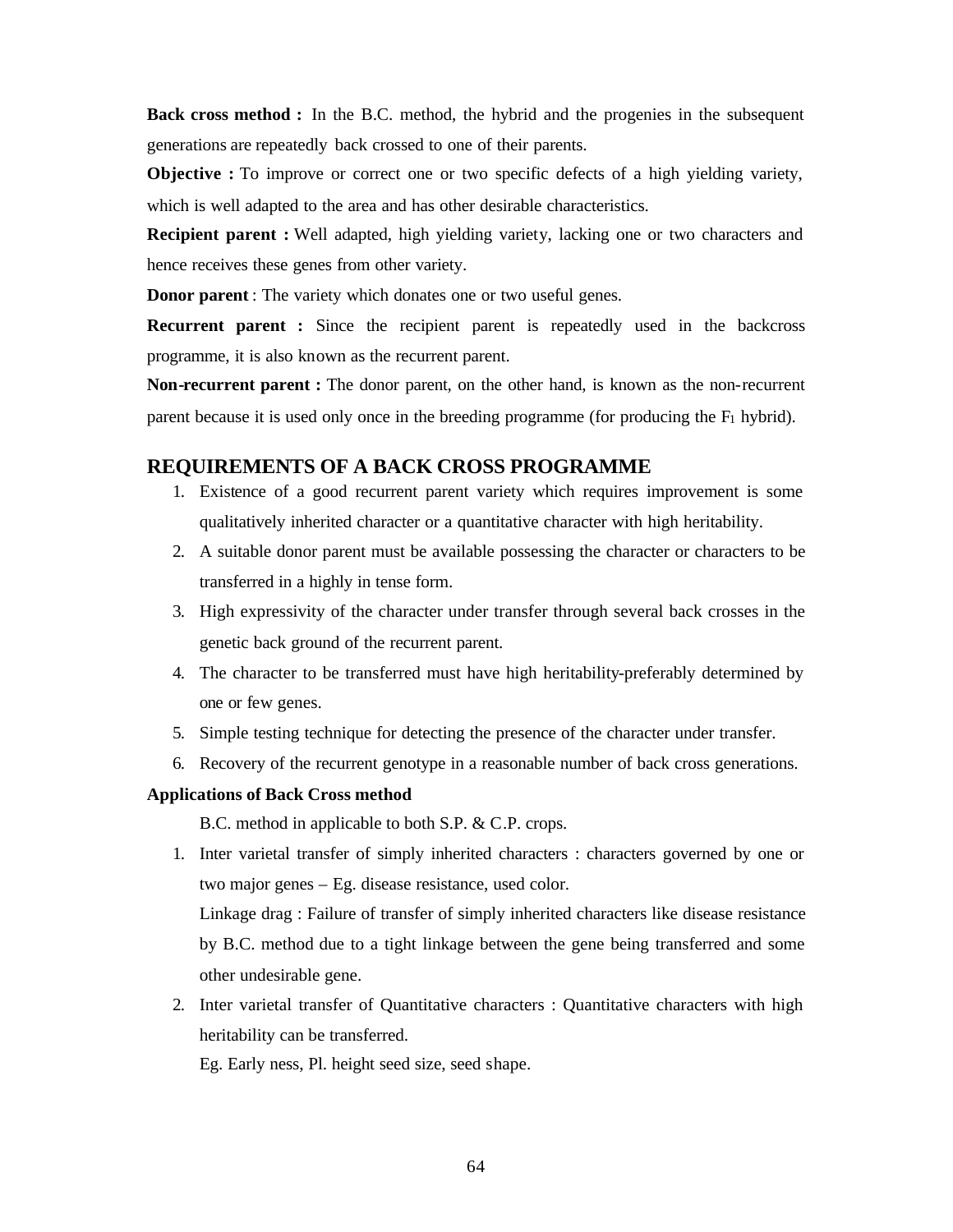3. Inter specific transfer of simply inherited characters : Mostly disease resistance from related species into a cultivated species.

Eg. 1. Leaf and stem rust resistance from *Triticum timopheevii*

 *T. monococcum, Aegilops speltoides and rye (*S. cereale *) to T. aestivum* 2. Black arm resistance from several *Gossypium* species to *G. hirsutum*

4. Transfer of cytoplasm : Back Cross methodin used to transfer cytoplasm from one variety or species to another. This is especial desirable in cases of Cytoplasmic or Cytoplasmic-genetic male sterility.

E. Transfer of *T. timopheevii* cytoplasm to T. aesticem

- 5. Transressive segregation : Back cross method may be modified to obtain transgressive segregants. It may be modified is one of the following two ways.
	- I. The  $F_1$  may be Back crossed only 1 or at most 2 times to the recurrent parent leaving much heterozygosity for transgressive segregants to appear.

II. To or more recurrent parents may be used in the back cross programme to accumulate genes from them into the back cross progeny. Such a modification of the back cross would produce a new variety that would not be exactly like any one of the recurrent parents.

- 6. Production of Isogenic lines : Isogenic lines are identical in their genotype, except for one gene. Such lines are useful in studying the effects of individual genes on yield and other characteristics. Isogenic lines and easily produced using the back cross method.
- 7. Germplasm conversion : Conversion of photosensitive germplasm lines (using as recurrent parent) to photo insensitive line (using a photo insensitive line as a donar or non-recurrent parent.

## **Transfer of a Dominant Gene**

Let us suppose that a high yielding and widely adapted variety A is susceptible to stem rust. Another variety B is resistant to stem rust, and that resistance to stem rust is dominant to susceptibility. A generalized scheme of the backcross programme for the transfer of rust resistance from variety B to variety A is given below.

**Hybridization :** Variety A is crossed to varie ty B. Generally, variety A should be used as the female parent. This would facilitate the identification of selfed plants, if any.

 $\mathbf{F}_1$  Generation :  $\mathbf{F}_1$  plants are backcrossed to variety A. Since all the  $\mathbf{F}_1$  plants will be heterozygous for rust resistance, selection for rust resistance is not necessary.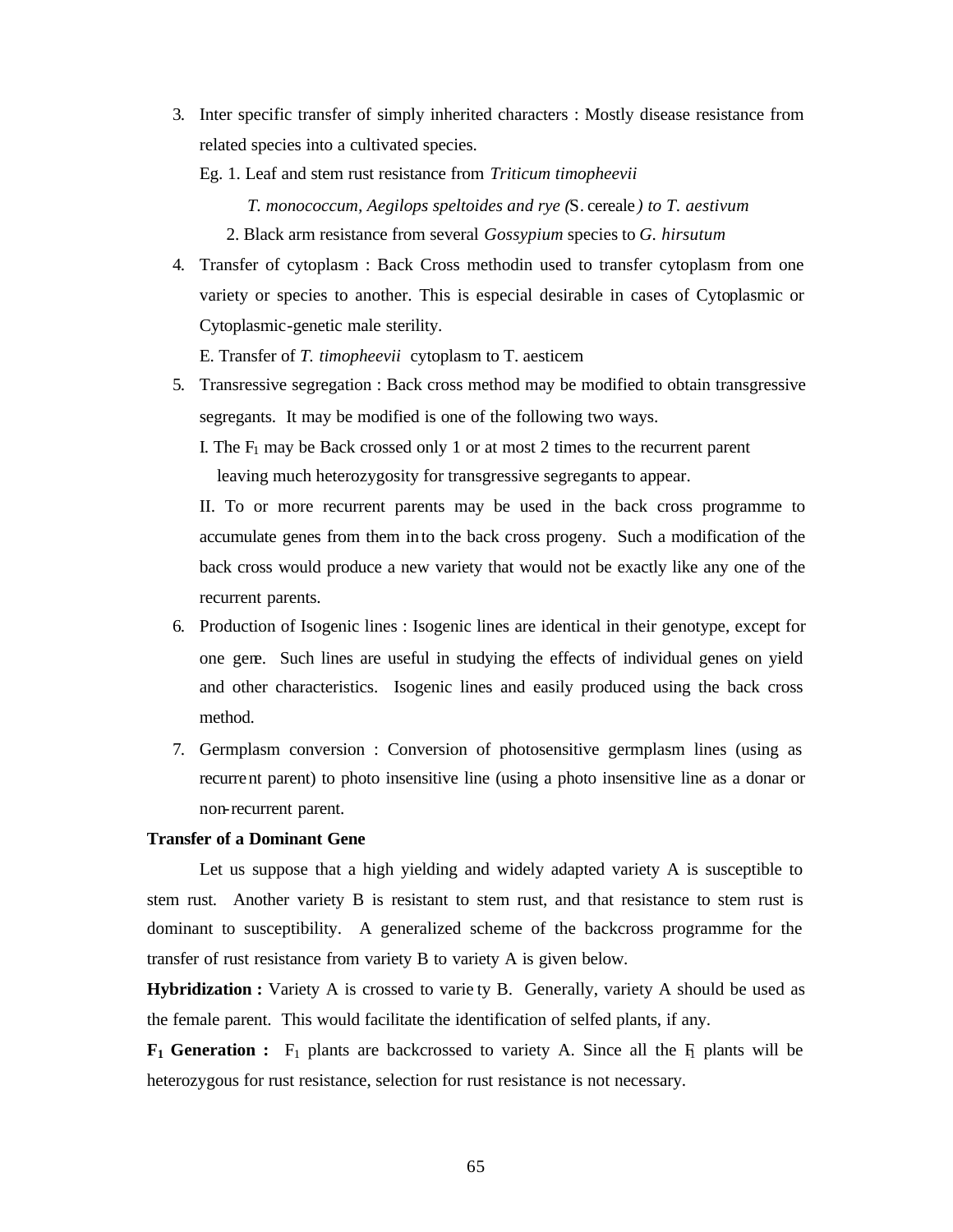**First Backcross Generation (BC1) :** half of the plants would be resistant and the remaining half would be susceptible to stem rust. Rust resistant plants are selected and backcrossed to variety A.  $BC_1$  plants resistant to rust may be selected for their resemblance to variety A as well.

**BC2-BC5 Generations :** In each backcross generation, segregation would occur for rust resistance. Rust resistant plants are selected and backcrossed to the recurrent parent A. Selection for the plant type of variety A may be practiced, particularly in  $BC_2$  and  $BC_3$ .

**BC6- Generation :** On an average, the plants will have 98.4 per cent genes from variety A. Rust resistant plants are selected and selfed; their seeds are harvested separately.

**BC6 F2 Generation :** Individual plant progenies are grown. Progenies homozygous for rust resistance and similar to the plant type of variety A are harvested in bulk. Several similar progenies are mixed to constitute the new variety.

**Yield Tests :** The new variety is tested in a replicated yield trial along with the variety A as a check. Plant type, date of flowering, date of maturity, quality etc. are critically evaluated. Ordinarily, the new variety would be identical to the variety A in perfor mance. Detailed yield tests are, therefore, generally not required and the variety may directly be released for cultivation.

## **Transfer of a Recessive Gene**

When rust resistance is due to a recessive gene, all the backcrosses cannot be made one after the other. After the first backcross, and after every two backcrosses,  $F_2$  must be grown to identify rust resistant plants. The  $F_1$  and the backcross progenies are not inoculated with rust because they would be susceptible to rust. Only the  $F_2$  is tested for rust resistance. A generalized scheme for the transfer of a recessive gene for rust resistance is given below.

**Hybridization :** The recurrent parent is crossed with the rust resistant donor parent. The recurrent parent is generally used as the female parent.

 $\mathbf{F}_1$  **Generation :**  $\mathbf{F}_1$  plants are backcrossed to the recurrent parent.

**BC1 Generation :** Since rust resistance is recessive, all the plants will be rust susceptible. Therefore, there is no test for rust resistance. All the plants are self-pollinated.

**BC1 F<sup>2</sup> Generation :** Plants are inoculated with rust spores. Rust resistant plants are selected and backcrossed with the recurrent parent. Selection is done for the plant type and other characteristics of the variety A.

**BC2 Generation :**There is no rust resistanc e test. Plants are selected for their resemblance to the recurrent parent A, and backcrossed with the recurrent parent.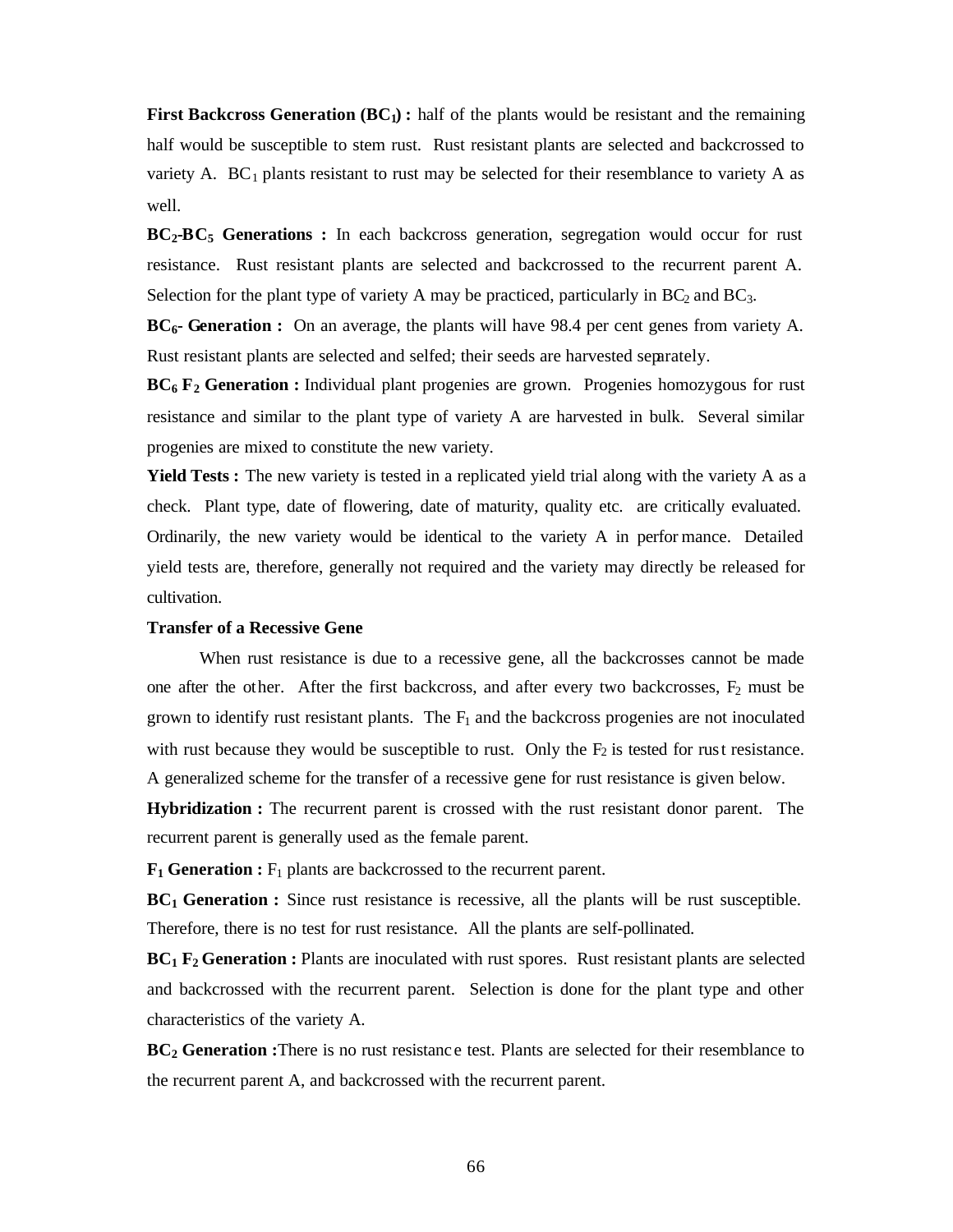$BC<sub>3</sub>$  Generation : There is no disease test. The plants are self-pollinated to raise  $F<sub>2</sub>$ . selection is usually done for the plant type of variety A.

**BC3F2 Generation :** Plants are inoculated with stem rust. Rust resistant plants resembling variety A are selected and backcrossed to variety A. Selection for plant type of A is generally effective.

**BC4 Generation :** There is no rust resistance test. Plants are back-crossed to variety A.

 $BC_5$  Generation : There is no rust test. Plants are self-pollinated to raise  $F_2$  generation.

**BC5F2 Generation :** Plants are subjected to rust epidemic. A rigid selection is done for rust resistance and for the characteristics of variety A. Selfed seeds from the selected plants are harvested separately.

**BC5F3 Generation :** individual plant progenies are grown and subjected to rust epiphytotic. A rigid selection is done for resistance to stem rust and for the characteristics of variety A. Seeds from several similar rust resistant homogeneous progenies are mixed to constitute the new variety.

**Yield Tests :** It is the same as in the case of transfer of a dominant gene.

Lecture No: 16

# **BACK CROSS**

## **Transfer of Two or Mo** *re* **Characters Into a Single Recurrent Parent**

When two of more characters are to be transferred into the same variety, one of the following three approaches may be used.

**Simultaneous Transfer :** Genes for the different characteristics may be transferred simultaneously in the same backcross programme. The characters to be transferred are bought together into the hybrid by successively crossing each of the non-current parents to the recurrent parent or the hybrid thus produced. But in such a case, a larger backcross population would be needed than in the case of transfer of a single character. Further, the breeding programme may be delayed because the conditions necessary for the selection of all the characters may not occur every year. Sometimes, the two genes under transfer may be linked. In such a case, the transfer becomes very easy, and selection for only one gene may be necessary. some examples of such a favourable linkage are; between the genes Lr 24 and Sr 24, Lr 19 and Sr 25, and Lr 26 and Sr 31.

**Stepwise Transfer :** The recurrent parent is first improved for one character. The improved recurrent parent is then used as the recurrent parent in a backcross programme for the transfer of the second character. If additional characters are to be transferred, they are transferred one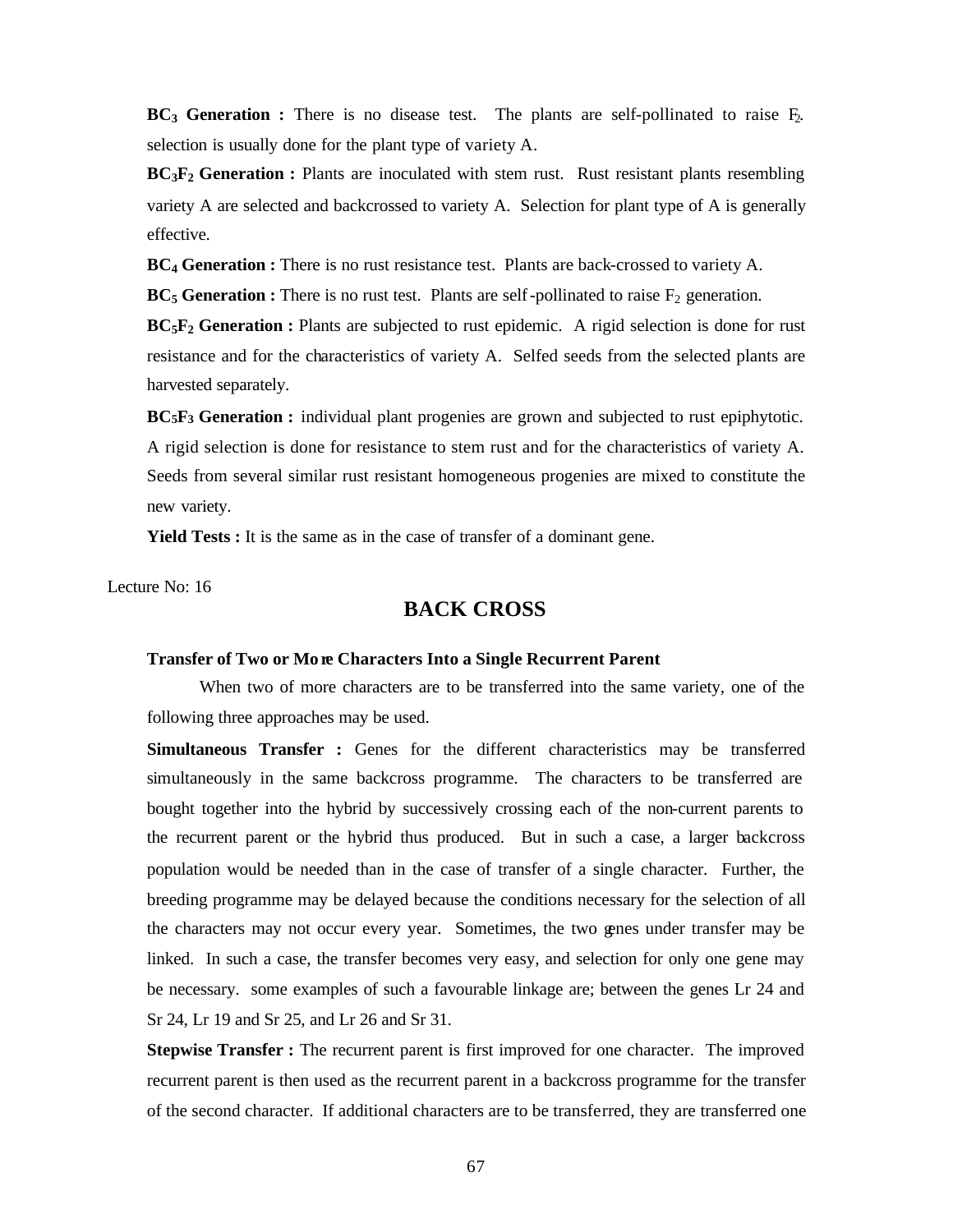at a time in a stepwise fashion. This approach takes much longer time for the transfer of two or more characters.

**Simultaneous But Separate Transfers :** Each character is transferred to the same recurrent parent in simultane ous but separate backcross programmes. The resulting improved versions from the different programmes are then crossed together. Homozygous lines for the characters being transferred are then selected from the segregating generations using the pedigree method. This approach appears to be the most suitable of the three strategies.

## **Merits**

- 1. The genotype of new variety is nearly identical with that of the recurrent parent, except for the genes transferred. Thus the outcome of a backcross programme is known beforehand and it can be reproduced any time in the future.
- 2. It is not necessary to test the variety developed by the backcross method in extensive yield tests because the performance of the recurrent parent is already known. This may save upto 5 years' time and a considerable expense.
- 3. The backcross programme is not dependent upon the environment, except for that needed for the selection of the character under transfer. Therefore, off-season nurseries and green-houses can be used to grow 2-3 generations each year. This would drastically reduce the time required for developing the new variety.
- 4. Much smaller populations are needed in the backcross method than in the case of pedigree method.
- 5. Defects, such as susceptibility to disease, of a well-adapted variety can be removed without affecting its performance and adaptability. Such a variety is often preferred by the farmers and the industries to an entirely new variety because they know the recurrent variety well.
- 6. This is the only method for inter-specific gene tra nsfers, and for the transfer of cytoplasm.
- 7. It may be modified so that transgressive segregation may occur for quantitative characters.

## **Demerits**

- 1. The new variety generally cannot be superior to the recurrent parent, except for the character that is transferred.
- 2. Undesirable genes closely linked with the gene being transferred may also be transmitted to the new variety.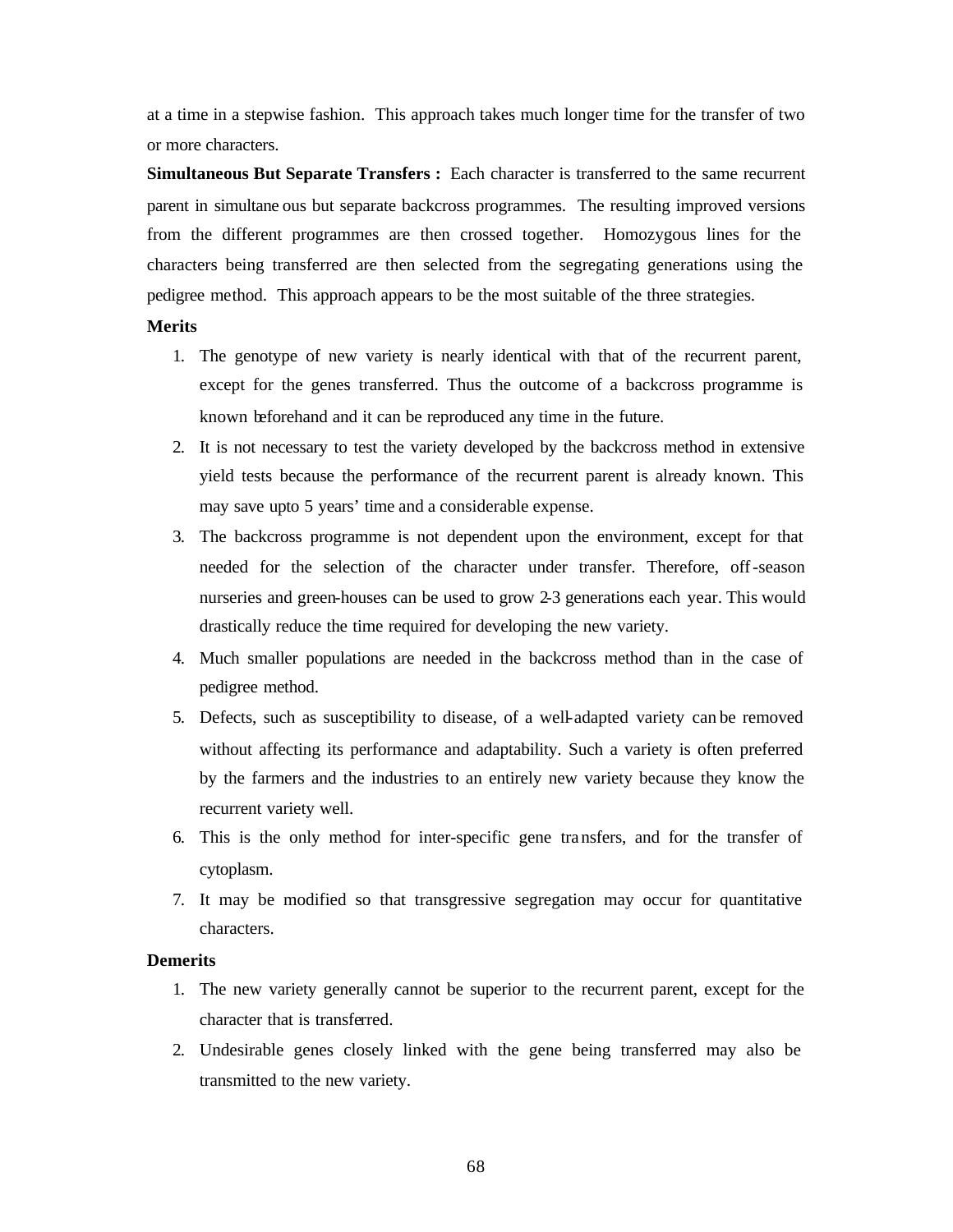- 3. Hybridization has to be done for each backcross. This often difficult, time taking and costly.
- 4. By the time the backcross programme improves it, the recurrent parent may have been replaced by other varieties superior in yielding ability and other characteristics.

# **Achievements**

- 1. Two cotton varieties 170-Co-2 and 134 Co 2m were developed
- 2. Kalyana sona susceptible to leaf rust. Resistant has been transferred from several diverse sources *i.e.,* Robin, K1, Blue bird, Tobari, Frecor and HS-19
- 3. Tift 23A is susceptible to downy mildew. The line backcrossed with MS-521A, MS-541 A, MS-570A resistant hybrids were produced.

# **Comparison between backcross and pedigree methods**

| Pedigree method                                                               | <b>Backcross method</b>                                                                                                     |  |  |  |  |  |
|-------------------------------------------------------------------------------|-----------------------------------------------------------------------------------------------------------------------------|--|--|--|--|--|
|                                                                               |                                                                                                                             |  |  |  |  |  |
| $F_1$ and the subsequent generations are $F_1$ and the subsequent generations | are                                                                                                                         |  |  |  |  |  |
| allowed to self-pollinate                                                     | backcrossed to the recurrent parent                                                                                         |  |  |  |  |  |
| The new variety developed by this method is                                   | The new variety is identical with the                                                                                       |  |  |  |  |  |
| different from the parents in agronomic and                                   | recurrent parent, except for the character                                                                                  |  |  |  |  |  |
| other characteristics                                                         | under transfer                                                                                                              |  |  |  |  |  |
| The new variety has to be extensively tested                                  | Usually extensive testing is not necessary                                                                                  |  |  |  |  |  |
| before release                                                                | before release                                                                                                              |  |  |  |  |  |
| The method aims at improving the yielding                                     | The method aims at improving specific                                                                                       |  |  |  |  |  |
| ability and other characteristics of the variety                              | defects of a well adapted, popular variety                                                                                  |  |  |  |  |  |
| It is useful in improving both qualitative and<br>quantitative characters     | It is useful for the transfer of both<br>and qualitative characters<br>quantitative<br>provided they have high heritability |  |  |  |  |  |
| It is not suitable for genes transfer from                                    | It is the only useful method for gene transfers                                                                             |  |  |  |  |  |
| related species and for producing substitution                                | from related species and for producing                                                                                      |  |  |  |  |  |
| of addition lines                                                             | addition and substitution lines                                                                                             |  |  |  |  |  |
| Hybridization is limited to the production of<br>the $F_1$ generations        | Hybridization with the recurrent parent is<br>necessary for producing every backcross<br>generation                         |  |  |  |  |  |
| The $F_1$ and the subsequent generations are                                  | The backcross generations are small and                                                                                     |  |  |  |  |  |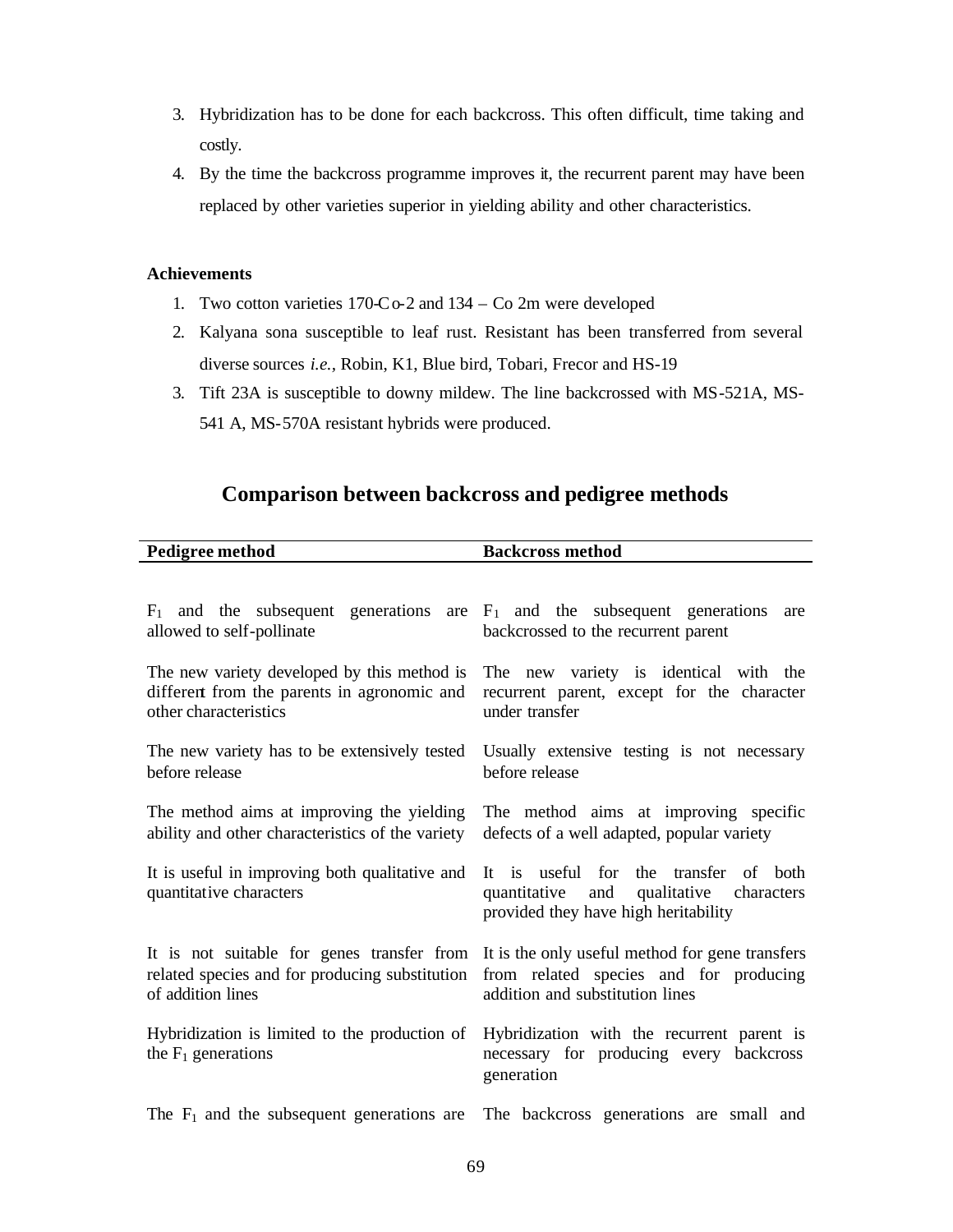| method |                     |  |  | much larger than those in the backcross usually consist of 20-100 plants in each        | generation |  |                                   |  |  |
|--------|---------------------|--|--|-----------------------------------------------------------------------------------------|------------|--|-----------------------------------|--|--|
|        | and recessive genes |  |  | The procedure is the same for both dominant The procedures for the transfer of dominant |            |  | and recessive genes are different |  |  |

Multiline variety are mixtures of several purelines of similar height, flowering and maturity dates, seed colour and agronomic characters of each of which has a different gen for resistance to the given disease.

## **Characteristics of a good Multiline**

- 1. Its genetic diversity for vertical resistance genes for the concerned disease
- 2. The vertical resistance genes should be strong enough
- 3. It should have normal resistance to other diseases
- 4. Components of multiline should be uniform for agronomic and other features.
- 5. It should have yield advantage

## **Development of multiline varieties**

A multiline variety is usually created by mixing the seeds of several lines that are similar in appearance but have different genes for resistance to a given disease. There are two main steps in the development of multilines:

- 1. Development of component lines
- 2. Evaluation and grouping of the components.

### **Development of component lines**

The resistance genes are incorporated in an elite variety or line to produce as many near-isogenic lines as there are distinct R genes. This is done through a conventional backcross programme (5-6 backcrosses), a limited backcrossing (2-3 backcrosses, followed by pedigree selection) or by making double or multiple crosses. The lines obtained from the last two approaches are likely to differ for agronomic and other features as well; therefore, a detailed evaluation of such lines is essential.

#### **Evaluation and grouping of the components**

The number of component lines should be large, 15-20 according to Borlaug (1959), if durability of resistance is desired. But if a reduced level of disease is the objective, a rather small number of component lines would be adequate.

#### **Achievements**

Multiline variety appears to be a useful approach to control disease like rusts where new races are continuously produced. In India, four multiline varieties have been released in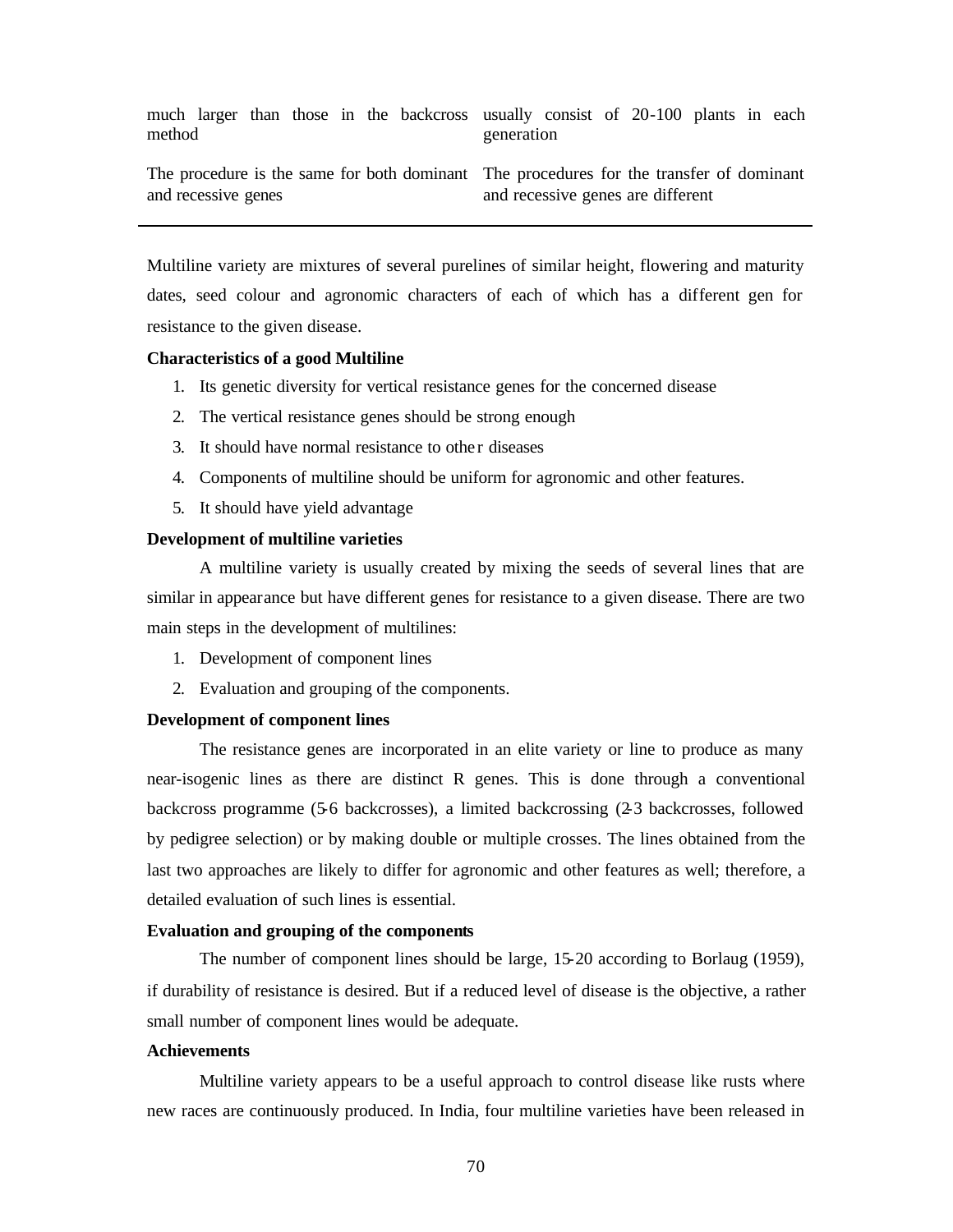wheat. Kalyan Sona and Sonalika, one of the most popular varieties during the late sixties were used as the recurrent parent to produce these varieties. Variety 'KSML3' consists of 8 lines having rust resistance genes from Robin, Ghanate, K1, Rend, Gabato, Blue Bird, Tobari, etc. Multiline 'MLKS11' is also a mixture of 8 lines ; the resistance was derived from E6254, E6056, E5868, Frecor, HS19, E4894, etc. The third variety, KML 7406, has 9 lines deriving rust resistance from different sources. In addition, Sonalika Multiline-1 was released for cultivation in Punjab state (six component lines).

# Lecture No. 17 **SELF-INCOMPATIBILITY**

More than 300 species belonging to 20 families of angiosperms show selfincompatibility. Self-incompatible pollen grains fail to germinate on the stigma of the flower that produced them. If some pollen grains do germinate, pollen tubes fail to enter the stigma. In many species, the pollen tubes enter the style, but they grow too slowly to effect fertilization before the flower drops. Sometimes, fertilization is effected, but the embryo degenerates at a very early stage. Self-incompatibility appears to be a biochemical reaction, but the precise nature of these reactions is not clearly understood. The genetic control of incompatibility reactions is relatively simple. Lewis (1954) has suggested various classifications of self-incompatibility ; a relatively simple classification is as follows ; 1. heteromorphic system, 2. homomorphic system, (2a) gametophytic control, and (2b) sporophytic control.

## **Heteromorphic System.**

In this system, flowers of different incompatibility groups are different in morphology. For example, in Primula there are two types of flowers, pin and thrum. Pin flowers have long styles and short stamens, while thrum flowers have short styles and long stamens. This situation is referred to as distyly. Tristyly is known in some plant species, e.g. Lythrum ; in such cases, the style of a flower may be either short, long or of medium length. In the case of distyly, the only compatible mating is between pin and thrum flowers. This characteristic is governed by a single gene s ; Ss produces thrum, while ss produces pin flowers. The incompatibility reaction of pollen is determined by the genotype of the plant producing them. Allele S is dominant over s. The incompatibility system, therefore, is heteromorphic -sporophytic. The pollen grains produced by pin flowers, would all be s in genotype as well as incompatibility reaction. The pollen produced in thrum flowers would be of two types genotypically, S and s, but all of them would be S phenotypically. The mating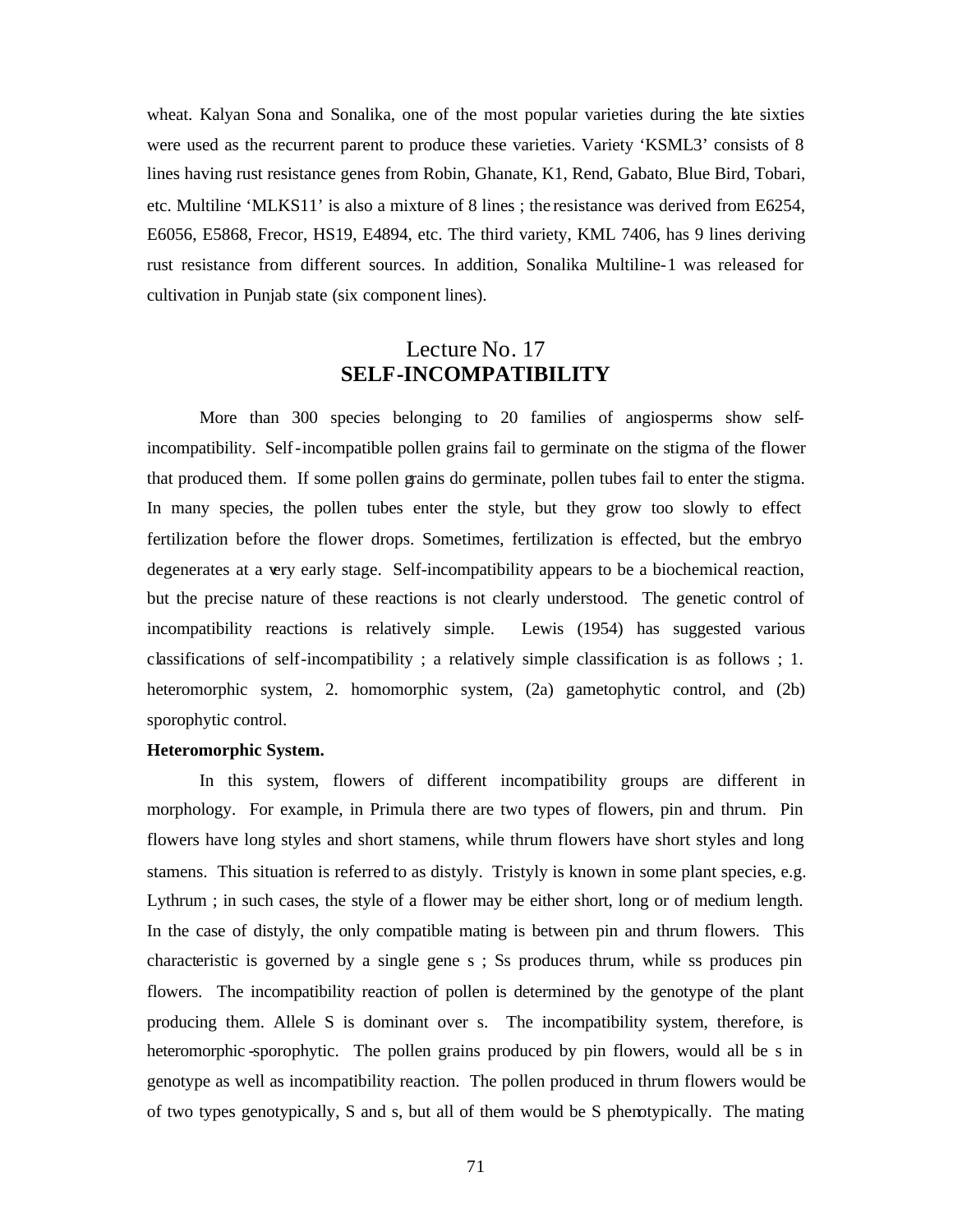between pin and thrum plants would produce Ss and ss progeny in equal frequencies. This system is of little importance in crop plants ; it occurs in sweet potato and buckwheat.

# *Homomorphic System*

In the homomorphic system, incompatibility is not associated with morphological differences among flowers. The incompatibility reaction of pollen may be controlled by the genotype of the plant on which it is produced or by its own genotype.

## **Gametophytic System**

Gametophytic incompatibility was first described by East and Mangelsdorf in 1925 in *Nicotiana sanderae*. The incompatibility reaction of pollen is determined by its own genotype, and not by the genotype of the plant on which it is produced. Generally, incompatibility reaction is determined by a single gene having multiple alleles, e.g., *Trifolium, Nicotiana, Lycoperscion, Solanum, Petunia* etc. If same allele as that of Pollem is present in the stylar tissues, it opposes the growth of pollen tube in the style, so Gametophytic incompatibility is also called as 'oppositional factor system'. Sometimes, Polyploidy may lead to a loss of incompatibility due to a competition between the two S alleles present in diploid pollen. Irradiation of pollen or buds with X-rays or gamma-rays tempor arily suppresses the incompatibility reaction, and thus allows the pollen tube to grow through incompatible style. In some species, e.g*., Phalaris, Physalis* etc., two loci (S and Z) govern incompatibility, while in some others, e.g., *Beta vulgaris and Papaver*, three loci are involved. In these cases, Polyploidy does not affect the incompatibility reaction. Pollen tube grows very slowly in the style containing the same S allele as the pollen, and fails to effect fertilization. Therefore, all the plants are heterozygous at the S locus. In a single gene system, there are three types of mating;

- i) Fully incompatible, e.g.,  $S_1S_2 \times S_1S_2$
- ii) Fully compatible, e.g.,  $S_1S_2 \times S_3S_4$
- iii) Partially (i.e., 50% of the pollen) compatible, e.g.,  $S_1S_2 \times S_2S_3$

In some cases, an allele for self-fertility,  $S_f$ , is found (East and Yarnel). Pollen carrying the  $S_f$  alleles does not show incompatibility reaction. Thus in a plant with the genotype  $S_fS_1$ , selfing produces  $S_fS_f$  and  $S_fS_1$  progeny. Mutations for  $S_f$  allele may be induced by irradiating the pollen used for self-pollination. There is another allele,  $S_F$ , which retards the growth of  $S_f$  pollen tubes, thus enforcing self-incompatibility. The gametophytic system is found in pineapple (2 locus), ryegrass (2 locus), diploid coffee, diploid clovers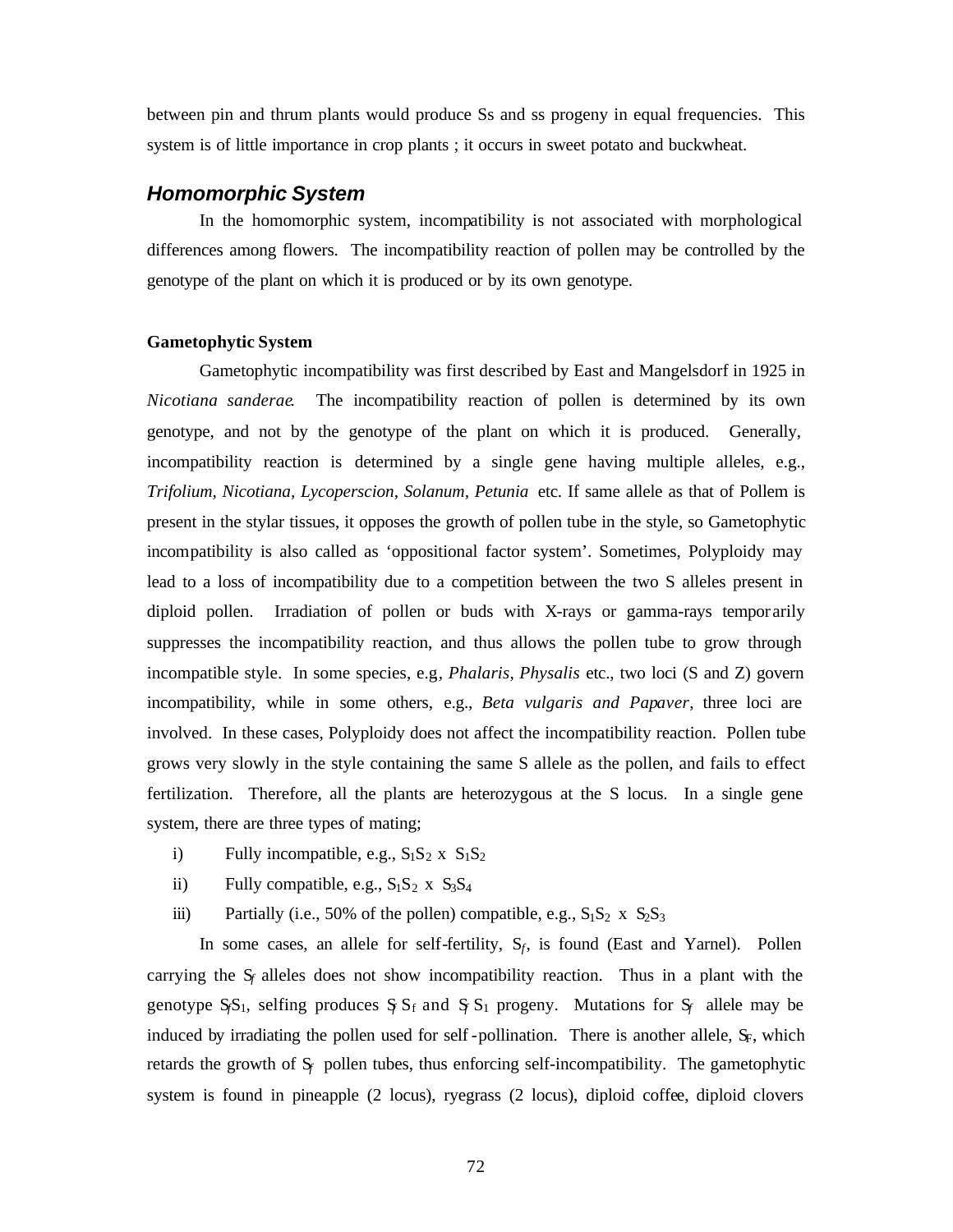(Trifolium sp.) etc. In families like *Solanaceae, Rosaseae, Graminae, Leguminoseae, Chenopodiaceae, Ranunculaceae*

#### **Sporophytic System**

In the sporophytic system also, the self-incompatibility is governed by a single gene, S, with multiple alleles ; more than 30 alleles are known in *Brassica oleracea*. In general, the number of S alleles is considerably larger in the gametophytic than in the sporophytic system. The incompatibility reaction of pollen is governed by the genotype of the plant on which the pollen is produced, and not by the genotype of the pollen. It was first reported by Hughes and Babcock in 1950 in *Crepis foetida*, and by Gerstel in *Parthenium argentatum* (in the same year). In the sporophytic system, the S alleles may exhibit dominance, individual action (codominance) or competition. Consequently, there may be many complex incompatibility relationships. Lewis has summarized the following characteristics of this system.

- 1. There are frequent reciprocal differences
- 2. Incompatibility can occur with the female parent
- 3. A family can consist of three incompatibility groups
- 4. Homozygotes are a normal part of the system
- 5. An incompatibility group may contain two genotypes

Sporophytic incompatibility is found in radish (*R.* s*ativus*), diploid *Brassica* crops and *Sinapis*. In many cases, different S alleles vary in their activity leading to varying degrees of self-incompatibility, e.g., *B. oleracea.* Polygenes (modifying genes) are known to increase as well as decrease the activities of S alleles both in the gametophytic as well as sporophytic systems.

### *Mechanism of Self-Incompatibility*

The mechanism of self-incompatibility is quite complex and is poorly understood. The various phenomena observed in self-incompatible matings are grouped into three broad categories : (1) pollen-stigma interaction, (2) pollen tube-style interaction, and (3) pollen tube-ovule interaction.

### **Pollen-Stigma Interaction**

These interactions occur just after the pollen grains reach the stigma and generally prevent pollen germination. At the time they reach stigma, pollen grains generally have two nuclei in the gametophytic system, while they have three nuclei in the sporophytic system. This was once considered to be the basis for the two incompatibility systems, but the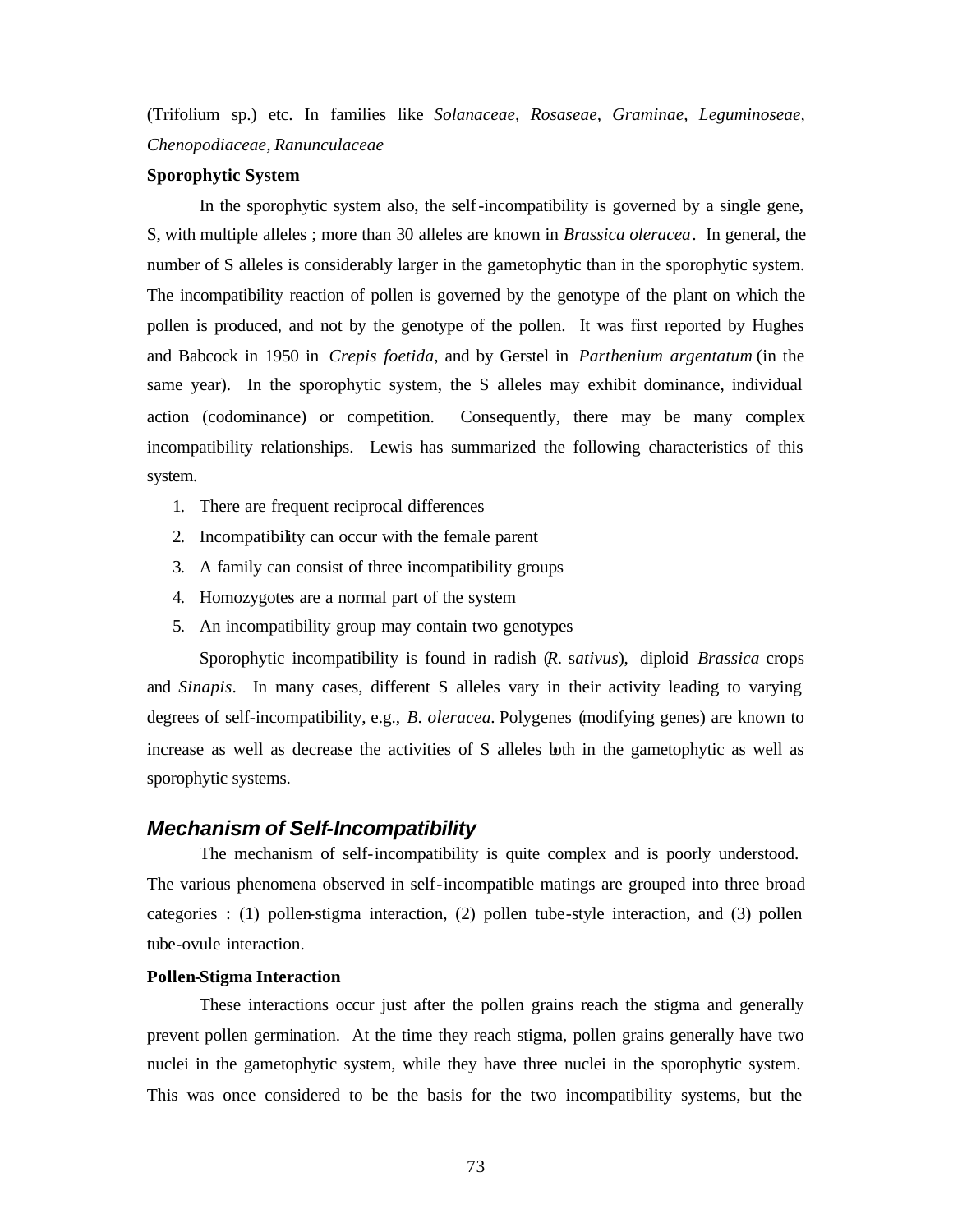available evidence indicates otherwise. However, the structure of stigmatic surface appears to be definitely involved in the differences between the two systems. In the gametophytic system, the stigma surface is plumose having elongated receptive cells and is commonly known as 'wet' stigma. Incompatible pollen grains generally germinate on reaching the stigma; the incompatibility reaction occurs at a later stage. There are clear cut serological differences among the pollen grains with different S genotypes ; such differences have not been observed in the sporophytic system.

In the sporophytic system, the stigma is papillate and dry, and is covered with a hydrated layer of proteins known as 'pellicle'. There is evidence that the pellicle is involved in incompatibility reaction. There are striking differences in the stigma antigens related to the S allele composition. Within few minutes of reaching the stigmatic surface, the pollen releases an exine exudates which is either protein or glycoprotein in nature. This exudates induces immediate callose formation in the papillae (which are in direct contact with the pollen) of incompatible stigma. Often callose is also deposited on the young protruding pollen tubes preventing any further germination of the pollen. Thus in the sporophytic system, stigma is the site of incompatibility reaction ; once the pollen tube crosses the stigmatic barrier, there is no further inhibition of pollen tube growth. In the homomorphic sporophytic system, the incompatibility reaction of pollen is probably due to the deposition of some compounds from anther tapetum on to the pollen exine.

# *Pollen Tube-Style Interaction*

In most cases of the gametophytic system, pollen grains germinate and pollen tubes penetrate the stigmatic surface. But in incompatible combinations, the growth of pollen tubes is retarded within the stigma, e.g., in *Oenothera*, or a little later in the style, e.g., in *Petunia, Lycopersicon, Lilium* etc. In the latter case, there is a cessation of protein and polysaccharide synthesis in the pollen tubes, which leads to the degeneration of tube wall and the bursting of pollen tube.

# *Pollen Tube-Ovule Interaction*

In some cases, e.g., Theobromo cacao, pollen tubes reach the ovule and effect fertilization. However, in incompatible combinations, embryos degenerate at an early stage of development.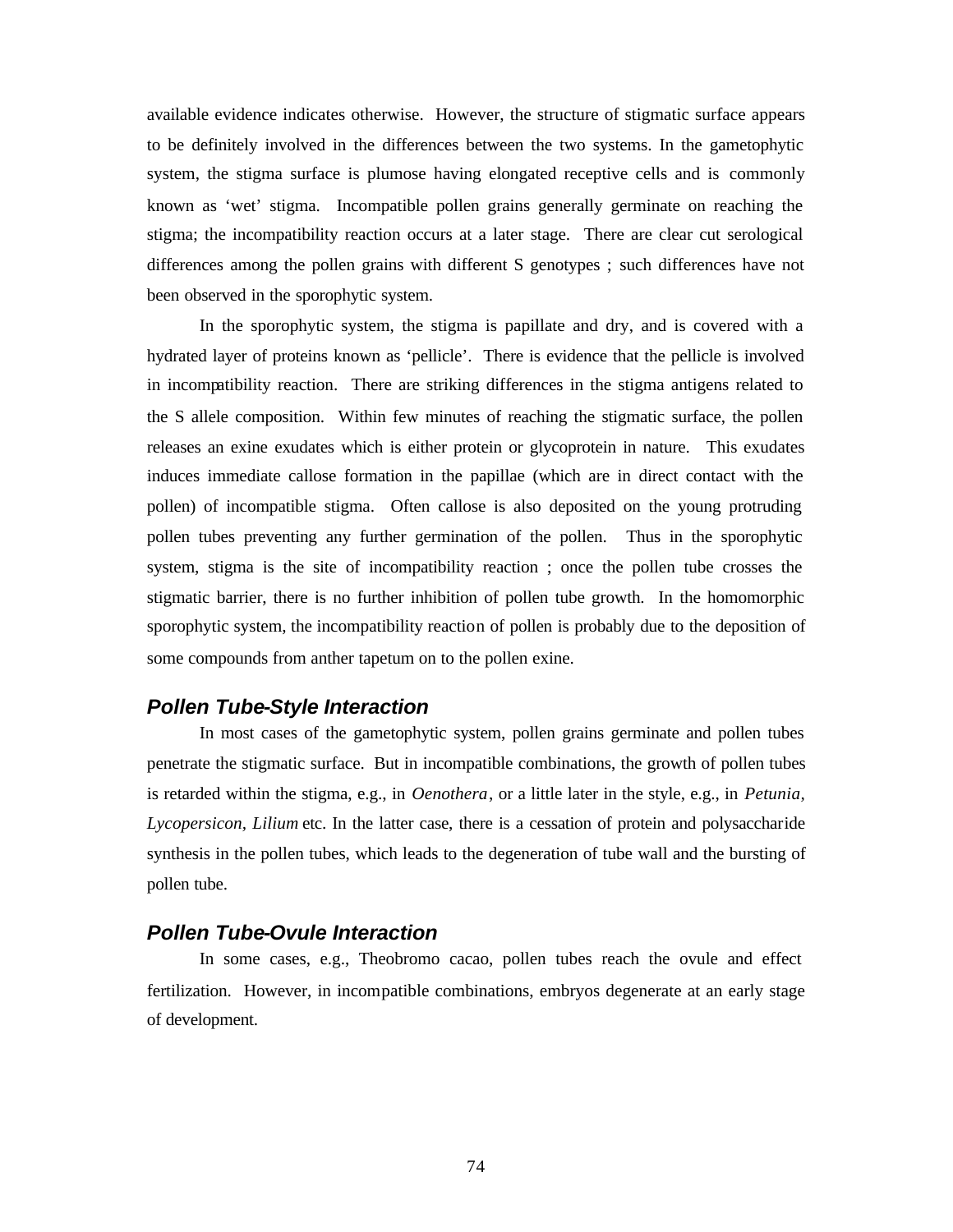# *SELF INCOMPATABILITY*

# *Relevance of Self-Incompatibility*

Self-incompatibility effectively prevents self-pollination. As a result, it has a profound effect on breeding approaches and objectives ; these are discussed here in some detail.

- 1. In self-incompatible fruit trees, it is necessary to plant two cross-compatible varieties to ensure fruitfulness. Further, cross-pollination may be poor in adverse weather conditions reducing fruit set. Therefore, it would be desirable to develop self-fertile forms in such cases.
- 2. Some breeding schemes, e.g., development of hybrid varieties etc., initially require some degree of inbreeding. Although sibmating leads to inbreeding, but for the same degree of inbreeding it take twice as much time as selfing. Further, for the maintenance of inbred lines selfing would be necessary.
- 3. Self-incompatibility may be used in hybrid seed production. For this purpose, (1) two self-incompatible, but cross-compatible, lines are interplanted ; seed obtained from both the lines would be hybrid seed. (2) Alternatively, a self-incompatible line may be interplanted with a self-compatible line. from this scheme, seed from only the selfincompatible line would be hybrid. (3) Schemes for the production of double cross and triple cross hybrids have also been proposed and their feasibility has been demonstrated in the case of brassicas.

The gametophytic system has been used, to a limited extent, for hybrid seed production in clover, *Trifolium* (*Leguminosae*). In *Solanaceae*, the cultivated species are generally selffertile, and self-incompatibility is confined to wild species. The sporophytic system has been exploited for hybrid seed production in brassicas (*Cruciferae*), primarily by the Japanese seed companies. In *Compositae*, another economically important family showing sporophytic self-incompatibility, the cultivated varieties are generally self -fertile.

The use of self-incompatibility in hybrid seed produc tion is hampered by several problems. (1) Production and maintenance of inbred lines by hand pollination is tedium and costly.(2) This raises the cost of hybrid seed. (3) Continued selfing leads to a depression in self-incompatibility, and it unintentionally, but unavoidably, selects for self-fertility. (4) In the gametophytic system, continued inbreeding gives rise to new incompatibility reactions, which may limit the usefulness of such inbreds as parents. (5) Environmental factors, e.g.,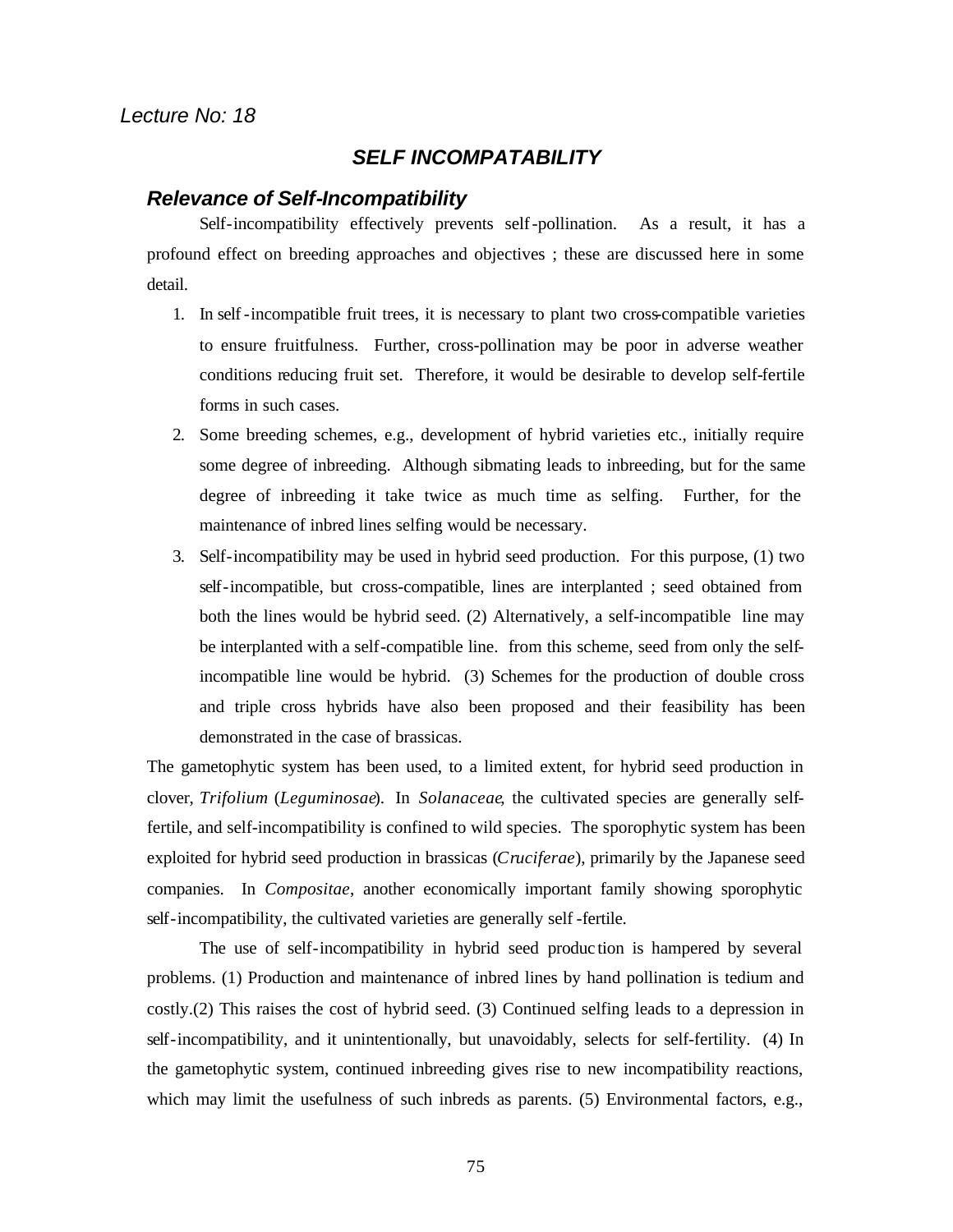high temperature and high humidity etc., reduce or even totally overcome self-incompatibility reaction leading to a high (30% or more) proportion of selfed seed. (6) Bees often prefer to stay within a parental line, particularly when the parental lines differ morphologically. This, in turn, increases the proportion of selfed seed. 97) Transfer of S alleles from one variety or, more particularly, species into another variety or species is tedius and complicated. This has prevented the use of self-incompatibility in hybrid seed production in Solanaceae and Compositae.

# *Elimination of Self-Incompatibility*

In many cases, self-fertile forms will be highly desirable and, in such cases, it would be useful to eliminate self-incompatibility. (1) In the case of single-locus gametophytic system, incompatibility may be eliminated by doubling the chromosome number, e.g., in potato diploidization leads to self-incompatibility. (2) Isolation of self-fertile  $(S_f)$  mutations is a very useful tool in the elimination of self-incompatibility. Flower buds are generally irradiated at the PMC stages, and pollen from these buds is used to pollinated flowers with known S alleles. Generally, selection for  $S_f$  alleles is much more complicated in the sporophytic system than in the gametophytic system due to the temporary loss in incompatibility and pseudofertility in the cases of the former. In Oenothera, S*<sup>f</sup>* mutations occur spontaneously at the rate of  $10^{8}$  and the rate of induction with X-rays is 1.6 x  $10^{8}/r$ unit. Lastly, (3) self-compatibility alleles may be transferred from related species or varieties of the same species, if available, through a backcross programme.

# *Temporary Suppression of Self-Incompatibility*

In many situations, e.g., during the production of inbreds for use as parents in hybrid seed production, it is essential that temporary self-fertility is achieved in a manner so that self-incompatibility is fully functional in the selfed progeny. Such self-fertility is known as **pseudofertility** and is achieved by temporarily suppressing the incompatibility reaction using one of the following techniques.

# *Bud Pollination*

Bud pollination means application of mature pollen to immature nonreceptive stigma, generally 1-2 days prior to the anthesis of flowers. This is the most practicable and successful method both in the gametophytic and sporophytic systems. In some cases, application of the fluid from mature stigmas may improve the success of but pollination. **Surgical Techniques**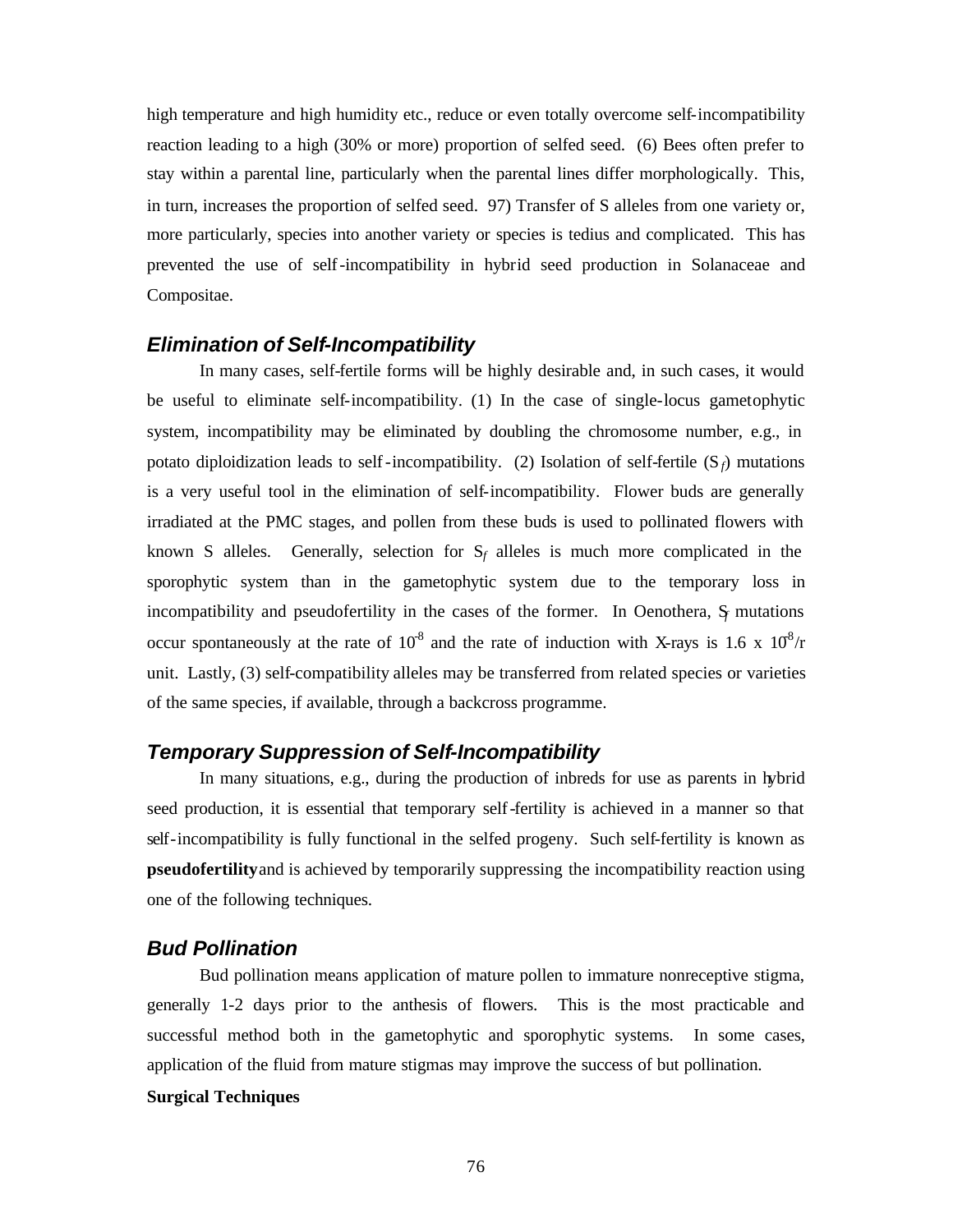Removal of the stigmatic surface, the whole of stigma or a part or whole of the style may permit an otherwise incomptible mating. Removal of the stigma is very useful in the sporophytic system, e.g., Brassica, while removal of the style is helpful in some cases of gametophytic incompatibility, e.g., Petunia. In Petunia, the whole of the style may be removed and the pollen grains may be directly dropped on the the ovules in the ovarian cavity.

# *End-of-Season Pollination*

In some species, the degree of incompatibility is reduced towards the end of the flowering season or in mature plants. But there are controversial reports on the usefulness of this technique.

### *High Temperature*

In some species, e.g., Trifolium, Lycopersicon, Brassica, Oenothera etc., exposure of pistils to temperatures upto  $60^{\circ}$  C induce pesudofertility.

# *Irradiation*

In the single-locus gametophytic system, e.g., in Solanaceae, acute irradiation with Xrays or gamma-rays induces a temporary loss of self-incompatibility.

# *Grafting*

Grafting of a branch onto another branch of the same plant or of another plant is reported to reduce the degree of self-incompatibility in Trifolium Pratense. There is only one report on this phenomenon, and the mechanism of this reduction is not known.

# *Double Pollination*

In some species, self-incompatible mating become possible when incompatible pollen in applied as a mixture with a compatible pollen, or it is applied after pollination with a compatible pollen.

# *Other Techniques*

A number of other techniques have been tried with varying degrees of success, but they are not commonly used. These techniques are : treatment of flowers with carbon monoxide, injecting styles with munosuppressants, application of electrical potential difference of about 100 V between the stigma and pollen grains, treatment of pistil with phytohormone s and with protein synthesis inhibitors, and steel brush pollination.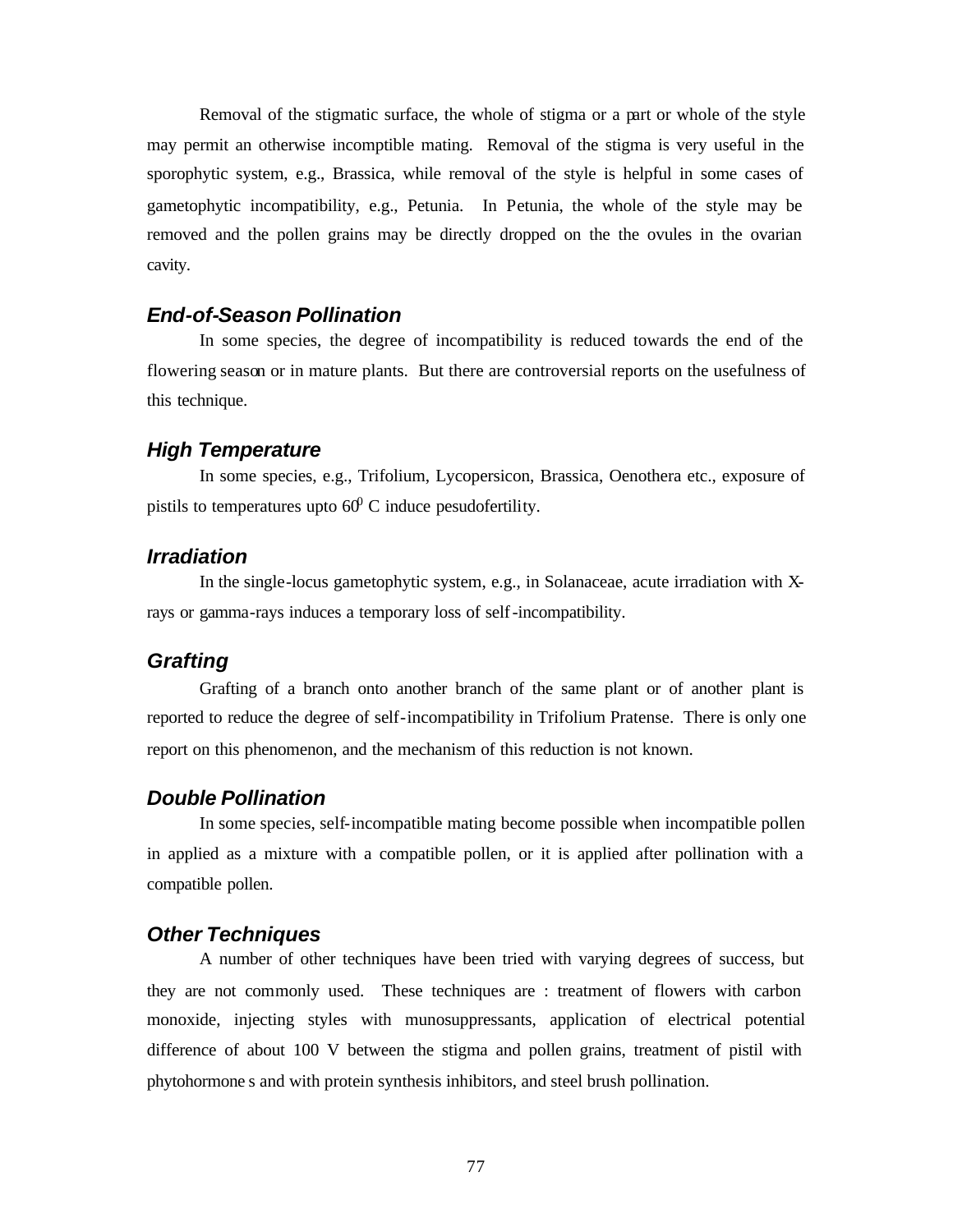# **Lecture No 19 & 20 MALE STERILITY**

Male sterility is characterized by nonfunctional pollen grains, while female gametes function normally. It occurs in nature sporadically, perhaps due to mattation. Male sterility is classified into three groups : (1) genetic, (2) Cytoplasmic, and (3) Cytoplasmic -genetic.

# *Genetic Male Sterility*

Genetic male sterility is ordinarily governed by a single recessive genes, ms, but dominant genes governing male sterility are also known, e.g., in safflower. Male sterility alleles arise spontaneously or may be artificially induced. A male sterile line may be maintained by crossing it with heterozygous male fertile plants. Such a mating produces 1:1 male sterile and male fertile plants.

# *Utilization in Plant Breeding*

Genetic male sterility may be used in hybrid seed production. The progeny from ms ms x Ms ms crosses are used as female, and are inerplanted with a homozygous male fertile (Ms Ms) pollinator. The genotypes of ms ms and Ms ms lines are identical except for the ms locus, i.e., they are isogenic ; they are known as male sterile (A) and maintainer (B) lines, respectively. The female line would, therefore, contain both male sterile and male fertile plants ; the latter must be identified and removed before pollen shedding. This is done by identifying the male fertile plants in seedling stage either due to the pleiotropic effect of the ms gene or due to the phenotypic effect of a closely-linked gene. Pollen dispersal from the male (pollintor) line should be good for a satisfactory seed set in the female line. however, generally pollen dispersal is poor and good, closely-linked markers are rare. Rouging of male fertile plants from the female lines is costly as a result of which the cost of hybrid seed is higher. Due to these difficulties, genetic male sterility has been exploited commercially only in a few countries. In USA, it is being successfully used in Castor. In India, it is being used for hybrid seed production of arhar by some private seed companies, e.g., Maharashtra Hybrid Seed Co. Ltd., India, produced and sold 50 Q seed of a hybrid variety of arhar, Suggestions have been made for its use in several other crops, e.g., Cotton.,barley, tomato, sunflower, cucurbits etc., but it is not yet practically feasible.

# *Cytoplasmic Male Sterility*

This type of male sterility is determined by the cytoplasm. Since the cytoplasm of a zygote comes primarily from egg cell, the progeny of such male sterile plants would always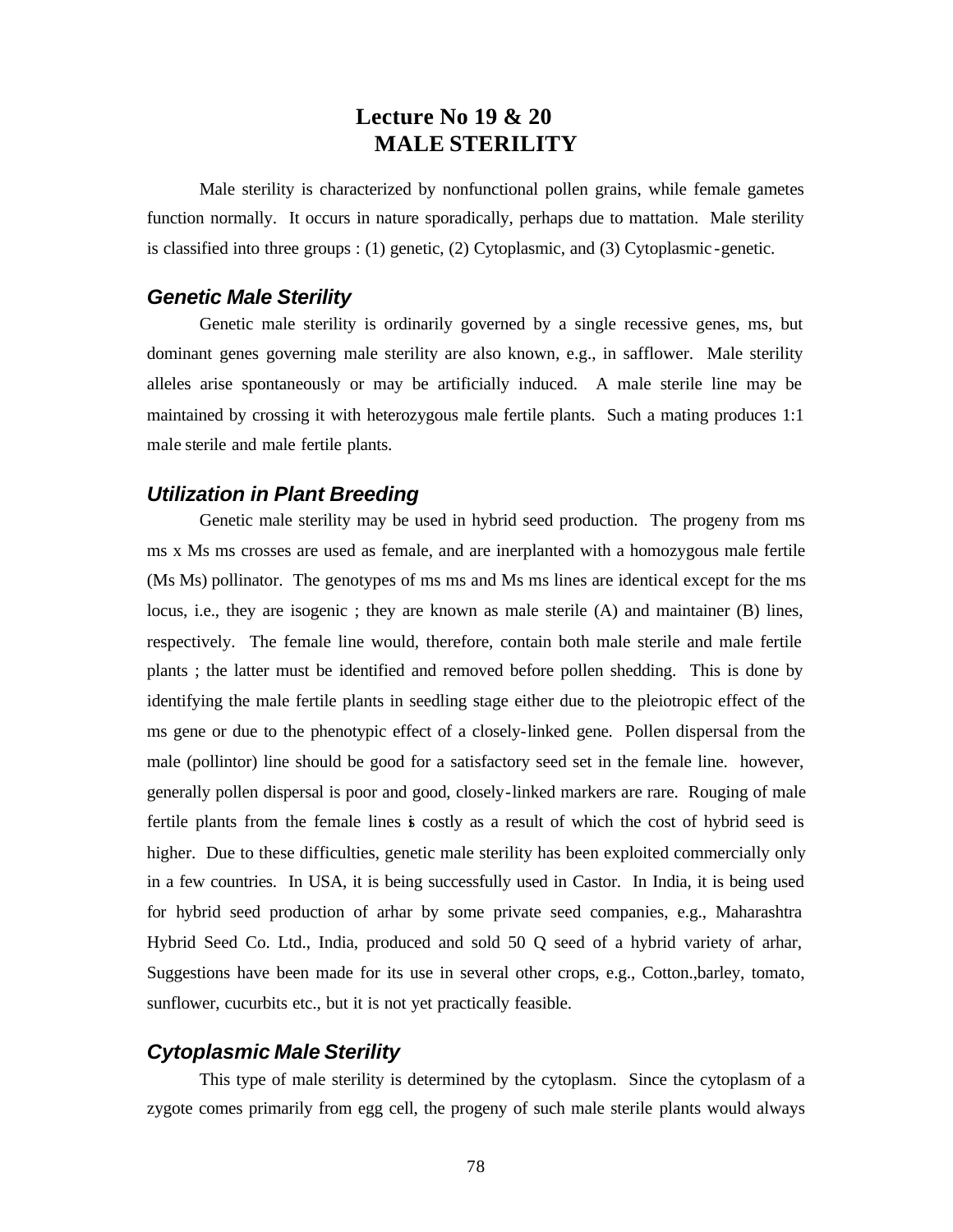be male sterile. Cytoplasmic male sterility is known in many plant species, some of wihc are crop plants

Nuclear genotype of male sterile line would be almost identical to that of the recurrent pollinator strain. The male sterile line is maintained by crossing it with the pollinator strain used as the recurrent parent in the backcross programme since its nuclear genotype is identical with that of this new male sterile line. such a male fertile line is known as the maintainer line or B line as it is used to maintain the male sterile line is also known as the A line, there is considerable evidence that the gene or genes conditioning Cytoplasmic male sterility, particularly in Maize, reside in mitochondria, and may be located in a plasmic like elements.

# *Utilization in Plant Breeding*

Cytoplasmic male sterility may be utilized for producing hybrid seed in certain ornamental species, or in species where a vegetative part is of economic value. But in those crop plants where seed is the economic part, it is of no use because the hybrid progeny would be male sterile.

# *Cytoplasmic-Genetic Male Sterility*

This is a case of Cytoplasmic male sterility where a nuclear gene for restoring fertility in the male sterile line is known. The fertility restorer gene, R, is dominant and is found in certain strains of the species, or may be transferred from a related species, e.g., in wheat. This gene restores male fertility in the male sterile line, hence it is known as restorer gene. The cases of Cytoplasmic male sterility would be included in the Cytoplasmic-genetic system as and when restorer genes for them would be discovered. It is likely that a restorer gene would be found for all the cases of Cytoplasmic male sterility if a thorough search were made. This system is known in Maize, Jowar, bajra, sunflower, rice, wheat, etc.

Plant would be male sterile in the presence of male sterile cytoplasm if the nuclear genotype were rr, but would be male fertile if the nucleus were Rr or RR. New male sterile lines may be developed following the same procedure as in the case of Cytoplasmic system. But the nuclear genotype of the pollinator strain used in such a transfer must be rr, otherwise the fertility would be restored. The development of new restorer strains is somewhat indirect. First, a restorer strain (say R) is crossed with a male sterile line (A). The resulting male fertile plants are used as the female parent in repeated backcrosses with the strain (C) (used as the recurrent parent), into which the transfer of restorer genes(s) is desired. In each generation, male sterile plants are discarded, and the male fertile plants are used as females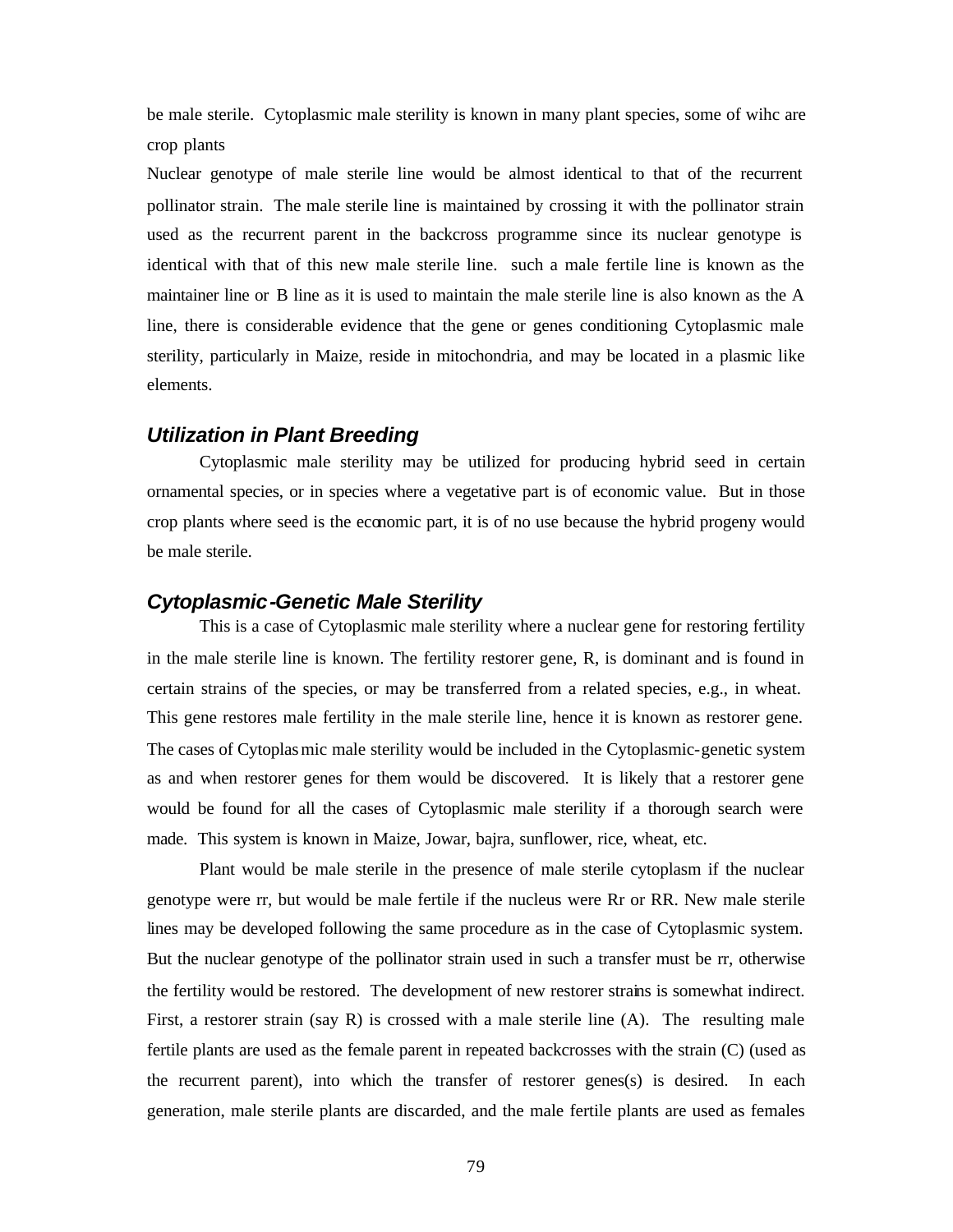for backcrossing to the strain C. This acts as a selection device for the restorer gene R during the backcross programme. At the end of backcross programme, a restorer line isogenic to the stain C would be recovered.

For the production of hybrid seed, removal of anthers before fertilization is essential to avoid selfing. Manually removing of anthers is very te dious and time consuming process in almost all the crops except in Maize and Castor which are monoecious. The pre-requisites for successful hybrid seed production in large quantities are:

- 1. Existence of male sterility or self-incompatibility through which ha nd emasculation can be avoided.
- 2. Sufficient cross-pollination should be there to get good seed set.

Male sterility is characterized by non-functional pollen grains while female gametes functions normally. It occurs in nature sporadically due to mutations. MS can be classified into three groups:

1. Genetic 2. Cytoplasmic 3. Cytoplasmic genetic

**I. Genetic male sterility**: GMS is mostly governed by single recessive gene ms, but dominant genes governing male sterility are also known eg: Safflower, MS alleles arise spontaneously or can be induced artificially. A GMS line can be maintained by crossing it with heterozygous male fertile plant. Such mating produces 50% m.s. & 50% MF plants

msms x Msms (Male sterile) (Male fertile) msms : Msms (1:1) (Male sterile) (Male fertile)

Identifying the male fertile plants from the above progeny is difficult and time consuming. Hence GMS is not commonly used in hybrid seed production.

In USA it is used in Castor. In India it was being used in Redgram, but presently it is being used in safflower.

Marker genes which are linked to male sterility/fertility can be used to identify the male fertile plants before flowering stage. For example in Maize there is a gene, pigmented hypocotyl(P) and green hypoc otyl (P) which is closely linked with sterility locus

P S - Pigmented & Sterile

P F – Green & Fertile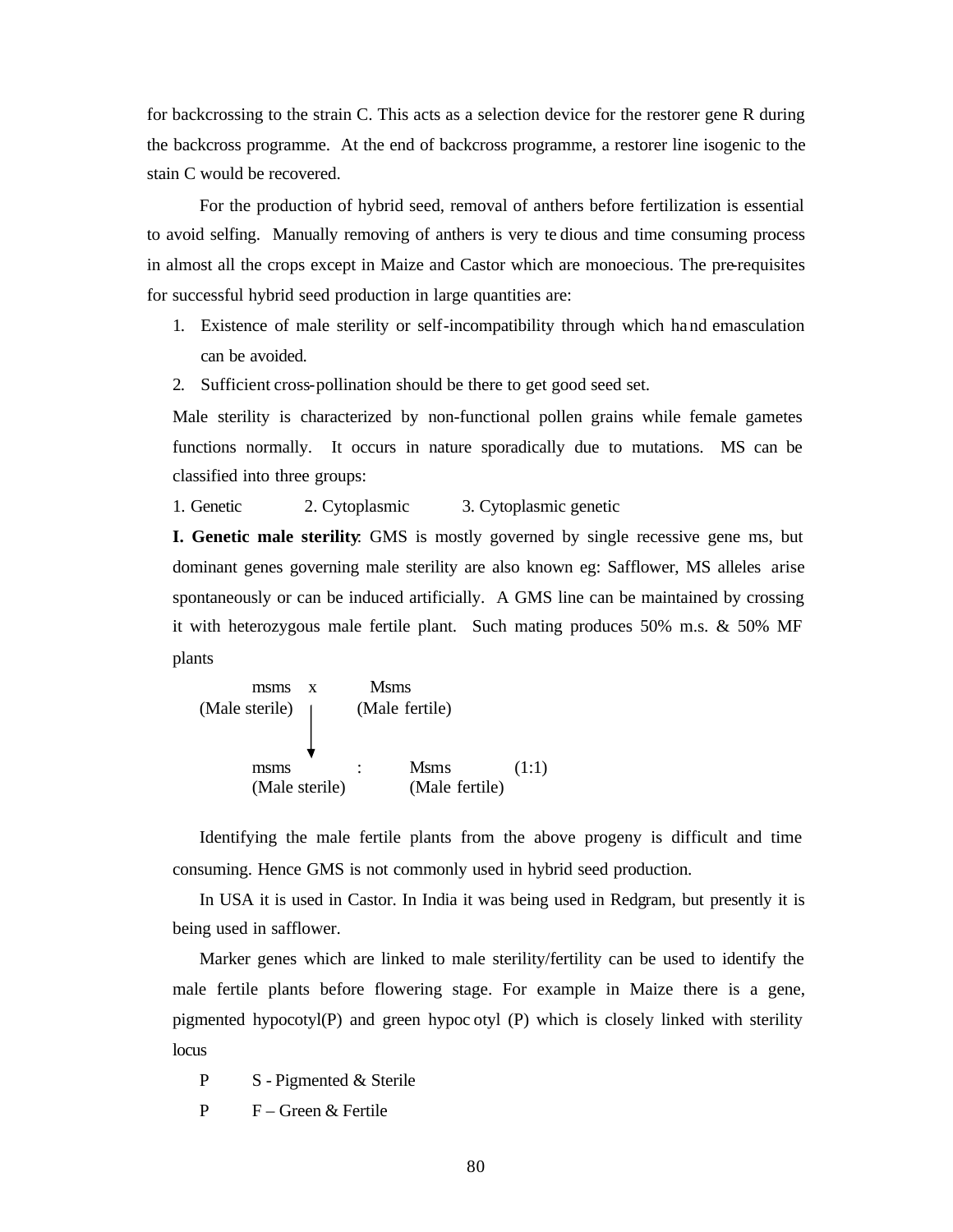At seedling stage all the green plants are to be removed and pigmented plants are retained, as they are sterile.

**II. Cytoplasmic Male Sterility**: In crops like Maize, Bajra and Sorghum, two types of cytoplasms were noticed. One is normal cytoplasm and the other is sterile one which interferes with the formation of normal pollen grains. This follows maternal inheritance therefore all the off springs will be male sterile.

As the  $F_1$  is male sterile, this system cannot be used in crops where the seed is economic part. Hence its utility is confined to certain ornamental species or where a vegetative part is of economic importance. Eg: Onion, Fodder Jowar, Cabbage, Palak etc.

**III. Cytoplasmic Genetic Male Sterility System**: This is a case of cytoplasmic male sterility where a nuclear gene for restoring fertility in MS line is known. The fertility restorer gene 'R' is dominant and is found in certain strains of species or may be transferred from a related species. This gene restores fertility in the MS line hence it is known as restorer gene. The cytoplasmic MS can be included in CGMS system as and when restorer genes for them are discovered. Restorer genes can be found for all the cases of cytoplasmic MS if thorough search is made. This system is used in almost all seed crops.

This system involves

- 1. Cytoplasmically determined MS plants known as A line in the genetic constitution.
- 2. Fertile counter parts of A line known as maintainer line or B line with the genetic constitution.
- 3. Restorer plants used to restorer the fertility in commercial seed plots known as R lines in the genetic constitution.

### **Transfer of Male Sterility from Exotic lines to Nature lines:**

Most of the times the MS lines obtained from other countries may not be suitable to our condition. Examples are:

| Crop        | <b>Source of cytoplasm</b> | <b>Drawbacks</b>                                   |
|-------------|----------------------------|----------------------------------------------------|
| Maize       | Texas Cytoplasm            | Susceptible to <i>Helminthosporium</i> leaf blight |
| Sorghum     | Combined kafir             | Black glumes and chalky endosperm                  |
| Pearlmillet | Tift 23 A (Tifton)         | Susceptible to Green ear & downy mildew            |
| Rice        | Wild abortive              | Incomplete panicle exertion                        |
| Sunflower   | H petiolaris               |                                                    |
|             | H gigantis                 |                                                    |
| Tobacco     | Microcephalan              | Reduced vigour in $F_1$ hybrids                    |
| Wheat       | Aegilops caudata           | Susceptible to pistiloidy                          |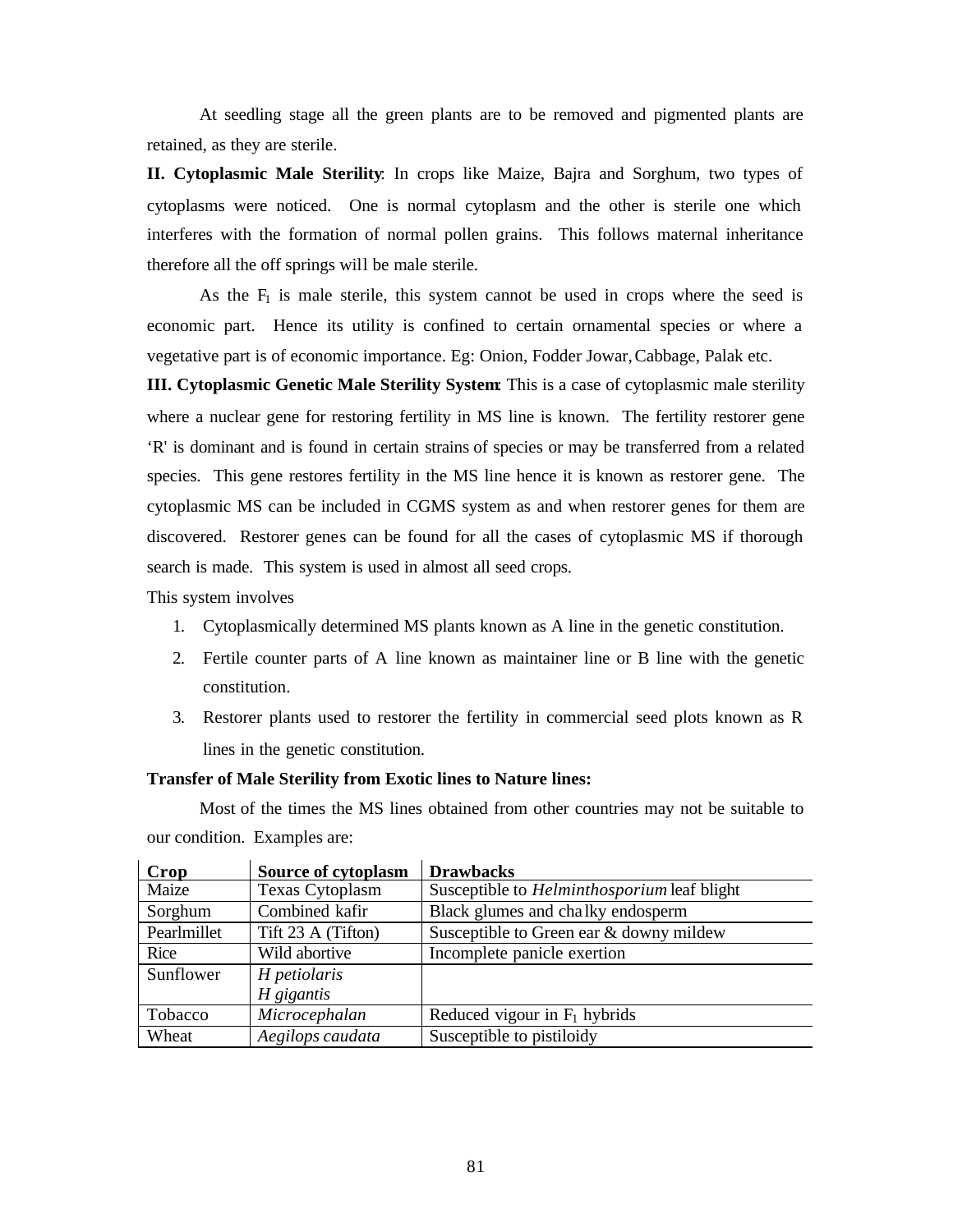Due to these drawbacks, the well adapted local lines should be converted into male sterile lines. This can be done by repeated back crossing of the local lines to the exotic MS lines.

#### **Transfer of Male Sterility to a New Strain**

**Maintenance of Male Sterile Line or A line:** Since A line does not produce pollen, seed is not formed for maintaining A line. It has to be crossed with its fertile counter part having similar nuclear genes with fertile cytoplasm which is known as B-line.

**Production of Hybrid seed:** For production of hybrid seed, A-line has to be kept as female parent and the pollen parent should posses the restorer genes in order to induce fertility and seed development in the next generation. Such line is known as restorer line and denoted as 'R'line. The A line & R line should be of different genetic constitution and should be able to give maximum heterosis.

#### **Limitations in using Male Sterile Systems:**

- 1. Existence and maintenance of A, B  $\&$  R Lines is labourious and difficult
- 2. If exotic lines are not suitable to our conditions, the native/adaptive lines have to be converted into MS lines
- 3. Adequate cross pollination should be there between A and R lines for good seed set.
- 4. Synchronization of flowering should be there between A & R lines.
- 5. Sterility should be stable over the environments.
- 6. Fertility restoration should be complete otherwise the  $F_1$  seed will be sterile
- 7. Isolation is needed for maintenance of parental lines and for producing hybrid seed

#### Lecture No. 21

# **HARDY WEINBERG LAW – FACTORS AFFECTING EQUILIBRIUM FREQUENCIES IN RANDOM MATING POPULATIONS**

Cross-pollinated crops are highly heterozygous due to the free intermating among their plants. They are often referred to as random mating populations because each individual of the population has equal opportunity of mating with any other individual of that population. Such a population is also known as Mendelian population or panmictic population. A Mendelian population may be though of having a gene pool consisting of all the gametes produced by the population. Thus gene pool may be defined as the sum total of all the genes present in a population. A population, in this case, consists of all such individuals that share the same gene pool, i.e., have an opportunity to intermate with each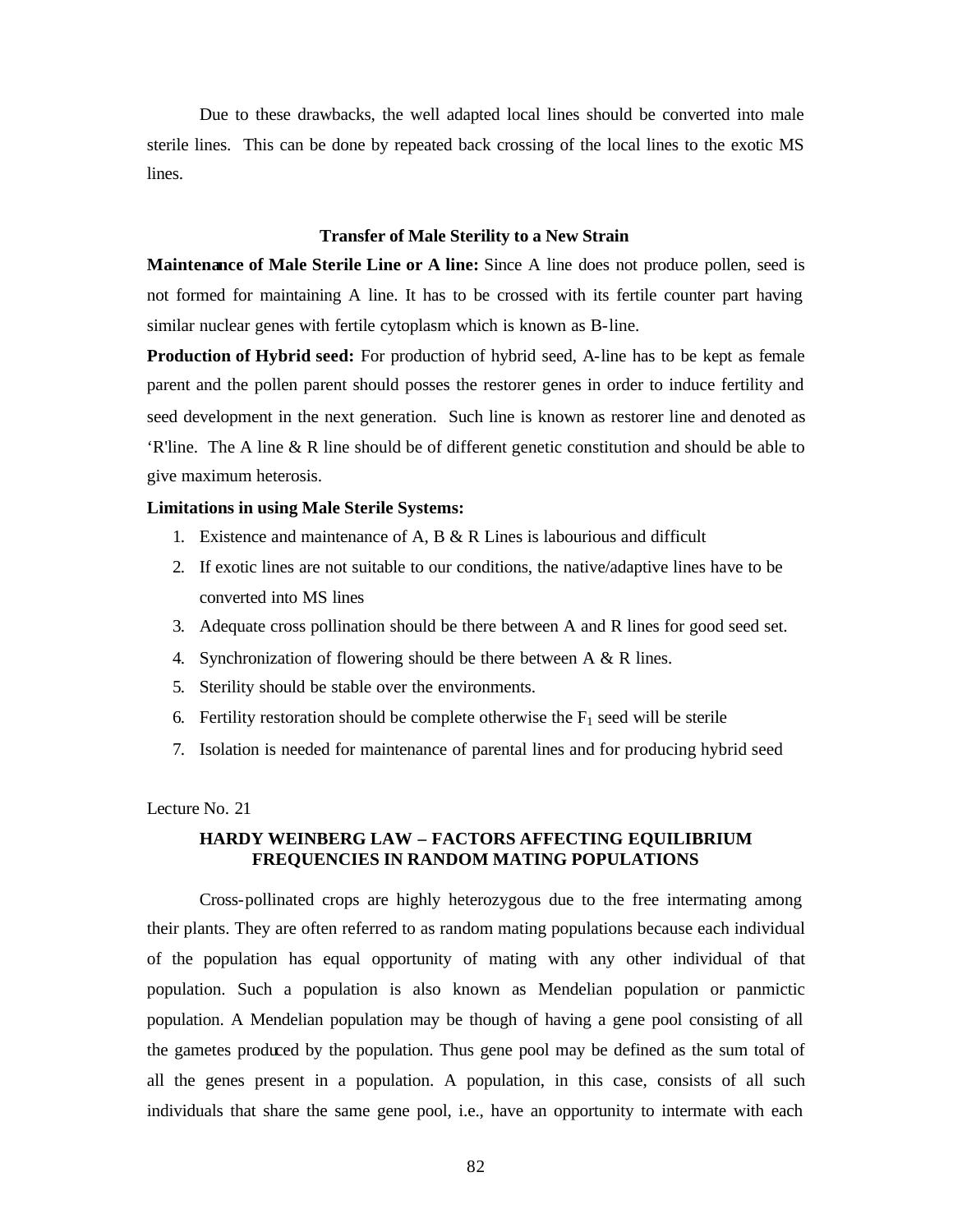other and contribute to the next generation of the population. Each generation of a Mendelian population may be considered to arise from a random sample of gametes from the gene pool of previous generation. For this reason, it is not possible to follow the inheritance of a gene in a Mendelian population by using the techniques of classical genetics. To understand the genetic make-up of such populations a sophisticated field of study, population genetics, has been developed. We shall examine the elementary principles of population genetics in order to understand the genetic composition of random mating populations, i.e., cross pollinated crops.

#### **Proof of Hardy-Weinberg law**

The Hardy-Weinberg law is the fundamental law of population genetics and provides the basis for studying Mendelian populations. This law was independently developed by Hardy (1908) in England and Weinberg (1909) in Germany. The Hardy-Weinberg law states that the gene and genotype frequencies in a Mendelian population remain constant generation after generation if there is no selection, mutation, migration or random drift. The frequencies of the three genotypes for a locus with two alleles, say A and a, would be  $p^2$  A, 2pq Aa, and  $q^2$  aa ; where p represents the frequency of A and q represents the frequency of a allele in the population, and the sum of p and q is one, i.e.,  $p+q=1$ . Such a population would be at equilibrium since the genotypic frequencies would be stable, that is, would not change, from one generation to the next. This equilibrium is known as Hardy-Weinberg equilibrium. A population is said to be at equilibrium when frequencies of the three genotypes, AA, Aa and aa are  $\vec{p}$ , 2pq and  $\vec{q}$ , respectively. Whether a population is at equilibrium or not can be easily determined using a chi-square test.

Hardy-Weinberg law can be easily explained with the help of an example. Let us consider a single gene with two alleles, A and a, in a random mating population. There would be three genotypes, AA, Aa and aa, for this gene in the population. Suppose the population has N individuals of which D individuals are AA, H individuals are Aa and R individuals are aa so that  $D + H + R = N$ . The total number of alleles at this locus in the population would be 2N since each individual has two alleles at a single locus. The total umber of A alleles would be 2D+H because AA individuals have two A alleles each, while each Aa individual has only one A allele. The ration  $(2D+H)/2N$  is, therefore, the frequency of A allele in the population, and is represented by p. Similarly, the ratio  $(2R + H) / 2N$  is the frequency of allele a, and is written as q. Therefore,

$$
p = (2D + H) / 2N
$$
 or  
=  $(D + \frac{1}{2}H) / N$  and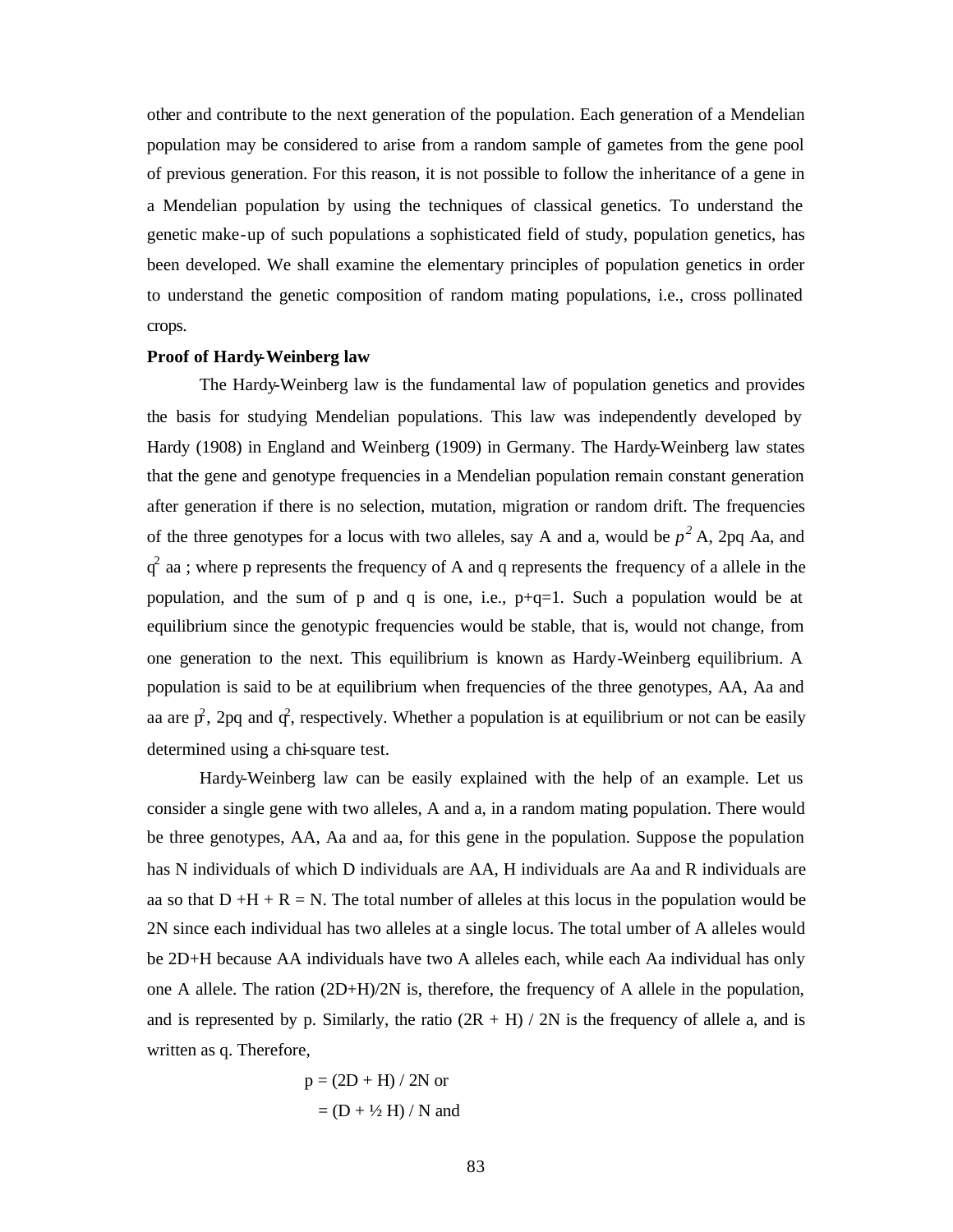|            | $q = (2R + H)/2N$ or     |
|------------|--------------------------|
|            | $= (R + \frac{1}{2}H)/N$ |
| Therefore, | $p + q = 1$              |
| and        | $p = 1 - q$ ,            |
| $\alpha$   | $q = 1 - p$              |

The value of p and q are known as gene frequencies. Gene frequency is the proportion of an allele, A or a, in a random mating population. In other words, the proportion of gametes carrying an allele, A or a, is known as gene frequency. The genotype frequency or zygotic frequency is the proportion of a genotype, AA, Aa or aa, in the population. Random mating or random union of the two types of gametes would produce the following genotypes in a ratio proportionate to the frequencies of the gametes that united to produce them.

#### **Factors affecting equilibrium frequencies**

The equilibrium in random mating populations is disturbed by (1) migrations, (2) mutation, (3) selection and (4) random drift. These factors are also referred to as evolutionary forces since they bring about changes in gene frequencies, which is essential for evolution to proceed. Obviously, a population in which gene and genotype frequencies remain constant over generations cannot evolve any further, unless its gene and genotype freque ncies are disturbed.

#### **Migration**

Migration is the movement of individuals into a population from a different population. Migration may introduce new alleles into the population or may change the frequencies of existing alleles. The amount of change in gene frequency q will primarily depend upon two factors ; first, the ratio of migrant individuals to those of the original population and second, the magnitude of difference between the values of q in the population and in the migrants. In plant breeding programmes, migration is represented by intervarietal crosses, polycrosses, etc., wherein the breeder brings together into a single population two or more separate populations.

#### **Mutation**

Mutation is a sudden and heritable change in an organism and is generally due to a structural change in a gene. It is the ultimate source of all the variation present in biological materials. Mutation may produce a new allele not present in the population or may change the frequencies of existing alleles. However, since the mutation rate is generally very low, i.e., approximately  $10<sup>6</sup>$ , the effects of mutation on gene frequency would be detectable only after a large number of generations. Therefore, in breeding populations such effects may be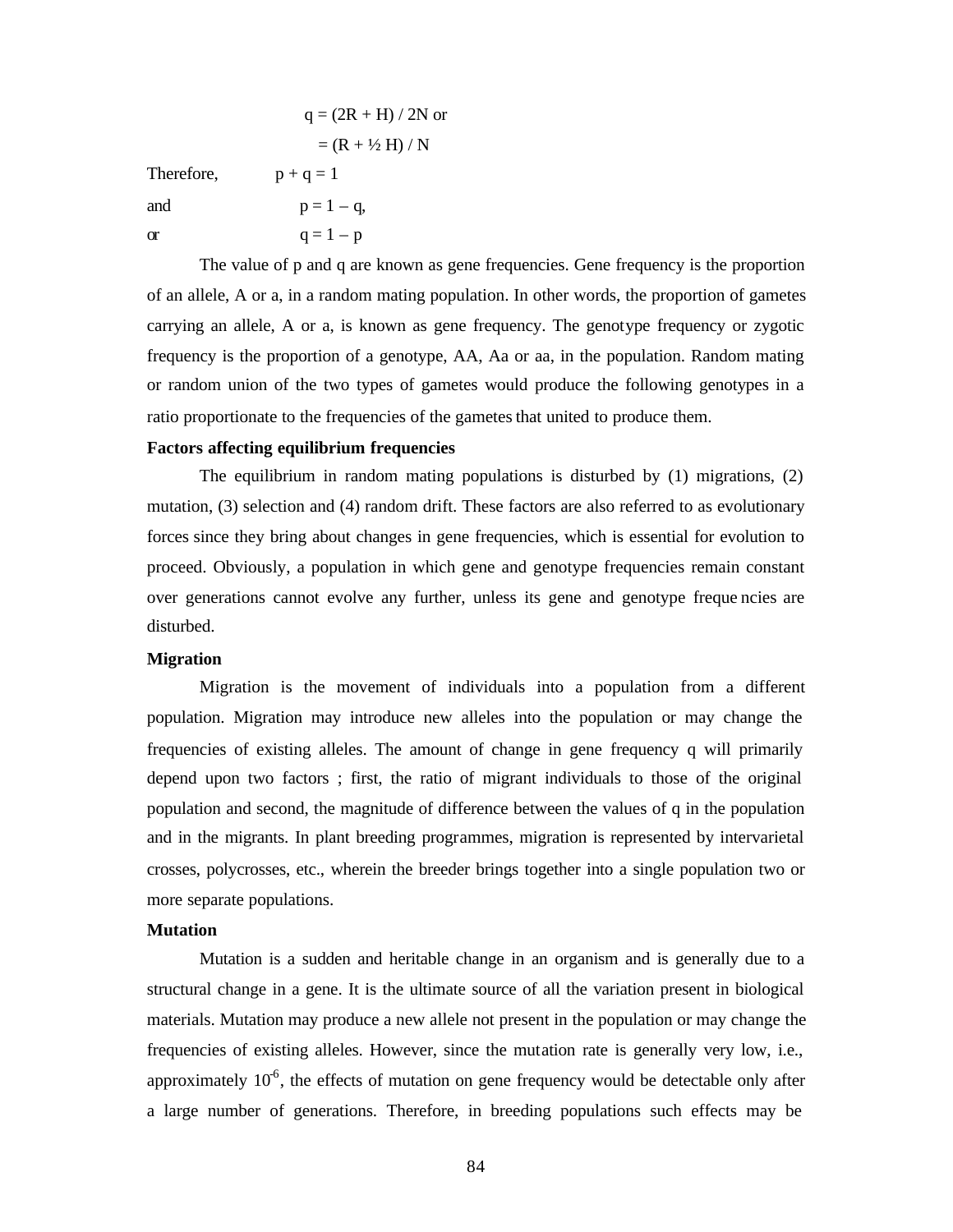ignored. A desirable mutation may prove very useful when it is discovered. But a routine use of mutations in crop improvement would not be feasible until techniques for directed mutagenesis have been perfected. Directed mutagenesis implies that the experimenter should be able to induce a high frequency of the desired mutations through certain techniques. At present, directed mutagenesis is an ideal, which is yet to be achieved even partially.

#### **Random drift**

Random drift or genetic drift is a random change in gene frequency due to sampling error, Random drift occurs in small populations because sampling error is greater in a smaller population than in a larger one. Ultimately, the frequency of one of the alleles becomes zero and that of the other allele becomes one. The allele with the frequency of one is said to be fixed in the population because there would be not further change in its frequency. It may be expected that in a small population all the genes would become homozygous, or would be fixed in due course of time. Breeding populations are generally small, hence a certain amount of genetic drift is bound to occur in them. The breeder cannot do anything to prevent this genetic drift, except to use very large populations, which is often not practicable. Alternatively, he may resort to phenotypic disassortative mating, which would again require time, labour and money.

#### **Inbreeding**

Mating between individuals sharing a common parent in their ancestry is known as inbreeding. In small populations, a certain amount of inbreeding is bound to occur. Inbreeding reduces the proportion of heterozygotes or heterozygosity and increases the frequency of homozygotes or Homozygosity. The rate of decrease in heterozygosity is equal to  $\frac{1}{2}$  N (N=number of plant in the population) per generation in monoecious or hermaphrodite species. In dioecious species and in monoeicious species where selfpollination is prevented, the decrease in heterozygosity is somewhat lower ; it is equal to  $\frac{1}{2}(N=1)$  per generation. Thus in small populations, even with strict random mating or even with strict cross-pollination the frequency of homozygotes increases, while that of heterozygotes decreases due to inbreeding.

#### **Selection**

Differential reproduction rates of various genetopes is known as selection. In crop improvement, selection is very important because it allows the selected genotypes to reproduce, while the undesirable genotypes are eliminated. Thus the breeder is able to improve the various characteristics by selecting for the desirable types. In a random mating population, if plants with AA or aa genotypes are selected, the frequency of A allele in the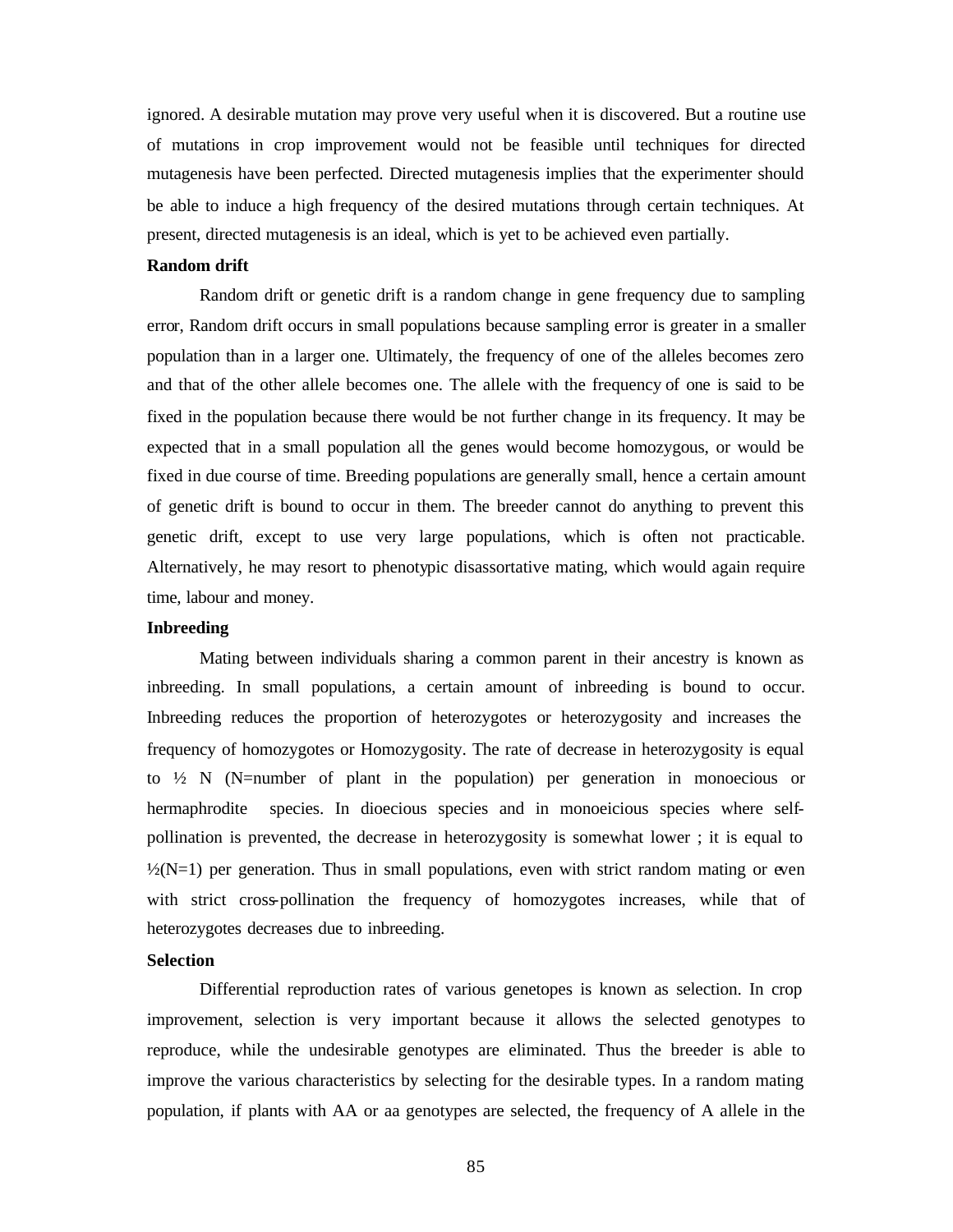selected population would be 1 or 0, respectively. It is assumed in this case that AA and aa genotypes would be identified without error. In the next generation, therefore, only A or a allele would be present, i.e., the alleles would be fixed. Here selection against the remaining genotypes is complete, that is, these genotypes are not allowed to reproduce. In such cases, the disadvantage in reproduction, i.e, selection differential (=s) is 1 and the fitness is zero for the remaining genotypes. The fitness of a genotype may be defined as its reproduction rate in relation to that of other genotypes. Generally, s has values less than one. Further, often it is not possible to identify the genotypes with certainty. The identification of genotypes is made difficult by dominance and due to less than 100 per cent heritability. This is particularly true for quantitative characters. As a result, selection is expected to change gene frequencies rather than to eliminate one or the other allele.

Lecture No. 22

#### **HETEROSIS**

The term heterosis was first used by Shull in 1914. **Heterosis** may be defined as the superiority of an F, hybrid over both its parents in terms of yield or some other character. Generally, heterosis is manifested as an increase in vigour, size, growth rate, yield or some other characteristic. But in some cases, the hybrid may be inferior to the weaker parent. This is also regarded as heterosis; Often the superiority of F, is estimated over the average of the two parents, or the mid-parent. If the hybrid is superior to the mid-parent, it is regarded as heterosis (average heterosis or relative heterosis). However, in practical plant breeding, the superiority of F, over mid-parent is of no use since it does not offer the hybrid any advantage over the better parent. Therefore, average heterosis is of little or no use to the plant breeder. More generally, heterosis is estimated over the superior parent; such an estimate is sometimes referred to as **heterobeltiosis.** The term heterobeltiosis is not commonly used since most breeders regard this to be the only case of heterosis and refer to it as such i.e., heterosis. In 1944, Powers suggested that the term heterosis should be used only when the hybrid is either superior or inferior to both the parents. Other situations should be regarded as partial or complete dominance. However, the commercial usefulness of a hybrid would primarily depend on its performance in comparison to the best commercial variety of the concerned crop species. In many cases, the superior parent of the hybrid may be inferior to the best commercial variety. In such cases, it will be desirable to estimate heterosis in relation to the best commercial variety of the crop; such an estimate is known as economic, standard or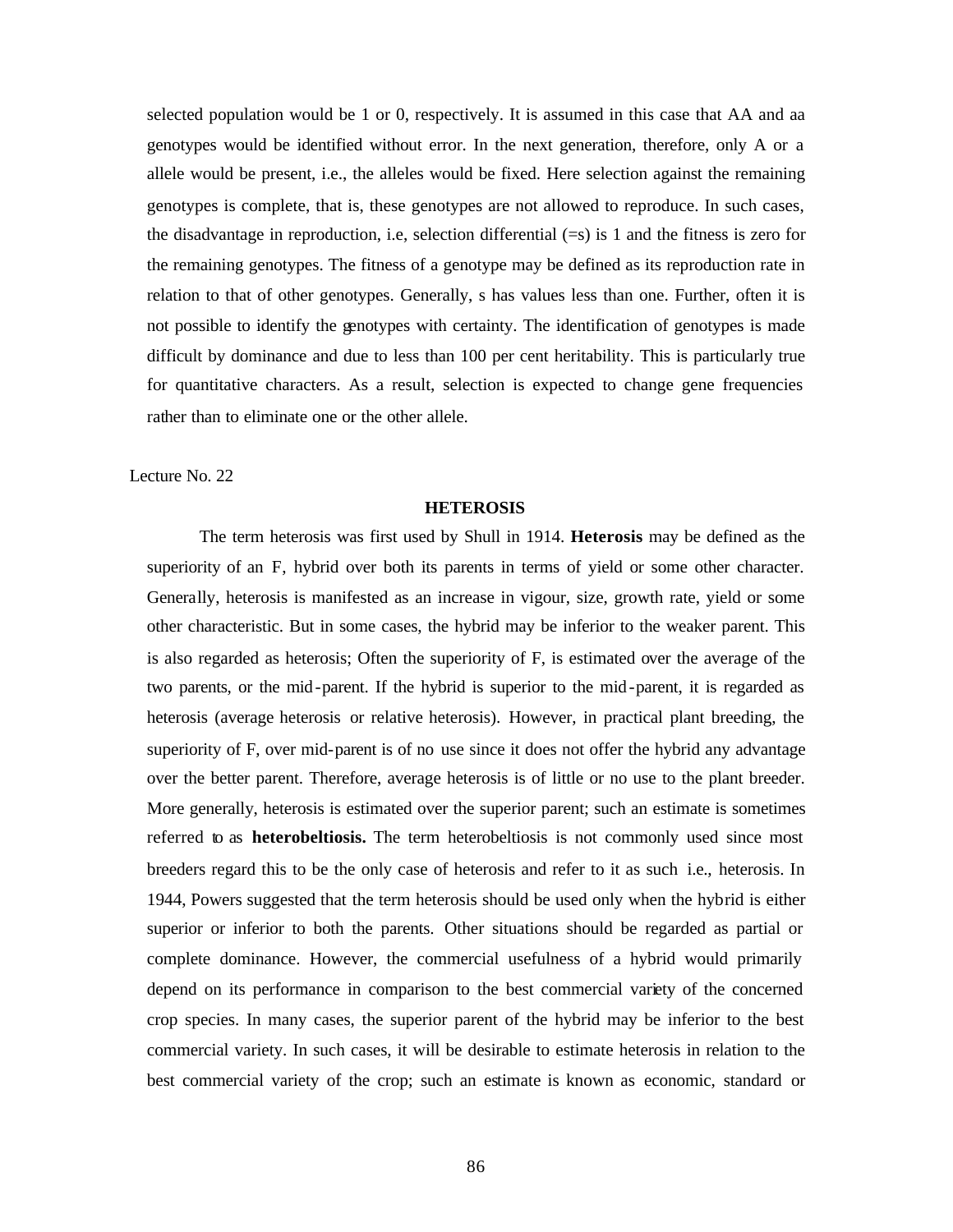useful heterosis. Economic heterosis is the only estimate of heterosis, which is of commercial or practical value.

### **Heterosis and Hybrid Vigour**

Hybrid vigour has been used as a synonym of heterosis. It is generally agreed that hybrid vigour describes only the superiority of hybrids over their parents, while heterosis describes other situations as well. But a vast majority of the cases of heterosis are cases of superiority of hybrids over their parents. The few cases where  $F_1$  hybrids are inferior to their parents may also be regarded as cases of hybrid vigour in the negative directions. For example, many  $F_1$  hybrids in tomato are earlier than their parents. Earliness in many crops is agriculturally desirable. It may be argued that the earliness of  $F_1$  hybrids exhibits a faster development in them so that their vegetative phase is replaced by the reproductive phase more quickly than in their parents. Therefore, the use of heterosis and hybrid vigous as synonym seems to be reasonably justified.

### **Luxuriance**

Luxuriance is the increased vigour and size of interspecific hybrids. The principal difference between heterosis and luxuriance lies in the reproductive ability of the hybrids. Heterosis is accompanied with an increased fertility, while luxuriance is expressed by interspecific hybrids that are generally sterile or poorly fertile. In addition, luxuriance may not result from either masking of deleterious genes or from balanced gene combinations brought together into the hybrid. Therefore, luxuriance does not have any adaptive significance.

### **Historical**

Hybrid vigour in artificial tobacco (Nicotiana spp.) hybrids was first reported by **Koelreuter** in 1673. Subsequently, many workers reported hybrid vigour in a large number of plant species. These hybrids were produced from interspecific as well as intraspecific crosses. In 1876, **Darwin** concluded that hybrids from unrelated plant types were highly vigorous. Most of our present knowledge on heterosis comes from the work on maize. Maize is perhaps the most extensively studied crop species with respect to heterosis and inbreeding depression. **Beal** studied the performance of intervarietal hybrids between 1877 and 1882. He reported that some hybrids yielded as much as 40 per cent more than the parental varieties. From subsequent studies on intervarietal crosses in maize, it became clear that some of the hybrids showed heterosis, while others did not. Crosses between distinct types, i.e., genetically diverse varieties, exhibited greater heterosis than those involving closely related varieties.

The genetic hypotheses to account for heterosis were first advanced during 1908. The dominance hypothesis was proposed **Davenport** in 1908 (it was later elaborated by **Keeble**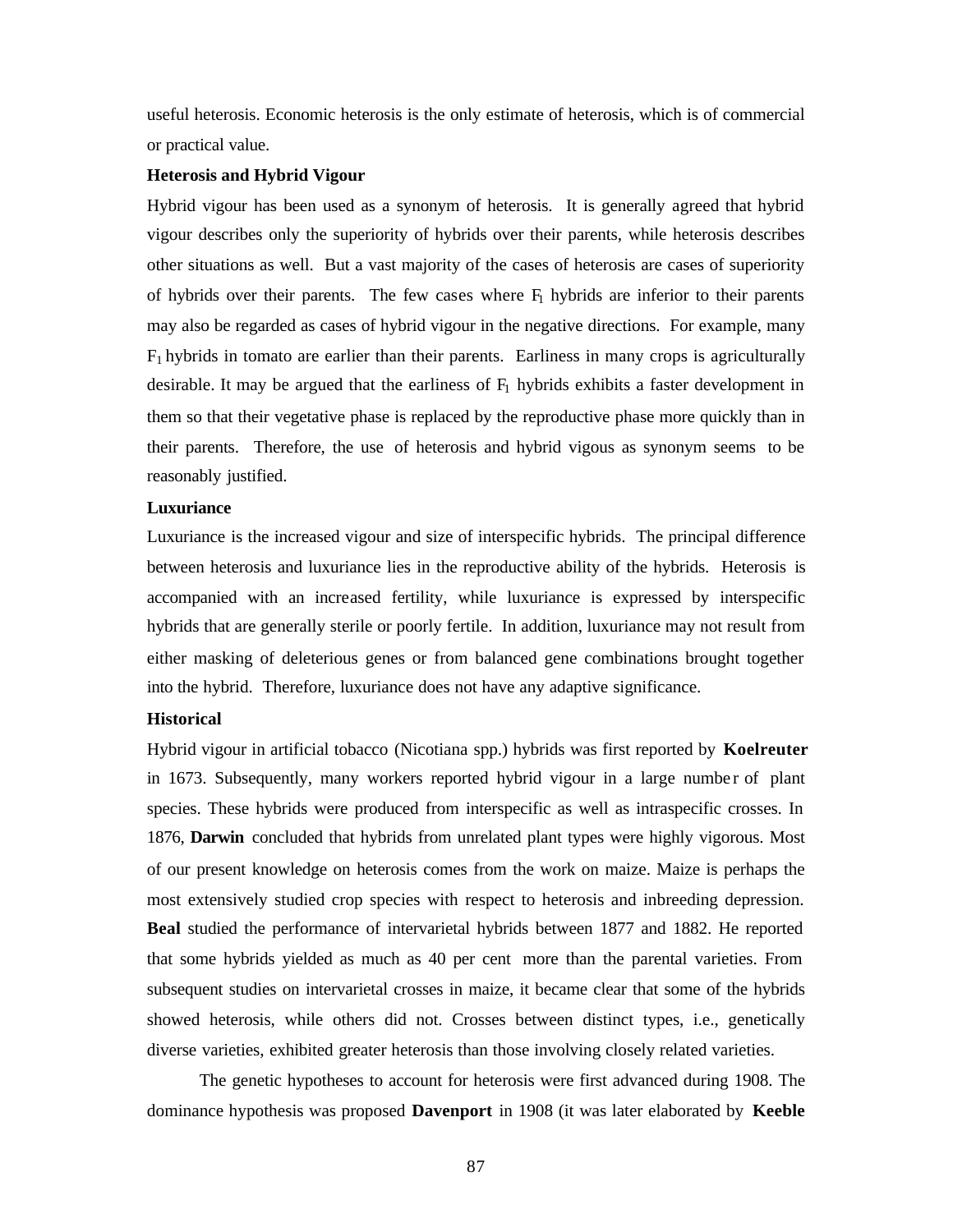**and Pellew** in 1910), while the overdominance hypothesis was put forth by **East and Shull**  in the same year, i.e., 1908. In 1912, **East and Hays** advocated heterosis breeding as an alternative plant breeding strategy. The concept of double cross hybrids was proposed by Jones in 1917, while that of top cross hybrids was advanced by Davis in 1927.

### **Heterosis in Cross- and Self-Pollinated Species**

In general, cross-pollinated species show heterosis, particularly when inbred lines are used as parents. In many cross-pollinated species, heterosis has been commercially exploited, for example, in maize, bajra, jowar, cotton, sunflower, onion (A. cepa), alalfa, etc. Many crosses in self-pollinated species also show heterosis, but the magnitude of heterosis is generally smaller than that in the case of cross-pollinated species. But in some self-pollinated crops, heterosis is large enough to be used for the production of hybrid varieties. Hybrid varieties are commercially used in some vegetables, such as tomato, where a single fruit produces a large number of seeds, and in crops like rice. The chief drawback in the use of hybrid varieties in self-pollinated crops is the great difficulty encountered in the production of large quantities of hybrid seed.

### **Manifestations of Heterosis**

Heterosis is the superiority of a hybrid over its parents. This superiority may be in yield, quality, disease and insect resistance, adaptability, general size or the size of specific parts, growth rate, enzyme activity, etc. These various manifestations of heterosis may be summarised as follows.

- **1. Increased yield.** Heterosis is generally expressed as an increase in the yield of hybrids. Commercially, this phenomenon is of the greatest importance since higher yields are the most important objective of plant breeding. The yield may be measured in terms of grain, fruit, seed, leaf, tubers or the whole plant.
- **2. Increased Reproductive Ability.** The hybrids exhibiting heterosis show an increase in fertility or reproductive ability. This is often expressed as higher yield of seeds or fruits or other propagules, e.g., tuber in potato (S. tuberosum), stem in sugarcane (S. officinarum), etc.
- **3. Increase in Size and General Vigour.** The hybrids are generally more vigorous, i.e., healthier and faster growing and larger in size than their parents. The increase in size is usually a result of an increase in the number and size of cells in various plant parts. Some examples of increased size are increases in fruit size in tomato, head size in cabbage, cob size in maize, head size in jowar, etc.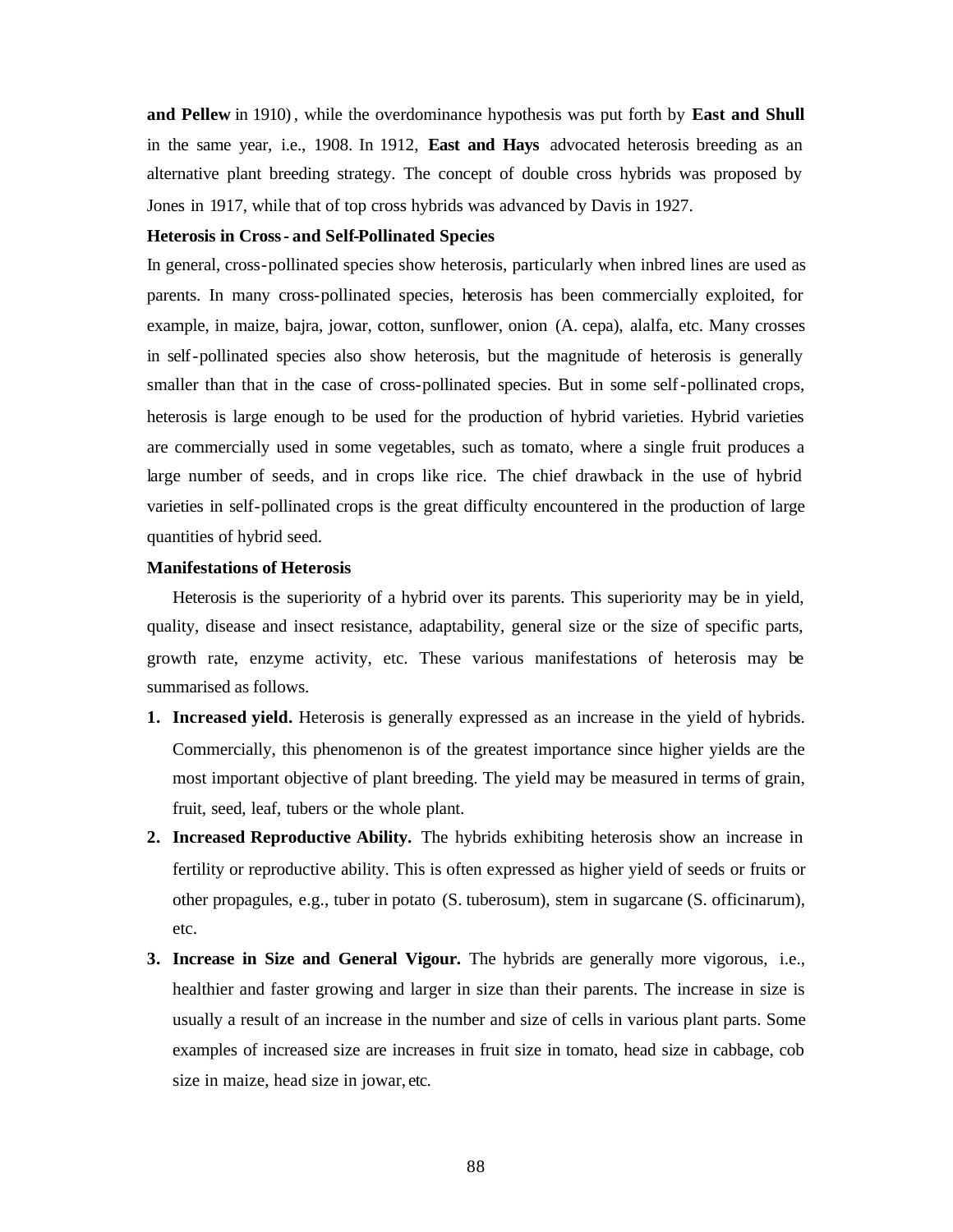- **4. Better Quality.** In many cases, hybrids show improved quality. This may or may not be accompanied by higher yields. For example, many hybrids in onion show better keeping quality, but not yield, than open-pollinated varieties.
- **5. Earlier Flowering and Maturity.** In many cases, hybrids are earlier in flowering and maturity than the parents. This may sometimes be associated with a lower total plant weight. But earliness is highly desirable in many situations, particularly in vegetables. Many tomato hybrids are earlier than their parents.
- **6. Greater Resistance to Diseases and Pests.** Some hybrids are known to exhibit a greater resistance to insects or diseases than their parents.
- **7. Greater Adaptability.** Hybrids are generally more adapted to environmental changes than inbreds. In general, the variance of hybrids is significantly smaller than that of inbreds. This shows that hybrids are more adapted to environmental variations than are inbreds. In fact, it is one of the physiological explanations offered for heterosis.
- **8. Faster Growth Rate.**In some cases, hybrids show a faster growth rate than their parents. But the total plant size of the hybrids may be comparable to that of parents. In such cases, a faster growth rate is not associated with a larger size.
- **9. Increase in the Number of A Plant Part.** In some cases, there is an increase in the number of nodes, leaves and other plant parts, but the total plant size may not be larger. Such hybrids are known in beans (P. vulgaris) and some other crops.

These are some of the characteristics for which heterosis is easily observed. Many other characters are also affected by heterosis, e.g. enzyme activities, cell division, vitamin content (vit. C content in tomato), other biochemical characteristics, etc., but they are not so readily observable.

# Lecture No: 23

### **GENETIC BASES OF HETEROSIS AND INBREEDING DEPRESSION**

Heterosis and inbreeding depression are closely related phenomena. In fact, they may be regarded as the opposite sides of the same coin. Therefore, genetic theories that explain heterosis also explain inbreeding depression. There are three main theories to explain heterosis and, consequently, in breedings depression: (1) dominance, (2) over dominance, and (3) epistatis hypotheses.

#### **Dominance Hypothesis**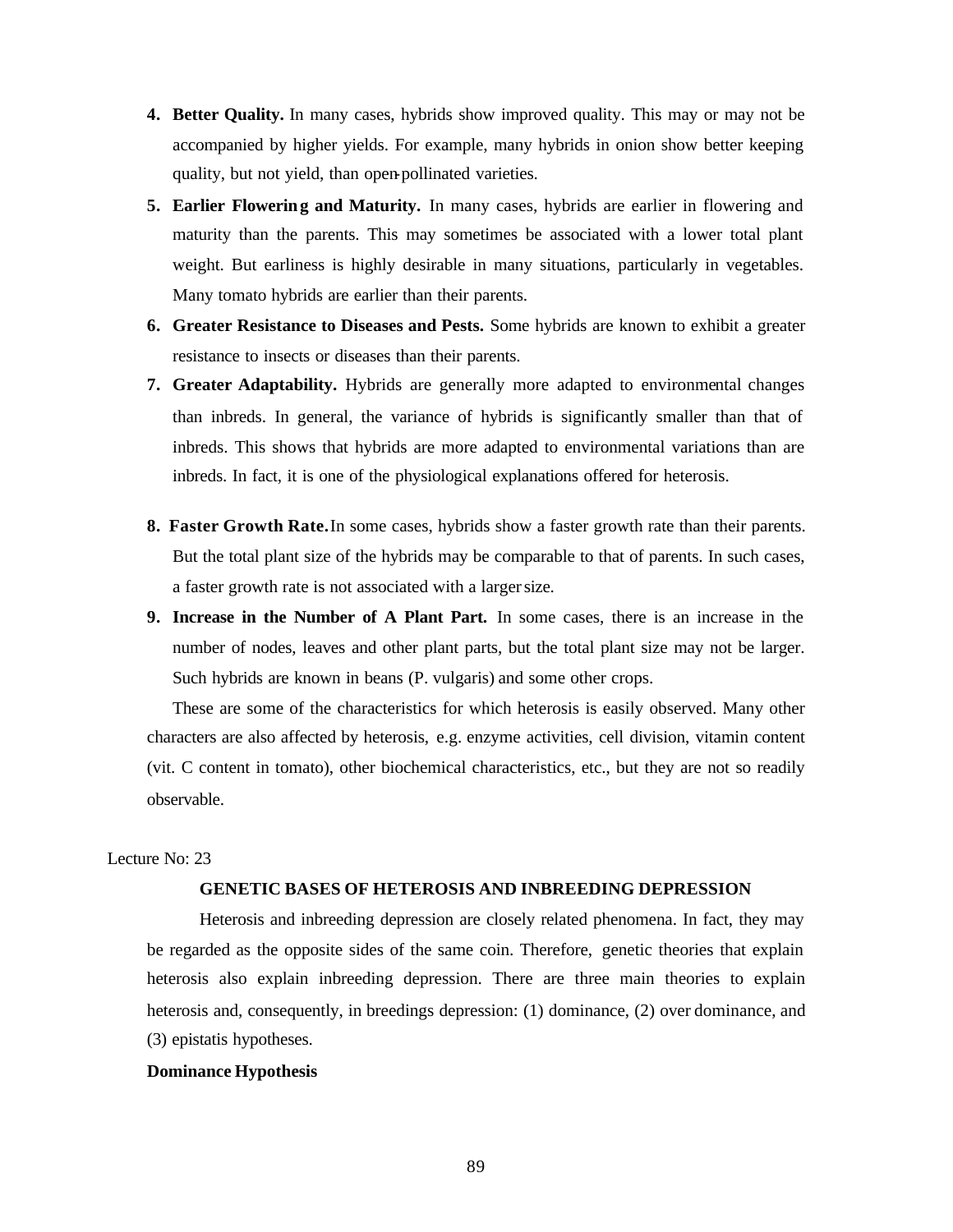The dominance hypothesis was first proposed by **Davenport** in 1908. It was later expanded by Bruce, and by Keeble and Pellew in 1910. In simplest terms, this hypothesis suggests that at each locus the dominant allele has a favourable effect, while the recessive allele has an unfavourable effect. In heterozygous state, the deleterious effects of recessive alleles are masked by their dominant alleles. **Thus heterosis results from the masking of harmful effects of recessive alleles by their dominant alleles. Inbreeding depression, on the other hand, is produced by the harmful effects of recessive alleles,which become homozygous due to inbreeding.** Therefore, according to the dominance hypotheses, heterosis is not the result of heterozygosity; it is the result of prevention of expression of harmful recessives by their dominant alleles. Similarly, inbreeding depression does not result from homozygosity per se. but from the homozygosity of recessive alleles, which have harmful effects.

**Objections.** Two objections have been raised against the dominance hypothesis. The first objection relates to the failure in isolation of lines homozygous for all the dominant genes The second objection is directed at the symmetrical distributions obtained in  $F_2$  populations.

- **1. Failure in the Isolation of Inbreds as Vigorous as Hybrids.** According to the dominance hypothesis, it should be possible to isolate inbreds with all the dominant genes. Such inbreds would be as vigorous as the  $F_x$  hybrids. However, such inbreds have not been isolated in many studies. But in some studies, it has been possible to recombine genes so that inbred lines as good as or superior to the heterotic hybrids were isolated.
- **2. Symmetrical Distribution in F<sub>2</sub>.** In F<sub>2</sub>, dominant and recessive characters segregate in the ratio of  $3:1$ . According to the dominance hypothesis, quantitative characters, therefore, should not show a symmetrical distribution in  $F_2$ . This is because dominant and recessive phenotypes would segregate in the proportion  $(3/4 + 1/4)$ ", where n is the number of genes segregating. However, F<sub>2</sub>'s nearly always show a symmetrical distribution.

**Explanations for the Objections.** In 1917, **Jones** suggested that since quantitative characters are governed by many genes, these genes are likely to show linkage. It may be expected that dominant and recessive genes governing a character would be linked together. In such a case, inbreds containing all the dominant genes cannot be isolated because this would require several precisely placed crossovers. It would also explain the symmetrical curves obtained in F2. This explanation is often known as **the dominance of linked genes hypothesis.**

Later in 1921, **Collins** showed that if the number of genes governing a quantitative character was large, symmetrical distribution would be obtained even without linkage. Further, it is unlikely that a plant containing all the dominant genes would be recovered if the number of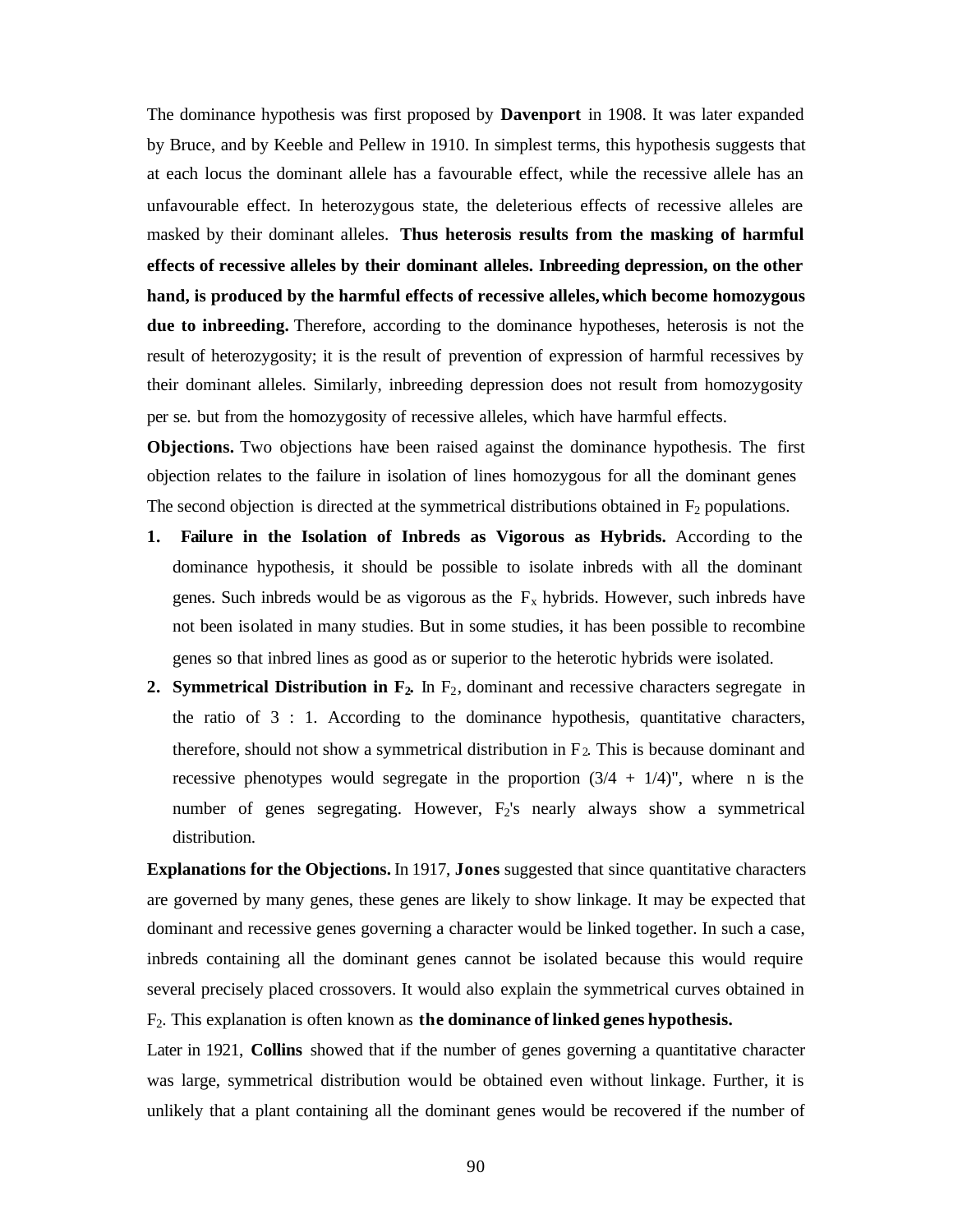genes were large even if they were not linked. The distribution curve would further become symmetrical due to the effects of environment, that is, due to less than 100 per cent heritability.

#### **Overdominance Hypothesis**

This hypothesis was independently proposed by **East and Shull** in 1908. This is sometimes known as single gene heterosis, superdominance, cumulative action of divergent alleles, and stimulation of divergent alleles. The idea of superdominance, i.e., heterozygote superiority, was initially put forth by Fisher in 1903; it was elaborated by East and Shull in 1908 to explain heterosis. According to overdominanc e hypothesis, heterozygotes at atleast some of the loci are superior to both the relevant homozygotes. Thus heterozygote Aa would be superior to both the homozygotes AA and aa. Consequently, heterozygosity is essential for and is the cause of heterosis, while homozygosity resulting from inbreeding produces inbreeding depression. It would, therefore, be impossible to isolate inbreds as vigorous as  $F_x$ hybrids if heterosis were the consequence of overdominance.

In 1936, East proposed that at each locus showing overdominance, there are several alleles, e.g.,  $a_h$   $a_2$ ,  $a^{\wedge}$ ,  $a_4$ ......, etc., with increasingly different functions. He further proposed that heterozygotes for more divergent alleles would be more heterotic than those involving less divergent ones. For example,  $a_{x4}a_{y}$  would be superior to  $a_{x4}a_{y}$ ,  $a_{y4}a_{z}a_{z}$ , or  $a^{\land}a^{\land}$ . It is assumed that the different alleles perform somewhat different functions. The hybrid is, therefore, able to perform the functions of both the alleles, which is not possible in the case of two homozygotes.

**Evidence for Overdominance.** There are not many clear-cut cases where the heterozygote is superior to the two homozygotes; in fact, overdominance has not been demonstrated unequivocally for any polygomic trait (see, Banga and Banga, 1998). This has been the biggest objection to the general acceptance of overdominance hypothesis. But there is no doubt that in the case of some oligogenes, heterozygotes are superior to the homozygotes. In case of maize, gene ma affects maturity. The heterozygote Ma ma is more vigorous and later in anthesis and maturity than the homozygotes Ma Ma and ma ma. Gustafsson has reported two chlorophyll mutants in barley that produce larger and more number of seeds in the heterozygous state than do their normal homozygotes. Similarly, heterozygotes for the hooded gene in barley show a higher rate of photosynthesis than the two homozygotes.

In human beings *(Homo sapiens),* sickle cell anaemia is produced by a recessive gene *s* which is lethal in the homozygous state. In Africa, the heterozygotes Ss are at a sel active advantage over the normal SS individuals because they are more resistant to malaria. Ai other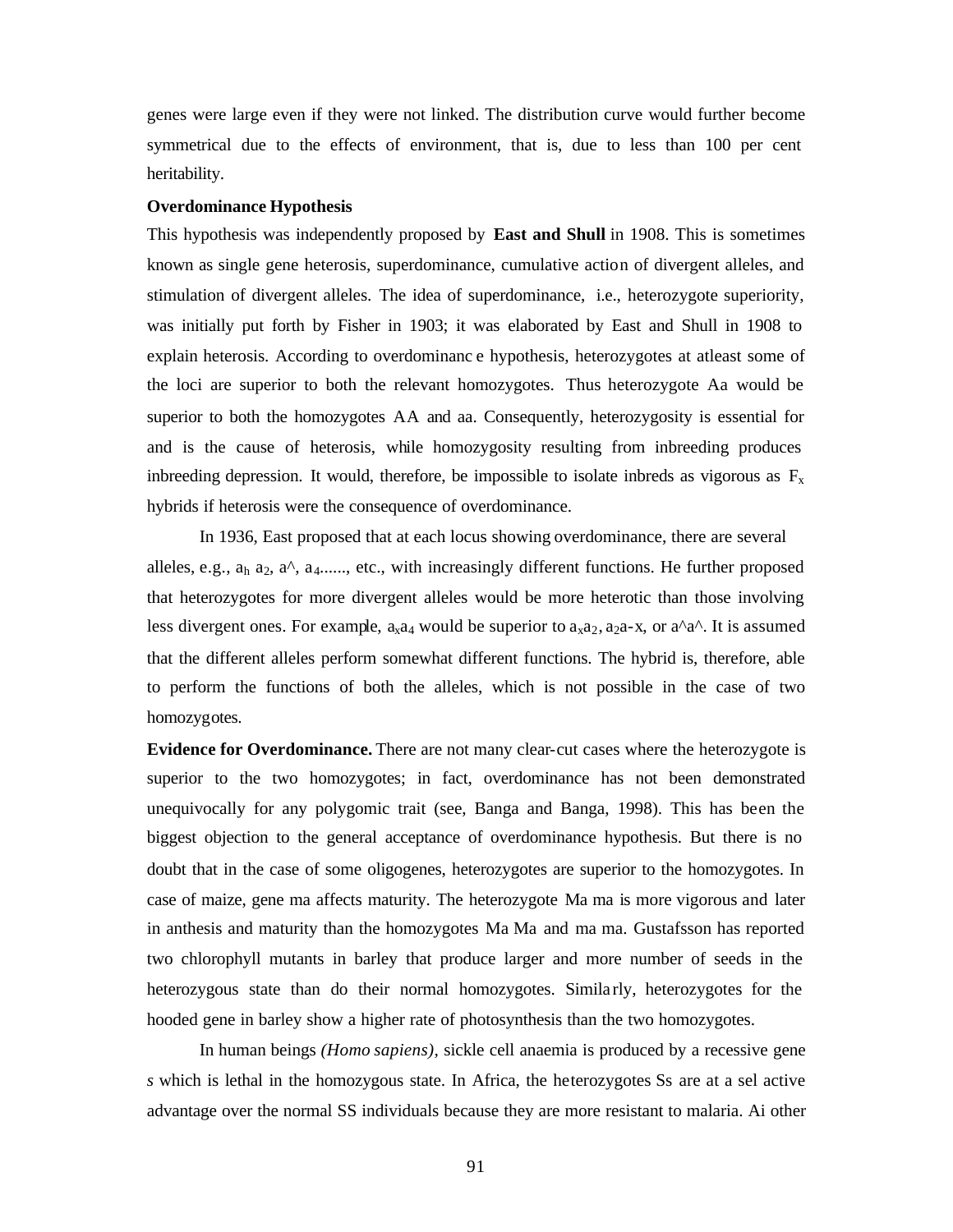case of heterozygote advantage is reported in Neurospora crassa (bread mold). Gene pab is concerned with the synthesis of  $/7$ -aminobenzoic acid. The heterozygote pab<sup>+</sup> pab is more vigorous and shows a faster growth rate than the two homozygotes pab pab and  $\text{pab}^+ \text{pab}^+$ .

But the number of such genes where heterozygote superiority has been established beyond doubt is limited. There is a large number of cases, however, where heterozygotes for chromosome segments, e.g., inversions, etc., or complex loci are known to be superior to the homozygotes, However, the superiority of heterozygotes need not be a result of overdominance. It could more easily be due to linkage in the repulsion phase or epistatic effects, i.e., an interaction between two or more nonalleles.

### **Comparison between Dominance and Overdominance Hypotheses**

The two hypotheses lead to similar expectations, but they do differ from each other with respect to some expectations. The similarities and differences between them are listed below (Table 13.2).

**Similarities.** The two hypotheses have the following similarities.

- 1. Inbreeding would produce inbreeding depression.
- 2. Outcrossing would restore vigour and fertility.

3. The degree of heterosis would depend upon the genotypes of the two parents. In general, the greater the genetic diversity between the parents, the higher the magnitude of heterosis.

**Differences.** The chief differences between the two hypotheses are

- 1. Heterozygotes are superior to the two homozygotes according to the overdominance hypothesis, while according to the dominance hypothesis they are as good as the dominant homozygote.
- 2. Inbreds as vigorous as the F, hybrid can be isolated according to the dominance hypothesis, but it will be impossible according to the overdominance hypothesis.
- 3. According to dominance hypothesis, inbreeding depression is due to homozygosity of harmful recessive alleles, while as per overdominance hypothesis, it is due to homozygosity itself.
- 4. According to the overdominance hypothesis, heterosis is the consequence of heterozygosity per se. But as per dominance hypothesis it is the result of dominant alleles masking the deleterious effects of their recessive alleles, and heterozygosity itself is not the cause of heterosis.

### **TABLE 13.2**

#### **A comparison between dominance and overdominance hypotheses of heterosis**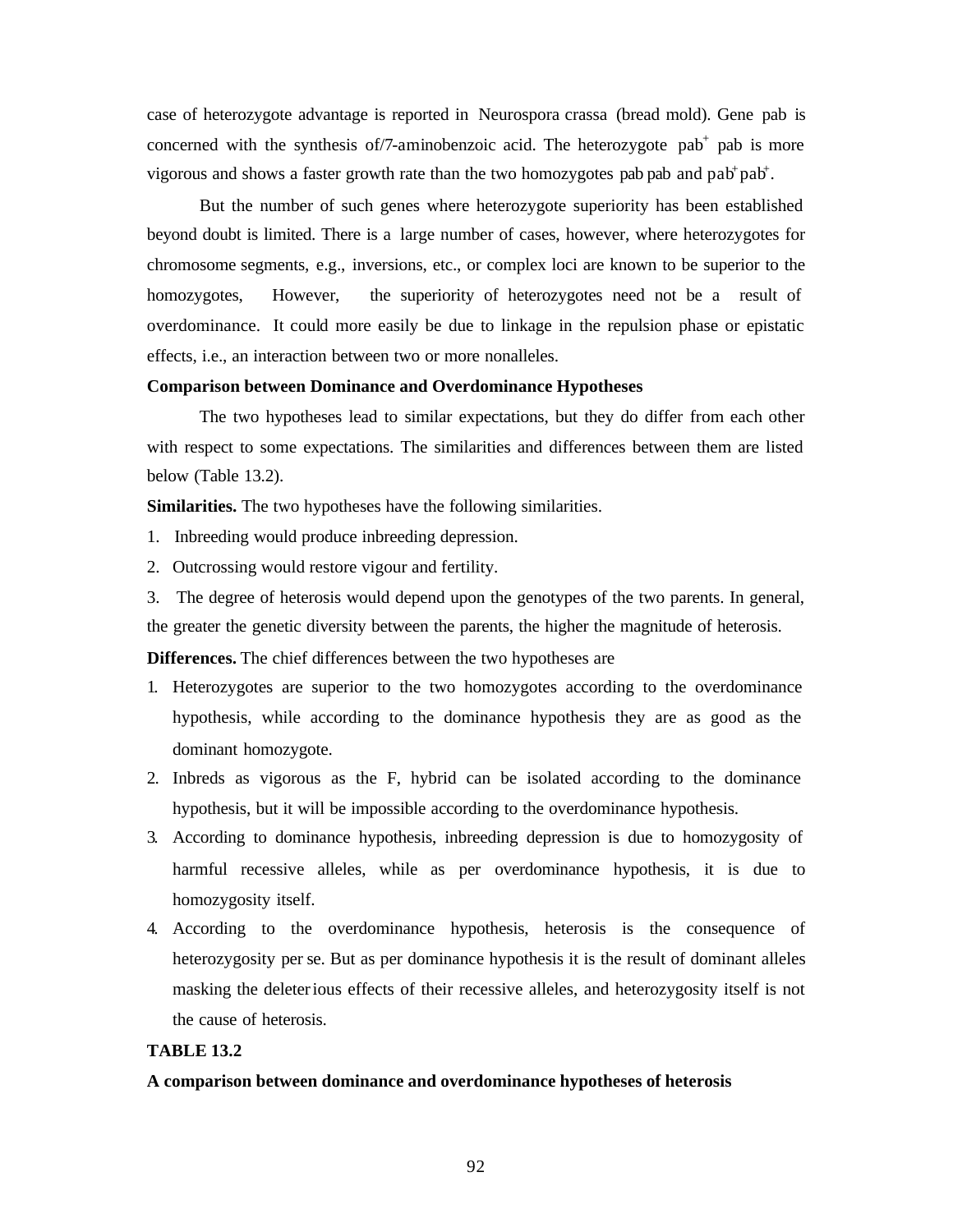| Feature                                    | <b>Hypothesis of heterosis</b>                                                       |                                      |
|--------------------------------------------|--------------------------------------------------------------------------------------|--------------------------------------|
|                                            | Dominance                                                                            | Overdominance                        |
| <b>Similarities</b>                        |                                                                                      |                                      |
| Inbreeding leads to                        | Reduced vigour and fertility                                                         | Reduced vigour and fertility         |
| Out-crossing leads to                      | Heterosis                                                                            | Heterosis                            |
| Degree of heterosis increases<br>with      | Genetic diversity between<br>parents                                                 | Genetic diversity between<br>parents |
| Differences                                |                                                                                      |                                      |
| Inbreeding depression is the<br>results of | Homozygosity for deleterious<br>recessive alleles                                    | Homozygosity itself                  |
| Heterosis is the result of                 | Masking of the harmful effects<br>of recessive alleles by their<br>dominant alleles. | Heterozogosity itself                |
| The phenotype of heterozygote              | Comparable to that of the                                                            | Superior to both the                 |
| <b>is</b>                                  | dominant homozygote                                                                  | homozygotes                          |
| Indeeds as vigorous as the $F_1$<br>hybrid | Can be isolated                                                                      | Can not be isolated                  |

#### **Epistasis Hypothesis**

In 1952, **Gowen** had suggested that influence of one locus on the expression of another may be involved in heterosis. Subsequently, considerable data has accumulated to implicate epistasis as a cause of heterosis. For example, a majority of heterotic crosses show significant epistasis. But all heterotic crosses do not show epistasis, and all crosses that show epistasis are not heterotic. In many cases, the effects of a single homozygous successive allele is epistatic to almost the whole genetic make up of an inbred. When the effects of such an allele are masked by its dominant allele, the effects on heterosis are usually dramatic (Stuber 1994).

However, epistatic variance usually forms only a much smaller component of the total genetic variance than do additive and dominance variances.

Theoretically, epistatic interactions will lead to the maximum heterosis when the following two conditions are met with. (1) First, the epistasis should be predominantly of complementary type, i.e., the estimates of h (dominance effects) and  $/$  (dominance x dominance interaction effects) have the same sign so that they do not cancel each other out. Second, the interacting pairs of genes should be dispersed in both the parents. It has been suggested that in the absence of overdominance, dispersion (between the two parents of hybrids) of genes showing complementary epistasis seems to be the major cause of heterosis. In many experiments, multiplicative interaction has been reported as a cause of heterosis; it was concluded that in such cases, epistatic effects are nonlinear functions of the one-locus involve several mutually interacting genes.

### **Conclusion**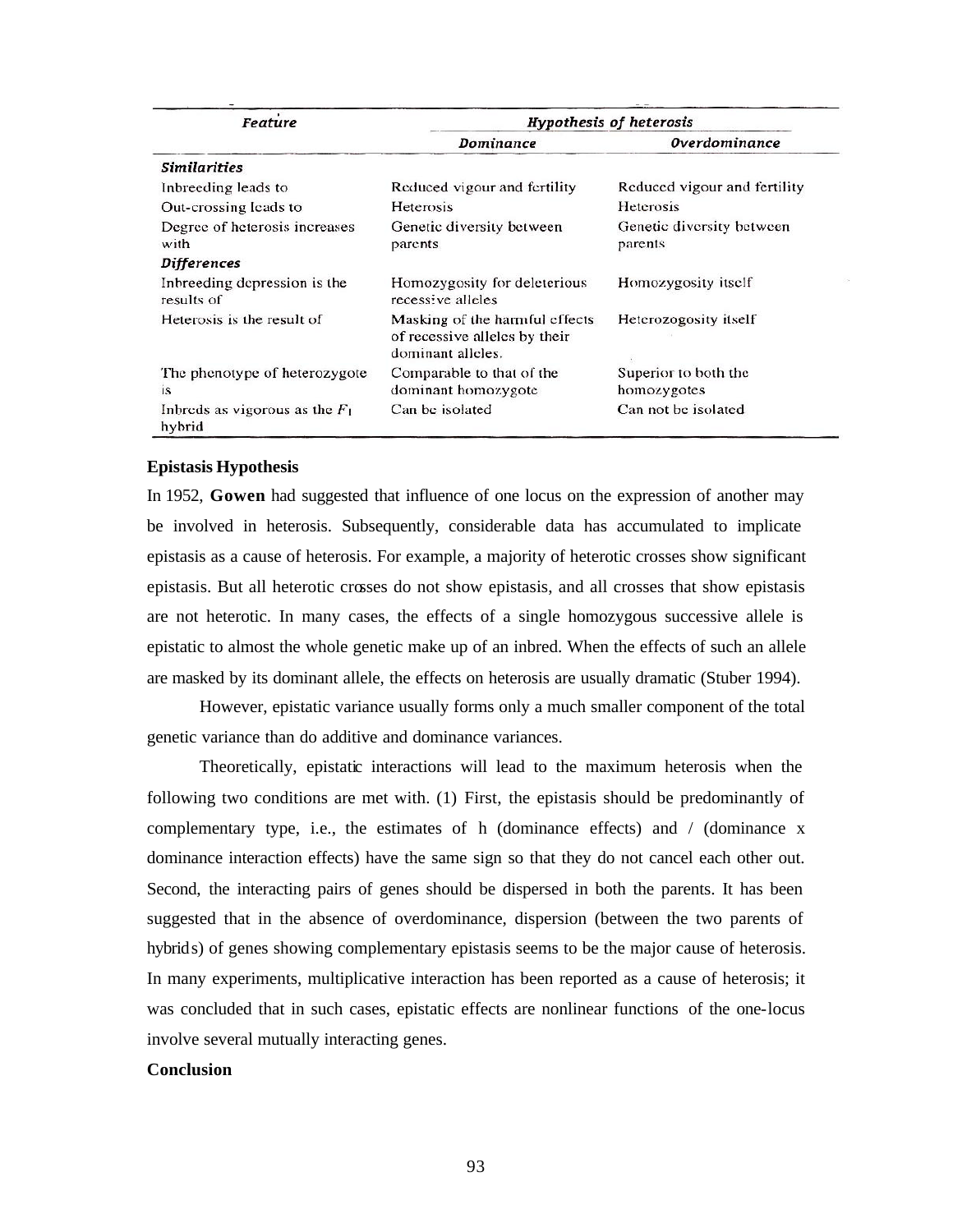In spite of the large experimental evidence accumulated, it is not possible to conclusively accept or reject one or the other hypothesis. There are definitely some genes that show heterozygote superiority. But the number of such genes appears to be rather small, and even these cases could be due to linkage in repulsion phase or epistasis or both. It is generally accepted that heterosis, to a large extent, is due to dominance gene action, but epistasis and overdominance are also involved (both in self- and cross-pollinated crops; see, banga and Banga, 1998). The relative importance of these phenomena is, however, not clearly understood. Recent evidence accumulated with maize seems to suggest that overdominance may not be the primary cause of heterosis. Overdominance is easily imitated by epistasis and linkage, and that most reported cases of overdominance may not represent true overdominance.

Molecular markers linked to quantitative trait loci (QTLs) have been used to investigate the relative significance of dominance, overdominance and epistasis in heterosis. Some workers have reported important overdominance, others have observed preponderance of dominance and some others have found extensive epistasis in various crops. For example, in one elite rice hybrid (Zhenshan 97 x Minghin 63) overdominance was observed for most of the QTLs for yield, but the overall heterozygosity was of little significance to heteroris. Digenic epistasis was frequent and widespread even between such loci that did not show overdominance. Thus single -locus overdominance (but not the overall heterozygosity) and epistasis appeared to be important contributors to heterosis in this rice hybrid (Yi etai, 1997). But as pointed out earlier, a QTL may consist of more than one polygene, and repulsion phase linkage and or epistasis could easily mimick overdominance.

### **PHYSIOLOGICAL BASES OF HETEROSIS**

Early studies on the physiological basis of heterosis related to embryo and seed sizes, growth rates in the various stages of development, rates of reproduction and of various assimilation activities. It was suggested that hybrid vigour resulted from larger embryo and endosperm sizes of the hybrid seeds as compared to those of the inbreds. As a result, the rate of growth in the seedling stage may by expected to be greater in the hybrids than in the inbreds. But these relationships were clearly demonstrated in some cases, while in other cases they were not detectable. There is evidence that increased size of hybrids is a result of an increase both in the size and the number of cells. This and other observations indicate a basic difference in the metabolic activities of hybrids and inbreds. In 1952, Whaley concluded that the primary heterotic effect concerns growth regulators and enzymes. He suggested that the hybrid embryo would be able to mobilize stored food materials earlier than those of the inbreds due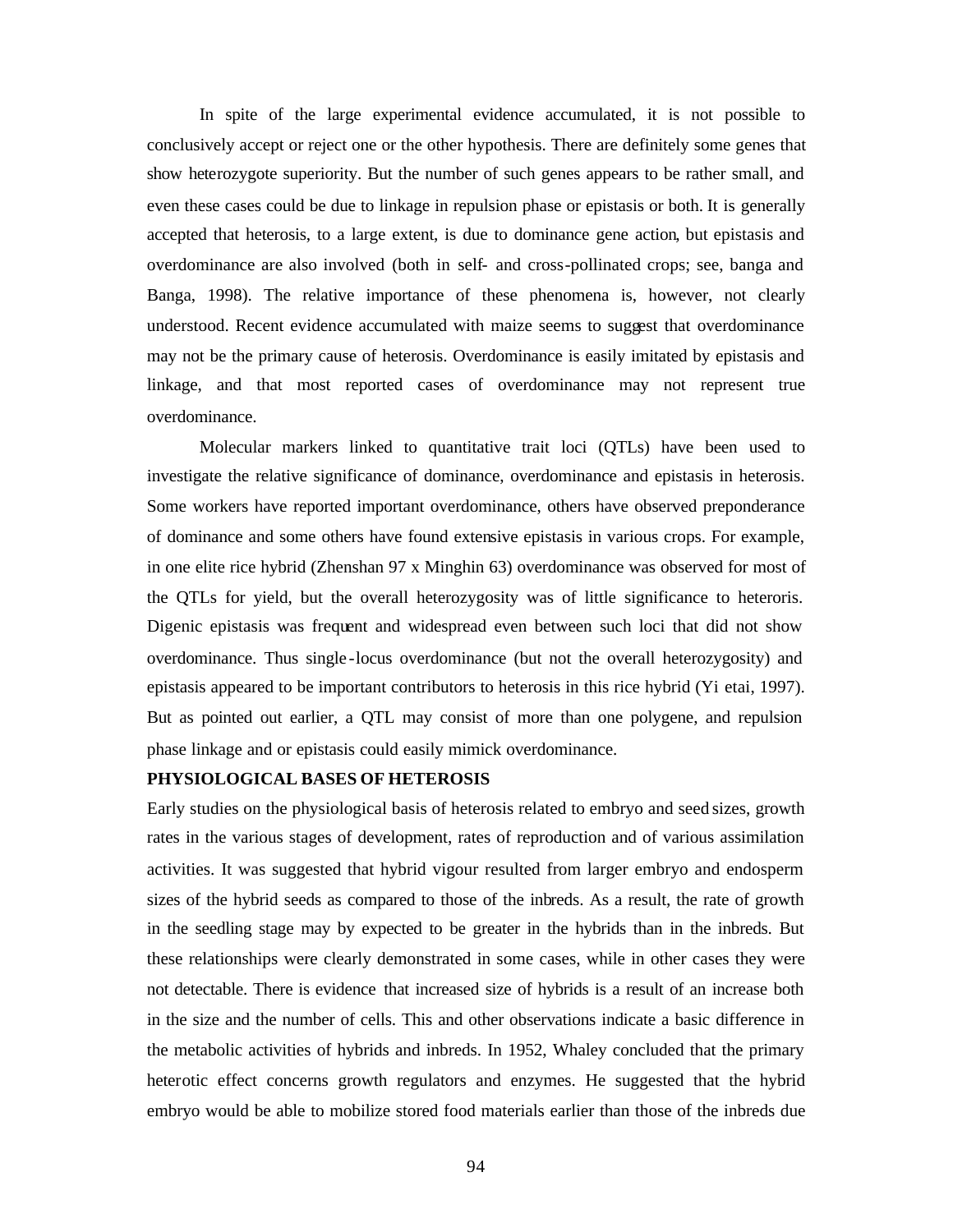to a more efficient enzyme system. This, in turn, would lead to the superiority of hybrids at least in the early seedling stages.

Khanna-Chopra et al. (1993) concluded that heterotic hybrids generally show a faster growth rate, higher leaf area index and greater biomass production than do their parents, but their harvest index (HI) is comparable to those of their parental inbreds (see, Verma et al., 1993). In case of plants, the major components of total biomass are net assimilation rate and leaf area index. Heterotic hybrids are generally earlier in flowering mainly due to their faster initial growth rate.

#### **Net Assimilation Rate**

Some heterotic hybrids show heterosis for photosynthesis at the seedling stage (Sinha and Khanna, 1975). Subsequently, heterosis for  $C_0$  exchange rate in wheat and for photosynthetic efficiency in some hybrids of rice were reported. It has been suggested that heterosis for photosynthetic efficiency was associated with an increased N content in tissues of rice and that this association results in the inconsistencies observed for heterosis for photosynthesis. It has been suggested that most likely heterosis for photosynthesis is not related to heterosis for yield (see, Banga and Banga, 1998).

### **Leaf Area Index (LAI)**

The total area of leaf produced per square meter of a crop is known as leaf area index (LAI). Hybrids in various crops show distinct advantage over their parents in terms of LAI, especially during the early growth phases. Studies in cotton and rice demonstrate that heterosis in leaf area index during the early seedling stages is likely be manifested as significant advantage during the later stages of crop growth (see, Banga and Banga, 1998). However, it must be realized that heterosis for yield results from an increase in both source and sink capabilities; increase in one without a corresponding increase in the other will only be a wasteful exercise.

### **Root Growth**

Many hybrids show heterosis for root growth. Root growth depends on shoot growth and roots serve as 'sinks' for the photosynthates till such time when the 'sinks' contributing to economic yield start developing. The enhanced photosynthetes produced by hybrids due to their higher LAI, etc. may lead to production of longer root systems.

### **Hormone Balance**

It has been suggested that heterosis is the consequence of a superior hormone balance (relative concentrations of various plant hormones) in hybrids as compared to those of their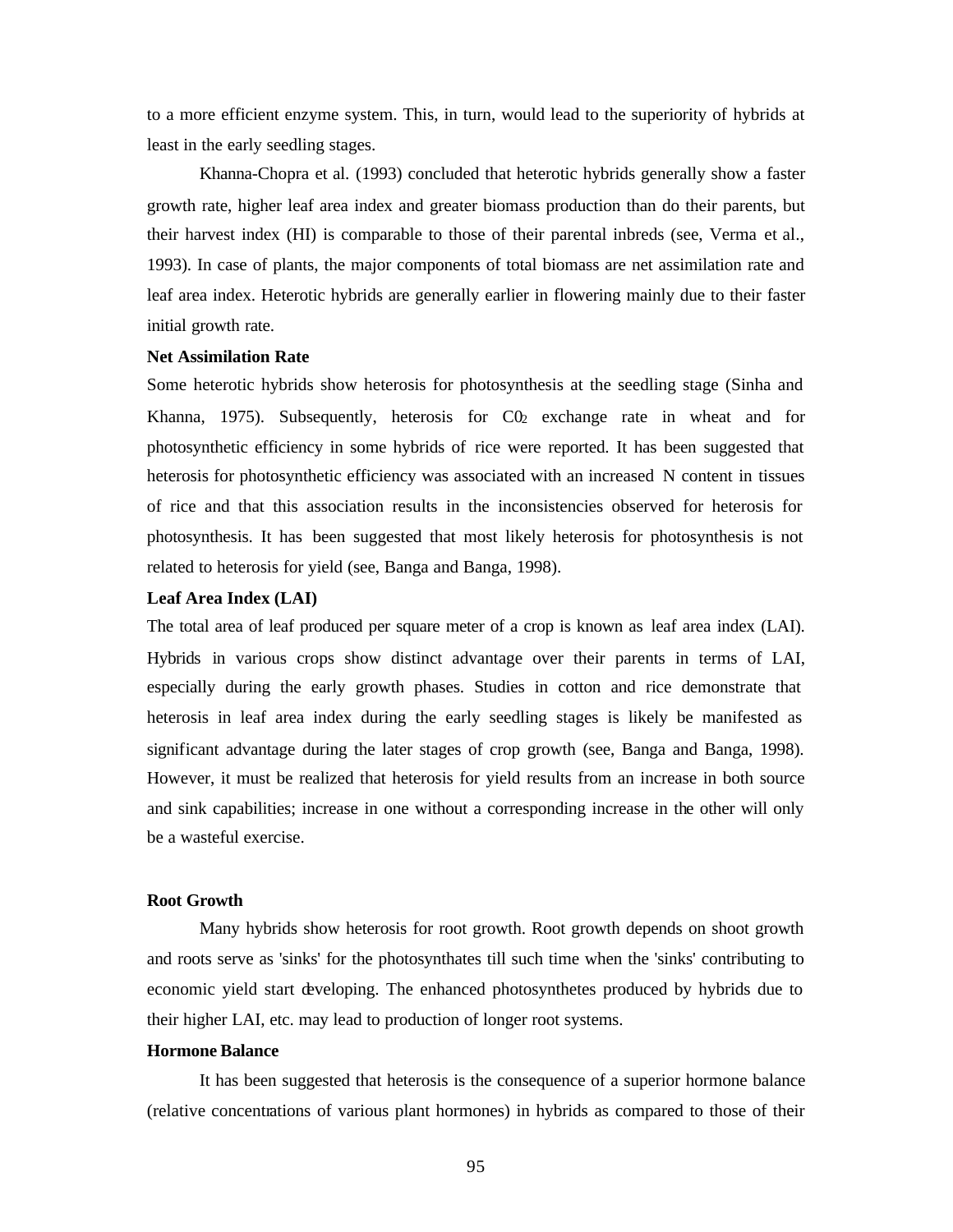parents. In case of maize, inbreds contain lower levels of  $GA_3$  and respond to exogenous  $GA_3$ application (in terms of shoot growth acceleration), while the hybrids contain relatively higher endogenous  $GA_3$  levels. But these studies were based on seedling growth, which does not appear to be correlated with final yield in the majority of crops. Therefore, critical evidence in support of hormone balance hypothesis is lacking.

#### **Metabolic Concept**

Yield can be viewed as the end product of a series of reactions controlled by many ratelimiting specific enzymes. It has been suggested that inbreds have an unbalanced metabolic system in which certain enzyme are present in rate-limiting concentrations. Different enzymes may be rate-limiting in different inbreds so that when two such inbreds that complement each other in terms of their rate-limiting enzymes are crossed, a heterotic  $\mathbb{F}\setminus\mathbb{F}$ hybrid is obtained.

### **Mitochondrial Complementation**

It was proposed by Sarkissian in 1972, and elaborated by Srivastava in 1975, that mitochondrial and chloroplast heterogeneity may be the cause of hybrid vigour. It has been shown that mitochondria isolated from seedlings of the hybrids and their parents show different efficiencies of oxidative phosphorylation and of respiration rates. However, the efficiency of oxidative phosphorylation in mitochondria of heterotic hybrids is often comparable to that of mitochondria from nonheterotic hybrids. In addition, heterosis in mitochondrial activity in maize could not be correlated with grain weight/ear in maize. In conclusion, there is little concrete evidence in support of organelle activities being the basis of heterosis.

In 1998, Banga (See, Banga and Banga, 1998) concluded that "the understanding regarding the exact role of the many physiological contributions for the expression of heterosis still remains unclear."

### **COMMERCIAL UTILIZATION**

Heterosis is observed in almost every crop species studied. Often the degree of heterosis is considerably high to permit its commercial exploitation. Heterosis is commercially used in the form of hybrid or synthetic varieties. Such varieties have been most commonly used in cross-pollinated and often cross-pollinated crop species. In several selfpollinated species also hybrid varieties have been commercially used. Attempts have been made to utilize heterosis higher price than in the case of those that fetch a lower price. Further, the quantum of additional production will increase with the level of useful heterosis,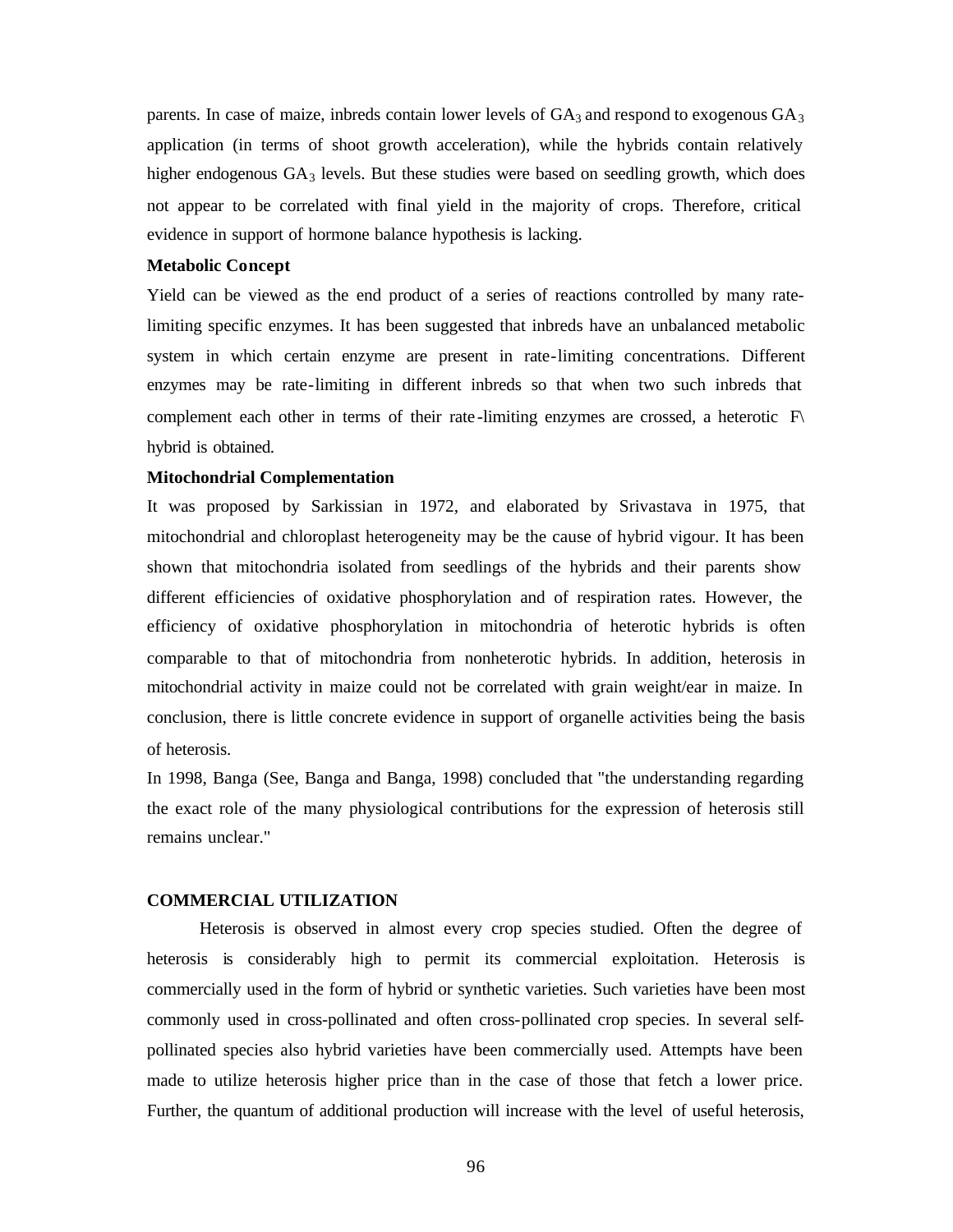and also with the average yield/ha of the standard varieties of the crop. Therefore, the level of heterosis required to generate a given quantum of additional yield will depend on the average yield of crop; it will be lower in crops having higher yields than in crops having lower yields.

The commercial significance of hybrid technology may be illustrated with the singular success of hybrid maize in U.S.A. The yield of open-pollinated maize varieties ranged between -20 and -32 bushels per acre between 1870 and 1930. Around this time, double cross maize hybrids were introduced; their yields increased steadily from -25 bushels per acre during 1935 to -55 bushels/acre during 1960s. The introduction of single cross hybrids around this time marked a quantum jump in maize yields; it started from -62 bushels/acre in 1960 and rose to -120 bushels/acre by 1990. These data, and those from many other countries, demonstrate the unquestionable superiority of single cross maize hybrids over other varietal forms.

Similarly, hybrid rice has become quite popular in China. The first hybrid variety of rice was released in 1976, and by 1997 hybrid rice occupied -54% of the total paddy area and contributed nearly 64% of the total paddy production in China.

| commercially exploited |                                                                                                                                                                                                |  |  |
|------------------------|------------------------------------------------------------------------------------------------------------------------------------------------------------------------------------------------|--|--|
| Category,              | Examples                                                                                                                                                                                       |  |  |
| Crop species           | 1. Asexually propagated species                                                                                                                                                                |  |  |
|                        | 2. Cross-pollinated species: maize, jowar, bajra, sugarbeets, sunflower,<br>forage grasses, castor, forage legumes, and cotton                                                                 |  |  |
|                        | 3. Self-pollinated crops: rice, pigeonpea (India)                                                                                                                                              |  |  |
| Vegetable crops        | Tomato, brinjal (Solanum melongena), onion, Brussel's sprouts,<br>Watermelon, pepper, winter sqash, muskmelon, cabbage, broccoli,<br>spinach, red beets, carrot cauliflower, celery, asparagus |  |  |
| Fruit trees            | In almost all the fruit trees                                                                                                                                                                  |  |  |
| Animals                | Silkworm, poultry, cattle, swine                                                                                                                                                               |  |  |

A list of some examples of plant and animal species where heterosis is being ommercially exploited

# Lec. No. 24 **Inbreeding Depression**

### **Inbreeding or consanguineous mating is mating between individuals related by**

### **descent or ancestry.**

When the individuals are closely related, e.g., in brother-sister mating or sib mating, the degree of inbreeding is high.

The highest degree of inbreeding is achieved by selfing.

The chief effect of inbreeding is an increase in homozygosity in the progeny, which is proportionate to the degree of inbreeding.

The degree of inbreeding of an individual is expressed as **inbreeding coefficient (F).**

The degree inbreeding is proportional to degree of homozygosity.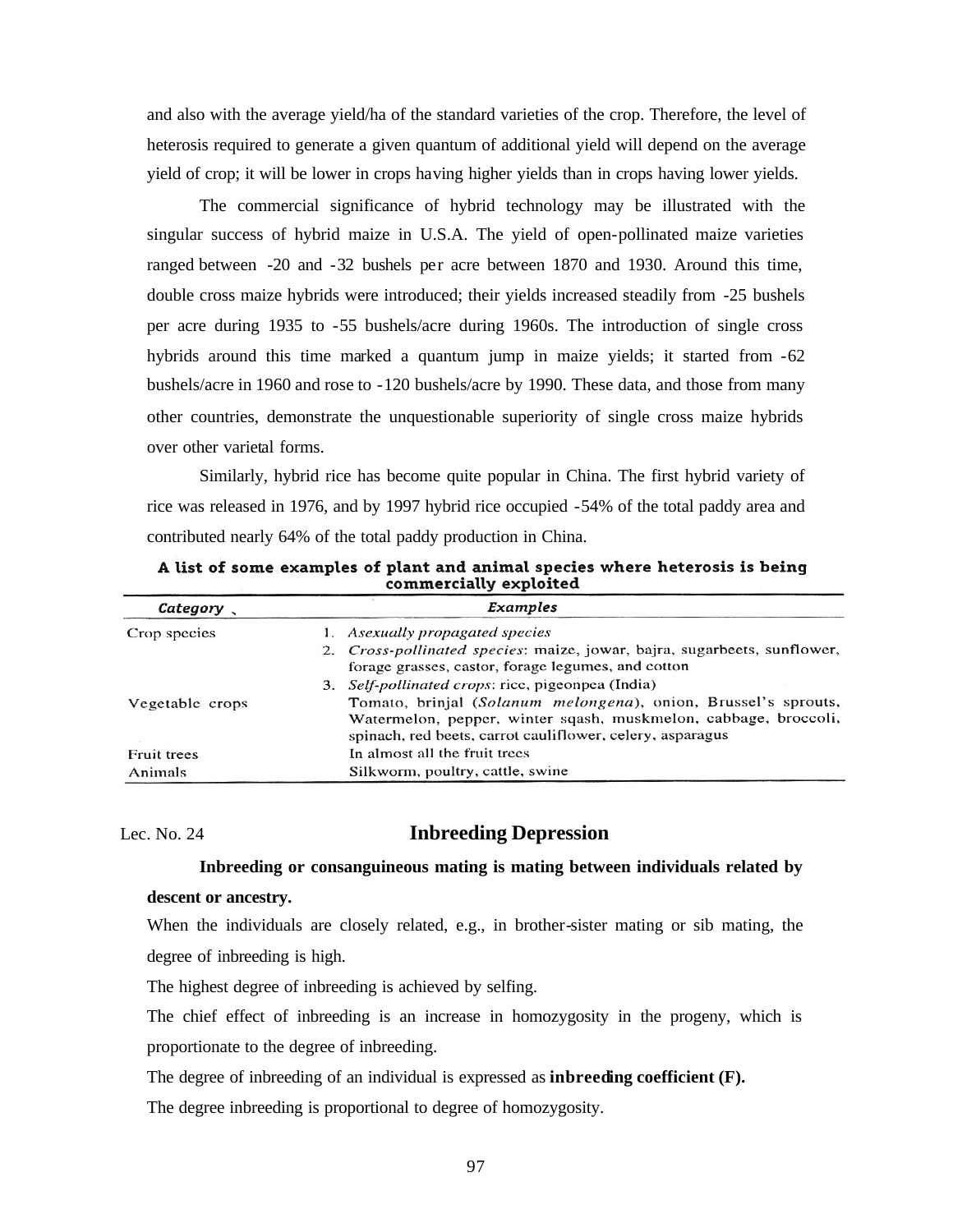# **Inbreeding depression may be defined as the reduction or loss in vigour and fertility as a result of inbreeding.**

Inbreeding depression =  $F_1-F_2/F_1 \times 100$ 

### **Historical**

Inbreeding depression has been recognized by man for a long time.

Marriages between closely related individuals has been prohibited since early time in many societies. Because people are aware of the harmful effects of such marriages in the progeny. A systematic observations on effect of inbreeding started during  $17<sup>th</sup>$  century when inbreeding became a common practice in cattle breeding.

In 1876, **Darwin** published his book on **cross and self fertilization in vegetable kingdom**. He concluded that progeny obtained from self fertilization were weaker than those obtained from out crossing.

**Darwin** also reported the results from his experiments on self and cross fertilization in maize for the first time.

**East (1908) and Shull (1909)** independently showed the effect of inbreeding depression while working in maize. Subsequently scientists reported inbreeding depression in other crop plants.

It has become clear that in cross pollinated crops and in asexually propagated species inbreeding has harmful effect which are severe.

#### **Effects of inbreeding**

Inbreeding is accompanied with a reduction in vigour and reproductive capacity i.e. fertility. There is a general reduction in the size of various plant parts and in yield. In many species, harmful recessive alleles appear after selfing; plants or lines carrying them usually do not survive. The different effects of inbreeding are :

- 1. **Appearance of Lethal and Sublethal Alleles** : IB results in appearance of lethal; sublethal and subvital characters. Eg : Chlorophyll deficiencies, rootless seedlings, flower deformities – They do not survive, they lost in population.
- 2. **Reduction in vigour** : General reduction in vigour size of various plant parts.
- 3. **Reduction in Reproductive ability** : Reproductive ability of population decreases rapidly. Many lines reproduce purely that they can not be maintained.
- 4. **Separation of the population into distinct lines** : population rapidly separates into distinct lines i.e. due to increase in homozygosity. This leads to random fixation of alleles in different lines. Therefore lines differ in genotype and phenotype. It leads to increase in the variance of the population.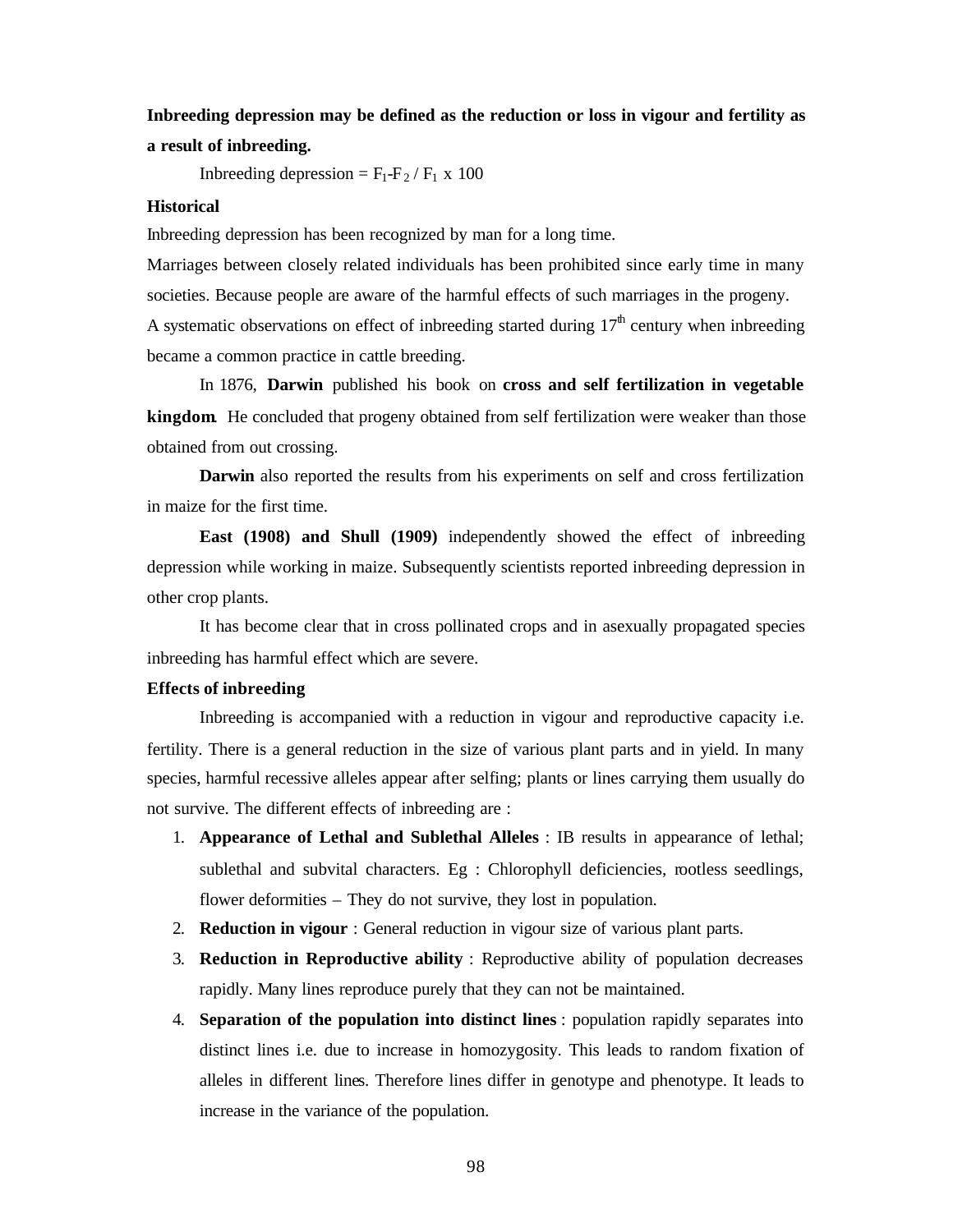- 5. **Increase in homozygosity** : Each lines becomes homozygous. Therefore, variation within a line decreases rapidly. After 7-8 generations of selfing the line becomes more than 99% homozygous. These are the inbreds. These have to be maintained by selfing.
- 6. **Reduction in yield** : IB leads to loss in yield. The inbreds that survive and maintained have much less yield than the open pollinated variety from which they have been developed.

#### **Degrees of inbreeding depression**

Inbreeding depression may range from very high to very low or it may even be absent. The ID is grouped into 4 categories.

- 1. **High inbreeding depression** : Eg : alfalfa and carrot show very high ID. A large proportion of plants produced by selfing show lethal characteristics and do not survive.
- 2. **Moderate inbreeding depression** : Eg : Maize, Jowar and Bajra etc. show moderate ID. Many lethal and sublethal types appear in the selfed progeny, but a substantial proportion of the population can be maintained under self-pollination.
- 3. **Low inbreeding depression** : Eg : Onion, many Cucurbits, Rye and Sunflower etc. show a small degree of ID. A small proportion of the plants show lethal or subvital characteristics. The loss in vigour and fertility is small ; rarely a line cannot be maintained due to poor fertility.
- 4. **Lack of inbreeding depression** : The self-pollinated species do not show ID, although they do show heterosis. It is because these species reproduce by selffertilization and as a result, have developed homozygous balance.

# **Procedure for development of inbred lines and their evaluation**

**1. Development of inbred lines:** Inbred lines are developed by continues self fertilization of a cross-pollinated species. Inbreeding of an OPV leads to many deficiencies like loss of vigour, reduction plant height, plants become susceptible to lodging, insects and pests and many other undesirable characters appear. After each selfing desirable plants are selected and self pollinated or sib pollinated. Usually it takes 6-7 generations to attain near homozygosity. An inbred line can be maintained by selfing or sibbing. The purpose of inbreeding is to fix the desirable characters in homozygous condition in order to maintain them without any genetic change.

The original selfed plants is generally referred as  $S_0$  plant and the first selfed progeny as  $S_1$ second selfed progeny as  $S_2$  as so on. The technique of inbreeding requires careful attention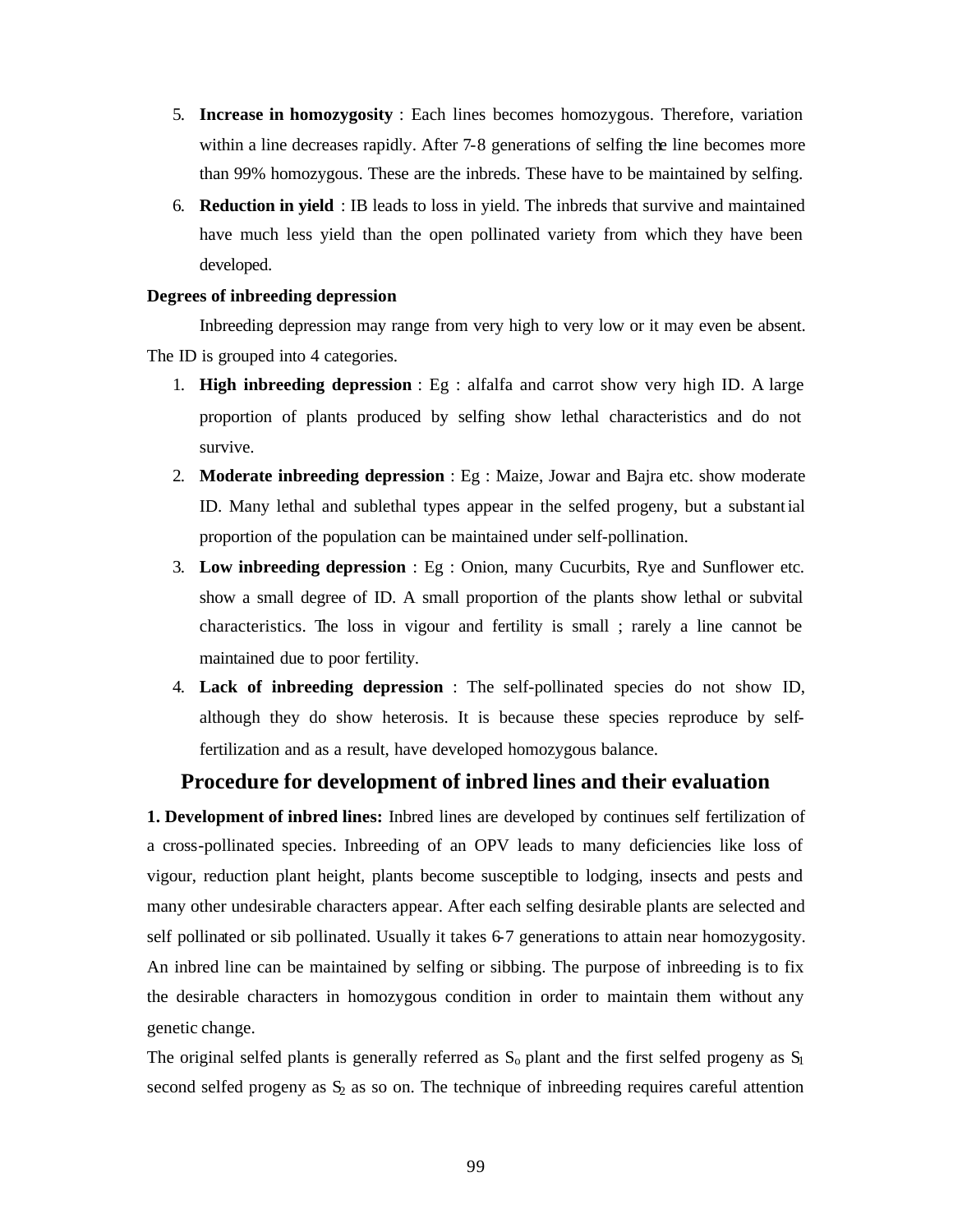to prevent natural crossing. The inbred lines are identified by numbers, letters or combination of both. In India inbred lines are developed are released through co-ordinate maize improvement scheme and are designated as CM (Co-ordinate maize), CS (Co-ordinate sorghum) etc.

| $CM-100-199$ - | Yellow flint       |
|----------------|--------------------|
| CM-200-299 -   | <b>Yellow Dent</b> |
| CM-300-399 -   | White Flint        |
| $CM-400-499$ - | White Dent         |
| CM-500-599 -   | Yellow             |
| CM-600-699 -   | White              |

**2. Evaluation of inbred lines:** After an inbred line is developed, it is crossed with other inbreds and its productiveness in single and double cross combination is evaluated. The ability or an inbred to transmit desirable performance to its hybrid progenies is referred as its combining ability.

GCA : The average performance of an inbred line in a series of crosses with other inbred lines is known as GCA.

SCA : The excessive performance of a cross over and above the excepted performance based on GCA of the parents is known as specific combining ability

Thus GCA is the characteristic of parents and SCA is characteristic of crosses or hybrids. The inbreds are evaluated in following way.

**a. Phenotypic evaluation:** It is based on phenotypic performance of inbreds themselves. It is effective for characters, which are highly heritable i.e. high GCA. Poorly performing inbreds are rejected. The performance of inbreds is tested in replicated yield trials and the inbreds showing poor performance are discarded.

**b. Top Cross test:** The inbreds, which are selected on phenotypic evaluation, are crossed to a tester with wide genetic eg. An OPV, a synthetic variety or a double cross. A simple way of producing top cross seed in maize is to plant alternate rows of the tester and the inbred line and the inbred line has to be detasselled. The seed from the inbreds is harvested and it represents the top cross seed. The performance of top cross progeny is evaluated in replicated yield trains preferably over locations and years. Based on the top cross test about 50% of the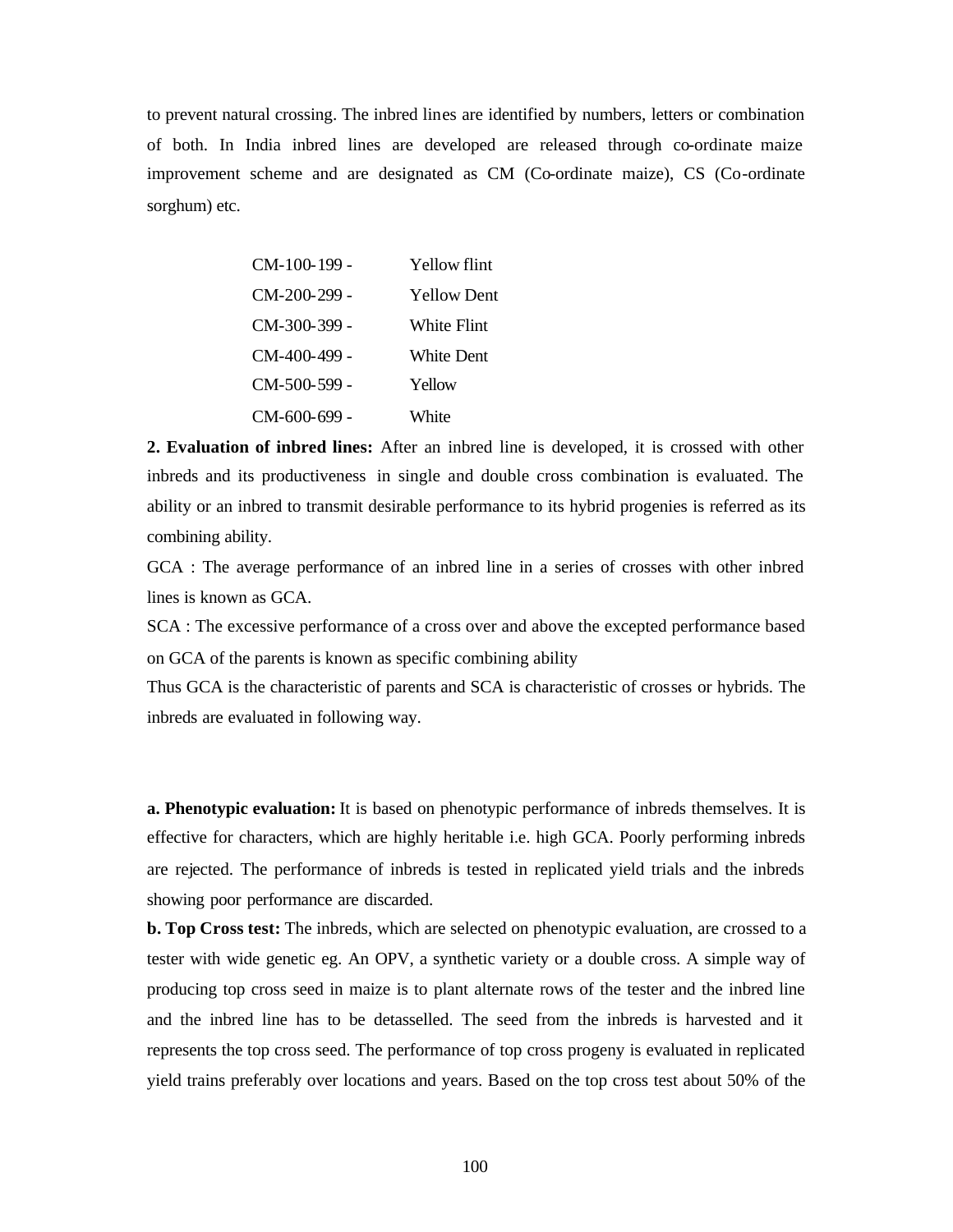inbred are eliminated. This reduces the number of inbreds to manageable size for next step. Top cross performance provides the reliable estimate of GCA.

**c. Single cross evaluation:** Out standing single cross combinations can be identified only by testing the performance of single cross. The remaining inbred lines after top cross test are generally crossed in diallel or line x tester mating design to test for SCA. A single cross plants are completely heterozygous and homogenous and they are uniform. A superior single cross regains the vigour and productivity that was lost during inbreeding and can be more vigorous and productive than the original open pollinated variety. The performance of a single cross is evaluated in replicated yield train over years and location and the outstanding single cross identified and may be released as a hybrid where production of single cross seed is commercially feasible.

In case of maize the performance of single cross is used to predict the double cross performance.

Number of single crosses with reciprocals  $= n (n-1)$ Number of single crosses without reciprocals  $= n (n-1)/2$ 

Lecture No: 25

# **Exploitation of Heterosis**

#### **Hybrid Varieties**

When  $F_1$  generation from a cross between two or more purelines, inbreds, clones or other genetically dissimilar populations / lines is used for commercial cultivation, it is called **hybrids varieties**.

### **History**

Hybrid varieties were first commercially exploited in maize. **Beal in 1878** suggested that heterosis can be exploited by growing hybrids in maize. He suggested that in maize certain varietal crosses showed substantial heterosis upto 52%. Later **Shull in 1909** suggested that inbreds can be developed from open pollinated varieties by continuous self fertilization and then inbreds could be combined to produced superior hybrids (single cross hybrid).

Shull scheme could not be exploited commercially because of the following reasons :

1. Superior inbreds were not available in those days.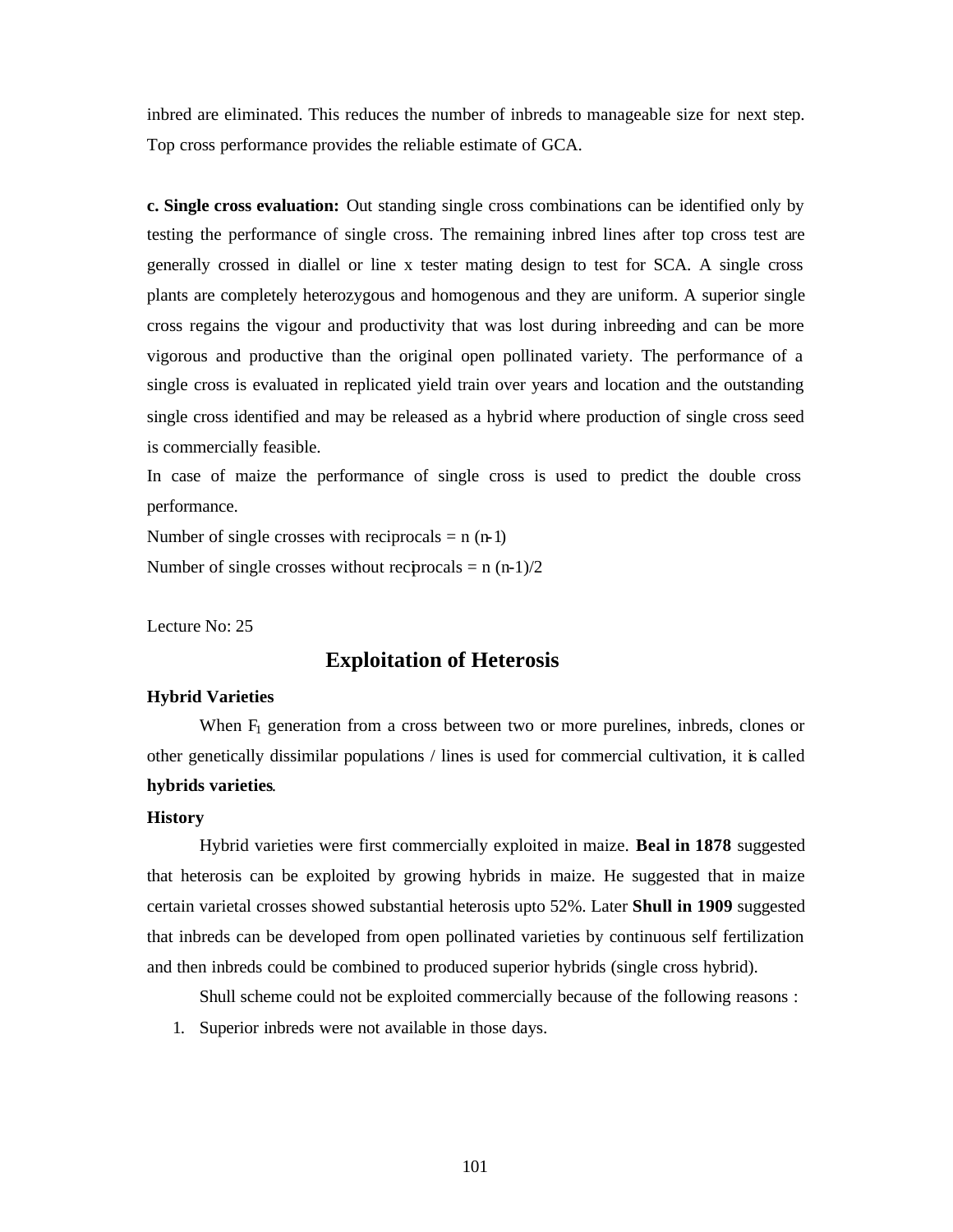- 2. Since the female parent was an inbred the amount of hybrid seed produced per acre was low (30-40% of the open pollinated varieties). Therefore, the hybrid seed was more expensive.
- 3. The male parent was also was an inbred so there is poor pollen availability. Therefore, more area has to be maintained under male parent. Hence hybrid seed production became more expensive.
- 4. The hybrid seed was often poorly developed as it was produced by an inbred and had a relatively poor germination. So it needs higher seed rate.

The last three difficulties are overcome by double cross scheme proposed by **Jones** in 1918. Since in double cross the male and female parents are single cross hybrid, the pollen production and seed production are abundant, seed quality and germination are high, and as a result hybrid seed production was not expensive / it is low.

First double cross hybrid in U.S.A. was **Burr Leaming Dent** in 1922 in maize.

In India hybrid maize began in 1952 under AICRP on maize improvement. In collaboration with Rock Feller Foundation. Four hybrids were released in 1961 Ganga -1, Ganga-101, Rangit and Deccan. The first hybrid Jowar was released in 1964 i.e. CSH-1 while that of Bajra HB-1.

Hybrid maize could not become popular in India because 1) Intensive management and Input requirement for hybrids 2) need for changing of the seed every year. Hence development of composite varieties in maize during 1967 namely Vijay, Kisan, Amber etc.

### **Prediction of the Performance of Double Cross Hybrids**

In a double cross hybrid, four inbred parents are involved. Theoretically, the potential of the double cross will be the function of the inbreeding value of these four parental inbreds. Therefore, based on the procedure of testing of the breeding value of inbreds, the performance of a double cross hybrid can be predicted through any of the four methods indicated by Jenkins (1934). Starting with the simplest procedure these methods are:

- a) Top-cross testing (one cross per inbred) to know the breeding value to each of the four inbreds (total 4 top-crosses per double cross).
- b) Mean of the four non-parental single crosses involved in (AXB) X (CXD) double cross, viz., (AXC), (AXD), (BXC) and (BXD) (total 4 non-parental single crosses per double cross).
- c) Average yield performance of all possible six crosses  $[n(n-1)/2]$ , namely AXB, AXC, AXD, BXC, BXD and CXD (total six crosses per double cross).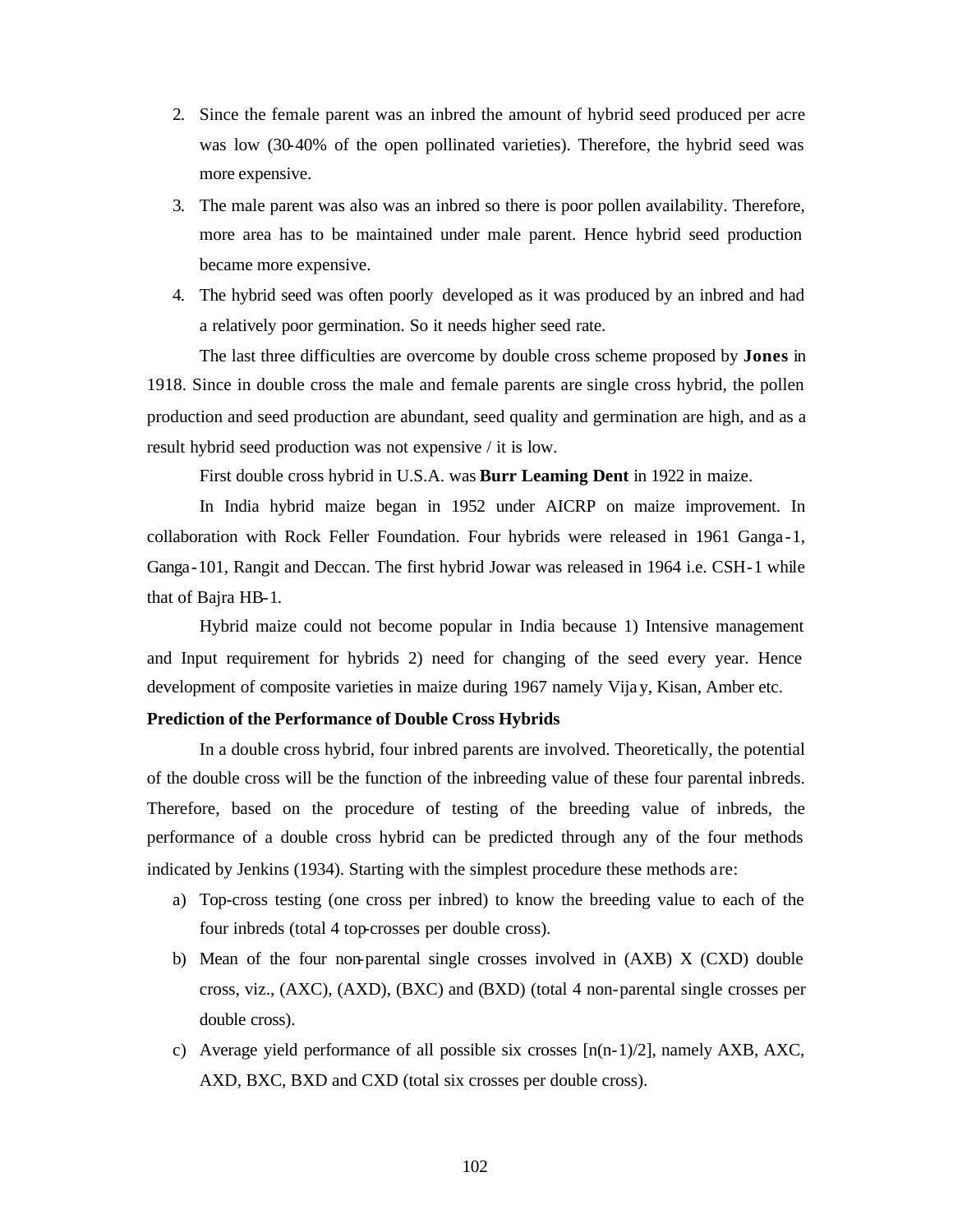d) Average progeny-performance of each inbred can be de termined by the mean performance of each inbred in all possible single crosses where it occurs (n-1 crosses per inbred). For instance, the mean performance of AXB, AXC and AXD will determine the average breeding value of the inbred A. Similarly, the mean of AXB, BXC and BXD will indicate the potential of the inbred B and so on (total 12 crosses per double cross).

These procedures of predicting the performance of double cross hybrids have been extensively investigated long ago. The available evidence shows that the method (b), i.e., mean performance of non-parental single crosses, is the most adequate and effective, since there is a close correspondence between predicted and realized yields of double crosses in maize. Fortunately, the total number of crosses required to be sampled per double cross is also the minimum, thus greatly facilitating the testing programme.

All possible single crosses (in a diallel mating)  $= n(n-1)$ Where,  $n =$  number of inbred lines

All possible single crosses excluding reciprocal crosses  $= n(n-1)/2$ 

Total number of three way crosses  $= n(n-1) (n-2) / 2$ 

Total number of double cross hybrids  $= n(n-1) (n-2) (n-3) / 8$ 

#### **Lecture No. 26**

### **SYNTHETICS AND COMPOSITES VARIETIES**

The possibility of commercial utilization of synthetic varieties in maize was first suggested by Hayes and Garber in 1919. synthetic varieties have been of great value in the breeding for those cross-pollinated crops where pollination control is difficult, e.g., forage crop species, many clonal crops like cacao, alfalfa (M.Sativa), clovers (Trifoulim sp.) etc. The maize improvement programme in India now places a considerable emphasis on synthetic varieties. The maize programme of CIMMYT. Mexico, is based on population improvement; the end-product of such a programme is usually a synthetic variety.

#### **DEFINITIONS**

**A synthetic variety** is produced by crossing in all combinations a number of lines that combine well with each other. Once synthesized, a synthetic is maintained by openpollination in isolation. Some breeders use the terms synthetic variety in a restricted sense : a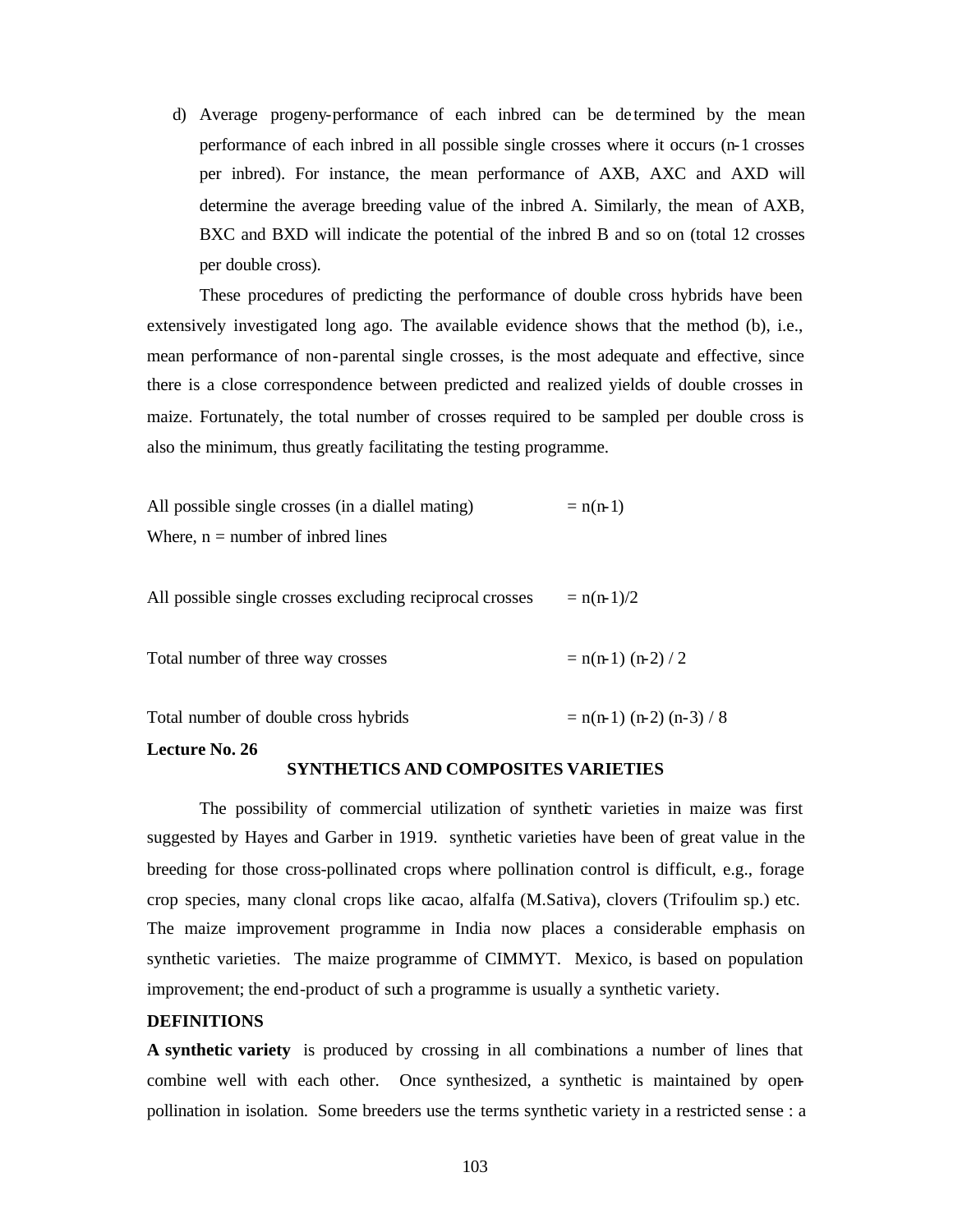synthetic variety is regularly reconstructed from the parental lines and is not maintained by open-pollination.

 A composite variety is produced by mixing the seeds of several phenotypically outstanding lines and encouraging open-pollination to produce crosses in all combinations among the mixed lines. The lines used to produce a composite variety are rarely tested for combining ability with each other. Consequently, the yields of composite varieties cannot be predicted in advance for the obvious reason that the yields of all the  $F_1$ 's among the component lines are not available. Like synthetics, composites are commercial varieties and are maintained by open-pollination in isolation.

**Germplasm complexes** are produced by mixing seeds from several lines or populations of diverse genetic origin. The objective of germplasm complexes is to serve as reservoirs of germplasm. Germplasm complexes are experimental populations and they are not commercial varieties.

### **OPERATIONS IN PRODUCING A SYNTHETIC VARIETY**

By definition, a synthetic variety consists of all possible crosses among a number of lines that combine well with each other. The lines that make up a synthetic variety may be inbred lines, clones, open-pollinated varieties, short-term inbred lines or other populations tested for GCA or for combining ability with each other. The operations involved in the production of synthetic varieties are briefly described below.

### **Evaluation of Lines for GCA**

GCA of the lines to be used as the parents of synthetic varieties is generally estimated by topcross or polycross test. The lines are evaluated for GCA because synthetic varieties exploit that portion of heterosis, which is produced by GCA. Polycross refers to the progeny of a line produced by pollination with a random sample pollen from a number of selected lines. Polycross test is the most commonly used test in forage crops. Polycross progeny are generally produced by open-pollination in isolation among the selected lines. The lines that have high GCA are selected as parents of a synthetic variety.

#### **Production of A Synthetic variety**

A synthetic variety may be produced in one of the following two ways.

1. Equal amounts of seeds from the parental lines are mixed and planted in isolation. Open-pollination is allowed and is expected to produce crosses in all combinations.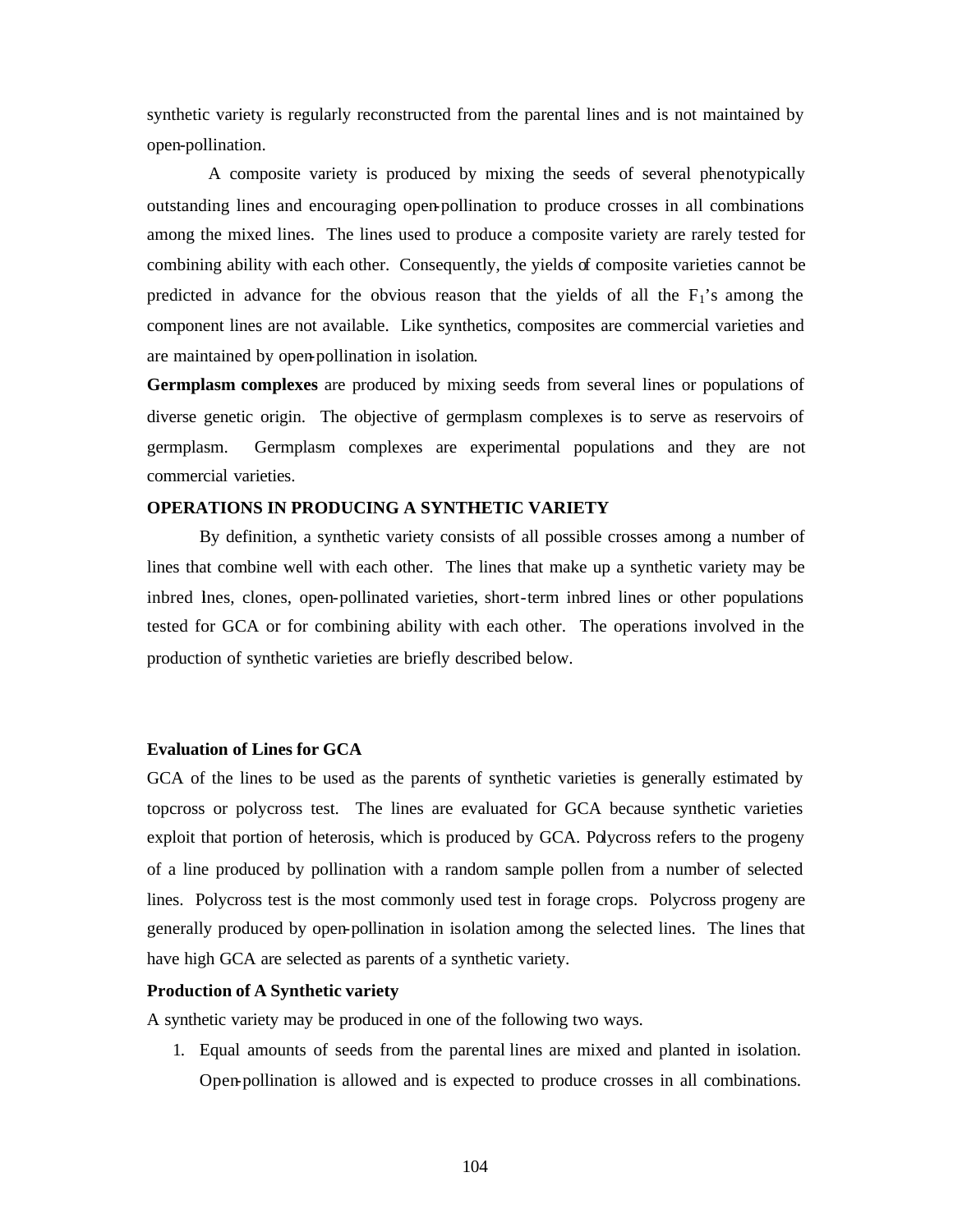The seed from this population is harvested in bulk; the population raised from this seed is the  $Syn<sub>1</sub>$  generation.

2. All possible crosses among the selected lines are made in isolation. Equal amounts of seed from each cross is composited to produce the synthetic variety. The population derived from this composited seed is known as the syn<sub>1</sub> generation.

### **Multiplication of Synthetic Varieties**

After a synthetic variety has been synthesized, it is generally multiplied in isolation for one or more generations before its distribution for cultivation. This is done to produce commercial quantities of seed, and is a common practice in most of the crops, e.g., grasses, clovers, maize etc. But in some crops, e.g., sugarbeets, the synthetic varieties are distributed without seed increase, i.e., in the  $Syn<sub>1</sub>$  generation.

The open-pollinated progeny from the  $Syn_1$  generation is termed as  $Syn_2$ , that from  $Syn_2$  as syn<sub>3</sub> etc. The performance of  $Syn_2$  is expected to be lower than that of syn<sub>1</sub> due to the production of new genotypes and a decrease in the level of heterozygosity as a consequence of random mating. However, there would not be a noticeable decline in the subsequent generations produced by open-pollination since the zygotic equilibrium for any gene is reached after one generation of random mating. The synthetic varieties are usually maintained by open-pollinated, and may be further improved through population improvement schemes, particularly through recurrent selection.

# **MERITS OF SYNTHETIC VARIETIES**

Synthetic varieties offer several unique advantages in comparison to hybrid varieties in the exploitation of heterosis. These advantages are listed below.

- 1. Synthetic varieties offer a feasible means of utilizing heterosis in crop species where pollination control is difficult. In such species, the production of hybrid varieties would not be commercially viable.
- 2. The farmer can use the grain produced from a synthetic variety as seed to raise the next crop.
- 3. In variable environments, synthetics are likely to do better than hybrid varieties. This expectation is based on the wider genetic base of synthetic varieties in comparison to that of hybrid varieties.
- 4. The cost of seed in the case of synthetic varieties is relatively lower than that of hybrid varieties.
- 5. Seed production of hybrid varieties is a more skilled operation than that of synthetic varieties.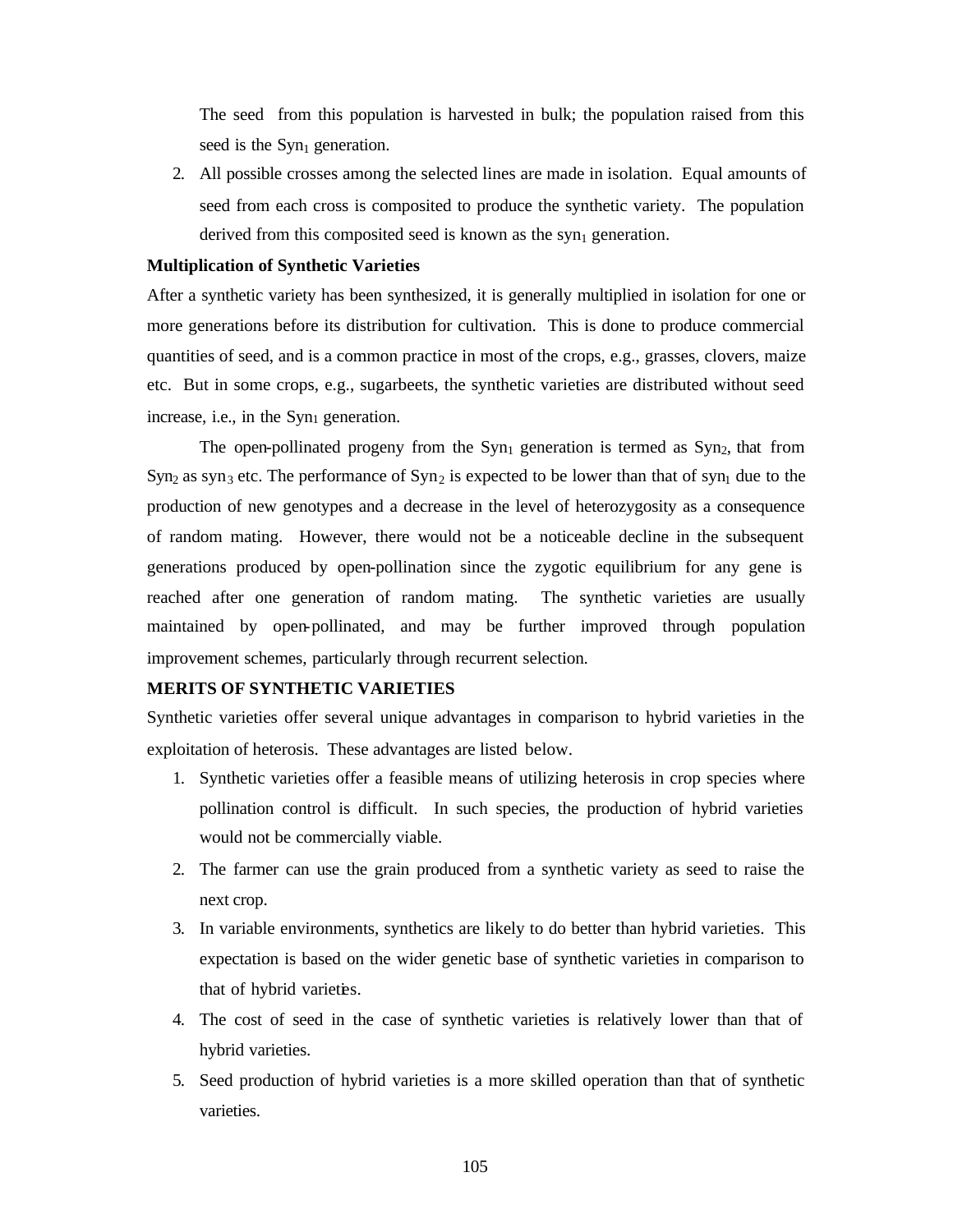- 6. Synthetic varieties are good reservoirs of genetic variability. The composites and germplasm complexes also serve as gene reservoirs.
- 7. There is good evidence that the performance of synthetic varieties can be considerably improved through population improvement without appreciably reducing variability.

# **DEMERITS OF SYNTHETIC VARIETIES**

- 1. The performance of synthetic varieties is usually lower than that of the single or double cross hybrids. This is because synthetics exploit only GCA, while the hybrid varieties exploit both GCA and SCA.
- 2. The performance of synthetics is adversely affected by lines with relatively poorer GCA. Such lines often have to be included to increase the number of parental lines making up the synthetic as lines with outstanding GCA are limited in number.
- 3. Synthetics can be produced and maintained only in cross-pollinated crop species, while hybrid varieties can be produced both in self- and cross-pollinated crops.

# **Factors determining performance of synthetic varieties**

The yield of syn<sub>2</sub> would be less than that of syn<sub>1</sub> due to loss in heterozygocity as a result of random mating.

The decrease in yield ability of  $syn_2$  would depend on

- 1. The number of inbred lines and
- 2. On the difference in the yielding abilities of syn<sub>1</sub> and syn<sub>0</sub> generations.

**Sewall wright, 1922** suggested the formula for predicting the performance of syn<sub>2</sub>.

 $syn_2 = syn_1 (syn_1 - syn_0) / n$ 

where  $n =$  number of parental lines

How to improve the performance of  $syn_2$ ? there 3 ways

- 1. By increasing the number of lines
- 2. By increasing the performance of  $syn<sub>1</sub>$
- 3. By improving the performance of parental lines

### **Difference between synthetics and composites**

| <b>Synthetics</b>                      | <b>Composites</b>                    |
|----------------------------------------|--------------------------------------|
| 1. No. of inbredlines are less $(6-8)$ | No. of lines are more (even upto 20) |
| 2. GCA of parental lines is tested     | No. testing                          |
| 3. Performance can be predicted        | Cannot be predicted                  |
| 4. Broad based                         | More broad based                     |
| 5. Synthetic can be reconstituted      | Cannot be reconstituted              |
| at a later date                        |                                      |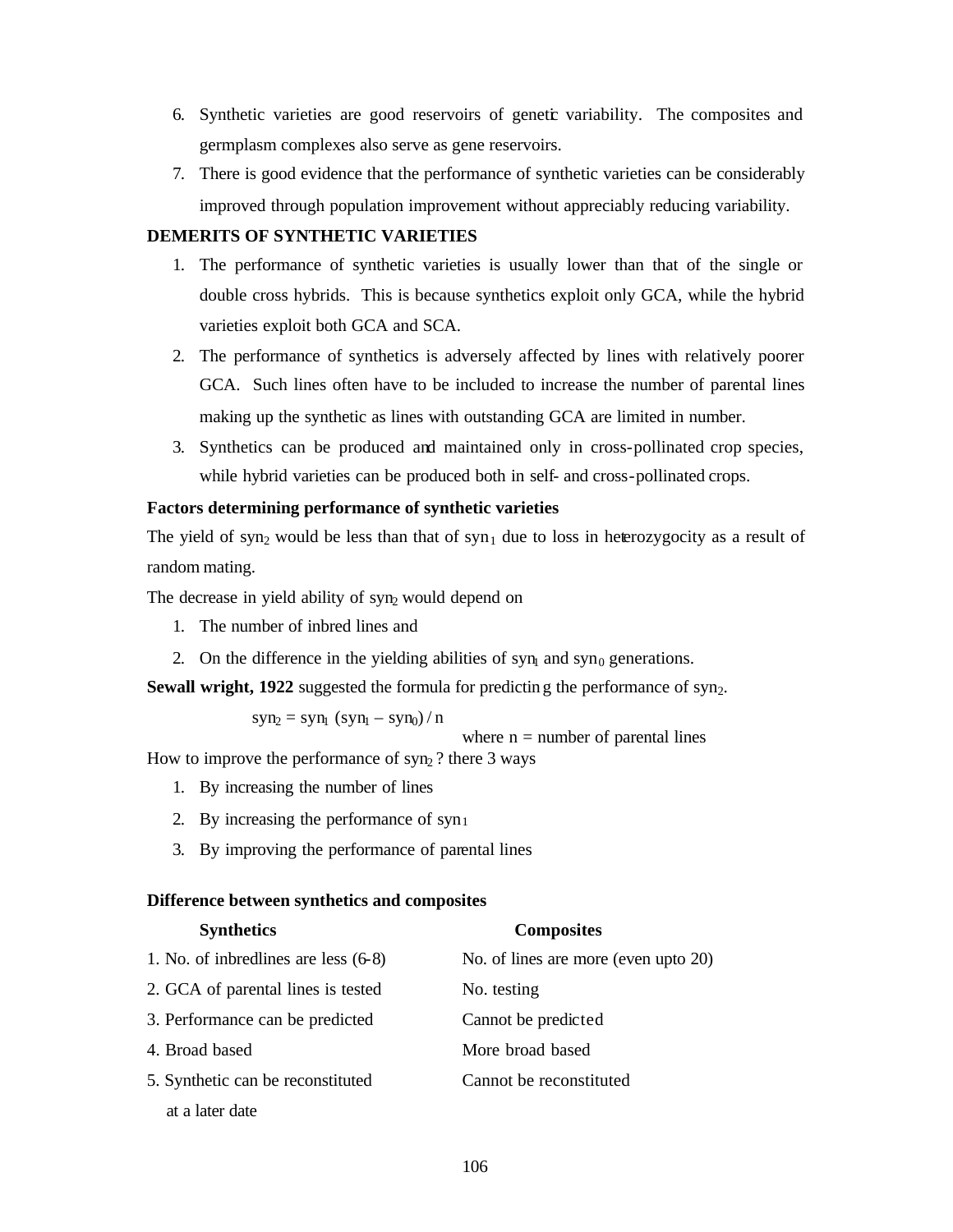#### **Achievements**

Synthetic varieties have been widely used in forage crops and in crops where pollination control is difficult. The maize breeding programme at CIMMYT, Mexico and the pearlmillet programme at ICRISAT, Hyderabad are based on synthetic varieties generally developed through population improvement. The maize breeding programme in India is placing increasingly greater emphasis on the production of synthetic or composite varieties.

In India, the first composite varieties were released in 1967; the six maize composites were, Ambar, Jawahar, Kisan, Vikaram, Sona and Vijay.

Composite 1, has been evolved in *Brassica campestris* Var. *toria.* It was developed by compositing 10 *elite toria* strains; it matures in 100 days, exhibits profuse branching and yields about 11 q/ha seed, which contains about 40% oil.

Lecture No 27

# **POPULATION IMPROVEMENT**

Cross pollinated crops are highly heterozygous and heterogeneous. Consequently, they show varying degrees of inbreeding depression. Therefore, inbreeding should be avoided or kept to a minimum in cross pollinated crops. Individual plants are heterozygous and their progeny would be heterogeneous and usually different from the parent, due to segregation and recombination. Therefore, desirable genes can be seldom fixed through selection in cross pollinated crops except for highly heritable qualitative characters. Hence, the breeder aims of increasing the frequency of desirable alleles in the population. In cross pollinated crops, the genotype of the individual plants is generally of little importance, especially in population improvement programmes but, the frequency of desirable alleles or genes in the population as a whole is more important.

The population improvement methods may be grouped into two general classes.

- 1. **Selection without progeny testing** : Plants are selected on the basis of their phenotype, and no progeny test is carried out. Eg : Mass selection.
- 2. **Selection with progeny testing** : The Plants are initially selected on the basis of their phenotype, but the final selection of the plants that contribute to the next generation is based on progeny testing. The methods are eg :
	- a. Progeny selection or ear to row method
	- b. Line breeding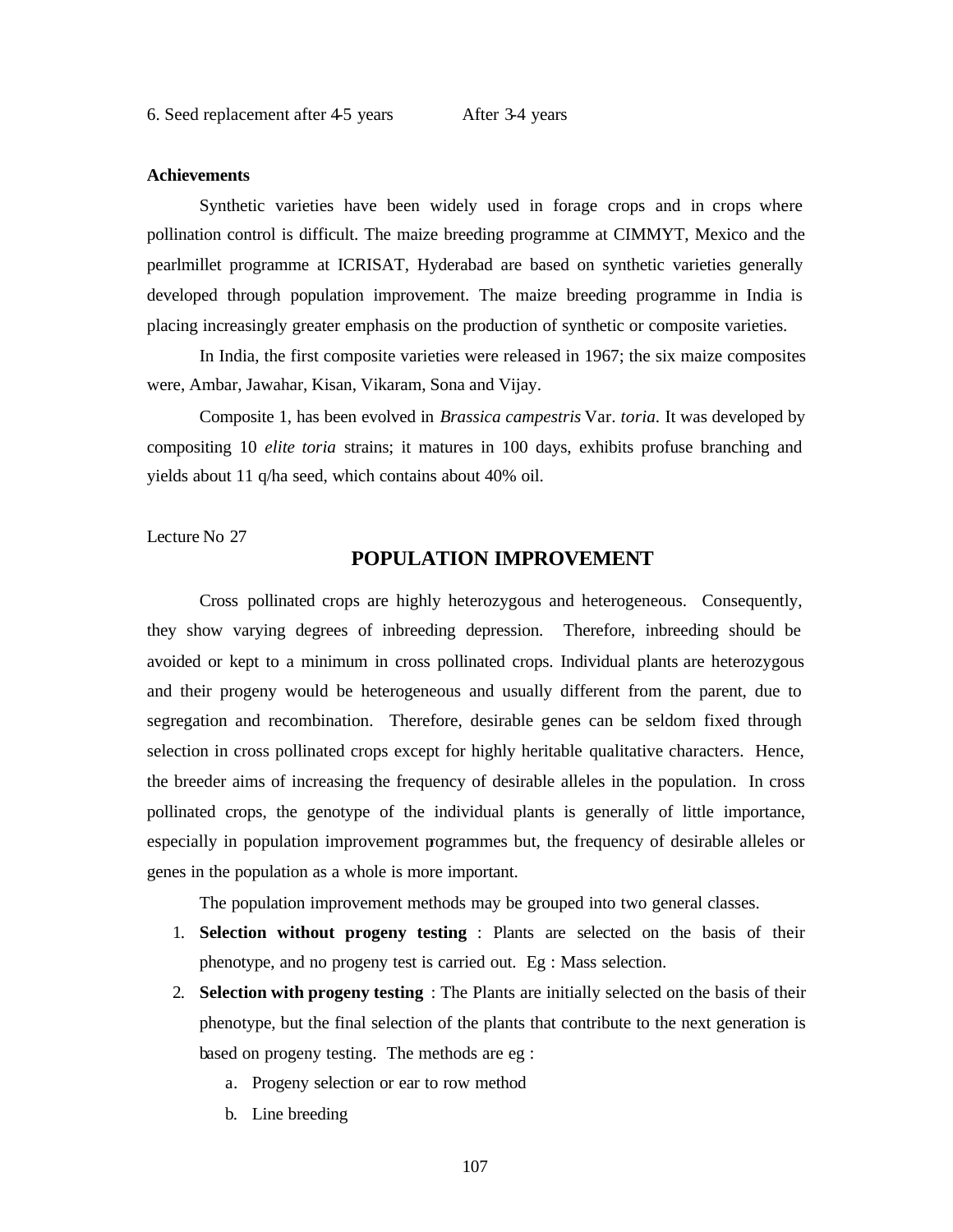c. Recurrent selection

# **Progeny selection**

This method was developed by Hopkins in 908 and used extensively in maize. In its simplest form the ear-to-row method of selection is as follows

- 1. Number of plants (50-100) are selected on the basis of phenotypic superiority. They are allowed to open pollinate and the seed is harvested separately.
- 2. Progeny rows are grown (each10-50 plants) from the selected plants. They are evaluated for desirable characters and superior progenies are identified.
- 3. From the superior progenies several superior plants are selected based on phenotypic characters. Plants are allowed to open pollinate. Plants are harvested separately.
- 4. Small progeny rows are grown and the process of selection and raising progeny rows is repeated till superior population is obtained. May be for 2 or 3 selection cycles. At the end superior plants from superior families are selected and composited to produce a new variety.

Several modifications of ear to row method are available and many more may be developed to suit the needs of the breeder.

#### **Merits of progeny selection**

- 1. Selection is based on progeny test and not phenotype as in mass selection. 3-8% improvement is possible per each selection cycle.
- 2. Inbreeding is avoided by selection of large number of plants.
- 3. Method is relatively simple and easy.

### **Demerits of progeny selection**

- 1. No. control on pollination and thus selection is based on maternal parent only.
- 2. Each selection cycle takes 2 years in many cases.

# **Line breeding**

It is a variation of progeny selection in which one or several cycles of selection is carried out on the basis of progeny tests. At the end of the selection process i.e. in the last selection cycle, the superior lines or progenies are composited to produce a new variety. Hence, it is known as line breeding in contrast to progeny selection where superior plants from superior progenies are composited at the end. The merits and demerits are almost same in the case of progeny selection.

# **Achievements**

Mass and progeny selections have been extensively used for the improvement of cross – pollinated crops. The early varieties of bajra were developed through mass selection; some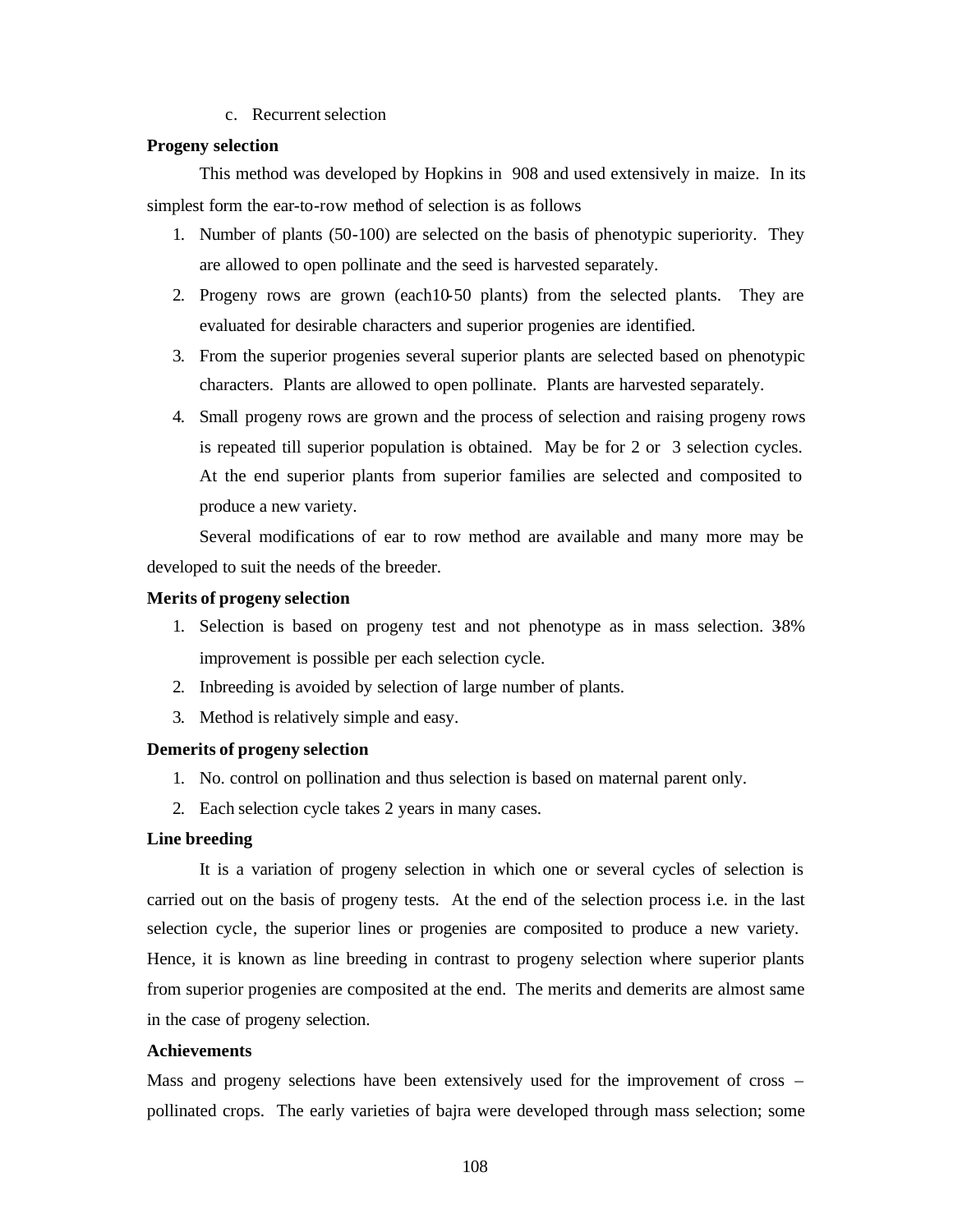of the examples are; Bajapur i, Jamnagar Giant, AF 3, S 530 and Pusa Moti; all these varieties were isolated from African introductions. Mass selection improved the yielding ability of toria by 30% and oil content by 56%; a further increase of 16% in yield was obtained by using mass-pedigree method.

# **Lecture No 28**

#### **RECURRENT SELECTION**

**History :** Breeding schemes similar to recurrent selection were first suggested in 1919 by Hayes and Garber and independently by East and Jones in 1920. critical data were not given by the above scientist. First detailed description of this type of breeding method was published by Jenkins in 1940 as a result of his experiments with early testing for GCA in maize. The method acquired its name in 1945 when Hull suggested detailed scheme of recurrent selection for SCA, Hull (1952) defined recurrent selection as "Method which involves reselection generation after generation with interbreeding of selects to provide for genetic recombination".

The advantages of recurrent selections are

- 1. The rate of inbreeding can be kept at low level
- 2. The frequency of favourable genes in the population will be increased and so
- 3. The chance of obtaining satisfactory individuals from the population will be increased because greater opportunity for recombination is present. The are four types of recurrent selections.
- 1. Simple recurrent selection
- 2. Recurrent selection for GCA
- 3. Recurrent selection for SCA
- 4. Recuprocal recurrent selection

### **1. Simple Recurrent selection :**

|                     | I year : Several phenotypically superior plants are selected selfed. Original |       |
|---------------------|-------------------------------------------------------------------------------|-------|
|                     | Harvested separately and evaluated. Seed of superior plants selection         |       |
|                     | retained and the rest are discarded.                                          | cycle |
| $\mathbf{I}$ year : | Individual plant progeny rows are raised. The progeny rows are                |       |
|                     | intercrossed in all possible combinations. Equal amounts of seed              |       |
|                     | from each cross is taken and mixed. This forms the source for                 |       |
|                     | next selection cycle.                                                         |       |
| III year:           | Seed obtained in II year is planted Number of superior plants First selection |       |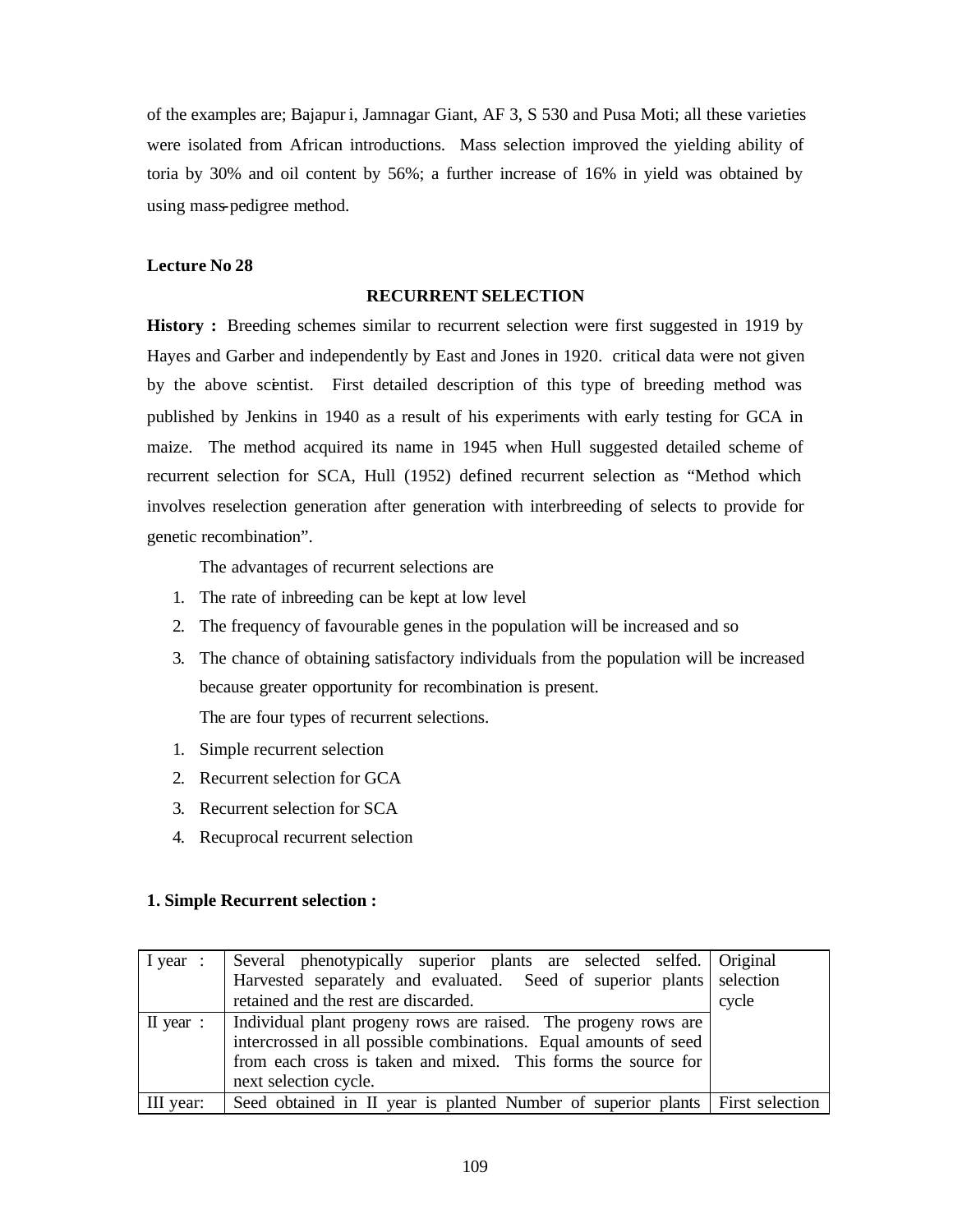|                   | selection and harvested separately. Seed evaluated. Seeds of cycle |  |
|-------------------|--------------------------------------------------------------------|--|
|                   | superior plants retained and the rest discarded.                   |  |
| $\vert$ IV year : | Progeny rows are raised. Inter crossed in all possible ways. Equal |  |
|                   | amount of seed from each cross is composited. This mixed seed      |  |
|                   | forms the source for next selection cycle.                         |  |

The procedure may be repeated for another one or two selection cycles. The affectiveness of the simple recurrent selection was published with data by Sprague and Brimhall (1950).

This is useful for characters that can be measured on individual plants and having high heritability. The procedure is to be modified suitably for characters which can not be messured on individual plants.

### **2. Recurrent selection for general combining ability**

Recurrent selection for GCA was first suggested by Jenkins in 1935. in this method a tester with broad genetic base i.e. open pollinated variety or a synthetic or segregating generations is used for evaluating the lines for GCA.

# **Procedure :**

I year : Several phenotypically superior plants are selected from source population. Each selected plant is selfed as well as crossed to a tester with broad genetic base. The selfed seeds are harvested separately and saved for planting in the third year. The test crossed seeds also harvested separately.

II year : A replicated yield trial is conducted using the test crossed seeds. At the end the superior progenies are identified.

III year : Selfed seed (from the first year) of the plants that produced superior progenies on the basis of yield trial of second year is planted in separate progeny rows. These progenies are inter crossed in all possible combinations. Equal amount of seed from each intercross is composited to raise the source population for next selection cycle.

IV year : Source population is raised from the composited seeds. Several phenotypically superior plants are selected. They are selfed and crossed to a tester (broad genetic base) selfed seed harvested separately and saved for planting in

V year : Test crossed seed also harvested separately.

Year : Repeat as in second year

VI year : Repeat as in third year. This completes the first selection cycle.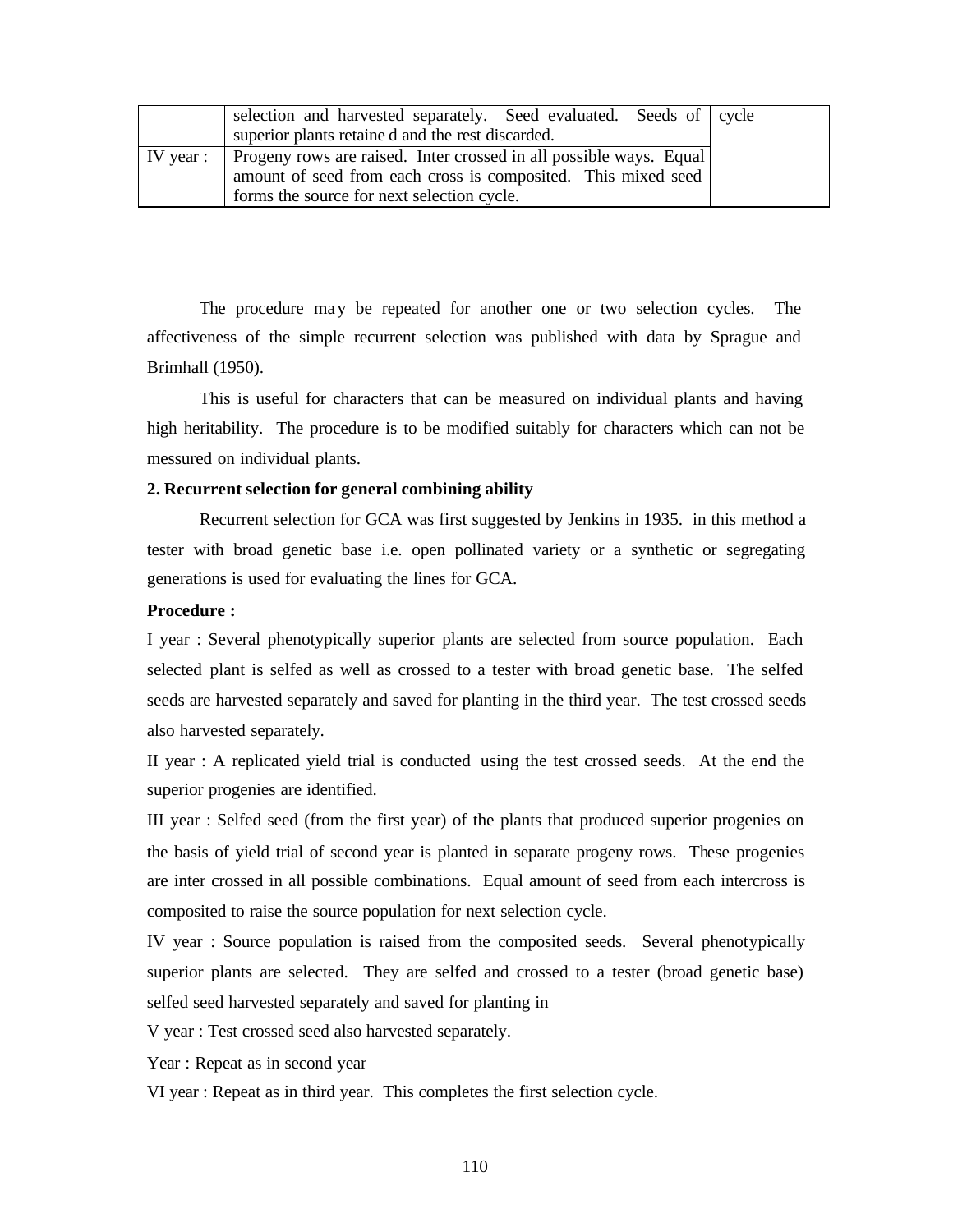The second and third selection cycle may be initiated if necessary.

The recurrent selection for GCA.

- 1. May be used for improving the yielding ability of the population and the end product may be released as a synthetic variety or
- 2. May be used for increasing the frequency of desirable genes in the population and the population may be used for isolating superior inbreds.

# **3. Recurrent selection for specific combining ability :**

The recurrent selection for SCA was first proposed by Hull in 1945. the objective is the isolate from a population such lines that will combine well with a given inbred useful for selecting lines for SCA.

The procedure for recurrent selection for SCA is identical with that of recurrent selection for GCA, expect that the tester used here is an inbred (narrow genetic base)

# **4. Reciprocal recurrent selection :**

Reciprocal recurrent selection was first proposed by Comstock, Robinson and Harvey in 1949. this would be useful.

- 1. For selecting both for SCA and GCA
- 2. For improving two source population simultanniously.

# **Procedure :**

I year : Two source populations  $(A \& B)$  are taken, several phenotypically superior plants are selected from each population. Each of the selected plant is selfed. Each of the selected plant from source A is crossed with random plants from B. Similar each of the selected plants are crossed with random plants of A. plants of a will act as tester for B. The selfed seed is harvested separately and saved for planting in III year. Top crossed seed from each plant is also harvested separately.

II year : Two replicated yield trials are conducted, progeny rows of Test cross seeds of population A in one plot and test cross seeds of population B in another plot are raised. Plants (I year) producing superior progenies (in II year) are identified.

III year : Selfed seed (saved in I year) from plants selected on the basis of evaluation of progeny rows (in the II year) is planted in plant to row progeny in two crossin g plots. Seeds of selected plants from population A in one plot and that of the B in another plot. All possible intercrosses among the progeny rows in each plot are made. Equal amount of seed from all intercrosses from the crossing plot A is mixed to ra ise the source population of 'A'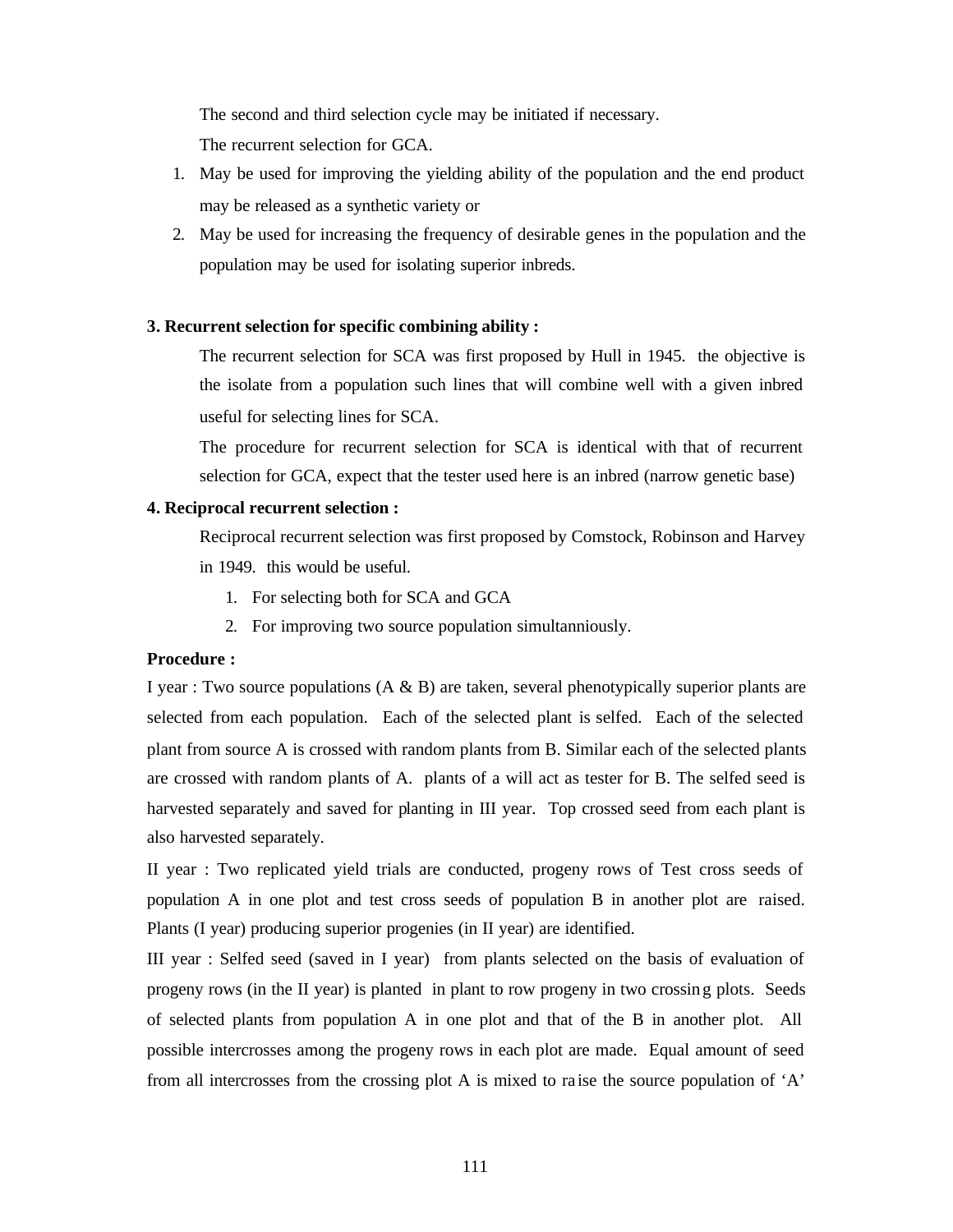next year. Similarly equal amount of seed from inter crosses of plot B is mixed to raise source population B next year. This completes original selection cycle.

IV year : Source populations of A & B are raised from composited seeds of A & B ( III year). Operations of the first year i.e. selection of plants, selfing and crossing with the plants of other population etc. are done.

V year : operations as in second year are repeated.

VI year : Operations as in third year are repeated. This completes first selection cycle. The populations may be subjected to further selection cycles, if necessary by repeating the procedure outlined above.

# **Conclusion on the efficiency of different Recurrent selection Schemes :**

1. If dominance is incomplete

Recurrent selection for GCA and reciprocal recurrent selection are equal but both are superior to recurrent selection for SCA.

- 2. If dominance is complete the three methods are equal
- 3. If overdominance is present

Reciprocal recurrent selection and recurrent selection for SCA are equally effective both are superior to recurrent selection for GCA.

### Lecture No. 29

# **METHODS OF BREEDING FOR VEGETATIVELY PROPAGATED CROPS**

**Clone :** A clone is a group of plants produced from a single plant through asexual reproduction.

The crop plants can either be propogated by seeds or by vegetative parts. The vegetative propogation is resorted due to :

- 1. Lack of seed : Eg. Ginger, termiric
- 2. There is short viability of seed : Eg. Sugarcane
- 3. The seed production is very rare : Eg. Banana
- 4. Seeds are produced under special conditions only : Eg. Sugarcane, potato

### **Characteristics of Asexually propagated crops :**

- 1. Majority of them are perennials : Eg . Sugarcane, fruit trees. The annual crops are mostly tuber crops : Eg. Potato, cassava, Sweet potato
- 2. Many of them show reduced flowering and seed set
- 3. They are invariably cross pollinated
- 4. These crops are highly heterozygous and show severe inbreeding depression upon selfing.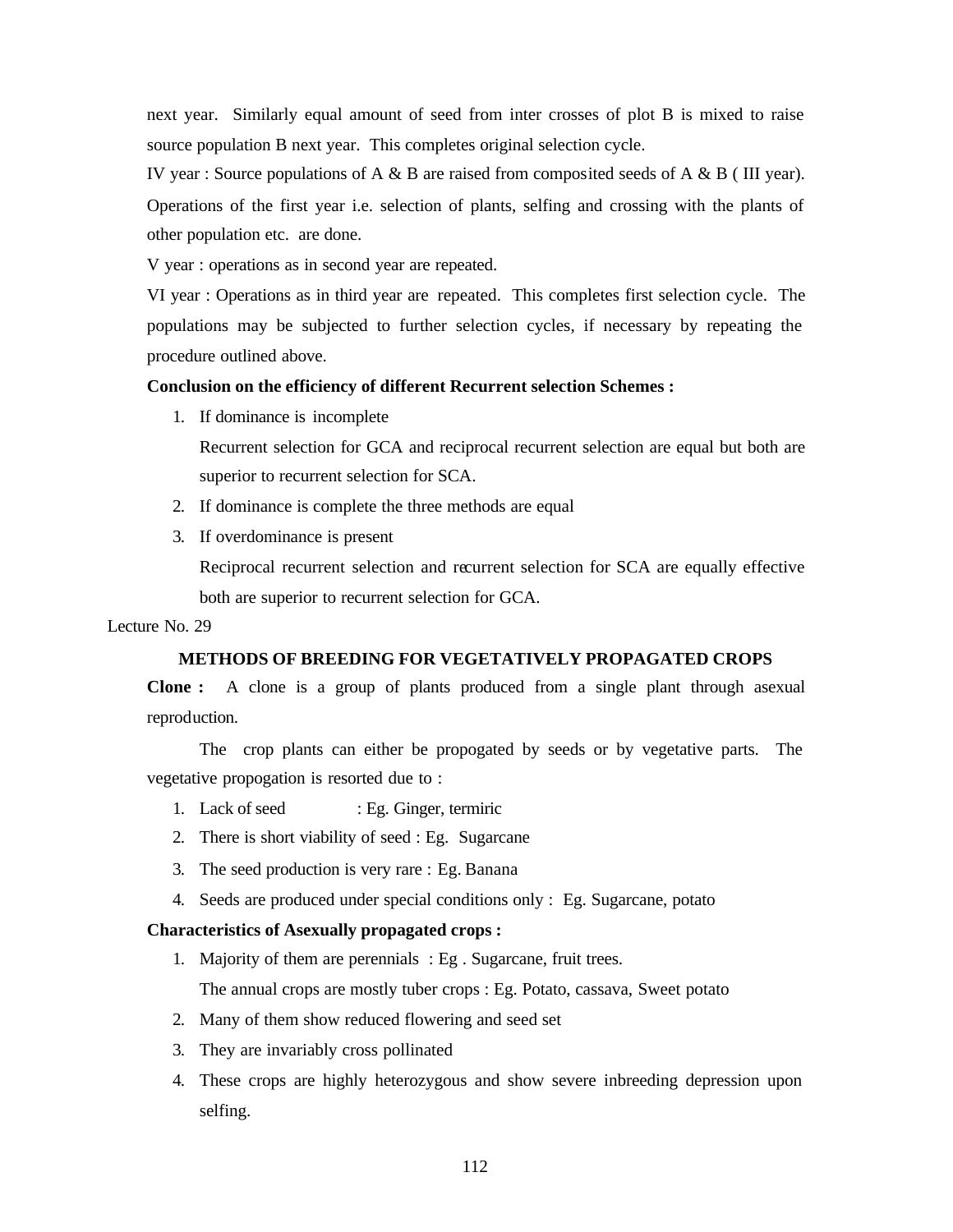- 5. Majority of asexually propagated crops are polyploids : Eg. Sugarcane, Potato, Sweet, Potato
- 6. Many species are interspecific hybrids. Eg. Banana, Sugarcane

# **Characteristics of a clones :**

- 1. All the individual belonging to a single clone are identical in genetype
- 2. The phenotypic variation within a clone in due to environment only
- 3. The phenotype of a clone is due to the effects of genotype(g), the environment(e) and the genotype x environment interaction  $(GxE)$ , over the pop.mean $(M)$
- 4. Theoratically clones are immortal. They deteriorate due to viral/bacterial infection and mutations.
- 5. Clones are highly heterozygous and stable
- 6. They can be propagated generation after generation without any change.

### **Importance of a clone**

- 1. Owing to heterozygosity and sterility in many crops clones are the only means of propagation.
- 2. Clones are used to produce new varieties.
- 3. Clones are very useful tools to preserve the heterozygosity once obtained. In many crops the superior plants are maintained. (Mango, orange, apple, sugarcane)

## **Sources of clonal selection :**

- 1. Local varieties
- 2. Introduced material
- 3. Hybrids and
- 4. Segregating populations

### **Clonal selection :**

The various steps involved in clonal selection are briefly mentioned below.

**First year :** From a mixed variable population, few hundred to few thousand desirable plants are selected. Rigid selection can be done for simply inherited characters with high heritability. Plants with obvious weakness are eliminated.

**Second year :** Clones from the selected plants are grown separately, generally without replication. This is because of the limited supply of propagating material for each clone, and because of the large number of the clones involved.

Characteristics of the clones will be more clear now than in the previous generation. Based on the observations the inferior clones are eliminated. The selection is based on visual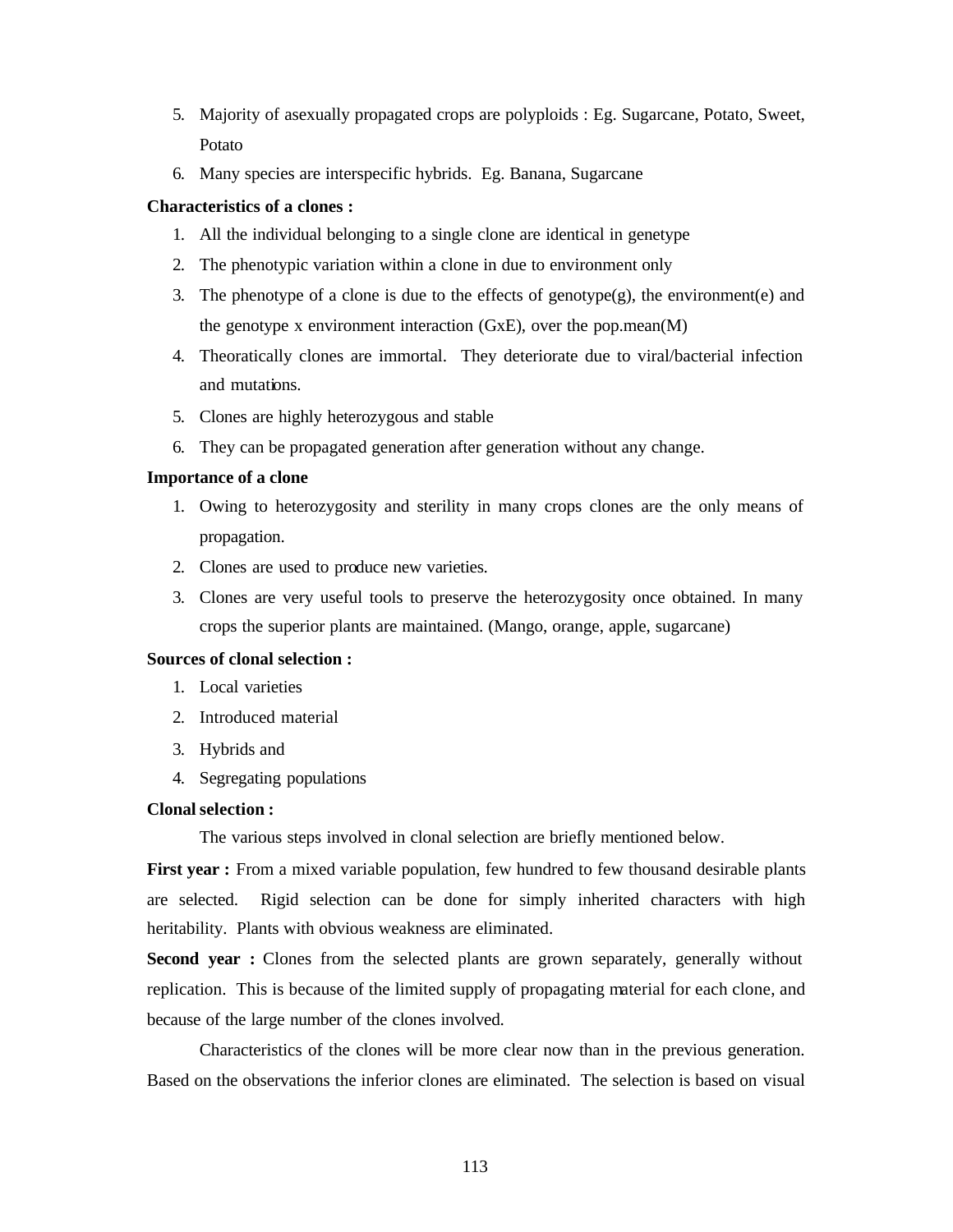observations and on judgement of the breeder on the value of clones. Fifty to one hundred clones are selected on the basis of clonal characteristics.

**Third year :** Replicated preliminary yield trial is conducted. A suitable check is included for comparison few superior performing clones with desirable characteristics are selected for multilocation trials.

At this stage, selection for quality in done. If necessary, separate disease nurseries may be planted to evaluate disease resistance of the clone s.

**Fourth to eighth years :** Replicated yield trials are conducted at several locations along with suitable check. The yielding ability, quality and disease resistance etc. of the clones are rigidly evaluated. The best clones that are superior to the check in one or more characteristics are identified for release as varieties.

**Ninth year :** The superior clones are multiplied and released as varieties.

### **Advantages :**

- 1. Varieties are stable and easy to maintain
- 2. Avoids inbreeding depression
- 3. Clonal selection, combined with hybridization generates necessary variability for several selections.
- 4. Only method to improve clonal crops
- 5. Hybrid vigour is easily utilized selection may be used in maintaining the purity of clones.

### **Disadvantages**

- 1. Selection utilizes the natural variability already present in the population.
- 2. Sexual reproduction is necessary for creation of variability through hybridization.
- 3. Applicable only to the vegetatively propagative crops.

### **Problems in Breeding asexually propagated crops**

- 1. Reduced flowering and fertility
- 2. Difficulties in genetic analysis
- 3. Perennial life cycle.

# **Genetic variation within a clone**

Genetic variation within a clone may arise due to :

- 1. Mutation
- 2. Mechanical mixture
- 3. Sexual Reproduction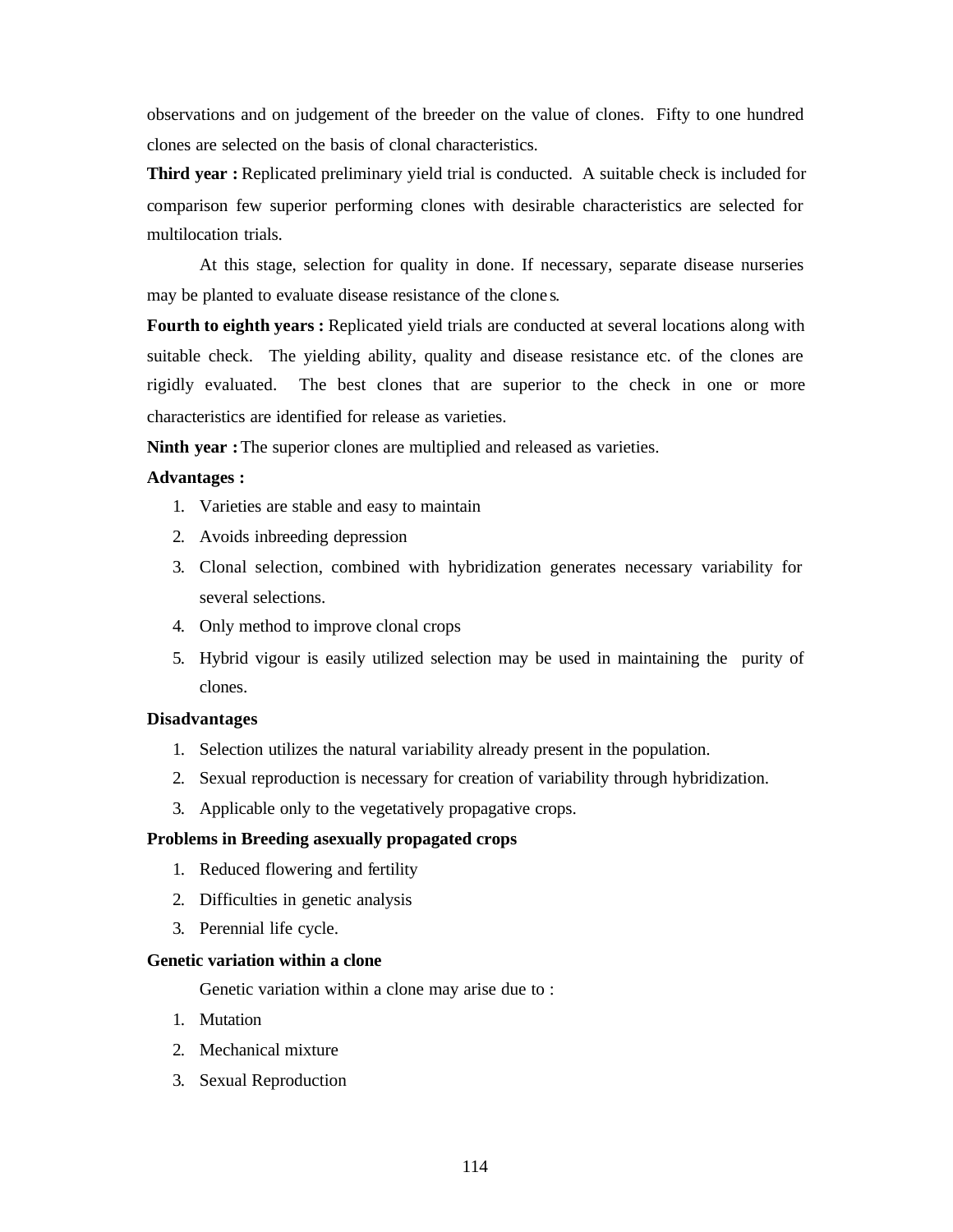- 1. **Mutation :** The frequency is generally very low  $(10^{-5} \text{ to } 10^{-7})$ . Ordinarily dominant mutations would be expressed in the somatic tissue. A mutant allele would be homozygous only when.
	- i) both the alleles in a cell mutate at the same time producing the same mutant allele or
	- ii) The mutant allele is already in heterozygous condition in the original clone. Though rare, both these events are possible. Bud mutations may aften produce chimeras i.e. an individual containing cells of two or more genotypes.

But mutations make possible selection of buds to establish new desirable clones, the process being known as Bud selection. It is of some importance in improvement of perennial crops like fruit trees or of those crops where flowering does not take place. It requires large number of plants to be observed and several trained persons to detect the mutant buds. Hence the bud selections are practiced in commercial plantations.

- 2. **Mechanical mixtures :** Mechanical mixtures produces genetic variation within a clone much in the same way as in the case of purelines.
- 3. **Sexual reproduction :** Occasional sexual reproduction would lead to segregation and recombination. The seedlings obtained from sexual reproduction would be genotypically different from the asexual progeny. It is evident that only clones would tend to became variable atleast in annuals and biennials. Eg. Potato

**Clonal degeneration :** The loss in vigour and productivity of clones with time is known as clonal degeneration and results due to :

- 1. Mutation
- 2. Viral diseases
- 3. Bacterial diseases

# **Achievements**

# **I. Through clonal selection :**

**Potato :** 1**.**Kufri Red from Darjeeling Red Round

2. Kufri Safed from phulwa

3. Bombay Green banana is a bud selection from dwarf Cavendish : pidi monthan from Monthan

# **II. Through hybridization :**

# **Potato :**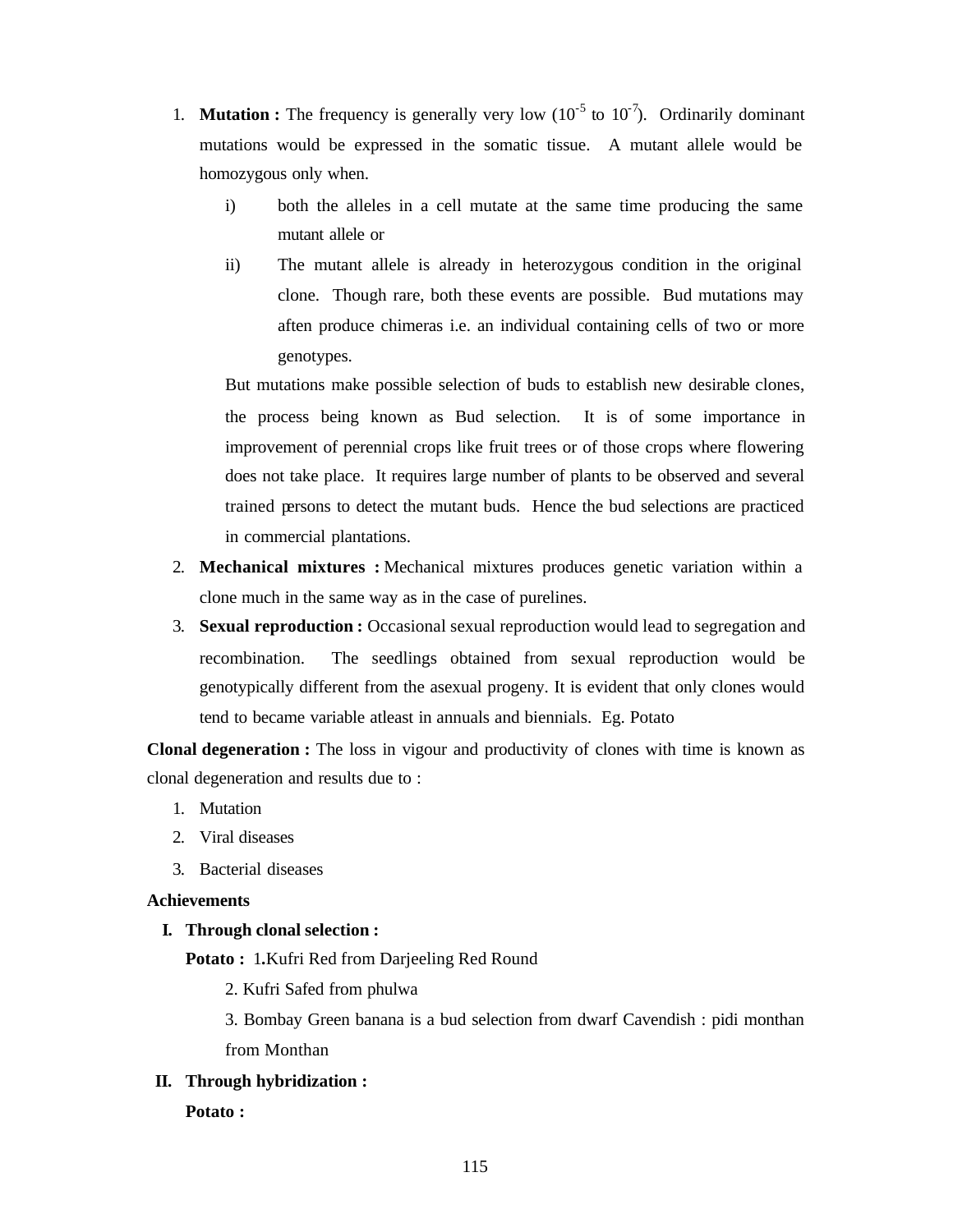Kufri Alankar, Kufri Kuber, Kufri Sindhuri, Kufri Kundan, Kufri Chamatkar Kufri Jyothi (late blight resistant), Kufri Sheetman (frost resistant) Sugarcane : Co 1148, Co 1158, CoS 510, Co 975, Cos 109, Co 541 Mango : Pedda Neelam, Chinna Suwarnarekha Bana : High gate from Gross Michel Citrus : Robertson Navel Orange Sweet oranges : Yuvaraj blood Red Turmeric : Kesari, Kasturi

# **Comparison among clones, purelines and inbreds**

| $\sqrt{0}$ . | Particular                                                                | <b>Clone</b>                                | <b>Pureline</b>                                               | Inbre                                                                            |
|--------------|---------------------------------------------------------------------------|---------------------------------------------|---------------------------------------------------------------|----------------------------------------------------------------------------------|
|              | Mode of pollination in crop species Cross-pollination<br>where they occur |                                             | Self-pollination                                              | Cross-pollination                                                                |
|              | Natural mode of reproduction in Asexual (in most of the<br>such species   | cases)                                      | Sexual                                                        | Sexual                                                                           |
| f,           | Genetic make-up of the plants in<br>natural population of such species    | Heterozygous                                | Homozygous                                                    | Heterozygous                                                                     |
|              | Obtained through                                                          | Asexual reproduction from<br>a single plant | Natural self-pollination<br>from a single homozygous<br>plant | Artificial self-poll<br>other form of inbro<br>selection for sever<br>generation |
| $\lambda$    | Maintained through                                                        | Asexual reproduction                        | Natural self-pollination                                      | Artificial self-po<br>close inbreeding                                           |
| $\mathbf{r}$ | All the plants in a single entity are<br>genetypically                    | Indentical                                  | Identical                                                     | Almost identical                                                                 |
|              | Used directly as a variety                                                | Yes                                         | Yes                                                           | No (Used in devel<br>hybrid or synthetic                                         |
|              | The genetic make-up of plants Heterozygous<br>within a variety            |                                             | Homozygous                                                    | Almost homozygo                                                                  |
|              | Organism where found                                                      | Plants                                      | Plants                                                        | Plants and animals                                                               |

Lecture No. 30

# **MUTATION BREEDING**

The term mutation was coined by Hugo Devries in 1900 for the first time and the word is derived from the latin word 'MUTARE' means to change. Mutation is the sudden heritable change other than the Mendelian segregation and gene recombination in an organism.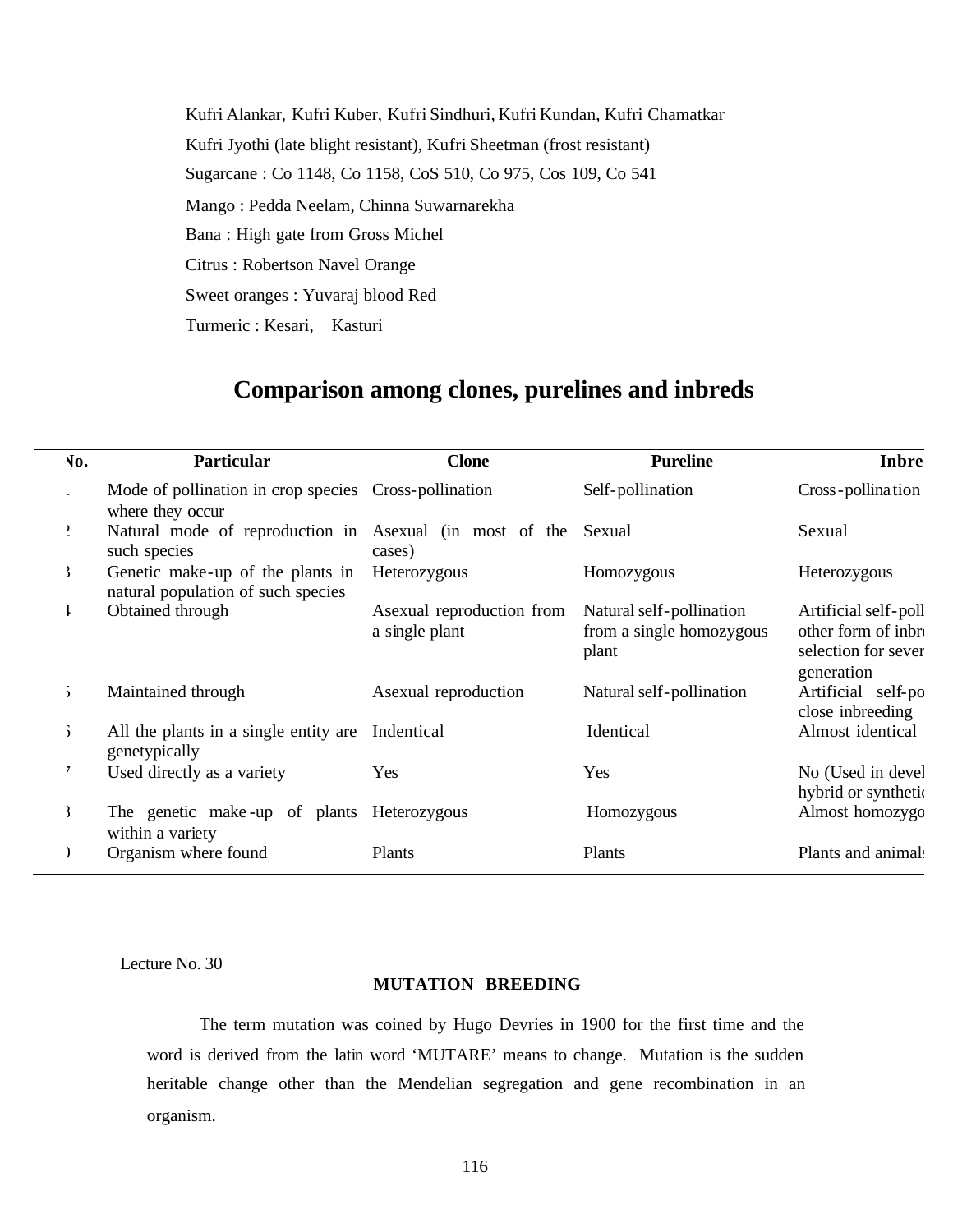Mutation may be the result of a change in a gene, a change in chromosome that involves several genes or a change in plasmagene.

Mutations produced by changes in the base sequence of genes are known as gene or point mutations some mutations may be produced by changes in chromosome structure or even in chromosome number they are termed as chromosomal mutation.

There are three types of mutations based on genetic basis of heritable change :

- 1. Gene mutations : These are produced by change in the base sequence of genes. The change may be due to base substitutions, deletion or addition.
- 2. Chromosomal mutation : These arise due to change in chromosome number that may leads to polyploidy or aneuploidy or change in chromosome structure that result in deletions duplication, inversion and translocation.
- 3. Cytoplasmic or plasmagene mutation : These are due to change in the base sequence of plasma genes. The plasma genes are present in mitochondria or chloroplast. Here the mutant character occurrs in buds or somatic tissues which are used for propagation in clonal crops.

# **Classification of mutations :**

Based on origin, the mutations are classified as spontaneous and induced mutations.

1. **Spontaneous mutations :** Mutations occur in natural populations at a low rate  $(10^{-6})$ but different genes may show different mutation rates. Here the different genes show different mutation rate. For example : in maize R-locus mutates at the frequency of 4.92 x 10<sup>-4</sup> i.e. (1 in 20000 population), when as Su locus at 2.4 x 10<sup>-6</sup> (1 in 25 lakhs). The Wx locus considered to be highly stable.

> The difference in mutation rate may be due to a) Genetic back ground i.e. presence of mutator genes b) Genes them selves c) Environment

2. **Induced mutation :** Mutations may be artificially induced by treatment with certain physical or chemical agents. Available evidence indicates that induced mutation rarely produce new alleles they produce alleles which are already known to occur spontaneously. Induced mutations are comparable to spontaneous mutations in their effects and in the variability they produce. Induced mutation occur at a relatively higher frequency so that it is practical to work with them.

# 3. **Based on magnitude of phenotypic effects mutation as classified as**

**Macro mutations :** Oligogenic Mutation – Large phenotypic effect and recognizable on individual plant basis and can be seen easily in  $M_2$  generations – Eg. Ancon breed in sheep, pod maize to cob maize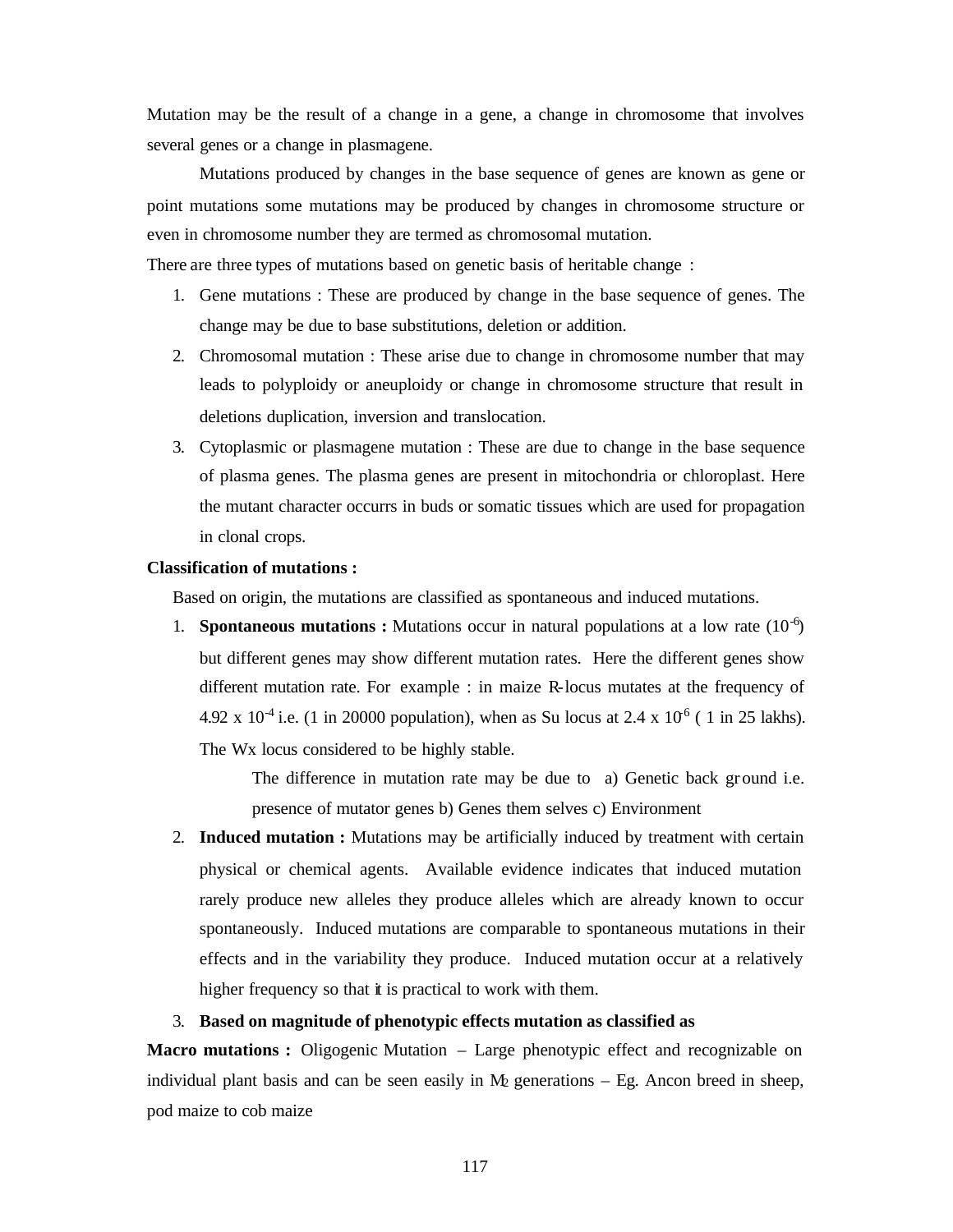**Micro mutations :** Polygenic mutations – Small phenotypic effect which can not be recognized on individual plant basis but can be recognize only in a group of plants. Selection should be done in  $M_3$  or later ge nerations.

### **Characteristic feature of mutations**

- 1. Mutations are generally recessive but dominant mutations also occur
- 2. Mutations are generally harmful to the organism. Most of the mutations have deleterious effects but small proportion (0.1%) of them are beneficial.
- 3. Mutations are random i.e. they may occur in any gene. However some genes show high mutation rates than the others.
- 4. Mutations are recurrent
- 5. Induced mutations commonly show pleiotropy often due to mutation in closely linked genes.

**Procedure for irradiation :** The plant material may be treated in any of the following source. 1. Seeds, 2. Seedlings, 3. Flowers, 4. Cuttings

- 1. **Seeds :** Seeds are used after soaking to get greater frequency of induced mutations than air dried.
- 2. **Seedlings :** At any stage of life cycle can be subjected to radiation but usually seedlings neither too young nor too old are irradiated due to their convenience in handling in pots transportation from nursery easily.
- 3. **Flowers :** Meiotic cells have been found more sensitive than the mitotic cells and therefore plants are irradiated in the flowering stage in order to affect the developing gametes.
- 4. **Cuttings :** In case of fruit tree when they are propagated by clones the desirable cuttings are exposed to irradiation.

#### **Selection of the variety for mutagen treatment**

The variety selected for mutagenesis should be the best available in the crop.

### **Dose of the Mutagen**

An optimum dose of the mutagen should be used. An optimum dose is the one which produces the maximum frequency of mutations and causes the minimum killing. Many workers feel that a dose close to  $LD_{50}$  should be optimum.  $LD_{50}$  is that dose of a mutagen, which would kill 50% of the treated individuals.

### **Mutation Breeding for oligogenic traits**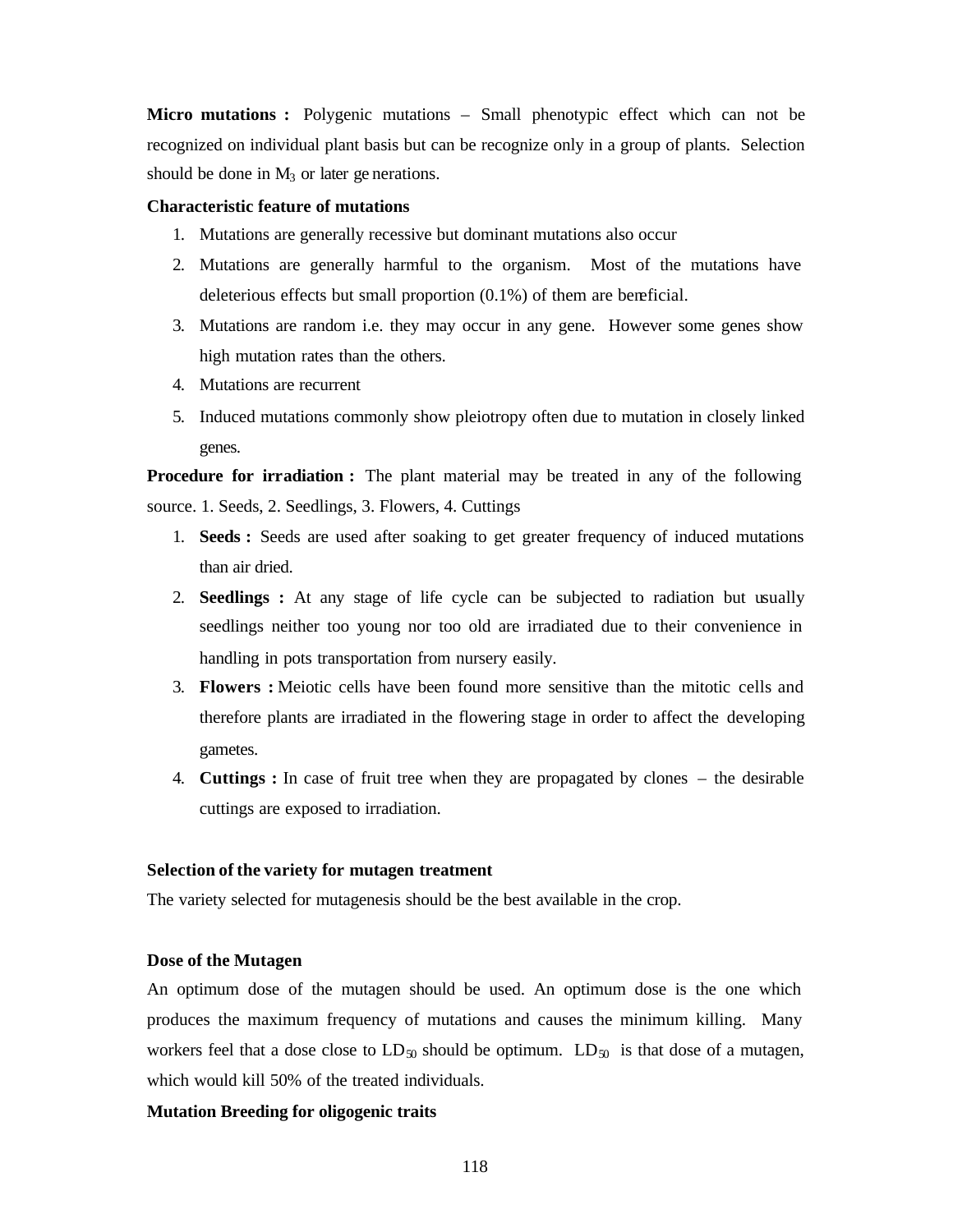The handling procedure described here is based on the selection for a recessive mutant allele of an oligogene.

- 1. **M1.** Several hundred seeds are treated with a mutagen and are speceplanted. In general, the number of treated seeds is so adjusted as to give rise to  $-500$  fertile M<sub>1</sub> plants at the harvest. Care should be taken to avoid outcrossing; this can be achieved either by planting the  $M_1$  population in isolation or by bagging the inflorescenes of  $M_1$  plants or even the whole  $M_1$  plants.  $M_1$  plants will be chimeras for the mutations present in heterozygous state. About 20 to 25 seeds from each  $M<sub>1</sub>$  spike are harvested separately to raise the  $M_2$  progeny rows.
- 2. **M2.** About 2,000 progeny rows are grown. Careful and regular observations are made on the  $M_2$  rows. But only distinct mutations are detected in  $M_2$  because the observations are based on single plants. All the plants in  $M<sub>2</sub>$  rows suspected of containing new mutations are harvested separately to raise individual plant progenies in  $M<sub>3</sub>$ . if the mutant is distinct, it is selected for multiplication and testing. However, most of the mutations will be useless for crop improvement. Only 1-3 per cent of  $M_2$  rows may be expected to have beneficial mutations.

Alternatively,  $M_2$  may be grown as a bulk produced by compositing one or more, but equal number of, seeds from each  $M_1$  spike/fruit/branch. Individual plants are then selected in  $M_2$  and individual plant progenies are grown in  $M_3$ .

- 3. **M3.** Progeny rows from individual selected plants are grown in M3. Poor and inferior mutant rows are eliminated. If the mutant progenies are homogeneous, two or more  $M_3$ progenies containing the same mutation may be bulked. Mutant  $M_3$  rows are harvested in bulk for a preliminary yield trial in M4.
- 4. **M4.** A preliminary yield trial is conducted with a suitable check, and promising mutant lines are selected for replicated multilocation trials.
- 5. **M5-M7**. Replicated multilocation yield trials are conducted. The out-standing line may be released as a new variety. The low yielding mutant lines, however, should be retained for use in hybridization programmes.

**Mutation breeding for polygenic traits Mutagenesis does produce genetic variation in** polygenic traits; this variation is usually as much as 50% of that generated in  $F<sub>2</sub>$  generation, but sometimes it may be as much as or even greater than the latter.

1.  $M_1$  and  $M_2$ .  $M_1$  and  $M_2$  are grown in the same way as in the case of oligogenic traits. In M2, vigorous, fertile and normal looking plants that do not exhibit a mutant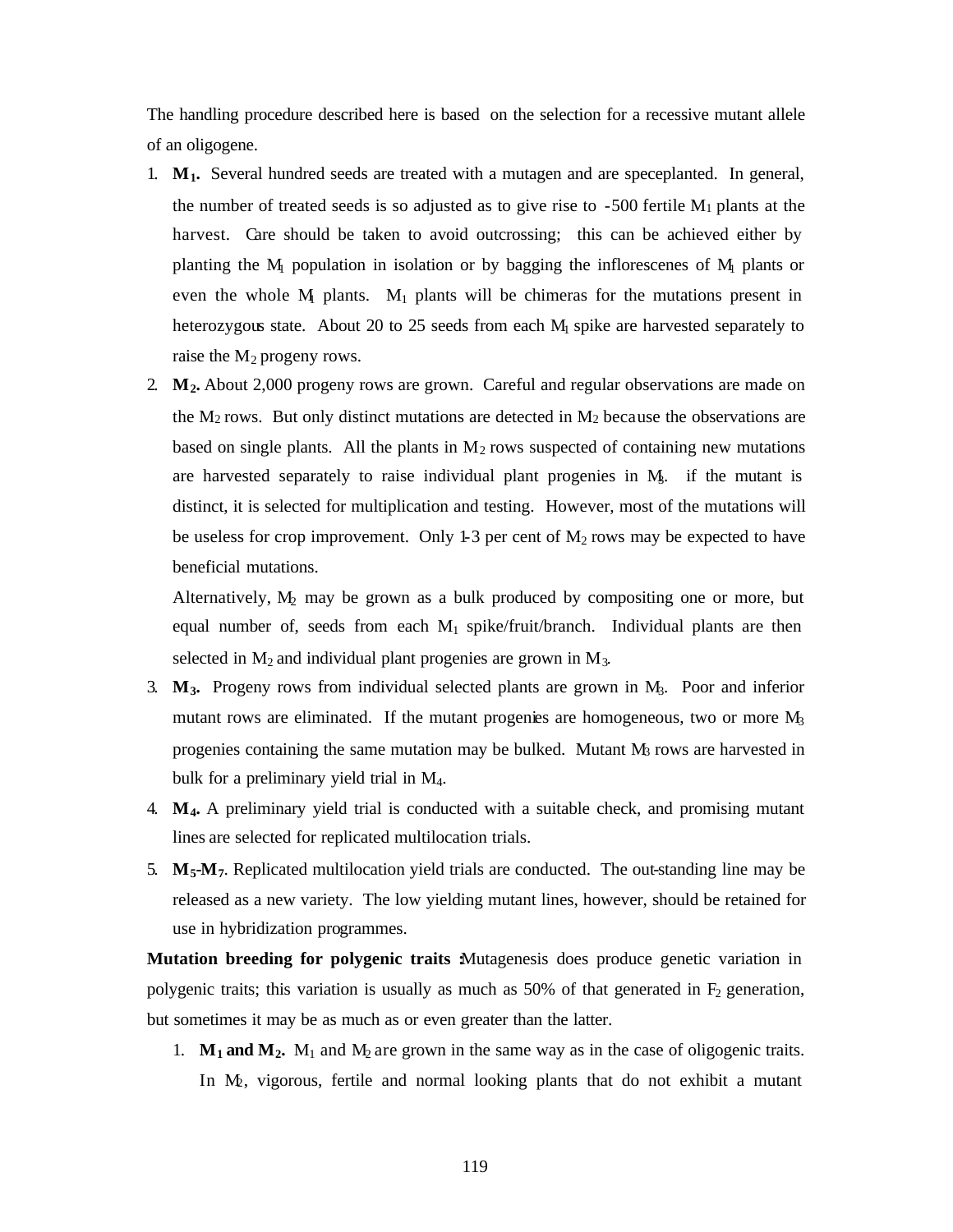phenotype are selected and their seeds are harvested separately to raise individual plant progeny rows in M3.

- 2. **M3.** Progeny rows from individual selected plants are grown. Careful observations are made on M3 rows for small deviations in phenotype from the parent variety. Inferior rows are discarded. Few rows may be homogeneous and would be harvested in bulk. Selection in done in  $M_3$  rows showing segregation; a majority of  $M_3$  rows would show segregation. Intensive and careful evaluation of a large number of  $M_3$ progeny rows allows identification of mutants with altered quantitative traits, e. g., partial or horizontal disease resistance. Such mutants occur in high frequencies that approach 1% or even high, so that their isolation becomes quite cost effective.
- 3. **M4.** Bulked seed from homogeneous M3 rows may be planted in a preliminary yield trial with a suitable check; superior progenies are selected for replicated multilocation yield trials. Individual plant progenies from  $M<sub>3</sub>$  are critically observed. Progenies showing segregation may be subjected to selection only if they are promising. Superior homogeneous progenies are harvested in bulk for preliminary yield tests in  $M_5$ .
- 4. **M5-M8.** Preliminary yield trials and / or multi-location trials are conducted depending upon the stage when the progenies become homogeneous. Outstanding progenies may be released as new varieties.

### **Applications of Mutation Breeding**

Mutation breeding has been used for improving both oligogenic as well as polygenic characters. Mutagenesis has been used to improve morphological and physiological characters including yielding ability. Various applications of mutation breeding are :

- 1. Induction of desirable mutant alleles which may not be available in the germplasm
- 2. It is useful in improving specific characteristics of a well adapted high yielding variety.
- 3. Mutagenesis has been successfully used to improve various quantitative characters including yield.
- 4. F1hybrids from intervarietal crosses may be treated with mutagens in order to increase genetic variability by inducing mutation and to facilitate recombination of linked genes.
- 5. Irradiation of interspecific (distant) hybrids has been done to produce translocations.

### **Advantages :**

1. Mutation create inexhaustible variation.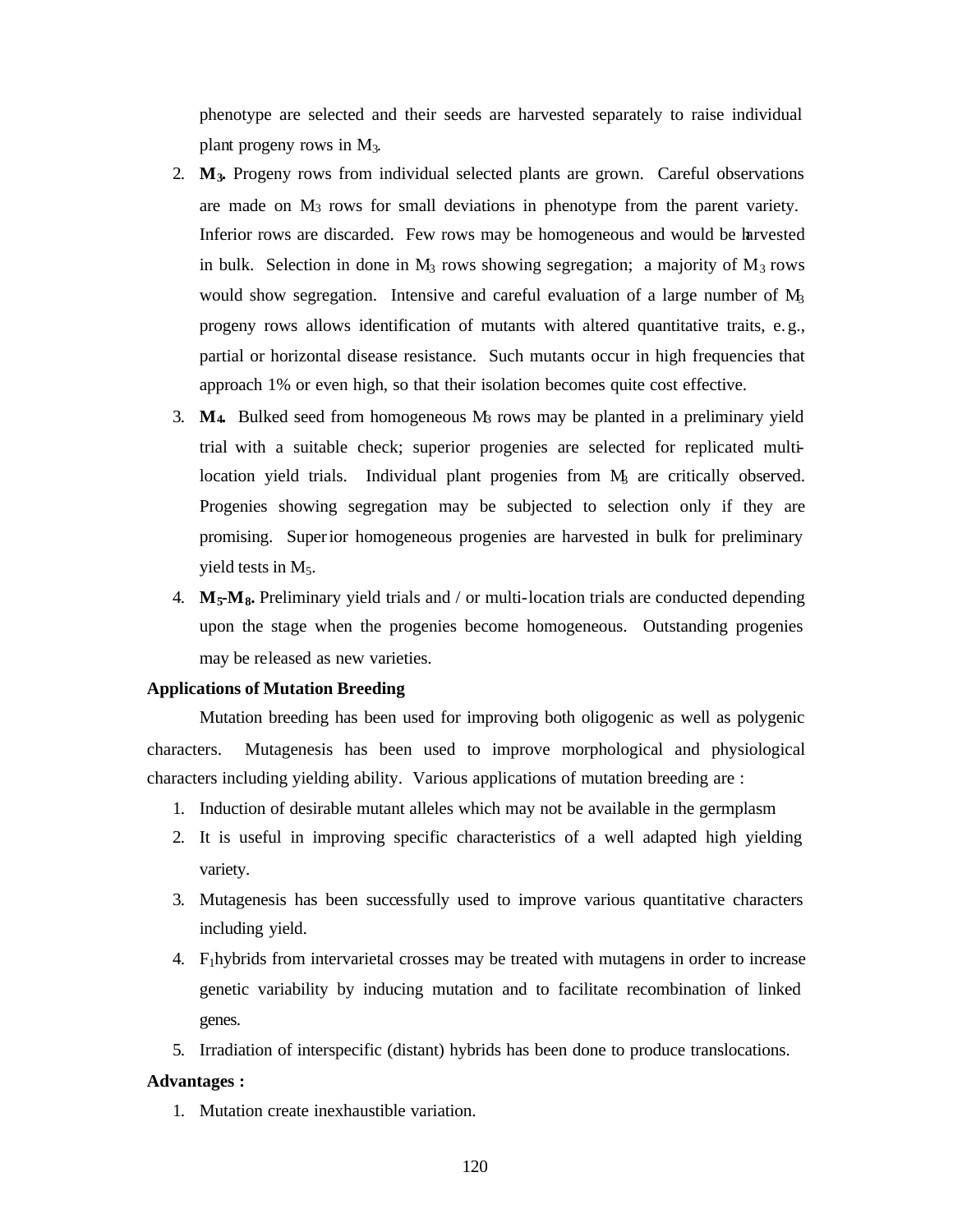2. When no improvement is possible this method has to be adopted.

# **Limitations :**

- 1. Frequency of desirable mutations is very low about 0.1 percent. To detect the desirable one in  $M_2$  considerable time, labour  $\&$  other resources are to be employed.
- 2. To screen large population, efficient quick and unexpensive selection techniques are needed.
- 3. Desirable mutations may be associated with undesirable side effects due to other mutations thus extending the mutation breeding programme.
- 4. Detection of recessive mutations in polyploids and clones is difficult and larger doses of mutagen have to be applied and larger populations are to be grown.

### **Achievements :**

#### **a) Natural mutants :**

**Rice :** GFB 24 – arose as a mutant from Konamani variety Dee – Gee – Woo –

Gen – Arose as a mutant from rice in China

MTU 20 – arose as a mutant from MTU-3

Sorghum Co. 18 – arose as a mutant from Co. 2

Cotton : DB 3-12 from G. heroaccum variety Western 1

#### **b) Induced mutants :**

**Rice :** Jagannath-gamma ray induced mutant from T.141

**Wheat :** Sarbati Sonora Gamma radiation from Sonora 64

| NP 836                   | mutants, through irradiation from NP 709      |
|--------------------------|-----------------------------------------------|
| <b>Cotton</b> : Indore 2 | Induced from Malwa upland 4                   |
| MLU 7                    | gamma ray induced mutant from culture 1143 EE |
| MLU 10                   | gamma ray induced mutant from MLU 4           |

**Mustard : Primax whicte (1950)** Summer Pope seed Regina I (1953) **Sugarcane :** Co.8152 gamma ray induced mutant from Co. 527 **Groundnut :** NC 4 **Castor :** Aruna (NPH1) – Fast neutrons induced mutant from HC 6

# **Lecture No. 31**

# Polyploidy

The somatic chromosome number of any species, whether diploid or polyploidy, is designated as 2n, and the chromosome number of gametes is denoted as n. An individual carrying the gametic chromosome number, n, is known as haploid. A monoploid, on the other hand, has the basic chromosome number, x. In a diploid species,  $n=x$ ; one x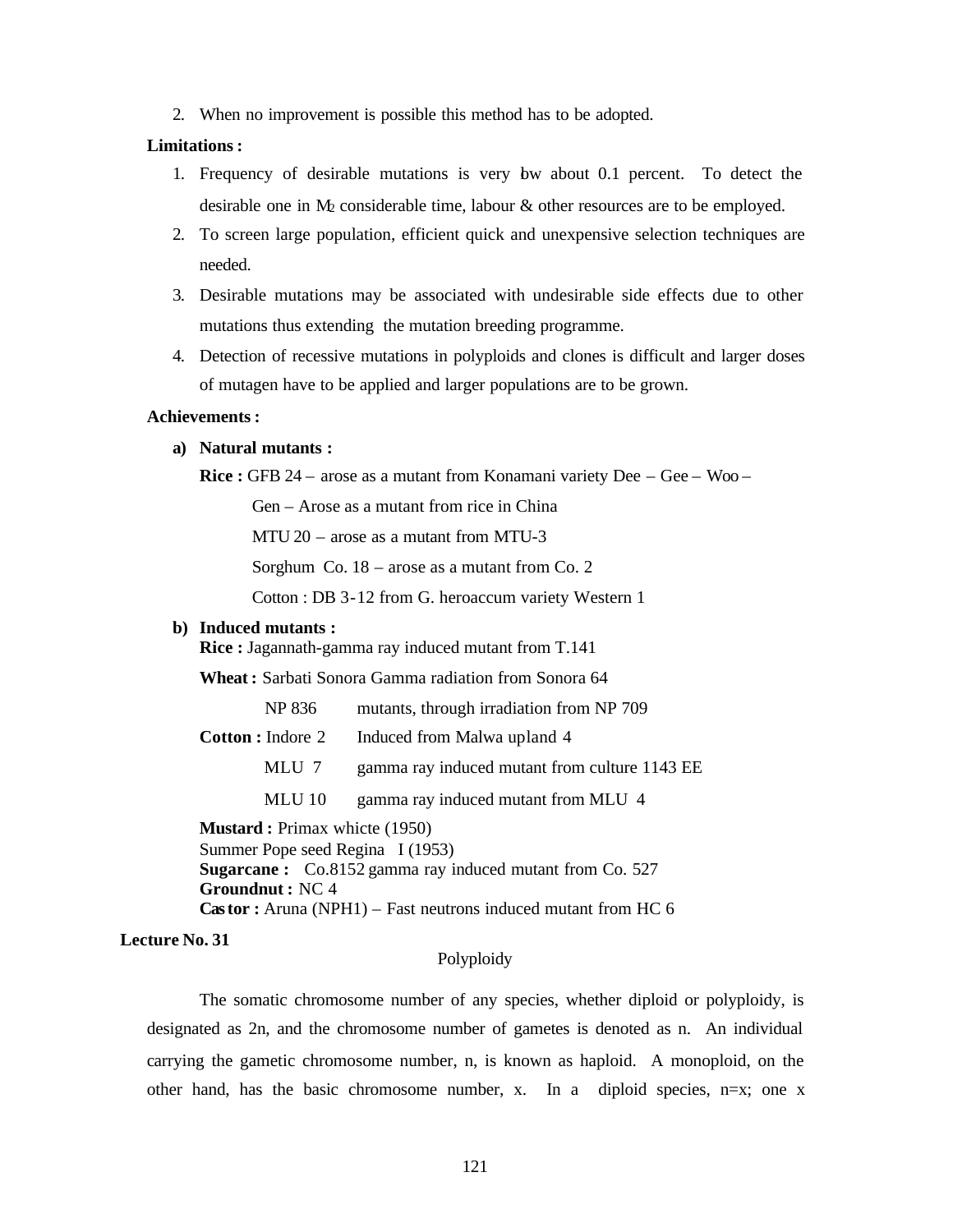constitutes a genome or chromosome complement. The different chromosomes of a single genome are distinct from each other in morphology and or gene content and homology; members of a single genome do not show a tendency of pairing with each other. Thus a diploid species has two, a triploid has 3 and a tetraploid has 4 genomes and so on.

In euploids, the chromosome number is an exact multiple of the basic or genomic number. Euploidy is more commonly known as polyploidy. When all the genomes present in a polyploidy species are identical, it is known as autopolyploid and the situation is termed as autopolyploidy. In the case of allopolyploids, two or more distinct genomes are present. Euploids may have 3 (triploid), 4(tetraploid), 5 (pentaploid), or more genomes making up their somatic chromosome number. In case of autopolyploidy, they are known as autotriploid, autotertaploid, autopentaploid, and so on, while in the case of allopolyploidy they are termed as allotriploid, allotetraploid, allopentaploid, etc.

Amphidiploid is an allopolyploid that has two copies of each genome present in it and, as a consequence, behaves as a diploid during meiosis. A segmental allopolyploid contains two or more genomes, which are identical with each other, except for some minor differences.

### **Autopolyploids**

### **Origin and production of doubled chromosome numbers**:

- 1. **Spontaneous**: chromosome doubling occurs occasionally in somatic tissues and unreduced gametes are produced in low frequencies.
- 2. **Production of adventitious buds**: decapitation in some plants leads to callus development at the cut ends of the stem. Such a callus has some poluploid clls and some of the shoot buds regenerated from the callus may be polyuploid. In solanaceae 6-36% of adventitious buds are tetraplods. The frequency of ployploid buds may be increased by the application of 1% IAA at the cut ends as it promotes callus development.
- 3. **Treatment with physical agents**: Heat or cold tretment centrifugation , x-ray or gamma ray irradiation may produce polyplods. Exposing the plants or ears of maize to a temperature of 38-45  $\degree$ C at the time of the first division of zygote produce 2.5 % tetraploid progeny.
- 4. **Regeneration in vitro**: polyploidy is a common feature of the cells cultured in-vitro.
- 5. **Colchicine treatment**: Colchicine treatment is the most effective and the most widely used treatment for chromosome doubling.

#### **Autopolyploidy**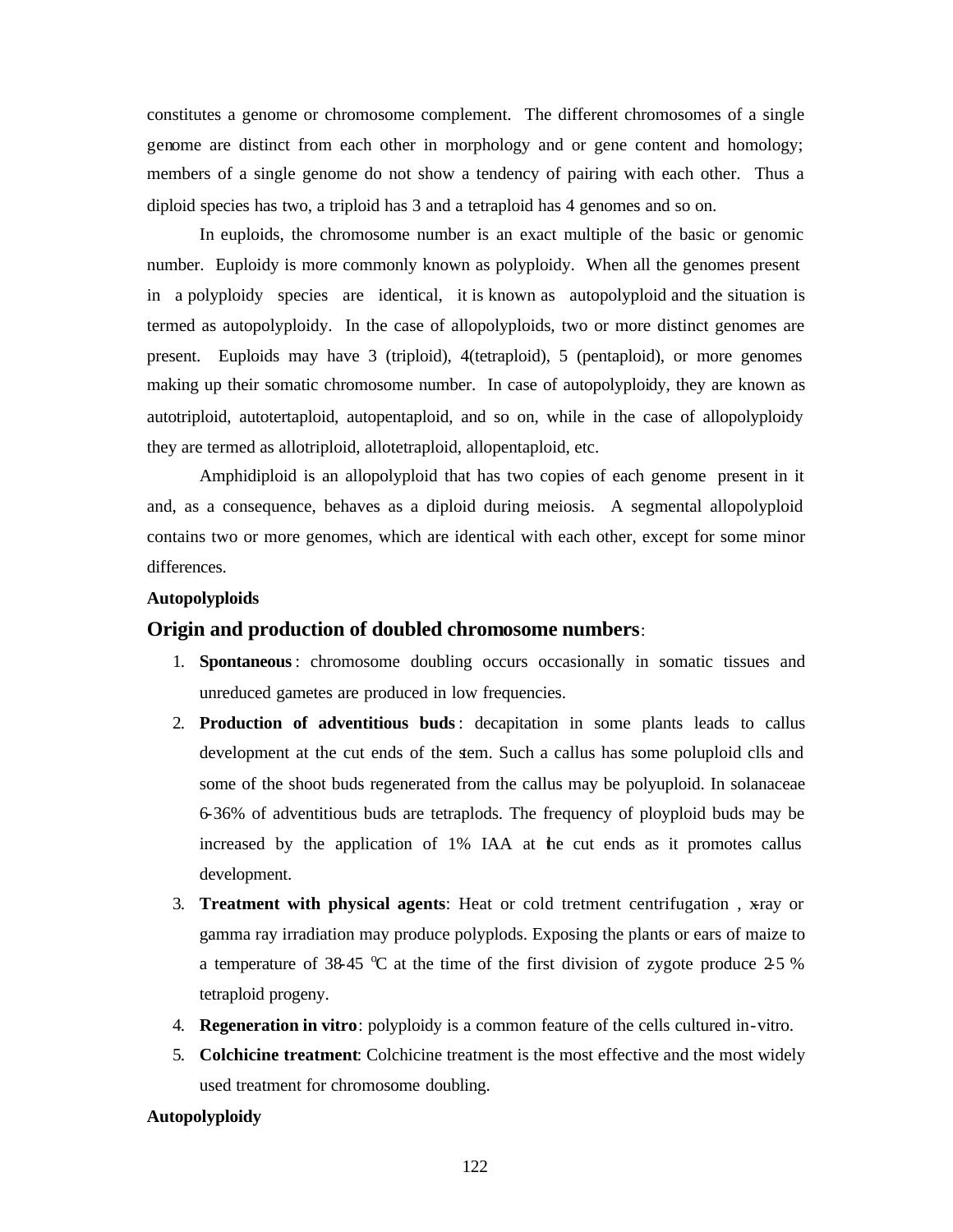In autopolyploidy, triploidy, tetraploidy and higher levels of ploidy are included.

#### **Morphological and cytological features of auto polyploids :**

The general features are summerised below.

- 1. Polyploids have larger cell size than diploids. Guard cells of stomats are larger the number of stomata per unit area is less in polyploids than diploids.
- 2. Pollen grains of polyploids are generally larger than those of the corresponding diploids.
- 3. Polyploids are generally slower in growth and later in flowering.
- 4. Polyploids usually have larger and thicker leaves, and larger flowers and fruits which are usually less in number than in diploids.
- 5. Polyploids generally show reduced fertillility due to irregularities during meiosis and due to genotypic imbalance leadint to physiological disturbances.'
- 6. In many cases autopolyploidy leads to increased vigour and vegetative growth.
- 7. Different species have different levels of optimum ploidy. For sugarbeet the optimum level is 3x, sweetpotato 6x while for timothy grass it is between 8-10x.
- 8. Autopolyploids generally have a lower dry mattercontent than diploids.

### **Application of Autopolyploidy in Crop improvement**

#### **Triploids**

Triploids are produced by hybridization between tetraploid and diploid strains. They are generally highly sterile, except in a few cases. This feature is useful in the production of seedless watermelons. In certain species, they may be more vigorous than the normal diploids, e.g., in sugarbeets. These two examples are described in some detail.

**Seedless watermelons** are produced by crossing tetraploid (4x, used as female) and diploid  $(2x, used as male) lines, since the reciprocal cross  $(2x \times 4x)$  is not successful. The triploid$ plants do not produce true seeds; almost all the seeds are small, white rudimentary structures like cucumber (*cucumis stivus*) seeds. But few normal size seeds may occur which are generally empty. For good seed setting pollination is essential. For this purpose diploid lines are planted in the ratio 1 diploid : 5 triploid plants. There are several problem viz. genetic instability of 4x lines, irregular fruit shape, a tendency towars hollowness of fruits, production of empty seeds and the labour involved in trioploid seed production.

1. **Triploid sugarbeets**: Among root crops triploid sugar beets apparently represent the optimum level of polyploidy because 3n plants have longer roots than diploid and also yield more sugar per unit area.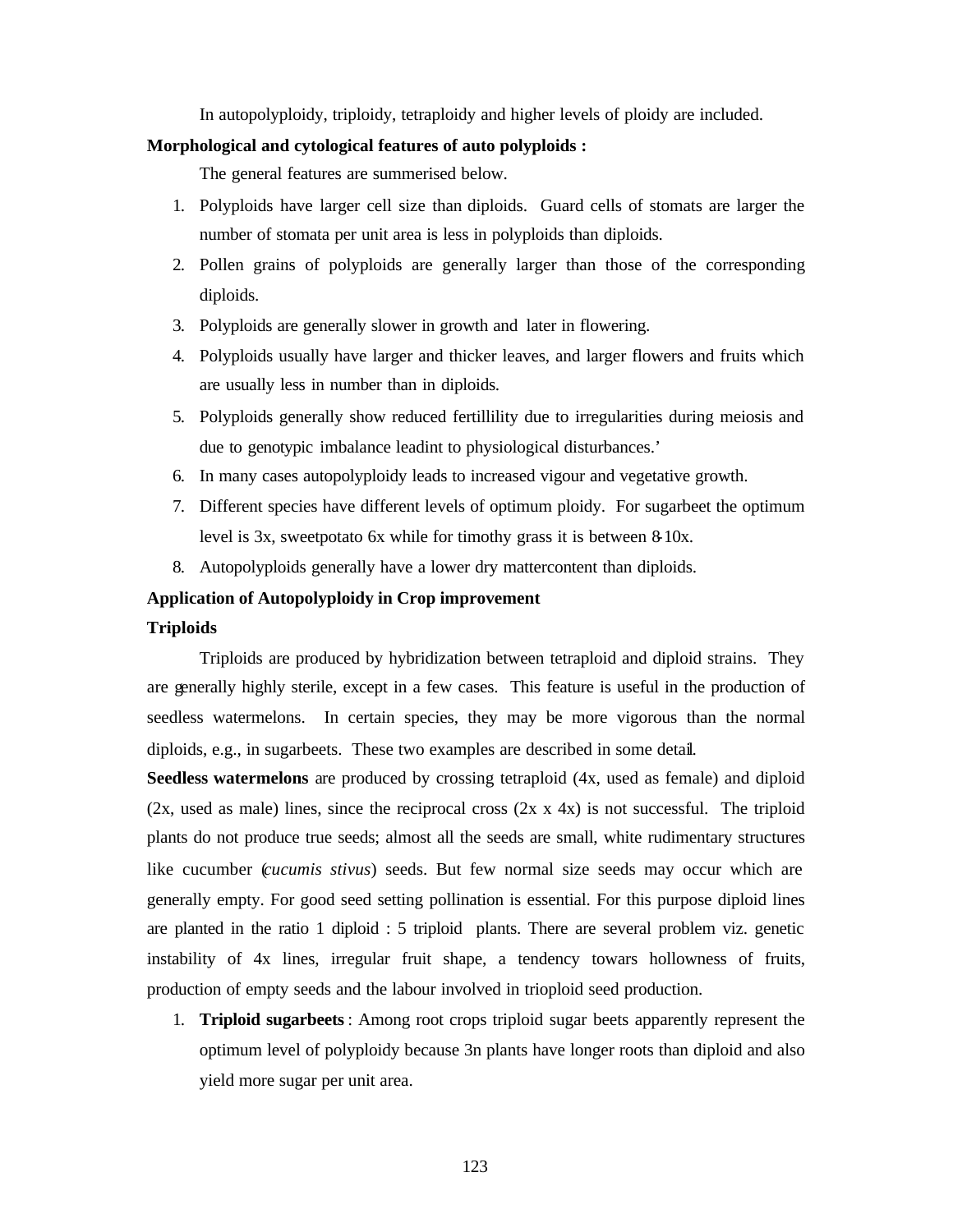2. **tetraploid rye** : the advantage of tetraploid over its diploid counterpart are large kernel size, superior ability to emerge under adverse condition and higher protein content.tetraploid rye varieties have been released for cultivation. Eg. Double steel, Tetra petkus.

### **Limitations of autoployploidy**:

- 1. Larger size autoployploiods generally contain more water and produce less dry matter content than diploids
- 2. High sterility with poor seed setting is observed
- 3. Due to complex segregation, progress through selection is slow
- 4. Monoploids and triploids cannot be maiontained except through clonal propagation
- 5. The varieties cannot be produced at will
- 6. Effects of autopolyploidy cannot be predicted.

#### **Segregation in Auto tetraploids**

Segregation in autotetraploids is much more complex than in diploids. Depending upon the number of dominant alleles present, they are referred as simplex (Aaaa), duplex (AAaa), triplex (AAAa), Quadruplex (AAAA) and nulliplex (aaaa). On selfing a simplex will produce two types of gametes Aa and aa in 1:1 ratio due to random chromosome segregation. Self pollination of such a simplex would produce. There genotypes AAaa, Aaaa and aaa in the ratio 1:2:1 giving the phenotypic ratio of 3 : 1. while produces 3 types of gametes viz., AA, Aa and aa in the ratio of 1:12:15 due to random chromatid segregation selfing of a simplex in such a case is expected produce the following progeny.

|            |       | 784 |
|------------|-------|-----|
| Nulliplex  | аааа  | 225 |
| Simplex    | Aaaa  | 360 |
| Duplex     | AAaa  | 174 |
| Triplex    | AAA a | 24  |
| Quadraplix | AAAA  | 1   |

#### **Allopolyploidy :**

Allopolyploids have genomes from two or more species production of allopolyploids has attracted considerable attention; the aim almost always was creation of new species. Some success has been evident from the emergence of triticale. Raphano brassica and allopolyploids of forage grasses.

#### **Morphological and extological features of allopolyploids**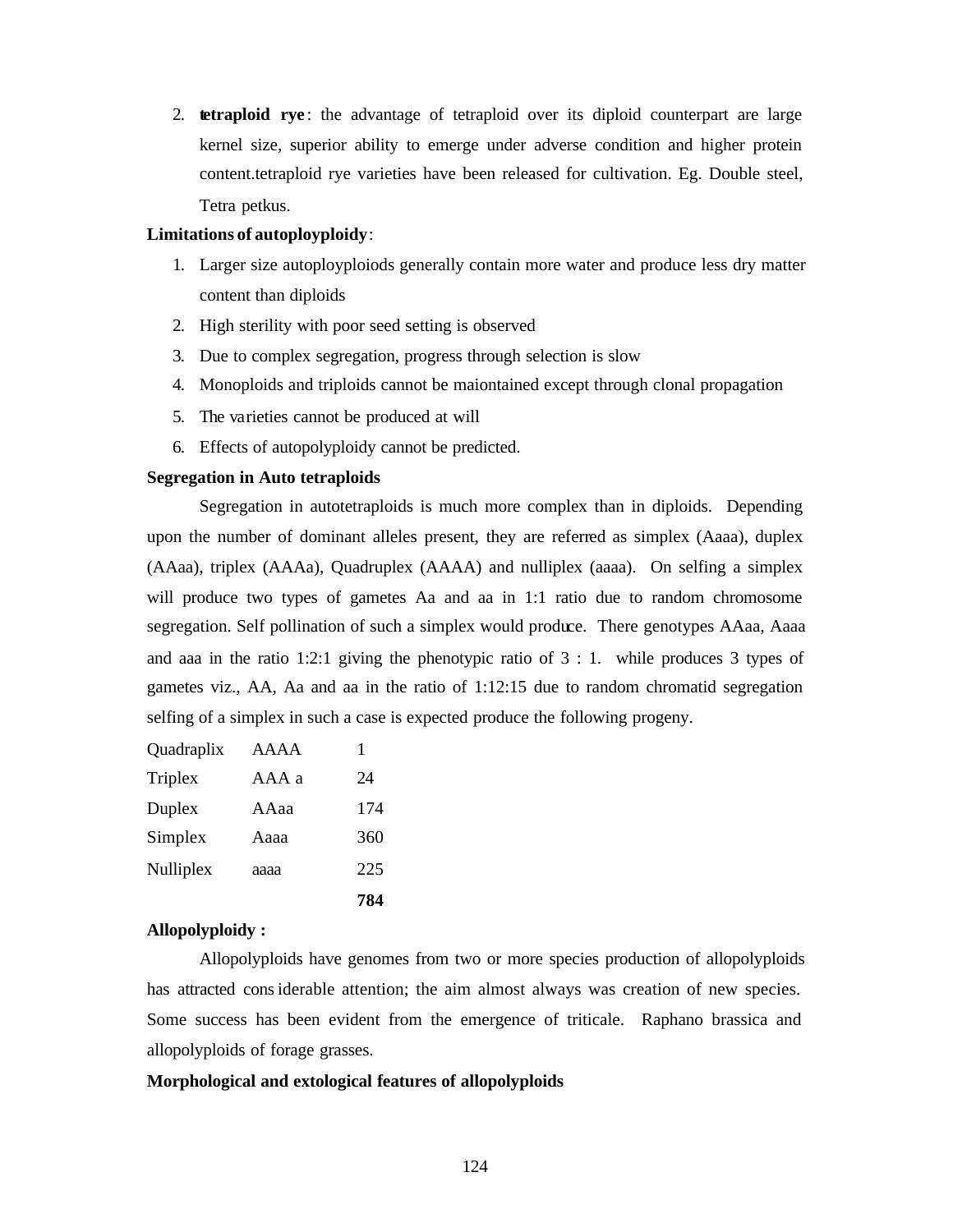- 1. Allopolyploids combine the morphological and physiological characteristics of the parent species but it is very difficult to predict the precise combination of chracters that would appear in the new species.
- 2. Many allopolyploids are apomictic Ex : Tulips, Solanum
- 3. The chromosome pairing in the new species depends upon the similarities between the chromosomes of the parental species. Chromosomes with such similarities are known as hhomoeologous chromosomes. After chromosome doubling, the allopolyploid would have two homelegous chromosomes for each chromosome present in the  $F_1$ hybrid, comparable to the diploid species. Such allopolyploid is referred as amphidiploid or Allotetra ploid.
- 4. Fertility of Allopolyploids can be improved by hybridization and selection.

### **Application of allopolyploidy in crop improvement :**

1. Utilization as a Bridging species :

Amphidiploids serve as a bridge in transfer of characters from one species to a related species, generally from a wild species to cultivated species.

An example of use of an amphidiploid as a bridging species in the use of synthetic N.digluta or transfer of resistance to tobacco mosaic virus from N.glutinosa to N.tabacum. The  $F_1$  hybrid from the cross N.tabacum x N.glutinosa is sterile. Chromosome doubling of the  $F_1$  hybrid produces the synthetic allehexaploid N.digluta which is reasonably fertile. N digluta is backcrossed to the recipient species (N.tabacum) to produce a pentaploid having complete somatic chromosome complement of N.tabacum and one genome of N.glutinosa. the pentaploid is sufficiently fertile to be backcrossed to N.tabaccum. in the progeny N.tabacum like plants resistant to tobacco mosaic are selected and cytologically analysed.

2. Creation of New crop species

Ex : Triticales, Raphanobrassica

Triticum turgidum x secale cereale.

3. Widening the genetic base of existing Allopolyploids : The genetic base of some natural allopolyploids may be narrow, and it may be useful to introduce variability in such cases by producing the allopolyploids afresh from their parental species. B.napus is a case in point; the genetic variability of this species is narrow and the only recourse available is to synthesize new allopolyploid B.napus to widen its genetic base. This is being done by crossing B.campestris  $(n=10, AA)$  with B.oleracea  $(n=9,$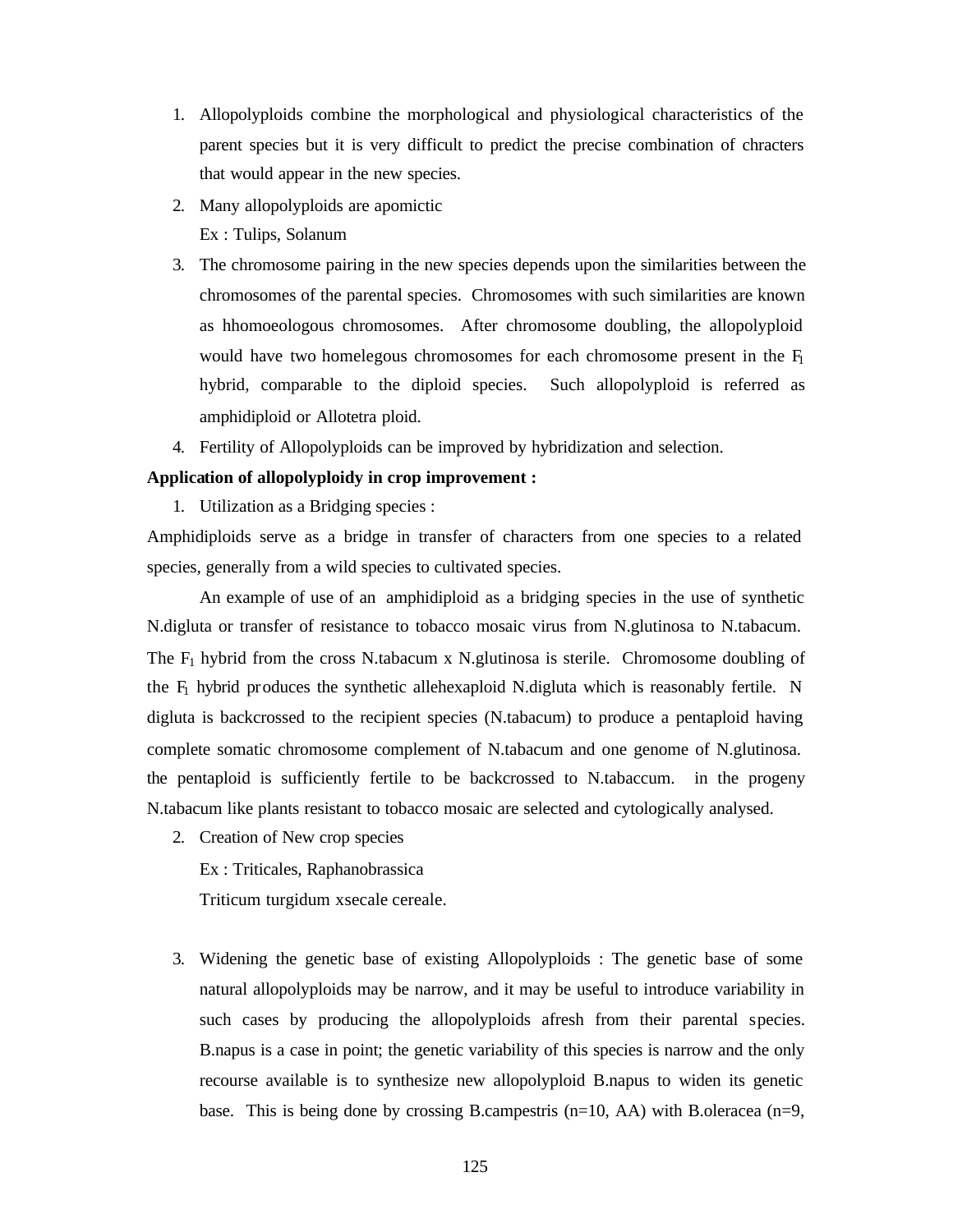CC), the parental diploid species, to produce the amphidiploid B.napus  $(n=19, 100)$ AACC). The two species, B.campestris and B.olerancea, have to be crossed as autotetraploids; the cross is very difficult and embryo culture has to be used; somatic hybridization is being used to get around these problems.

### **Limitations of Allopolyploidy**

- 1. The effects of allopolyploidy cannot be predicted. The allopolyploids have some features from both the parental species, but these features may be the undesirable ones, e.g., Raphanobrassica, or the desirable ones, e.g., Triticale.
- 2. Newly synthesized allopolyploids have many defects, e.g., low fertility, cytogenetic and genetic instability, other undesirable features etc.
- 3. The synthetic allopolyploids have to be improved through extensive breeding at the polyploidy level. This involves considerable time, labour and other resources.
- 4. Only a small proportion of allopolyploids are promising; a vast majority of them are valueless for agricultural purposes.

Lecture No: 32

# **WIDE HYDRIDIZATION OR DISTANT HYBRIDIZATION**

### **Introduction**

When individuals from two distinct species of the same genera are crossed, it is known as **inter specific hybridization.**

Eg.Inter specific hybridization : Eg. Oryza sativa x O. perennis

When individuals being crossed belong to two different genera, it is referred to as **inter generic hybridization**. Eg. Wheat x rye.

Hybridization between individuals from different species belonging to the same genus or two different genera, is termed as distant hybridization or wide hybridization, and such crosses are known as distant crosses or wide crosses.

- 1. History : The first distant hybridization; hybrid between carnation (*Dianthus caryophyllus*) and sweet willian (*Dianthus barbatus*) by Thomas Fairchild in 1717 and the hybrid is called as fairchilds mule
- 2. Most of the interspecific hybrids were of no agricultural value many interspecific hybrids particularly in case ornamentals, served as commercial varieties.
- 3. An interesting inter generic hybrid *Raphano brassica* was an amphidiploid cross between radish and cabbage but it was useless.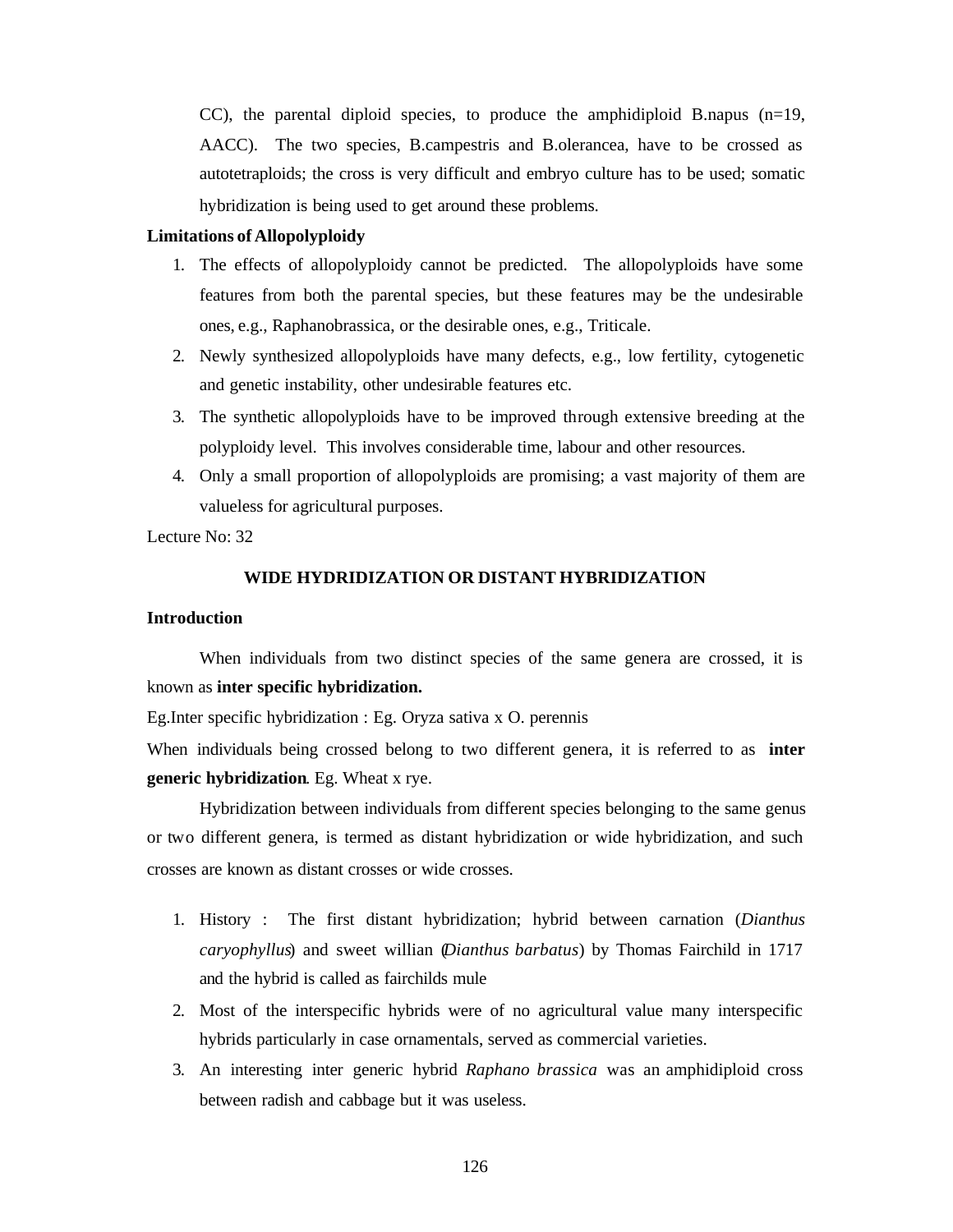4. The first inter generic hybrid with a great potential was **TRITICALE**

# **Objectives :**

- 1. To transfer some desirable character from wild relatives that are not available in cultivated varieties.
- Eg. Many disease resistance and, insect resistance genes Wide adaptability : (i.e. drought-resistance, cold tolerance etc.) Quality improvement (Eg. Cotton (fibre) Tobacco (leaf) Yield improvement (Eg. Oats, Tobacco, Maize, S. cane) Other characters (Eg. CMS, Earliness, dwarfness morphological characters)
	- 2. Exploitation of luxuriance (heterosis) in vegetatively propagated / ornamental crops. Prolonged vegetative period, Prolonged blooming period
	- 3. Creation of Novel genotypes : New species or  $F_1$  hybrids hither to non existent in nature.

# **BARRIERS TO THE PRODUCTION OF DISTANT HYBRIDS**

- **1. Failure of zygote formation / Cross incompatibility**
- **2. Failure of zygote development / Hybrid inviability**
- **3. Failure of F1 seedling development / Hybrid sterility**

A variety of mechanisms may be responsible for each of these three difficulties :

**1. Failure of zygote formation / cross incompatibility.**

Inability of the functional pollens of one species or genera to effect fertilization of the female gametes of another species or genera is referred to as **cross incompatibility**. It may be due to  $-1$ . failure of fertilization, because the pollen may not germinate.

2. Pollen tube is unable to reach to embryo sac and hence sperms are not available for fertilization –

3. Pollen tube may burst in the style of another species Eg. Datura.

4. The style of the female parent may be longer than the usual length of the pollen tube growth therefore the pollen does not reach the embryo sac. Eg. Zea mays and *Tripsacum sp*.

5. Pollen tubes of polyploidy species are usually thicker than those of diploid species.

6. When a diploid is used as female and a polyploidy as male, the polyploidy pollen tube grows at a slower rate in the diploid style than it would be in a polyploid style.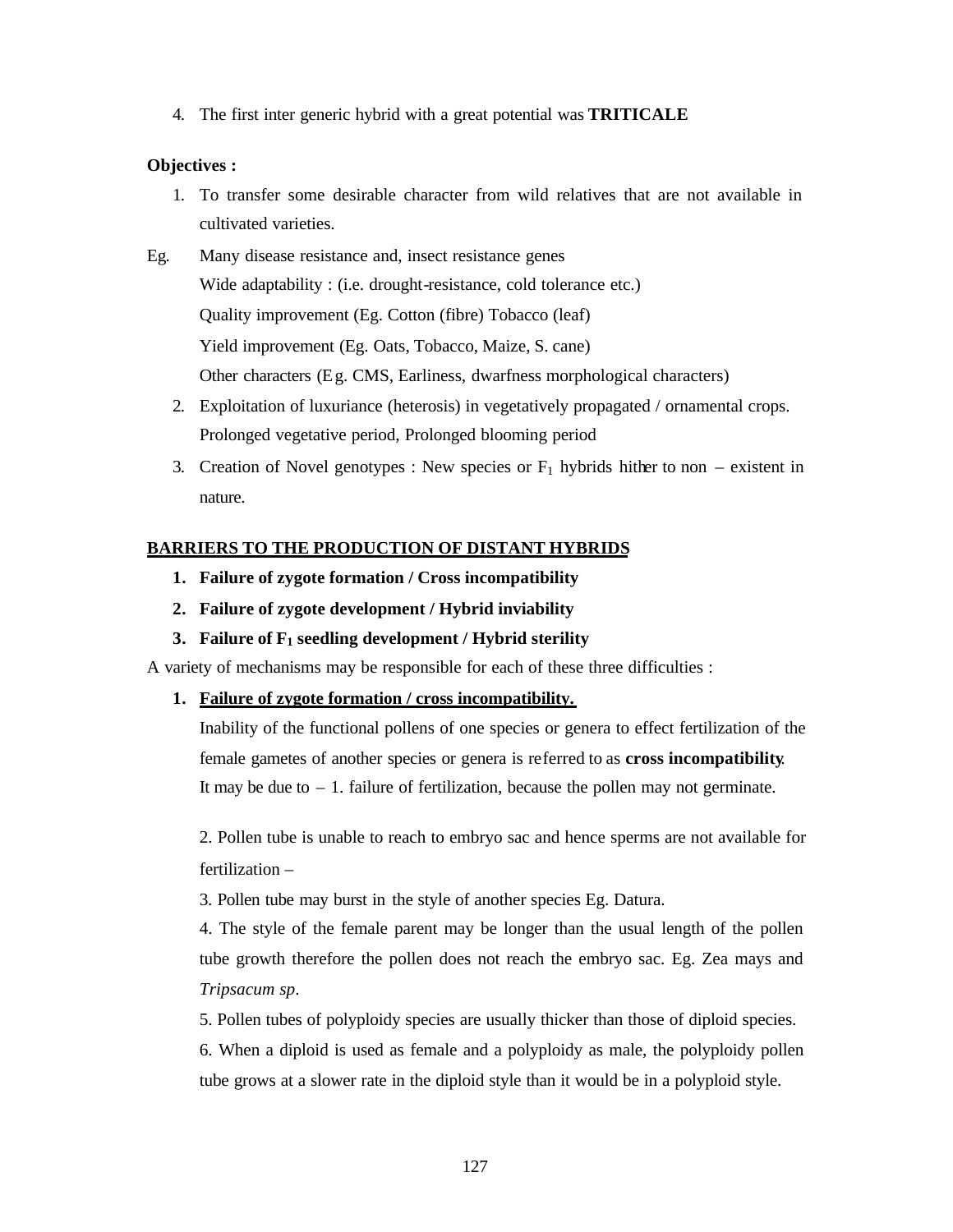These barriers are known as pre-fertilization barriers.

#### **Techniques to make wide crosses successful**

- 1. Removal or scarification of stigma
- 2. Using short styled parent as female.
- 3. Using the diploid species as the male parent.

### **2. Failure of zygote Development / Hybrid inviability**

The inability of a hybrid zygote to grow into a normal embryo under the usual conditions of development is referred to as **hybrid inviability.** This may be due to :

**Lethal genes :** some species carry a lethal gene, which causes death of the interspecific hybrid zygote during early embryonic development.

Eg. 1. *Aegilops umbellulata* carries a lethal gene with 3 alleles against diploid wheats.

# **2. Genetic Dishormony between the two parental genomes.**

The genetic imbalance between the two parental species may cause the death of embryos.

Eg. Cotton - G.gossypioides x other G. sps.

Brassica – B.napus x B.oleracea

**3. Chromosome elimination :** In some cases of distant hybridization, chromosomes are gradually eliminated from the zygote. This generally does not prevent embryo development, but the resulting embryo and the  $F_1$  plants obtained from such crosses are not true interspecific hybrids since they do not have the two parental genomes in full. Generally. Chromosomes from one are successively eliminated due to mitotic irregularities.

| Eg. | Hordeum bulbosum  | H. vulgare        |
|-----|-------------------|-------------------|
|     | Hordeum bulbosum  | Triticum aestimum |
|     | Triticum aestivum | Zea mays          |

**4. Incompatible cytoplasm :** Embryo development may be blocked by an incompatibility between cytoplasm of the species used as female and the genome of the species used as male. Such an interaction, more generally, leads to hybrid weakness and male sterility in the hybrids or may some times leads to failure of embryo developments.

**5. Endosperm Abortion :** Seeds from a large number of distant crosses are not fully developed and are Shrunken due to poorly developed endosperm. Such seeds show poor germination, and may often fail to germinate. When the endosperm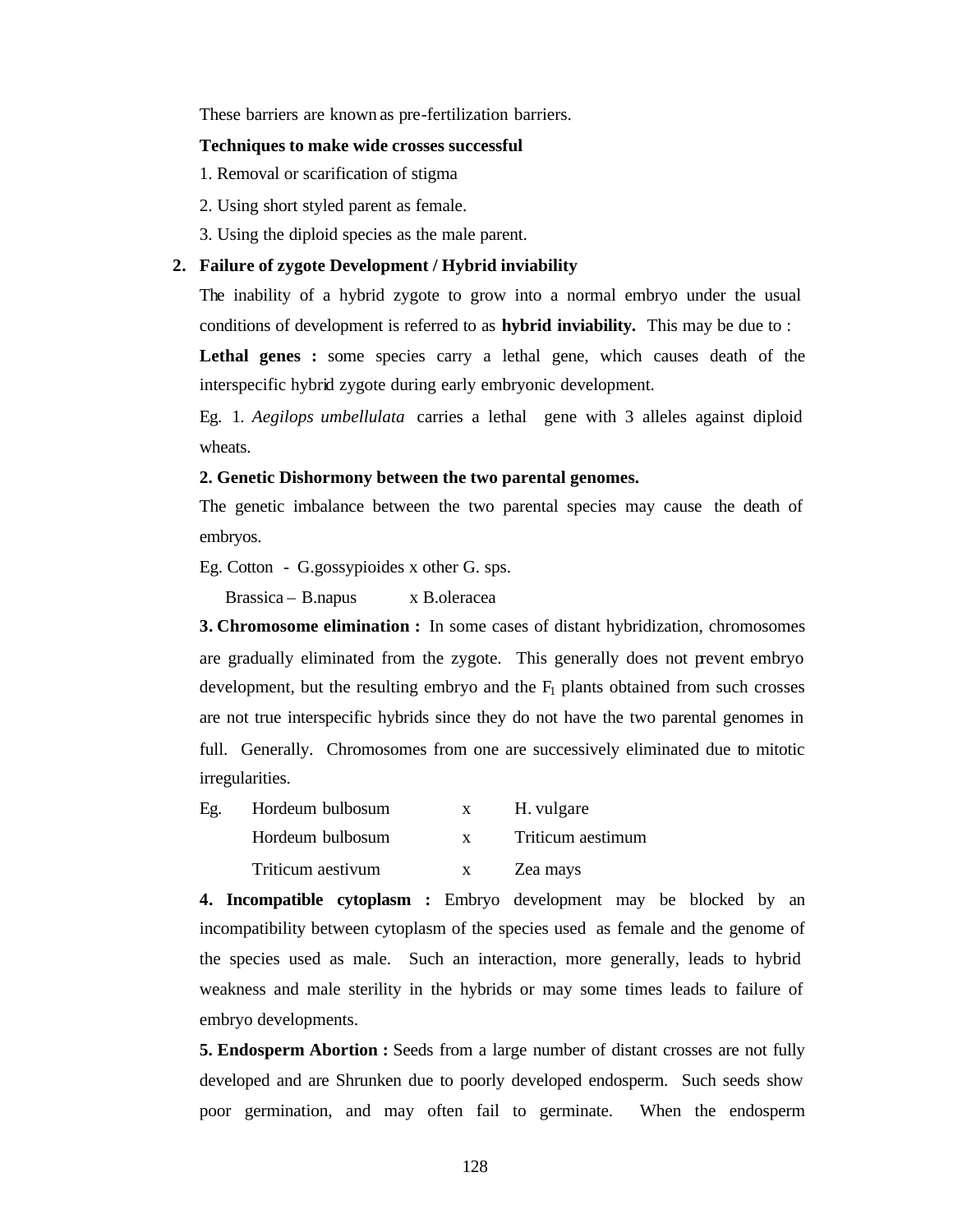development is poor or is blocked, the condition is generally known as endosperm abortion.

**Eg.** 1. Triticum x secale – Triticale . In this case the endosperm aborts at a much later stage so that a small frequency of viable seed is obtained.

 2. *Hordium bulbosum x H. vulgare* – the endosperm aborts at an early stage so that viable seeds are not produced.

In case of endosperm abortion - embryo rescue culture is practiced.

### **3. Failure of Hybrid seedling development / Hybrid sterility**

Some distant hybrids die during seedling development or even after initiation of flowering. The mechanisms involved in the failure of seedling development most likely involve complementary lethal genes.

Eg. 1. In cotton-certain interspecific hybrids appear normal, but die in various stages of seedling growth; some plants die at flowering.

2. Interspecific and intergeneric  $F_1$  hybrids of wheat show both chlorosis and necrosis;

**Hybrid sterility :** Hybrid sterility refers to the inability of a hybrid to produce viable off spring. The main cause of hybrid sterility is lack of structural homology between the chromosomes of two species.

### **Techniques for production of distant hybrids**

- 1. **Choice of parents :** Genetic differences exist among parents in a species for cross compatibility. More compatible parents should be selected for use in wide crosses.
- 2. Pollinating sufficiently large no. of flowers.
- 3. **Reciprocal crosses :** it is better to attempt reciprocal crosses when distant crosses are not successful.

Eg. : *Phaseolus aureus* and *p.mungo* are crossable only when *P. aureus* in used as female and *P. mungo* as male.

4. Determine the barrier and then take measures to overcome it: Longer style sps - cut the style Use more than one strain of each sps for lethal genes Autopolyploidy (B.olerecia x B. compestris) Manipulation of ploidy – when two species of a cross differ in chromosome number, it is necessary to manipulate their ploidy a. Direct crossing-use higher ploidy sp as female parent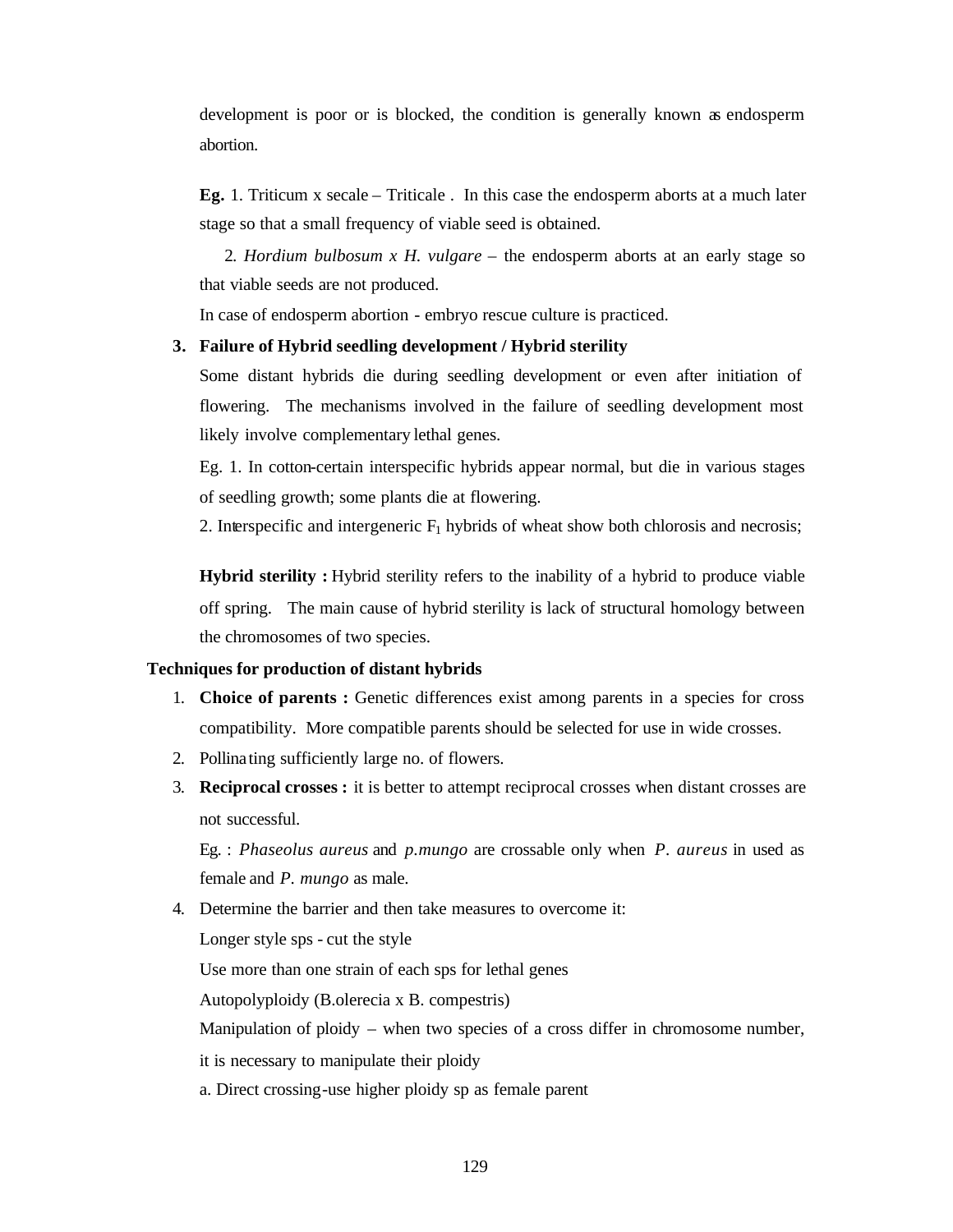b. Chromosome no. of the wild species or of the interspecies hybrd  $(F_1)$  may be doubled to overcome sterility of the hybrid.

5. **Bridge crosses :** Some times, two species say 'A' and 'C' do not cross directly. In such case a third species say 'B' which can cross with both 'A' and 'C' is chosen as a bridge species. First 'B' is crosses with 'C' and then the amphidiploid is crossed with 'A'. Bridge crosses have been used in Tobacco and wheat.

Eg. *Nicotiana repanda* can cross with *N. sylvstis* but not with *N. tabacum N. sylvestris* crosses with both *N. repanda* and *N.tabacum*. For transfer of genes from *N. repanda to N.tabacum N. sylvestis* is used as bridge species.

- 6. **Use of pollen mixtures :** Cross incompatibility results due to unfavourable interaction between the protein of pistil and pollen which inhibits normal germination and growth of pollen tube. This problem can be overcome by using the mixture  $\phi$ pollen from compatible (self) and incompatible parents.
- 7. **Manipulation of pistil :** In some cases, pollen tube is short and style is very long, due to species difference. Thus pollen tube cannot reach ovule to effect fertilization. In such situation either reciprocal cross should be made or the style should be cut to normal size before pollination. This technique is successful in maize – Tripsacum crosses, where maize style remains receptive even after cutting.
- 8. **Use of growth regulation :** Some times, the pollen tube growth is so slow that the eggcell dies or the flower aborts before the male gametes reach the ovary. In such cases, growth regulators should be used to accelerate the pollen tube growth or to prolong the viability of the pistil.

Use of growth regulators such as IAA; NAA;  $2,4$ -D and  $GA_3$  etc; are promising in some wide crosses.

- 9. **Large number of crosses :** The success of seed set is generally very low in wide crosses. Hence, large no. of crosses should be made to obtain crossed seeds.
- 10. **Protoplast fusion :** The wide crosses can be obtained through protoplast fusion, when it is not possible to produce such crosses through sexual fusion.
- 11. **Embryo culture :** This technique is being used widely to obtain viable interspecific or intergeneric hybrids. This is used when hybrid zygote is unable to develop. This technique has been successfully used is *Triticum, Hordeum, Phaseolun, Nicotiana, Gossypium, Lycopersicon, Trifolium, Cucumbita* etc.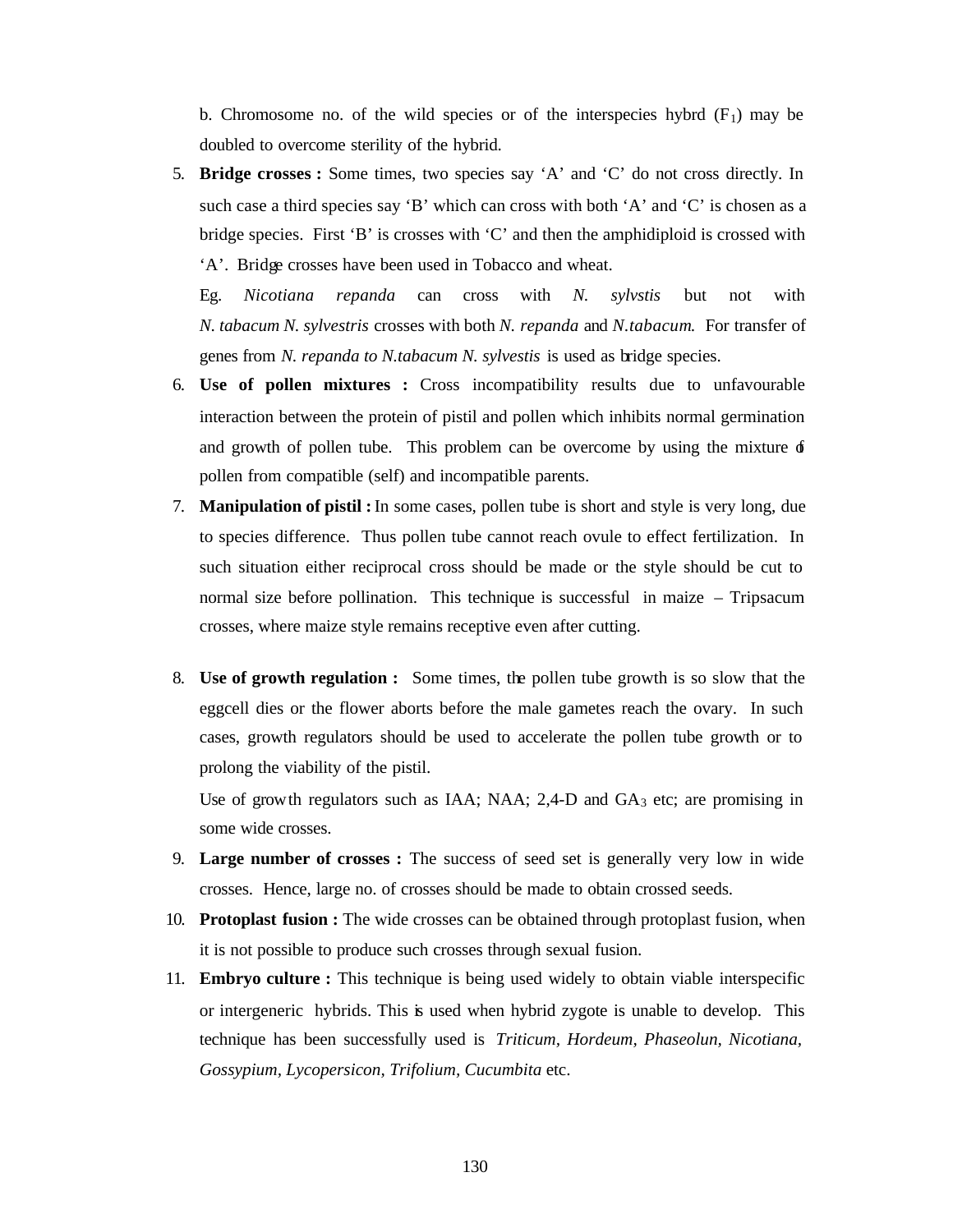12. **Grafting :** Grafting of interspecific hybrid on to the cultivated species helps in making the cross successful.

# **Applications of wide hybridization in crop improvement**

- 1. **Alien addition lines:** Carries one chromosome pair from a different species in addition to somatic chromosome complement. For Eg. Disease resistance in Wheat, oats, tobacco
- 2. **Alien substitution lines :** has one chromosome pair from different species in place of the chromosome pair of the recipient parent.
- 3. **Introgression of genes** : Transfer of small chromosome segments with desirable genes.

Eg. A. Disease resistance :

In Cotton transfer of black arm disease resistance from *G. arboreium to G. barbadense*

B. Wider adaptation : Cold tolerance has been transferred from wild relatives to Wheat, onion, potato, tomato and grape.

C. Quality : Oil quality in oil palm was improved by genes from wild relatives.

# D. Changing the mode of reproduction :

- 1. Self-incompatibility : S.I. genes from B.campestis to self compatible B.napus for hybrid seed production.
- E. Yield :

F. Other characters :

- **4. Development of New crop species :** Eg. Triticale
- **5. Utilization as New hybrid varieties :** Eg.  $F_1$  hybrids in cotton Varalaxmi cotton (G.hirsutum x G. barbadense)

Sugarcane : All the present day commercial varieties are complex interspecific hybrids involving S. officinarum & S. spontanium

# **Sterility in distant hybrids :**

Distant Hybrids show variable sterility ranging from complete fertility to complete sterility

For eg. *L.esculentum x L.pimpinellifolium* hybrid in completely fertile while sugarcane maize hybrid is completely sterile.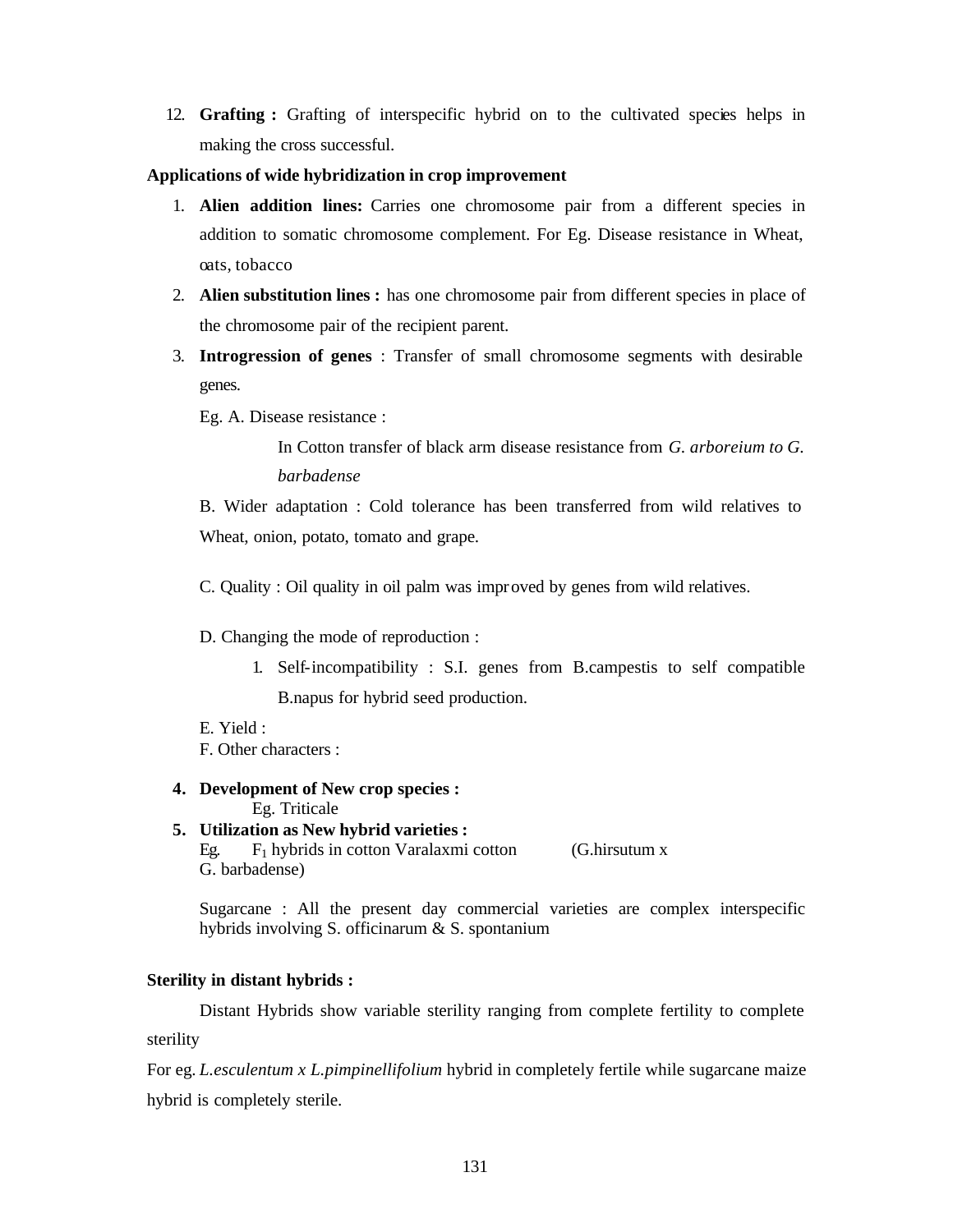Distant Hybrids are of two broad groups : The first group includes those Distant hybrids that exhibit atleast some fertility so that than can be maintained by selfing, intercrossing among them selves or backcrossing to the parental species.

The second group consists of those hybrids that are completely sterile and have to be maintained clonally or by doubling their chromosome number.

# **The sterility of distant hybrids may be caused by cytogenetic, genetic or cytoplasmic factors.**

**Cytogenetic Basis of sterility :** Most of the interspecific hybrids show reduced chromosome pairing and in extreme cases all the chromosomes may be present as univalents.

The distribution of chromosome in such cases is irregular, and it leads to the formation of unbalanced gametes resulting in partial to complete sterility.

Inter specific crosses also show rings and chains at metaphase-I (indicating translocations).

Bridges and fragments at anaphase-I (indicating invessions)

Loops at pachytene (indicating duplications or deletions). These cytological aberrations also reduce fertility. Fertility in such hybrids is improved by doubling their chromosome number, that is by producing amphidiploids from them.

### **Genetic Basis of sterility :**

Chromosome pairing in some interspecific hybrid is regular, but they show variable sterility which is due to genes.

Eg. The F1 hybrid between foxtail millet, *setaria italica* and its wild relative *S.viridis* showed normal pairing and regular formation of bivalents. But pollen and ovule sterilities were 70 and 50% respectively.

### **Cytoplasmic Basis of sterility :**

In some interspecific hybrids, sterility is produced by the cytoplasm. In such cases, the reciprocal crosses produce fertile hybrids. Clearly, in such cases sterility is produced by the cytoplasm such instances of hybrid sterility are known is *Epilobium, Oenothera*.

# **Limitations of Distant Hybridization :**

- 1. Incompatible Crosses
- 2.  $F_1$  Sterility
- 3. Problems in Creating New species
- 4. Lack of Homoeology between Chromosomes of the Parental Species
- 5. Undesirable Linkages